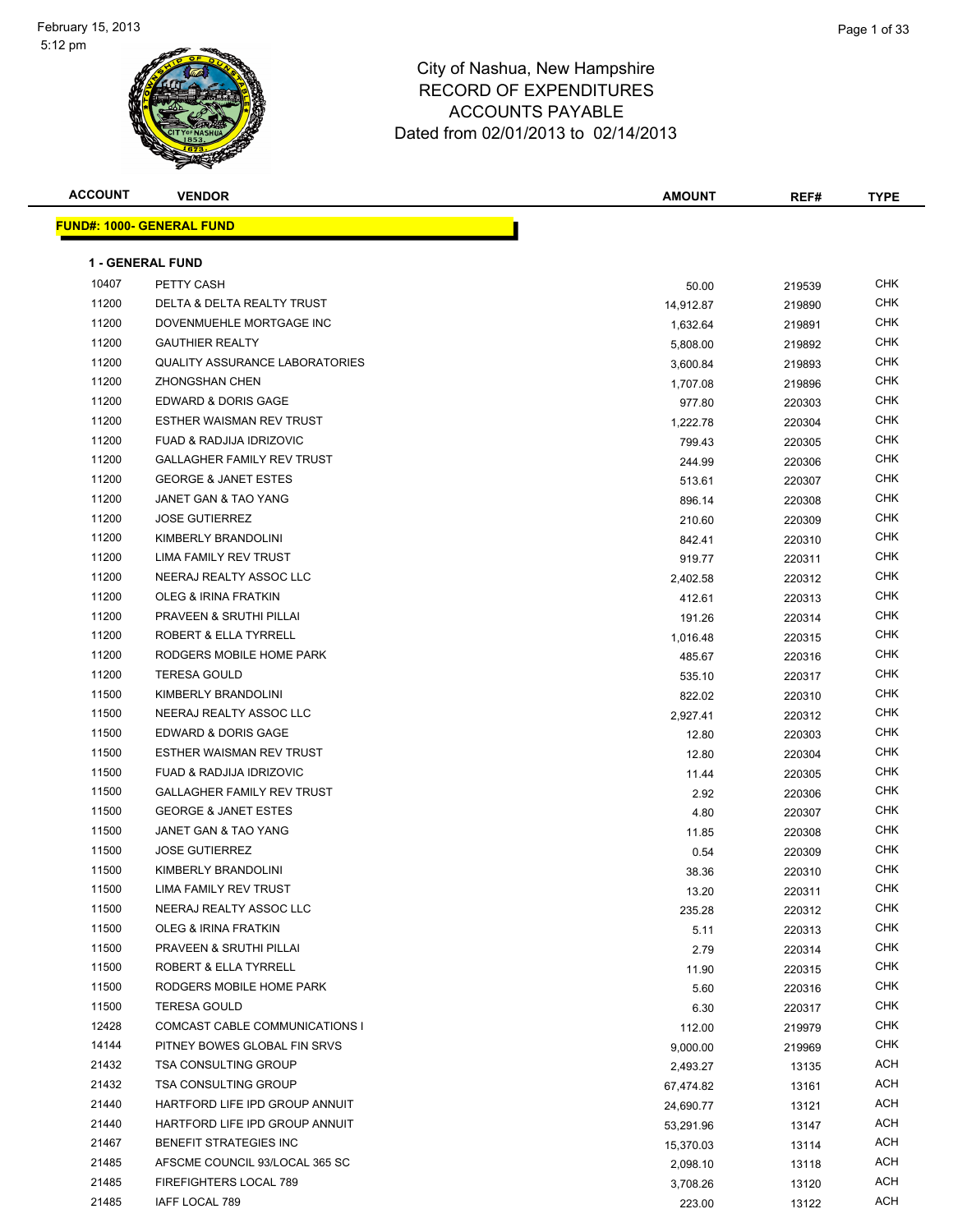

| <b>ACCOUNT</b> | <b>VENDOR</b>                     | <b>AMOUNT</b> | REF#   | <b>TYPE</b> |
|----------------|-----------------------------------|---------------|--------|-------------|
|                | <u> FUND#: 1000- GENERAL FUND</u> |               |        |             |
|                |                                   |               |        |             |
|                | <b>1 - GENERAL FUND</b>           |               |        |             |
| 21485          | NASHUA POLICE COMMUNICATIONS U    | 154.00        | 13126  | ACH         |
| 21485          | NASHUA POLICE PATROLMANS ASSOC    | 880.00        | 13127  | ACH         |
| 21485          | NASHUA POLICE RELIEF ASSOCIATI    | 803.50        | 13128  | ACH         |
| 21485          | NASHUA POLICE SUPERVISORS ASSO    | 403.00        | 13129  | ACH         |
| 21485          | NPLE-LOCAL 4831                   | 243.48        | 13131  | ACH         |
| 21485          | <b>TEAMSTERS UNION LOCAL 633</b>  | 186.84        | 13133  | ACH         |
| 21485          | TREAS NASHUA TEACHERS UNION 10    | 4,641.88      | 13134  | ACH         |
| 21485          | UAW LOCAL 2232                    | 774.36        | 13136  | ACH         |
| 21485          | AFSCME COUNCIL 93/LOCAL 365 SC    | 2,094.62      | 13144  | ACH         |
| 21485          | FIREFIGHTERS LOCAL 789            | 3,708.26      | 13146  | ACH         |
| 21485          | IAFF LOCAL 789                    | 223.00        | 13148  | ACH         |
| 21485          | NASHUA POLICE COMMUNICATIONS U    | 154.00        | 13152  | ACH         |
| 21485          | NASHUA POLICE PATROLMANS ASSOC    | 872.00        | 13153  | ACH         |
| 21485          | NASHUA POLICE RELIEF ASSOCIATI    | 799.00        | 13154  | ACH         |
| 21485          | NASHUA POLICE SUPERVISORS ASSO    | 403.00        | 13155  | ACH         |
| 21485          | NPLE-LOCAL 4831                   | 243.48        | 13157  | ACH         |
| 21485          | <b>TEAMSTERS UNION LOCAL 633</b>  | 186.84        | 13159  | ACH         |
| 21485          | TREAS NASHUA TEACHERS UNION 10    | 28,942.61     | 13160  | ACH         |
| 21485          | UAW LOCAL 2232                    | 774.36        | 13162  | ACH         |
| 21485          | AMERICAN FEDERATION OF TEACHER    | 20.25         | 219496 | CHK         |
| 21485          | AMERICAN FEDERATION OF TEACHER    | 212.50        | 219918 | CHK         |
| 21490          | UNITED WAY OF GREATER NASHUA      | 258.56        | 219508 | CHK         |
| 21490          | UNITED WAY OF GREATER NASHUA      | 905.46        | 219933 | CHK         |
| 21495          | <b>WAGE ASSIGNMENT</b>            | 175.00        | 13119  | ACH         |
| 21495          | <b>WAGE ASSIGNMENT</b>            | 184.75        | 13123  | ACH         |
| 21495          | <b>WAGE ASSIGNMENT</b>            | 180.00        | 13124  | ACH         |
| 21495          | <b>WAGE ASSIGNMENT</b>            | 318.00        | 13125  | ACH         |
| 21495          | <b>WAGE ASSIGNMENT</b>            | 259.00        | 13132  | ACH         |
| 21495          | <b>WAGE ASSIGNMENT</b>            | 219.23        | 13137  | ACH         |
| 21495          | <b>WAGE ASSIGNMENT</b>            | 175.00        | 13145  | ACH         |
| 21495          | <b>WAGE ASSIGNMENT</b>            | 184.75        | 13149  | ACH         |
| 21495          | WAGE ASSIGNMENT                   | 180.00        | 13150  | ACH         |
| 21495          | <b>WAGE ASSIGNMENT</b>            | 318.00        | 13151  | <b>ACH</b>  |
| 21495          | <b>WAGE ASSIGNMENT</b>            | 259.00        | 13158  | <b>ACH</b>  |
| 21495          | <b>WAGE ASSIGNMENT</b>            | 219.23        | 13163  | <b>ACH</b>  |
| 21495          | <b>WAGE ASSIGNMENT</b>            | 918.75        | 219497 | CHK         |
| 21495          | <b>WAGE ASSIGNMENT</b>            | 1.15          | 219498 | <b>CHK</b>  |
| 21495          | <b>WAGE ASSIGNMENT</b>            | 25.00         | 219499 | <b>CHK</b>  |
| 21495          | <b>WAGE ASSIGNMENT</b>            | 71.95         | 219500 | <b>CHK</b>  |
| 21495          | <b>WAGE ASSIGNMENT</b>            | 48.69         | 219501 | CHK         |
| 21495          | <b>WAGE ASSIGNMENT</b>            | 126.01        | 219502 | <b>CHK</b>  |
| 21495          | <b>WAGE ASSIGNMENT</b>            | 1,264.46      | 219503 | <b>CHK</b>  |
| 21495          | <b>WAGE ASSIGNMENT</b>            | 87.68         | 219504 | <b>CHK</b>  |
| 21495          | <b>WAGE ASSIGNMENT</b>            | 11.54         | 219505 | <b>CHK</b>  |
| 21495          | <b>WAGE ASSIGNMENT</b>            | 103.50        | 219506 | <b>CHK</b>  |
| 21495          | <b>WAGE ASSIGNMENT</b>            | 237.00        | 219507 | <b>CHK</b>  |
| 21495          | <b>WAGE ASSIGNMENT</b>            | 62.45         | 219509 | CHK         |
| 21495          | <b>WAGE ASSIGNMENT</b>            | 137.67        | 219919 | <b>CHK</b>  |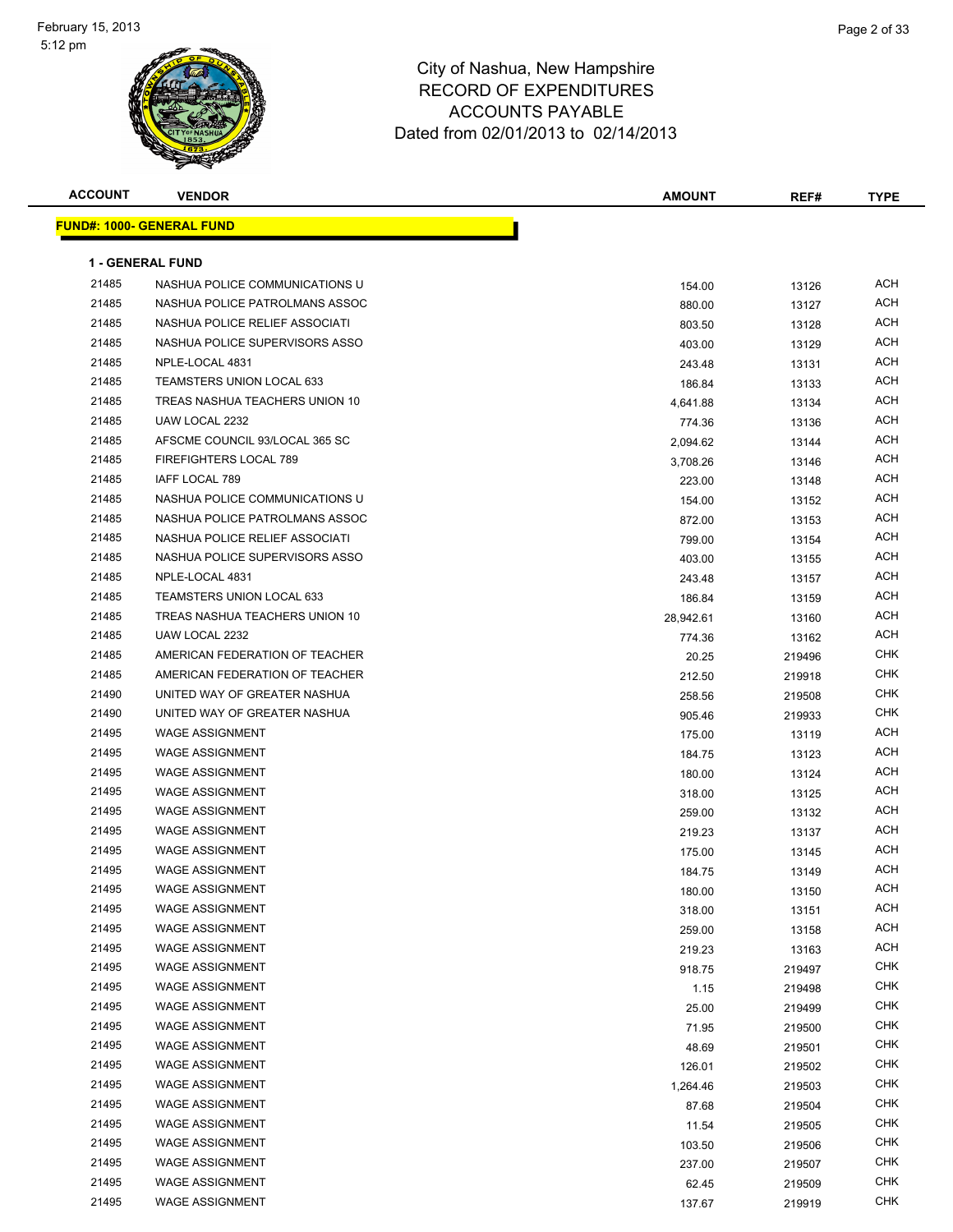| <b>ACCOUNT</b> | <b>VENDOR</b>                    | <b>AMOUNT</b> | REF#   | <b>TYPE</b> |
|----------------|----------------------------------|---------------|--------|-------------|
|                | <b>FUND#: 1000- GENERAL FUND</b> |               |        |             |
|                | <b>1 - GENERAL FUND</b>          |               |        |             |
| 21495          | <b>WAGE ASSIGNMENT</b>           | 908.03        | 219920 | <b>CHK</b>  |
| 21495          | <b>WAGE ASSIGNMENT</b>           | 1.15          | 219921 | <b>CHK</b>  |
| 21495          | <b>WAGE ASSIGNMENT</b>           | 75.00         | 219922 | <b>CHK</b>  |
| 21495          | <b>WAGE ASSIGNMENT</b>           | 71.95         | 219923 | <b>CHK</b>  |
| 21495          | <b>WAGE ASSIGNMENT</b>           | 51.08         | 219924 | <b>CHK</b>  |
| 21495          | <b>WAGE ASSIGNMENT</b>           | 122.37        | 219925 | <b>CHK</b>  |
| 21495          | <b>WAGE ASSIGNMENT</b>           | 410.52        | 219926 | <b>CHK</b>  |
| 21495          | <b>WAGE ASSIGNMENT</b>           | 1,289.46      | 219927 | <b>CHK</b>  |
| 21495          | <b>WAGE ASSIGNMENT</b>           | 87.68         | 219928 | <b>CHK</b>  |
| 21495          | <b>WAGE ASSIGNMENT</b>           | 11.54         | 219929 | <b>CHK</b>  |
| 21495          | <b>WAGE ASSIGNMENT</b>           | 103.50        | 219930 | <b>CHK</b>  |
| 21495          | <b>WAGE ASSIGNMENT</b>           | 412.57        | 219931 | <b>CHK</b>  |
| 21495          | <b>WAGE ASSIGNMENT</b>           | 237.00        | 219932 | <b>CHK</b>  |
| 21495          | <b>WAGE ASSIGNMENT</b>           | 265.17        | 219934 | <b>CHK</b>  |
| 21495          | <b>WAGE ASSIGNMENT</b>           | 213.67        | 219935 | <b>CHK</b>  |
| 21538          | NASHUA TEACHERS UNION            | 111.07        | 13130  | <b>ACH</b>  |
| 21538          | NASHUA TEACHERS UNION            | 4,830.38      | 13156  | <b>ACH</b>  |
| 21921          | STATE OF NH                      | 23,881.63     | 13107  | <b>ACH</b>  |
| 21921          | STATE OF NH                      | 17,998.42     | 13108  | <b>ACH</b>  |
| 21921          | STATE OF NH                      | 12,011.57     | 13111  | <b>ACH</b>  |
| 21921          | STATE OF NH                      | 21,038.45     | 13112  | <b>ACH</b>  |
| 21921          | STATE OF NH                      | 12,178.72     | 13138  | <b>ACH</b>  |
| 21921          | STATE OF NH                      | 16,161.17     | 13139  | <b>ACH</b>  |
| 21921          | STATE OF NH                      | 9,687.48      | 13140  | <b>ACH</b>  |
| 21921          | STATE OF NH                      | 8,894.31      | 13142  | <b>ACH</b>  |
| 21921          | STATE OF NH                      | 10,149.71     | 13143  | <b>ACH</b>  |
| 21921          | STATE OF NH                      | 10,826.74     | 13164  | <b>ACH</b>  |
| 21922          | STATE OF NH DEPT OF SAFETY       | 33.00         | 219570 | <b>CHK</b>  |
|                | <b>TOTAL 1 - GENERAL FUND</b>    | \$427,686.14  |        |             |
|                |                                  |               |        |             |

#### **101 - MAYOR**

| 61910 | SAM'S CLUB        | 11.90   | 219681 | СНК |
|-------|-------------------|---------|--------|-----|
|       |                   |         |        |     |
|       | TOTAL 101 - MAYOR | \$11.90 |        |     |

#### **102 - BOARD OF ALDERMEN**

| <b>TOTAL 102 - BOARD OF ALDERMEN</b> |              | \$720.40 |        |            |
|--------------------------------------|--------------|----------|--------|------------|
| 54828                                | US BANK      | 150.40   | 219994 | <b>CHK</b> |
| 53428                                | DONNA GRAHAM | 260.00   | 220035 | <b>CHK</b> |
| 53428                                | DONNA GRAHAM | 310.00   | 219618 | <b>CHK</b> |

#### **103 - LEGAL**

| 54828 | <b>US BANK</b> | 72.50<br>$ -$ | 219994<br>. | CHK. |
|-------|----------------|---------------|-------------|------|
| 55300 | PETTY CASH     | 16.95<br>.    | 219539<br>. | CHK. |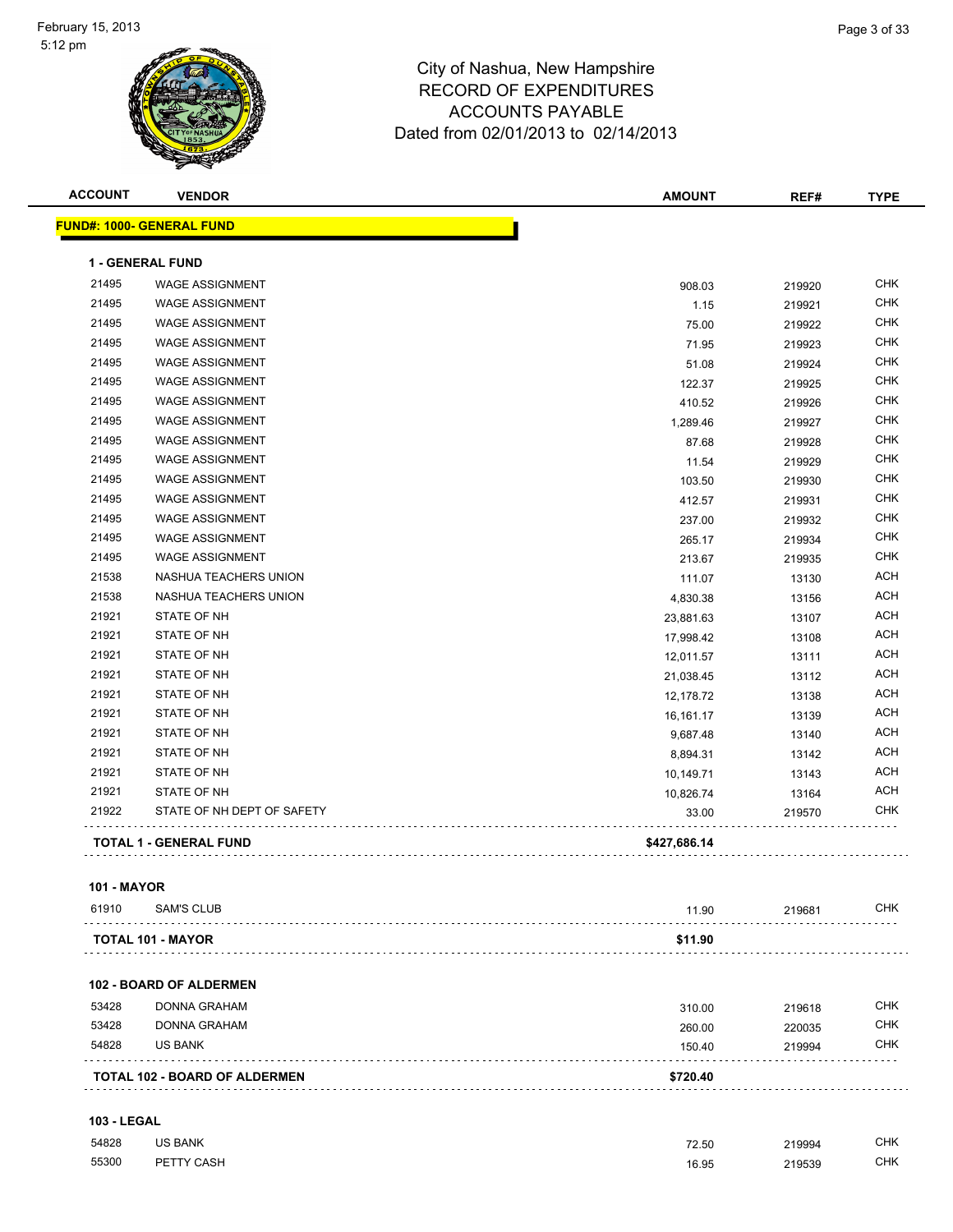

| <b>ACCOUNT</b>           | <b>VENDOR</b>                                       | <b>AMOUNT</b> | REF#   | <b>TYPE</b> |
|--------------------------|-----------------------------------------------------|---------------|--------|-------------|
|                          | <u> FUND#: 1000- GENERAL FUND</u>                   |               |        |             |
|                          | TOTAL 103 - LEGAL                                   | \$89.45       |        |             |
|                          |                                                     |               |        |             |
| 105 - CITI-STAT<br>61100 | STAPLES BUSINESS ADVANTAGE                          | 6.28          | 219689 | <b>CHK</b>  |
|                          | <b>TOTAL 105 - CITI-STAT</b>                        | \$6.28        |        |             |
|                          |                                                     |               |        |             |
|                          | <b>107 - CITY CLERK</b>                             |               |        |             |
| 55200                    | <b>NEACTC</b>                                       | 55.00         | 219986 | <b>CHK</b>  |
| 55400                    | INTERNATIONAL INSTITUTE OF                          | 95.00         | 219982 | <b>CHK</b>  |
|                          | <b>TOTAL 107 - CITY CLERK</b>                       | \$150.00      |        |             |
|                          | <b>109 - CIVIC &amp; COMMUNITY ACTIVITIES</b>       |               |        |             |
| 55221                    | NASHUA REGIONAL PLANNING COMM                       | 32,875.00     | 219658 | <b>CHK</b>  |
| 56214                    | HUMANE SOCIETY FOR GREATER                          | 8,256.75      | 220047 | <b>CHK</b>  |
| 56228                    | NASHUA SENIORS MEAL PROGRAM                         | 1,924.00      | 220082 | <b>CHK</b>  |
|                          | <b>TOTAL 109 - CIVIC &amp; COMMUNITY ACTIVITIES</b> | \$43,055.75   |        |             |
|                          |                                                     |               |        |             |
|                          | <b>111 - HUMAN RESOURCES</b>                        |               |        |             |
| 55425                    | STATE OF NH CRIMINAL RECORDS                        | 945.00        | 219546 | <b>CHK</b>  |
| 55425                    | JOANNE JOHNSON                                      | 25.00         | 220054 | CHK         |
|                          | <b>TOTAL 111 - HUMAN RESOURCES</b>                  | \$970.00      |        |             |
| <b>113 - BENEFITS</b>    |                                                     |               |        |             |
| 59580                    | STATE OF NH UC                                      | 11,572.29     | 219691 | <b>CHK</b>  |
|                          | <b>TOTAL 113 - BENEFITS</b>                         | \$11,572.29   |        |             |
|                          |                                                     |               |        |             |
|                          | <b>118 - OTHER GENERAL GOV'T</b>                    |               |        |             |
| 45960                    | STAPLES BUSINESS ADVANTAGE                          | $-31.17$      | 219689 | CHK         |
| 45960                    | STAPLES BUSINESS ADVANTAGE                          | $-98.91$      | 220096 | <b>CHK</b>  |
|                          | TOTAL 118 - OTHER GENERAL GOV'T                     | -\$130.08     |        |             |
|                          | <b>120 - TELECOMMUNICATIONS</b>                     |               |        |             |
| 55109                    | <b>SUSAN LOVERING</b>                               | 33.00         | 219532 | <b>CHK</b>  |
| 55109                    | <b>FAIRPOINT COMMUNICATIONS</b>                     | 543.26        | 219554 | <b>CHK</b>  |
| 55109                    | BAYRING COMMUNICATIONS                              | 2,365.74      | 219978 | <b>CHK</b>  |
| 55109                    | PAETEC COMMUNICATIONS INC                           | 3,768.75      | 219988 | <b>CHK</b>  |
| 55109                    | PAETEC COMMUNICATIONS INC                           | 1,282.35      | 219989 | <b>CHK</b>  |
| 55109                    | PAETEC COMMUNICATIONS INC                           | 600.00        | 219990 | <b>CHK</b>  |
| 55109                    | LANGUAGE LINE SERVICES                              | 172.63        | 220059 | <b>CHK</b>  |
|                          |                                                     |               |        |             |
|                          | <b>TOTAL 120 - TELECOMMUNICATIONS</b>               | \$8,765.73    |        |             |
|                          |                                                     |               |        |             |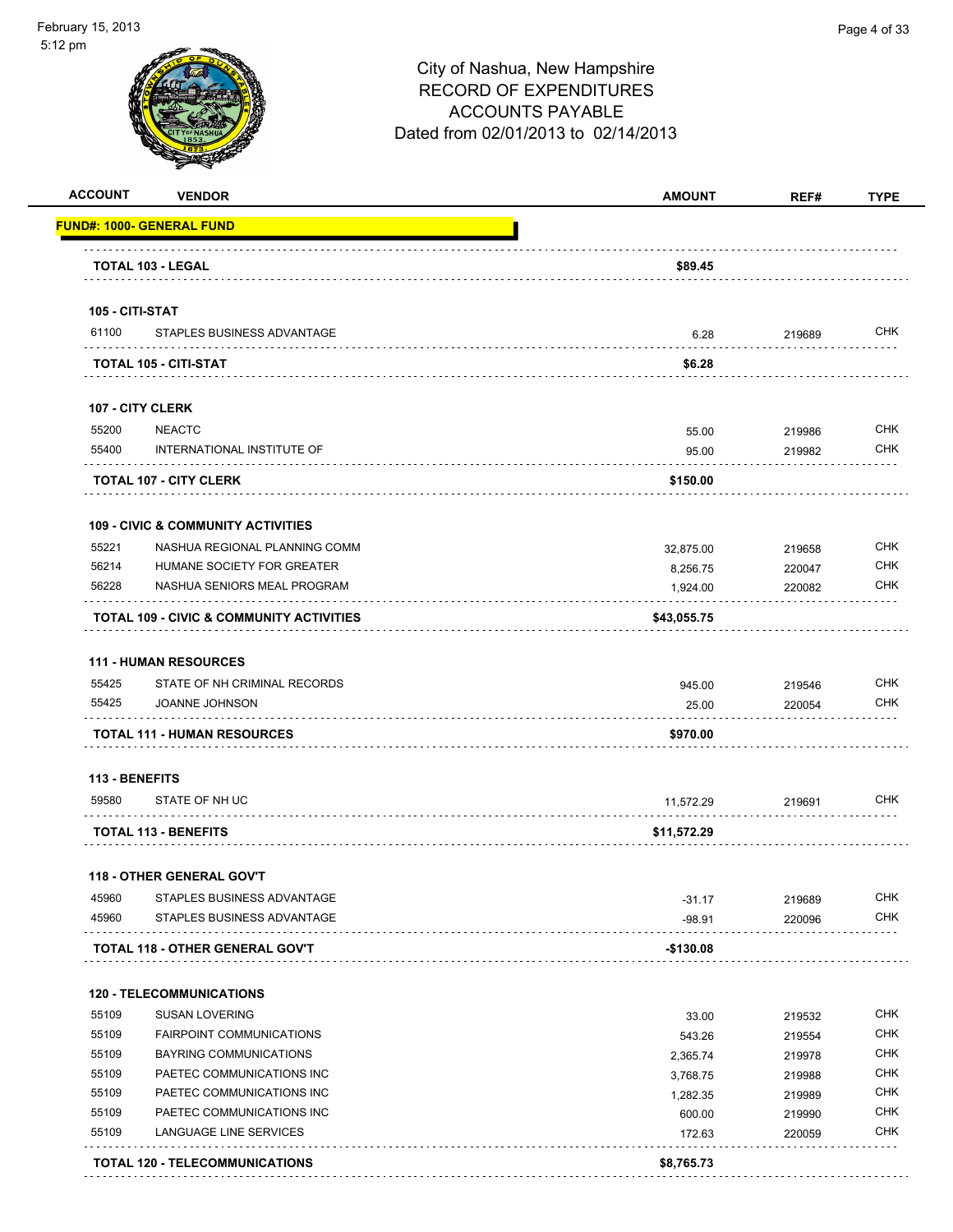#### 5:12 pm



| 53142 | <b>AT&amp;T MOBILITY</b>                  | 695.76     | 219494 | <b>CHK</b> |
|-------|-------------------------------------------|------------|--------|------------|
| 55118 | <b>AT&amp;T MOBILITY</b>                  | 93.72      | 219551 | <b>CHK</b> |
| 55118 | <b>VERIZON WIRELESS</b>                   | 40.01      | 219575 | <b>CHK</b> |
| 71221 | CDW GOVERNMENT INC                        | 144.56     | 219597 | CHK        |
| 71221 | LIND ELECTRONIC DESIGN CO INC             | 510.90     | 219638 | <b>CHK</b> |
|       | <b>TOTAL 122 - INFORMATION TECHNOLOGY</b> | \$1,484.95 |        |            |
|       | <b>126 - FINANCIAL SERVICES</b>           |            |        |            |
| 41307 | HILLSBOROUGH COUNTY REGISTRY O            | 90.70      | 219625 | <b>CHK</b> |
| 53467 | <b>MAILINGS UNLIMITED</b>                 | 0.00       | 220069 | <b>CHK</b> |
| 54828 | US BANK                                   | 26.55      | 219573 | <b>CHK</b> |
| 55607 | <b>MAILINGS UNLIMITED</b>                 | 850.00     | 13141  | <b>ACH</b> |
|       |                                           |            |        |            |
| 61100 | STAPLES BUSINESS ADVANTAGE                | 159.83     | 219689 | <b>CHK</b> |
| 61100 | STAPLES BUSINESS ADVANTAGE                | 88.91      | 220096 | CHK        |
| 61235 | MHC SOFTWARE INC                          | 435.24     | 220074 | <b>CHK</b> |

**TOTAL 126 - FINANCIAL SERVICES \$1,651.23**

#### **129 - CITY BUILDINGS**

|       | <b>TOTAL 129 - CITY BUILDINGS</b>     | \$10,331.06 |        |            |
|-------|---------------------------------------|-------------|--------|------------|
| 71999 | NEVERETTS SEW & VAC INC               | 400.00      | 219661 | <b>CHK</b> |
| 61428 | M & M ELECTRICAL SUPPLY CO INC        | 31.50       | 219640 | <b>CHK</b> |
| 61299 | STAPLES BUSINESS ADVANTAGE            | 44.99       | 219689 | <b>CHK</b> |
| 55118 | <b>AT&amp;T MOBILITY</b>              | 114.29      | 219551 | <b>CHK</b> |
| 54487 | HILLYARD/MANCHESTER                   | 343.32      | 219626 | <b>CHK</b> |
| 54280 | <b>HUFF &amp; GAUTHIER INC</b>        | 1,072.10    | 220046 | <b>CHK</b> |
| 54280 | <b>VIKING CONTROLS</b>                | 1,247.50    | 219703 | <b>CHK</b> |
| 54280 | STANLEY CONVERGENT SECURITY SO        | 333.25      | 219688 | <b>CHK</b> |
| 54280 | PEABODY SUPPLY CO                     | 2.93        | 219670 | <b>CHK</b> |
| 54280 | <b>B &amp; S LOCKSMITHS INC</b>       | 280.00      | 219586 | <b>CHK</b> |
| 54228 | <b>BAIN PEST CONTROL SERVICE INC.</b> | 75.00       | 220000 | <b>CHK</b> |
| 54228 | <b>BAIN PEST CONTROL SERVICE INC.</b> | 75.00       | 219587 | <b>CHK</b> |
| 54114 | <b>HESS CORPORATION</b>               | 2,867.12    | 219624 | <b>CHK</b> |
| 54114 | LIBERTY UTILITIES                     | 785.96      | 219557 | <b>CHK</b> |
| 54100 | <b>PSNH</b>                           | 2,658.10    | 219991 | <b>CHK</b> |

# **130 - PURCHASING**

| 54828 | <b>US BANK</b>                | 376.75   | 219994 | <b>CHK</b> |
|-------|-------------------------------|----------|--------|------------|
| 55307 | ROBERT GABRIEL                | 45.18    | 219950 | <b>CHK</b> |
|       | <b>TOTAL 130 - PURCHASING</b> | \$751.70 |        |            |

#### **132 - ASSESSING**

| 54828 | US BANK      | 72.50<br>$ -$ | 219994<br>. | СНК        |
|-------|--------------|---------------|-------------|------------|
| 55200 | <b>NHAAO</b> | 120.00<br>.   | 219987<br>. | <b>CHK</b> |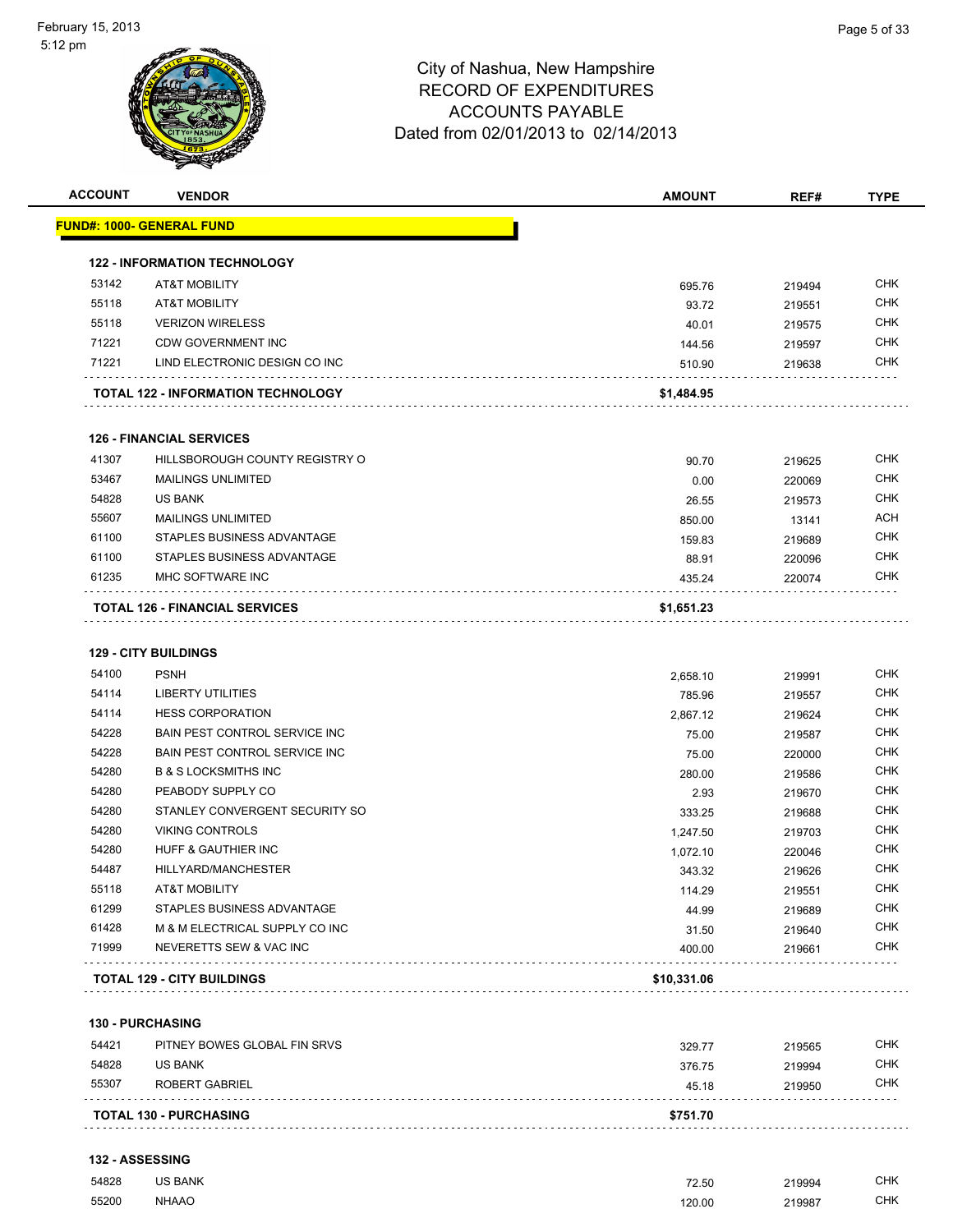#### 5:12 pm



# City of Nashua, New Hampshire RECORD OF EXPENDITURES ACCOUNTS PAYABLE Dated from 02/01/2013 to 02/14/2013

| <b>ACCOUNT</b>  | <b>VENDOR</b>                        | <b>AMOUNT</b> | REF#   | <b>TYPE</b> |
|-----------------|--------------------------------------|---------------|--------|-------------|
|                 | <b>FUND#: 1000- GENERAL FUND</b>     |               |        |             |
| 132 - ASSESSING |                                      |               |        |             |
| 55307           | <b>GREG TURGISS</b>                  | 118.09        | 219547 | <b>CHK</b>  |
| 55307           | <b>GARY TURGISS</b>                  | 103.96        | 219698 | <b>CHK</b>  |
|                 | <b>TOTAL 132 - ASSESSING</b>         | \$414.55      |        |             |
|                 | <b>142 - WOODLAWN CEMETERY</b>       |               |        |             |
| 54100           | <b>PSNH</b>                          | 227.11        | 219991 | <b>CHK</b>  |
| 54107           | MCLAUGHLIN OIL CO                    | 693.20        | 219646 | <b>CHK</b>  |
| 54280           | PETTY CASH                           | 37.61         | 219539 | <b>CHK</b>  |
| 54280           | HOME DEPOT CREDIT SERVICES           | 53.67         | 219627 | <b>CHK</b>  |
| 55109           | PAETEC COMMUNICATIONS INC            | 9.07          | 219988 | <b>CHK</b>  |
| 61100           | STAPLES BUSINESS ADVANTAGE           | 6.30          | 219689 | <b>CHK</b>  |
| 61709           | SANEL AUTO PARTS CO                  | 15.26         | 219682 | <b>CHK</b>  |
|                 | <b>TOTAL 142 - WOODLAWN CEMETERY</b> | \$1,042.22    |        |             |
|                 |                                      |               |        |             |
|                 | <b>144 - EDGEWOOD CEMETERY</b>       |               |        |             |

|       | <b>TOTAL 144 - EDGEWOOD CEMETERY</b> | \$879.91 |        |            |
|-------|--------------------------------------|----------|--------|------------|
|       |                                      |          |        |            |
| 61300 | DENNIS K BURKE INC                   | 741.33   | 219605 | CHK        |
| 54600 | MAFFEES GARAGE INC                   | 138.58   | 219642 | <b>CHK</b> |

#### **150 - POLICE**

| 44184 | NASHUA POLICE DEPARTMENT              | 9.95     | 219964 | <b>CHK</b> |
|-------|---------------------------------------|----------|--------|------------|
| 52809 | <b>DENNIS PEREIRA</b>                 | 200.00   | 219538 | <b>CHK</b> |
| 52809 | <b>MICHAEL YEOMELAKIS</b>             | 200.00   | 219550 | <b>CHK</b> |
| 52809 | <b>MICHAEL FAUTEUX</b>                | 250.00   | 219949 | <b>CHK</b> |
| 52809 | <b>CALEB GILBERT</b>                  | 139.93   | 219952 | <b>CHK</b> |
| 54100 | <b>PSNH</b>                           | 227.83   | 219991 | CHK        |
| 54114 | SHATTUCK MALONE OIL CO                | 630.92   | 219568 | <b>CHK</b> |
| 54141 | PENNICHUCK WATER WORKS INC            | 675.79   | 219564 | <b>CHK</b> |
| 54243 | <b>J LAWRENCE HALL INC</b>            | 165.00   | 219630 | <b>CHK</b> |
| 54280 | THE METRO GROUP                       | 183.00   | 219648 | <b>CHK</b> |
| 54280 | HOME DEPOT CREDIT SERVICES            | 17.88    | 220041 | CHK        |
| 54280 | NASHUA OUTDOOR POWER EQUIPMENT        | 191.00   | 220081 | <b>CHK</b> |
| 54487 | TREASURER STATE OF NH                 | 255.00   | 219697 | <b>CHK</b> |
| 54600 | MAC MULKIN CHEVROLET INC              | 22.37    | 219641 | <b>CHK</b> |
| 54600 | MAC MULKIN CHEVROLET INC              | 84.96    | 220068 | <b>CHK</b> |
| 54828 | US BANK                               | 1,385.98 | 219994 | <b>CHK</b> |
| 54849 | <b>JOSHUA ST ONGE</b>                 | 45.96    | 219544 | <b>CHK</b> |
| 54849 | <b>COMCAST CABLE COMMUNICATIONS I</b> | 316.90   | 219553 | <b>CHK</b> |
| 54849 | <b>FAIRPOINT COMMUNICATIONS</b>       | 30.11    | 219554 | CHK        |
| 54849 | <b>VERIZON WIRELESS</b>               | 1,192.92 | 219577 | <b>CHK</b> |
| 54849 | PETER CINFO                           | 45.96    | 219938 | <b>CHK</b> |
| 54849 | <b>FAIRPOINT COMMUNICATIONS</b>       | 46.77    | 219980 | <b>CHK</b> |
| 55109 | PAETEC COMMUNICATIONS INC             | 202.57   | 219989 | <b>CHK</b> |
| 55118 | <b>VERIZON WIRELESS</b>               | 454.38   | 219576 | <b>CHK</b> |
| 55200 | NH TACTICAL OFFICERS ASSOC            | 300.00   | 219561 | <b>CHK</b> |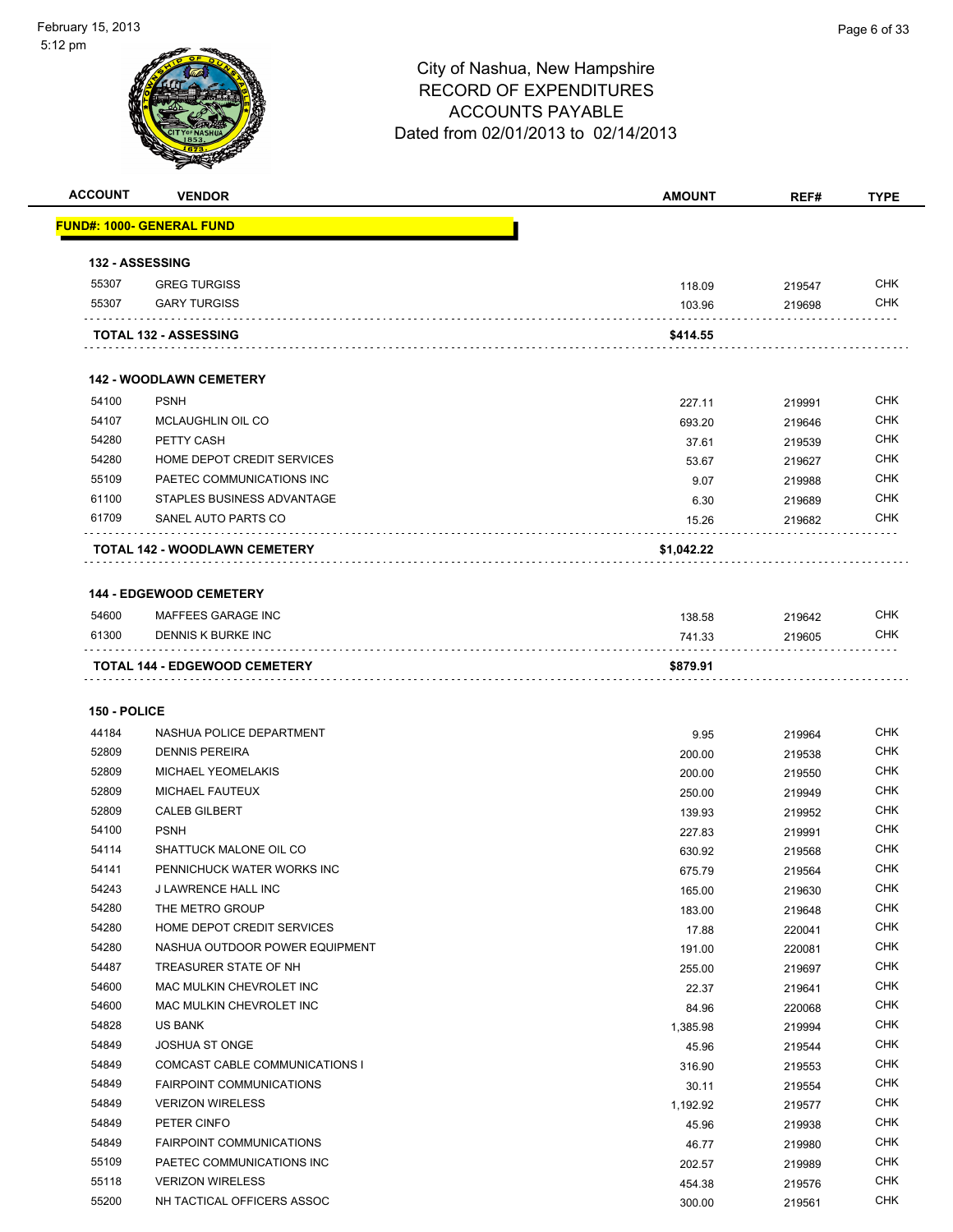

| <b>ACCOUNT</b> | <b>VENDOR</b>                    | <b>AMOUNT</b> | REF#   | <b>TYPE</b> |
|----------------|----------------------------------|---------------|--------|-------------|
|                | <b>FUND#: 1000- GENERAL FUND</b> |               |        |             |
|                |                                  |               |        |             |
| 150 - POLICE   |                                  |               |        |             |
| 55200          | CALEA                            | 130.00        | 219595 | <b>CHK</b>  |
| 55200          | GREATER NASHUA CHAMBER OF COMM   | 100.00        | 219621 | CHK         |
| 55307          | <b>MATTHEW ALLEN</b>             | 45.20         | 219512 | <b>CHK</b>  |
| 55307          | <b>CARLOS CAMACHO</b>            | 45.20         | 219516 | CHK         |
| 55307          | <b>JUSTIN PEARSE</b>             | 45.20         | 219537 | <b>CHK</b>  |
| 55307          | <b>DENNIS PEREIRA</b>            | 45.20         | 219538 | <b>CHK</b>  |
| 55307          | <b>MICHAEL YEOMELAKIS</b>        | 45.20         | 219550 | <b>CHK</b>  |
| 55307          | DAVID ELLIOTT                    | 45.20         | 219942 | <b>CHK</b>  |
| 55307          | DONALD DENSMORE                  | 45.20         | 219945 | CHK         |
| 55307          | <b>JOHN HANNIGAN</b>             | 45.20         | 219953 | CHK         |
| 55307          | <b>BRIAN KENNEY</b>              | 45.20         | 219959 | <b>CHK</b>  |
| 55307          | <b>JOSHUA TREFRY</b>             | 45.20         | 219975 | <b>CHK</b>  |
| 55400          | ST JOSEPHS HOSPITAL              | 520.00        | 219569 | CHK         |
| 55400          | JOHN E REID & ASSOC INC          | 840.00        | 220052 | <b>CHK</b>  |
| 55607          | US POSTAL SERVICES               | 1,000.00      | 13109  | ACH         |
| 55699          | 1ST PRIORITY TOWING & RECOVERY   | 600.00        | 219578 | <b>CHK</b>  |
| 55699          | <b>D &amp; R TOWING INC</b>      | 220.00        | 219603 | <b>CHK</b>  |
| 55699          | R B ALLEN CO INC                 | 615.00        | 219675 | <b>CHK</b>  |
| 55699          | ALEXANDRA MESQUITA-BAER          | 55.00         | 220073 | <b>CHK</b>  |
| 55699          | NASHUA MILLYARD ASSOC INC        | 917.79        | 220080 | <b>CHK</b>  |
| 55699          | STATEWIDE COLLISION LLC          | 285.00        | 220097 | CHK         |
| 61100          | <b>KEVIN O'BRIEN</b>             | 75.00         | 219966 | <b>CHK</b>  |
| 61100          | <b>GRANITE STATE STAMPS INC</b>  | 55.68         | 220039 | <b>CHK</b>  |
| 61100          | STAPLES BUSINESS ADVANTAGE       | 2,811.74      | 220096 | <b>CHK</b>  |
| 61100          | <b>STATIONERS INC</b>            | 80.02         | 220098 | <b>CHK</b>  |
| 61107          | <b>JOHN HANNIGAN</b>             | 104.98        | 219525 | CHK         |
| 61107          | <b>JAMES KENNEDY</b>             | 35.97         | 219529 | <b>CHK</b>  |
| 61107          | <b>ANDREW LANE</b>               | 35.00         | 219530 | <b>CHK</b>  |
| 61107          | <b>CHRISTOPHER PEACH</b>         | 489.35        | 219536 | <b>CHK</b>  |
| 61107          | ALL SPORTS HEROES UNIFORMS       | 49.99         | 219581 | CHK         |
| 61107          | <b>BENS UNIFORMS</b>             | 1,036.50      | 219590 | <b>CHK</b>  |
| 61107          | DAVID BAILEY                     | 259.97        | 219936 | <b>CHK</b>  |
| 61107          | <b>KEVIN COLLINS</b>             | 109.97        | 219940 | <b>CHK</b>  |
| 61107          | IAN DAY-LEWIS                    | 56.67         | 219944 | <b>CHK</b>  |
| 61107          | <b>JAMES HARGREAVES</b>          | 137.95        | 219954 | CHK         |
| 61107          | DANIEL HODGES                    | 100.00        | 219955 | <b>CHK</b>  |
| 61107          | RYAN JONES                       | 125.00        | 219958 | <b>CHK</b>  |
| 61107          | <b>DENIS LINEHAN</b>             | 126.16        | 219962 | <b>CHK</b>  |
| 61107          | PHILLIP NICHOLS                  | 25.00         | 219965 | <b>CHK</b>  |
| 61107          | ANDREW ROY                       | 50.00         | 219971 | <b>CHK</b>  |
| 61107          | ALECS SHOE STORE INC             | 2,093.70      | 219997 | CHK         |
| 61107          | <b>BENS UNIFORMS</b>             | 286.00        | 220005 | <b>CHK</b>  |
| 61110          | <b>BENS UNIFORMS</b>             | 960.55        | 219590 | <b>CHK</b>  |
| 61110          | STAR PACKER BADGES               | 1,424.75      | 219690 | <b>CHK</b>  |
| 61110          | ALECS SHOE STORE INC             | 184.90        | 219997 | <b>CHK</b>  |
| 61110          | <b>BENS UNIFORMS</b>             | 85.00         | 220005 | CHK         |
| 61299          | APPLE BUSINESS FURNITURE CORP    | 675.00        | 219584 | CHK         |
| 61428          | THE DURKIN CO INC                | 220.85        | 219609 | <b>CHK</b>  |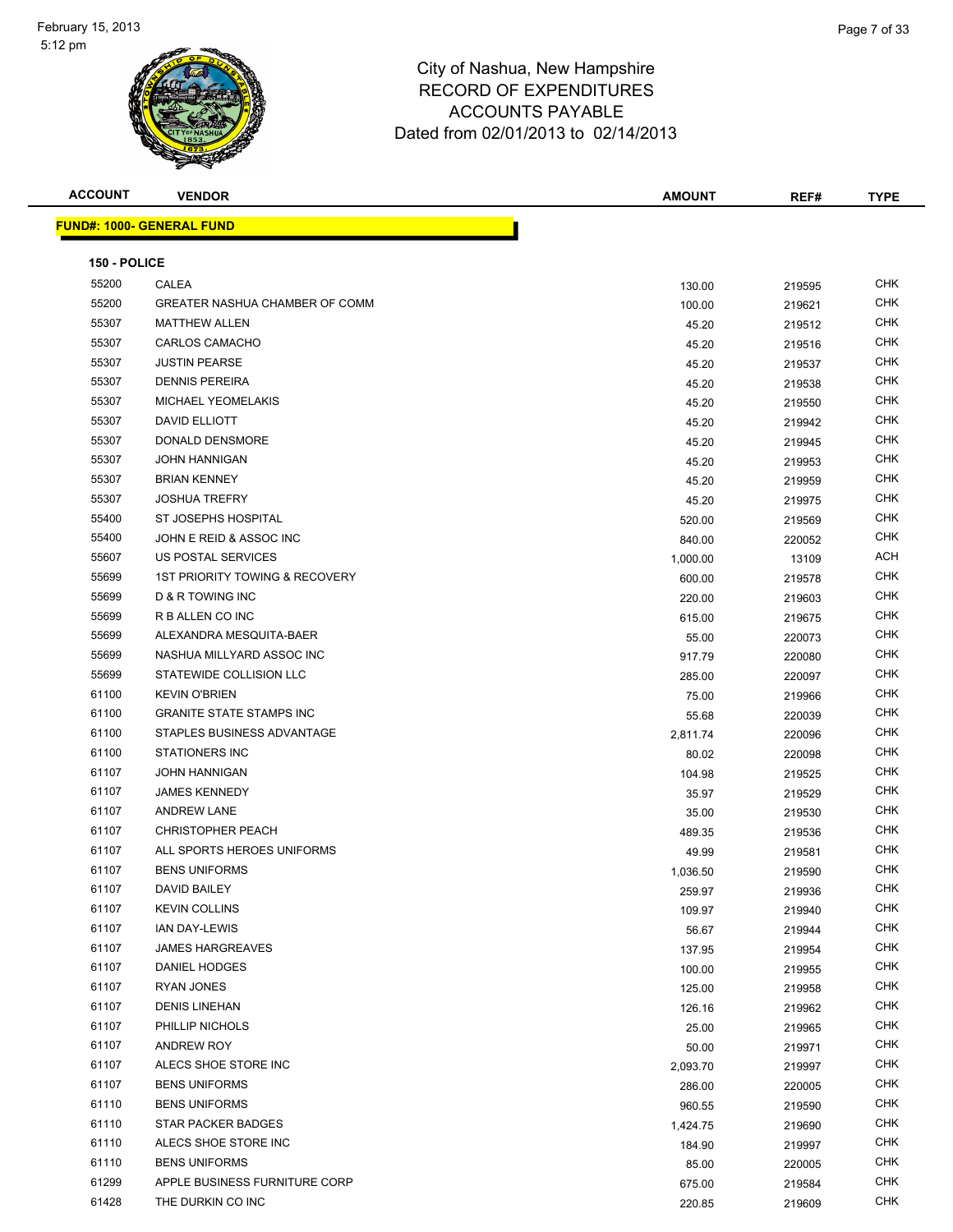

| <b>ACCOUNT</b>    | <b>VENDOR</b>                       | <b>AMOUNT</b> | REF#   | <b>TYPE</b>              |
|-------------------|-------------------------------------|---------------|--------|--------------------------|
|                   | <u> FUND#: 1000- GENERAL FUND</u>   |               |        |                          |
|                   |                                     |               |        |                          |
| 150 - POLICE      |                                     |               |        |                          |
| 61428             | CENTRAL PAPER PRODUCTS CO           | 625.79        | 220013 | <b>CHK</b>               |
| 61607             | <b>GOVCONNECTION INC</b>            | 73.90         | 220034 | <b>CHK</b>               |
| 61650             | STAPLES BUSINESS ADVANTAGE          | 485.01        | 220096 | CHK                      |
| 61799             | <b>BELLETETES INC</b>               | 4.21          | 219589 | <b>CHK</b>               |
| 61799             | <b>BEST FORD</b>                    | 65.27         | 219591 | <b>CHK</b>               |
| 61799             | <b>CARPARTS OF NASHUA</b>           | 7.42          | 219596 | <b>CHK</b>               |
| 61799             | DEPENDABLE LOCK SERVICE INC         | 21.00         | 219606 | <b>CHK</b>               |
| 61799             | FISHER AUTO PARTS INC               | 159.02        | 219614 | <b>CHK</b>               |
| 61799             | <b>GRAPPONE AUTOMOTIVE GROUP</b>    | 232.95        | 219620 | <b>CHK</b>               |
| 61799             | HOME DEPOT CREDIT SERVICES          | 99.99         | 219628 | <b>CHK</b>               |
| 61799             | MAC MULKIN CHEVROLET INC            | 68.00         | 219641 | <b>CHK</b>               |
| 61799             | NEW ENGLAND PARTS WAREHOUSE         | 90.14         | 219663 | CHK                      |
| 61799             | <b>CARPARTS OF NASHUA</b>           | 305.28        | 220012 | <b>CHK</b>               |
| 61799             | FISHER AUTO PARTS INC               | 82.95         | 220029 | CHK                      |
| 61799             | MAC MULKIN CHEVROLET INC            | 210.98        | 220068 | <b>CHK</b>               |
| 61799             | <b>TOWERS MOTOR PARTS CORP</b>      | 9.08          | 220101 | <b>CHK</b>               |
| 61807             | LEXISNEXIS MATTHEW BENDER           | 201.73        | 219643 | CHK                      |
| 71025             | SNAP ON TOOLS                       | 37.00         | 219687 | <b>CHK</b>               |
| 71228             | <b>HTH ENGINEERING</b>              | 375.00        | 220044 | CHK                      |
| 71414             | W B HUNT CO INC                     | 79.99         | 220106 | <b>CHK</b>               |
|                   | <b>TOTAL 150 - POLICE</b>           | \$27,940.38   |        |                          |
|                   |                                     |               |        |                          |
| <b>152 - FIRE</b> |                                     |               |        |                          |
|                   |                                     |               |        |                          |
| 52800             | NATIONAL REGISTRY OF EMTS           | 735.00        | 219535 | CHK<br><b>CHK</b>        |
| 53135             | OCCUPATIONAL DRUG TESTING LLC       | 480.00        | 220086 | <b>CHK</b>               |
| 54100             | <b>PSNH</b>                         | 6,517.78      | 219991 | CHK                      |
| 54114             | <b>LIBERTY UTILITIES</b>            | 239.09        | 219556 |                          |
| 54114             | <b>HESS CORPORATION</b>             | 2,774.47      | 219624 | <b>CHK</b><br><b>CHK</b> |
| 54141             | PENNICHUCK WATER WORKS INC          | 294.35        | 219564 |                          |
| 54228             | <b>JP PEST SERVICES</b>             | 85.00         | 220049 | <b>CHK</b>               |
| 54243             | AE MECHANICAL INC                   | 806.01        | 219996 | <b>CHK</b>               |
| 54280             | <b>BELLETETES INC</b>               | 344.60        | 219589 | CHK                      |
| 54280             | HOME DEPOT CREDIT SERVICES          | 28.97         | 219627 | <b>CHK</b>               |
| 54280             | <b>BELLETETES INC</b>               | 68.36         | 220004 | <b>CHK</b>               |
| 54280             | <b>GRANITE CITY ELECTRIC SUPPLY</b> | 128.30        | 220037 | CHK                      |
| 54280             | HOME DEPOT CREDIT SERVICES          | 77.77         | 220040 | <b>CHK</b>               |
| 54414             | <b>GREATAMERICA FINANCIAL SVCS</b>  | 3,750.00      | 219555 | CHK                      |
| 54450             | <b>BATTERIES PLUS</b>               | 10.99         | 220003 | CHK                      |
| 54600             | MINUTEMAN TRUCKS INC                | 100.00        | 220077 | <b>CHK</b>               |
| 55118             | AT&T MOBILITY                       | 71.74         | 219494 | CHK                      |
| 55118             | <b>AT&amp;T MOBILITY</b>            | 163.57        | 219551 | <b>CHK</b>               |
| 55118             | PAETEC COMMUNICATIONS INC           | 10.48         | 219988 | <b>CHK</b>               |
| 55421             | LIFEGUARD SYSTEMS INC               | 5,600.00      | 220061 | CHK                      |
| 55699             | TRUE BLUE CLEANERS                  | 328.98        | 220102 | CHK                      |
| 61100             | NATIONAL BUSINESS FURNITURE LL      | 288.95        | 219660 | CHK                      |
| 61100             | <b>BATTERIES PLUS</b>               | 49.17         | 220003 | CHK                      |
| 61156             | SANEL AUTO PARTS CO                 | 359.60        | 219683 | <b>CHK</b>               |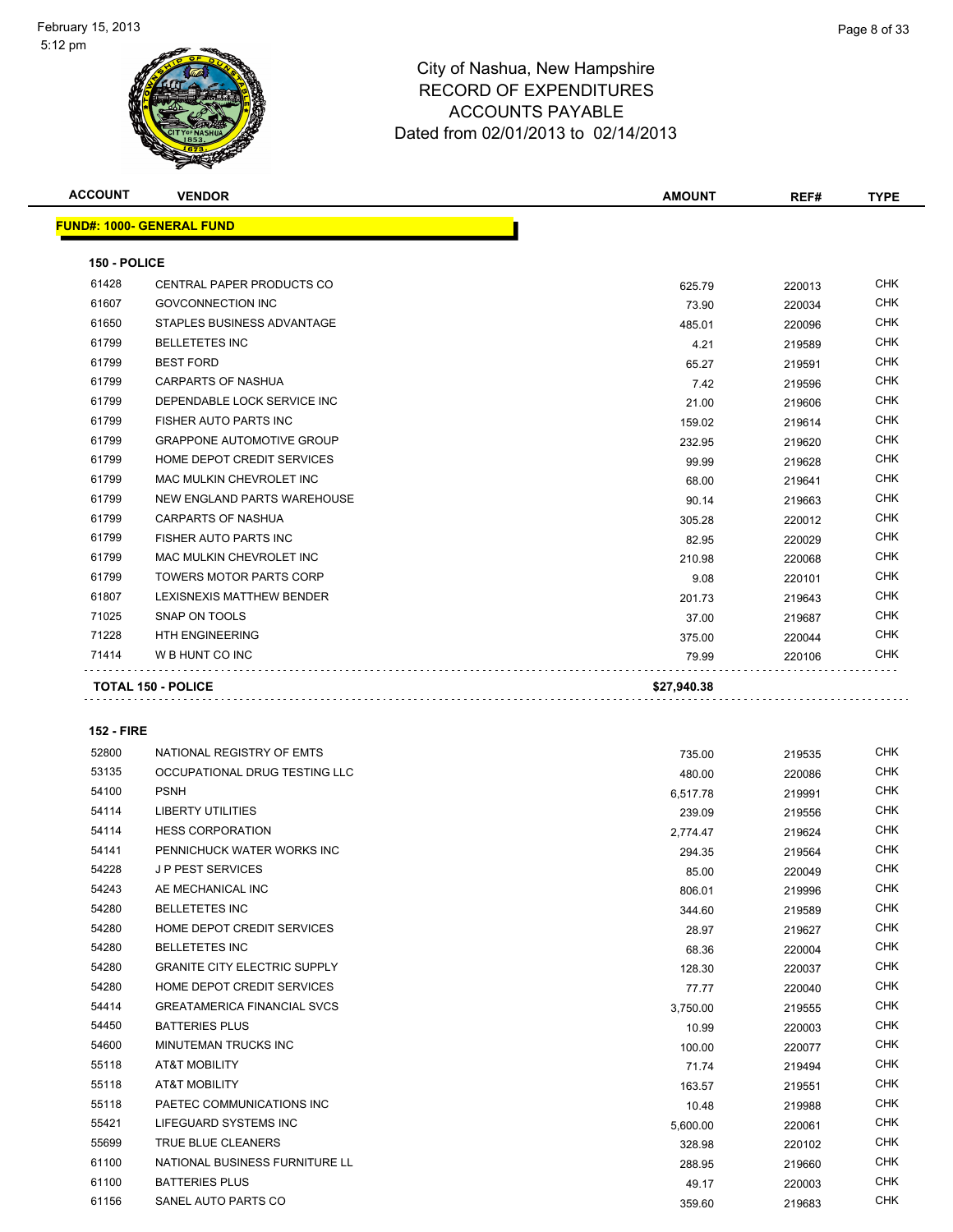| <b>ACCOUNT</b>    | <b>VENDOR</b>                               | <b>AMOUNT</b>   | REF#             | <b>TYPE</b> |
|-------------------|---------------------------------------------|-----------------|------------------|-------------|
|                   | <u> FUND#: 1000- GENERAL FUND</u>           |                 |                  |             |
| <b>152 - FIRE</b> |                                             |                 |                  |             |
| 61428             | NEW ENGLAND PAPER & SUPPLY                  | 511.79          | 219662           | <b>CHK</b>  |
| 61428             | NEW ENGLAND PAPER & SUPPLY                  | 433.89          | 220084           | <b>CHK</b>  |
| 61650             | STAPLES BUSINESS ADVANTAGE                  | 9.48            | 219689           | <b>CHK</b>  |
| 61699             | <b>JEREMY AUDETTE</b>                       | 29.95           |                  | <b>CHK</b>  |
| 61699             | M & M ELECTRICAL SUPPLY CO INC              | 49.07           | 219513<br>220066 | <b>CHK</b>  |
| 61799             | <b>BOUND TREE MEDICAL LLC</b>               |                 |                  | <b>CHK</b>  |
| 61799             | <b>JACK YOUNG CO INC</b>                    | 254.07<br>20.02 | 220006<br>220050 | <b>CHK</b>  |
| 61799             | YANKEE TRUCK LLC                            |                 |                  | <b>CHK</b>  |
| 71000             | FIRE TECH & SAFETY OF NEW ENGL              | 0.44            | 220108           | CHK         |
| 71432             | FIRE TECH & SAFETY OF NEW ENGL              | 510.00          | 220028           | CHK         |
|                   |                                             | 28,877.00       | 220028           | <b>CHK</b>  |
| 71999             | <b>BATTERIES PLUS</b>                       | 37.92           | 220003           |             |
|                   | <b>TOTAL 152 - FIRE</b>                     | \$54,046.81     |                  |             |
|                   | <b>153 - BUILDING INSPECTION</b>            |                 |                  |             |
| 55307             | <b>WILLIAM CONDRA</b>                       | 237.30          | 219518           | <b>CHK</b>  |
| 55307             | <b>TIMOTHY DUPONT</b>                       | 355.93          | 219520           | <b>CHK</b>  |
| 55307             | <b>RUSS MARCUM</b>                          | 436.23          | 219533           | <b>CHK</b>  |
| 55307             | PETTY CASH                                  | 42.38           | 219539           | <b>CHK</b>  |
| 55307             | <b>MARK SIMARD</b>                          | 422.35          | 219542           | <b>CHK</b>  |
| 55607             | PETTY CASH                                  | 26.88           | 219539           | CHK         |
|                   | <b>TOTAL 153 - BUILDING INSPECTION</b>      | \$1,521.07      |                  |             |
|                   |                                             |                 |                  |             |
|                   | <b>155 - CODE ENFORCEMENT</b>               |                 |                  |             |
| 55118             | <b>AT&amp;T MOBILITY</b>                    | 132.31          | 219551           | <b>CHK</b>  |
| 55307             | <b>KYLE METCALF</b>                         | 425.71          | 219534           | <b>CHK</b>  |
| 55307             | ROBERT SOUSA                                | 355.18          | 219543           | <b>CHK</b>  |
|                   | <b>TOTAL 155 - CODE ENFORCEMENT</b>         | \$913.20        |                  |             |
|                   |                                             |                 |                  |             |
|                   | <b>157 - CITYWIDE COMMUNICATIONS</b>        |                 |                  |             |
| 54435             | <b>RADIO IP</b>                             | 7,768.50        | 219676           | <b>CHK</b>  |
| 55118             | <b>VERIZON WIRELESS</b>                     | 70.72           | 219576           | <b>CHK</b>  |
|                   | <b>TOTAL 157 - CITYWIDE COMMUNICATIONS</b>  | \$7,839.22      |                  |             |
|                   | <b>159 - OTHER PUBLIC SAFETY</b>            |                 |                  |             |
| 54835             | PENNICHUCK WATER WORKS INC                  | 213,743.81      | 219564           | <b>CHK</b>  |
|                   | <b>TOTAL 159 - OTHER PUBLIC SAFETY</b>      |                 |                  |             |
|                   |                                             | \$213,743.81    |                  |             |
|                   | <b>160 - PUBLIC WORKS-ADMIN/ENGINEERING</b> |                 |                  |             |
| 54141             | PENNICHUCK WATER WORKS INC                  | 91.84           | 219564           | <b>CHK</b>  |
| 54821             | US BANK                                     | 198.72          | 219994           | <b>CHK</b>  |
| 55109             | PAETEC COMMUNICATIONS INC                   | 5.69            | 219988           | <b>CHK</b>  |
| 55118             | <b>AT&amp;T MOBILITY</b>                    | 227.09          | 219551           | <b>CHK</b>  |
| 55200             | STEPHEN DOOKRAN                             | 150.00          | 219946           | <b>CHK</b>  |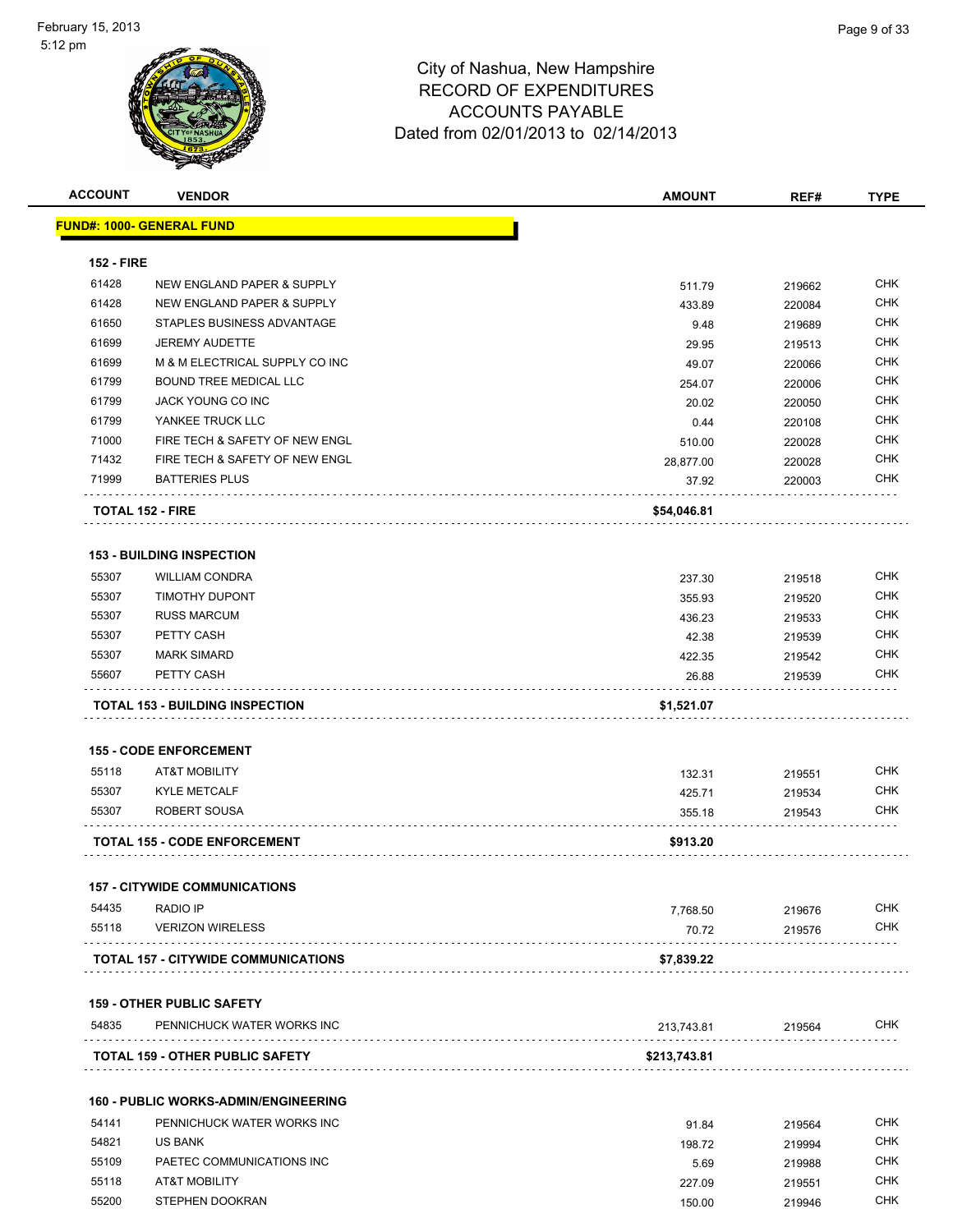

| <b>ACCOUNT</b> | <b>VENDOR</b>                                     | <b>AMOUNT</b>      | REF#             | <b>TYPE</b> |
|----------------|---------------------------------------------------|--------------------|------------------|-------------|
|                | <u> FUND#: 1000- GENERAL FUND</u>                 |                    |                  |             |
|                |                                                   |                    |                  |             |
|                | <b>160 - PUBLIC WORKS-ADMIN/ENGINEERING</b>       |                    |                  |             |
| 55699          | JAN PRO CLEANING SYSTEMS NORTH                    | 665.00             | 219631           | <b>CHK</b>  |
| 55699          | TWIN CITY LOCK & KEY INC                          | 240.00             | 220103           | <b>CHK</b>  |
| 61299          | PETTY CASH                                        | 95.72              | 219539           | CHK         |
| 61299          | STAPLES BUSINESS ADVANTAGE                        | 97.48              | 219689           | CHK         |
|                |                                                   |                    |                  |             |
|                | <b>TOTAL 160 - PUBLIC WORKS-ADMIN/ENGINEERING</b> | \$1,771.54         |                  |             |
|                | 161 - STREETS                                     |                    |                  |             |
| 54100          | <b>PSNH</b>                                       |                    |                  | CHK         |
| 54141          | PENNICHUCK WATER WORKS INC                        | 2,035.36<br>464.24 | 219991<br>219564 | <b>CHK</b>  |
| 54200          | JAN PRO CLEANING SYSTEMS NORTH                    | 855.00             | 219631           | CHK         |
| 54207          | HOMETOWN FORECAST SERVICES INC                    | 3,650.00           | 219629           | <b>CHK</b>  |
| 54228          | <b>JP PEST SERVICES</b>                           | 65.00              | 220049           | <b>CHK</b>  |
| 54450          | <b>US BANK</b>                                    | 72.50              | 219994           | CHK         |
| 54600          | AUTO ELECTRIC WAREHOUSE INC                       |                    |                  | <b>CHK</b>  |
| 54600          | DONOVAN EQUIPMENT CO INC                          | 36.00<br>115.85    | 219585<br>219607 | CHK         |
| 54600          | NAPA AUTO PARTS                                   | $-171.09$          | 219654           | CHK         |
| 54600          | USP OF NEW ENGLAND                                | 629.25             | 219701           | <b>CHK</b>  |
| 54600          | HOWARD P FAIRFIELD LLC                            | 618.84             | 220043           | CHK         |
| 54600          | <b>MILL METALS CORP</b>                           | 939.00             | 220076           | CHK         |
| 54600          | USP OF NEW ENGLAND                                | 534.24             | 220104           | <b>CHK</b>  |
| 55109          | PAETEC COMMUNICATIONS INC                         | 37.72              | 219988           | <b>CHK</b>  |
| 55118          | <b>AT&amp;T MOBILITY</b>                          | 328.01             | 219551           | <b>CHK</b>  |
| 55118          | <b>UCOM</b>                                       | 333.40             | 219563           | CHK         |
| 55400          | <b>NHPWMAP</b>                                    | 25.00              | 219664           | CHK         |
| 55699          | JOHNSONS ELECTRIC INC                             | 1,329.80           | 219634           | <b>CHK</b>  |
| 61107          | ALECS SHOE STORE INC                              | 409.80             | 219580           | CHK         |
| 61107          | UNIFIRST CORPORATION                              | 600.36             | 219700           | CHK         |
| 61107          | PHOENIX SCREEN PRINTING                           | 1,905.25           | 220090           | CHK         |
| 61299          | PETTY CASH                                        | 22.99              | 219539           | CHK         |
| 61299          | <b>BELLETETES INC</b>                             | 224.84             | 219589           | <b>CHK</b>  |
| 61299          | BOT L GAS INC                                     | 63.50              | 219594           | <b>CHK</b>  |
| 61299          | CORRIVEAU ROUTHIER INC                            | 13.99              | 219600           | <b>CHK</b>  |
| 61299          | PINE MOTOR PARTS                                  | $-50.00$           | 220091           | <b>CHK</b>  |
| 61299          | USP OF NEW ENGLAND                                | 615.63             | 220104           | <b>CHK</b>  |
| 61300          | DENNIS K BURKE INC                                | 19,553.76          | 219605           | <b>CHK</b>  |
| 61507          | <b>CONTINENTAL PAVING INC</b>                     | 387.15             | 220018           | <b>CHK</b>  |
| 61514          | <b>EASTERN MINERAL INC</b>                        | 9,434.07           | 219611           | <b>CHK</b>  |
| 61514          | <b>EASTERN MINERAL INC</b>                        | 3,741.62           | 220024           | <b>CHK</b>  |
| 61514          | <b>GRANITE STATE MINERAL INC</b>                  | 19,243.33          | 220038           | <b>CHK</b>  |
| 61521          | PEMBROKE SAND & GRAVEL                            | 982.98             | 219671           | CHK         |
| 61542          | <b>FASTENAL CO</b>                                | 124.76             | 219613           | <b>CHK</b>  |
| 61542          | HOME DEPOT CREDIT SERVICES                        | 13.86              | 219627           | <b>CHK</b>  |
| 61542          | PERMA LINE CORP OF NEW ENGLAND                    | 1,074.75           | 219672           | <b>CHK</b>  |
| 61542          | TOWERS MOTOR PARTS CORP                           | 45.00              | 219696           | <b>CHK</b>  |
| 61542          | PERMA LINE CORP OF NEW ENGLAND                    | 732.80             | 220089           | CHK         |
| 61556          | OCEAN STATE SIGNAL CO                             | 1,495.00           | 219669           | <b>CHK</b>  |
| 61556          | <b>BRANDON INDUSTRIES</b>                         | 1,010.00           | 220007           | <b>CHK</b>  |
|                |                                                   |                    |                  |             |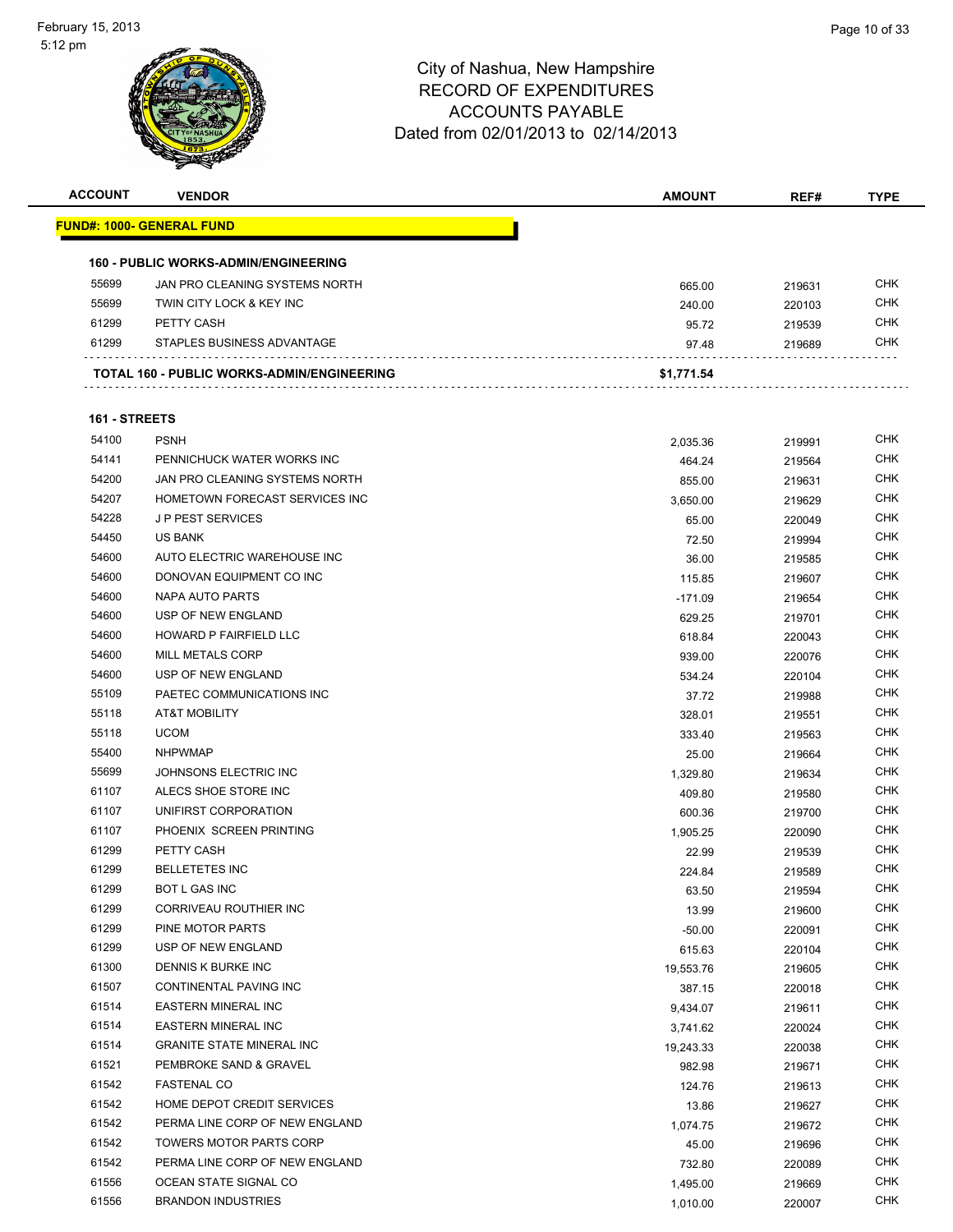

| <b>ACCOUNT</b> | <b>VENDOR</b>                         | <b>AMOUNT</b> | REF#   | <b>TYPE</b> |
|----------------|---------------------------------------|---------------|--------|-------------|
|                | <u> FUND#: 1000- GENERAL FUND</u>     |               |        |             |
| 161 - STREETS  |                                       |               |        |             |
| 61562          | <b>BELLETETES INC</b>                 | 7.16          | 219589 | <b>CHK</b>  |
| 61562          | AUBUCHON HARDWARE                     | 58.61         | 219593 | <b>CHK</b>  |
| 61562          | <b>FASTENAL CO</b>                    | 45.31         | 220027 | <b>CHK</b>  |
| 61799          | PINE MOTOR PARTS                      | 28.60         | 220091 | <b>CHK</b>  |
| 61900          | TJS DELI & CATERING                   | 189.66        | 219695 | <b>CHK</b>  |
| 71025          | PETTY CASH                            | 11.69         | 219539 | <b>CHK</b>  |
|                | TOTAL 161 - STREETS                   | \$73,884.59   |        |             |
|                | <b>162 - STREET LIGHTING</b>          |               |        |             |
| 54100          | <b>PSNH</b>                           | 386.20        | 219566 | <b>CHK</b>  |
| 54100          | <b>PSNH</b>                           | 63,087.16     | 219567 | <b>CHK</b>  |
|                | <b>TOTAL 162 - STREET LIGHTING</b>    | \$63,473.36   |        |             |
|                | <b>166 - PARKING LOTS</b>             |               |        |             |
| 54100          | <b>PSNH</b>                           | 723.83        | 219566 | <b>CHK</b>  |
| 55109          | PAETEC COMMUNICATIONS INC             | 7.30          | 219988 | <b>CHK</b>  |
| 55307          | <b>JILL STANSFIELD</b>                | 28.59         | 219545 | <b>CHK</b>  |
| 55699          | LOOMIS FARGO & CO                     | 46.88         | 220063 | <b>CHK</b>  |
| 61107          | <b>M &amp; N SPORTS LLC</b>           | 50.90         | 220067 | <b>CHK</b>  |
| 61299          | LOWES                                 | 45.58         | 219639 | <b>CHK</b>  |
| 61307          | <b>CITY OF NASHUA</b>                 | 173.17        | 219939 | <b>CHK</b>  |
| 61428          | NEW ENGLAND PAPER & SUPPLY            | 26.75         | 220084 | <b>CHK</b>  |
|                | <b>TOTAL 166 - PARKING LOTS</b>       | \$1,103.00    |        |             |
|                | <b>171 - COMMUNITY SERVICES</b>       |               |        |             |
| 54107          | SHATTUCK MALONE OIL CO                | 2,111.66      | 219992 | <b>CHK</b>  |
| 55300          | <b>CORINN DEMBKOSKI</b>               | 96.80         | 219519 | <b>CHK</b>  |
| 55300          | BEVERLY DOOLAN                        | 11.30         | 219947 | <b>CHK</b>  |
| 61100          | STAPLES BUSINESS ADVANTAGE            | 328.27        | 219689 | <b>CHK</b>  |
| 68318          | SHAW'S                                | 108.06        | 219972 | <b>CHK</b>  |
| 68320          | THE YOUTH COUNCIL                     | 1,725.54      | 220109 | <b>CHK</b>  |
|                | <b>TOTAL 171 - COMMUNITY SERVICES</b> | \$4,381.63    |        |             |
|                | <b>172 - COMMUNITY HEALTH</b>         |               |        |             |
| 55118          | <b>AT&amp;T MOBILITY</b>              | 54.01         | 219551 | <b>CHK</b>  |
| 55200          | <b>MAPHN</b>                          | 250.00        | 219983 | <b>CHK</b>  |
| 55307          | <b>CHRISTINE VILLENEUVE</b>           | 46.60         | 219548 | <b>CHK</b>  |
|                | TOTAL 172 - COMMUNITY HEALTH          | \$350.61      |        |             |
|                |                                       |               |        |             |

#### **173 - ENVIRONMENTAL HEALTH**

| 53142 | TREASURER STATE OF NH    | 200.00 | 219572 | CHK |
|-------|--------------------------|--------|--------|-----|
| 55118 | <b>AT&amp;T MOBILITY</b> | 31.24  | 219551 | CHK |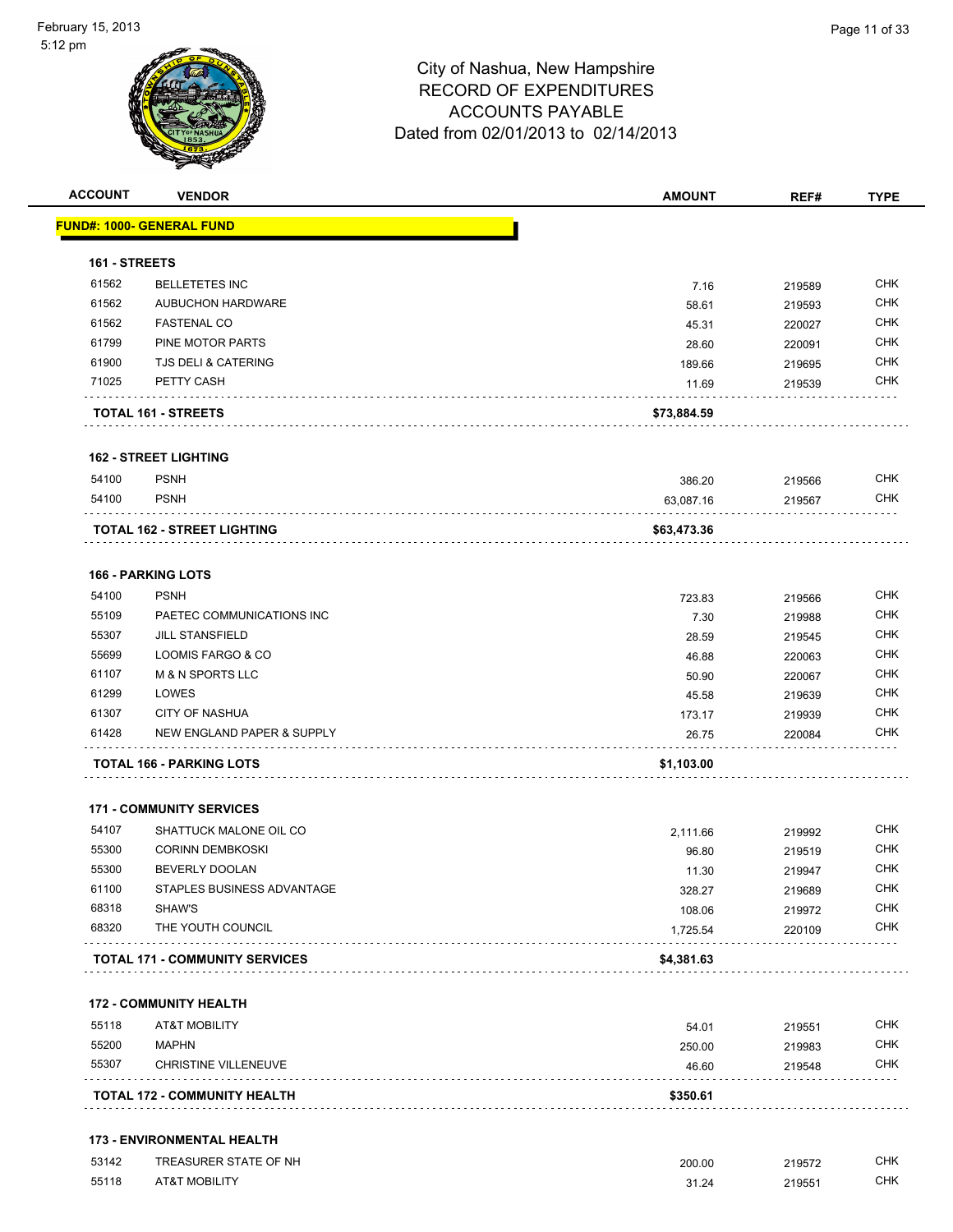#### City of Nashua, New Hampshire RECORD OF EXPENDITURES ACCOUNTS PAYABLE Dated from 02/01/2013 to 02/14/2013 **ACCOUNT VENDOR AMOUNT REF# TYPE FUND#: 1000- GENERAL FUND TOTAL 173 - ENVIRONMENTAL HEALTH \$231.24 175 - WELFARE ASSISTANCE** 188 CONCORD ST LLC 252.00 219898 CHK WAYNE BALCOM 470.00 219899 CHK BCAD PROPERTIES 1,410.87 219900 CHK CAYMAN REALTY LLC 900.87 219901 CHK CHANDLER COURT LLC 200.00 219902 CHK COUNTRY BARN MOTEL 497.00 219903 CHK DANA DRURY 850.00 219905 CHK ROBERT O JUNGKMAN 600.00 219906 CHK NASHUA HOUSING AUTHORITY 792.00 219907 CHK PALM SQUARE LLC 850.00 219908 CHK WILLIAM PSALEDAKIS 785.87 219909 CHK JOSE R RAMOS 528.27 219910 CHK 55810 SOUTHERN NH SERV MNGT CORP \$1,500 50.00 50.00 50.00 519911 CHK ANIL D'SILVA 225.00 220288 CHK ALEX C ARUN 500.00 220289 CHK CHANDLER COURT LLC 265.00 220290 CHK CONSTANCE GAUTHIER 450.00 220291 CHK 55810 MAURICE J LAFLOTTE **185.00 MAURICE J** LAFLOTTE 185.00 220292 CHK LAMERAND ENTERPRISES 640.00 220293 CHK DANIEL R LAVOIE 674.42 220294 CHK ROBERT W LEITH 599.00 220295 CHK JULIA PAGES 777.00 220296 CHK PALM SQUARE LLC 800.00 220297 CHK EDWARD PAQUIN 832.32 220298 CHK PINE HILL GARDENS ASSOC 830.00 220299 CHK NENITA SMITH 605.00 220300 CHK LISE TREMBLAY 433.65 220301 CHK JEANNINE TREMBLAY 495.00 220302 CHK PSNH 146.28 219897 CHK PSNH 148.00 220287 CHK DAVIS FUNERAL HOME 750.00 219904 CHK  $\label{eq:reduced} \begin{array}{lllllllllllllllll} \bullet & \bullet & \bullet & \bullet & \bullet & \bullet \end{array}$

**TOTAL 175 - WELFARE ASSISTANCE \$17,542.55**

#### **177 - PARKS & RECREATION**

| 54100 | <b>PSNH</b>                    | 4.231.68 | 219566 | <b>CHK</b> |
|-------|--------------------------------|----------|--------|------------|
| 54114 | <b>HESS CORPORATION</b>        | 1.054.59 | 219624 | <b>CHK</b> |
| 54141 | PENNICHUCK WATER WORKS INC     | 367.29   | 219564 | <b>CHK</b> |
| 54280 | <b>BELLETETES INC</b>          | 33.99    | 219589 | <b>CHK</b> |
| 54280 | HOME DEPOT CREDIT SERVICES     | 707.69   | 219627 | <b>CHK</b> |
| 54280 | JAN PRO CLEANING SYSTEMS NORTH | 300.00   | 219631 | <b>CHK</b> |
| 54280 | LOWES                          | 192.79   | 219639 | <b>CHK</b> |
| 54280 | M & M ELECTRICAL SUPPLY CO INC | 56.55    | 219640 | <b>CHK</b> |
| 54280 | NASHUA WALLPAPER & PAINT CO    | 126.60   | 219659 | <b>CHK</b> |
| 54280 | PETTY CASH                     | 12.00    | 219968 | <b>CHK</b> |
|       |                                |          |        |            |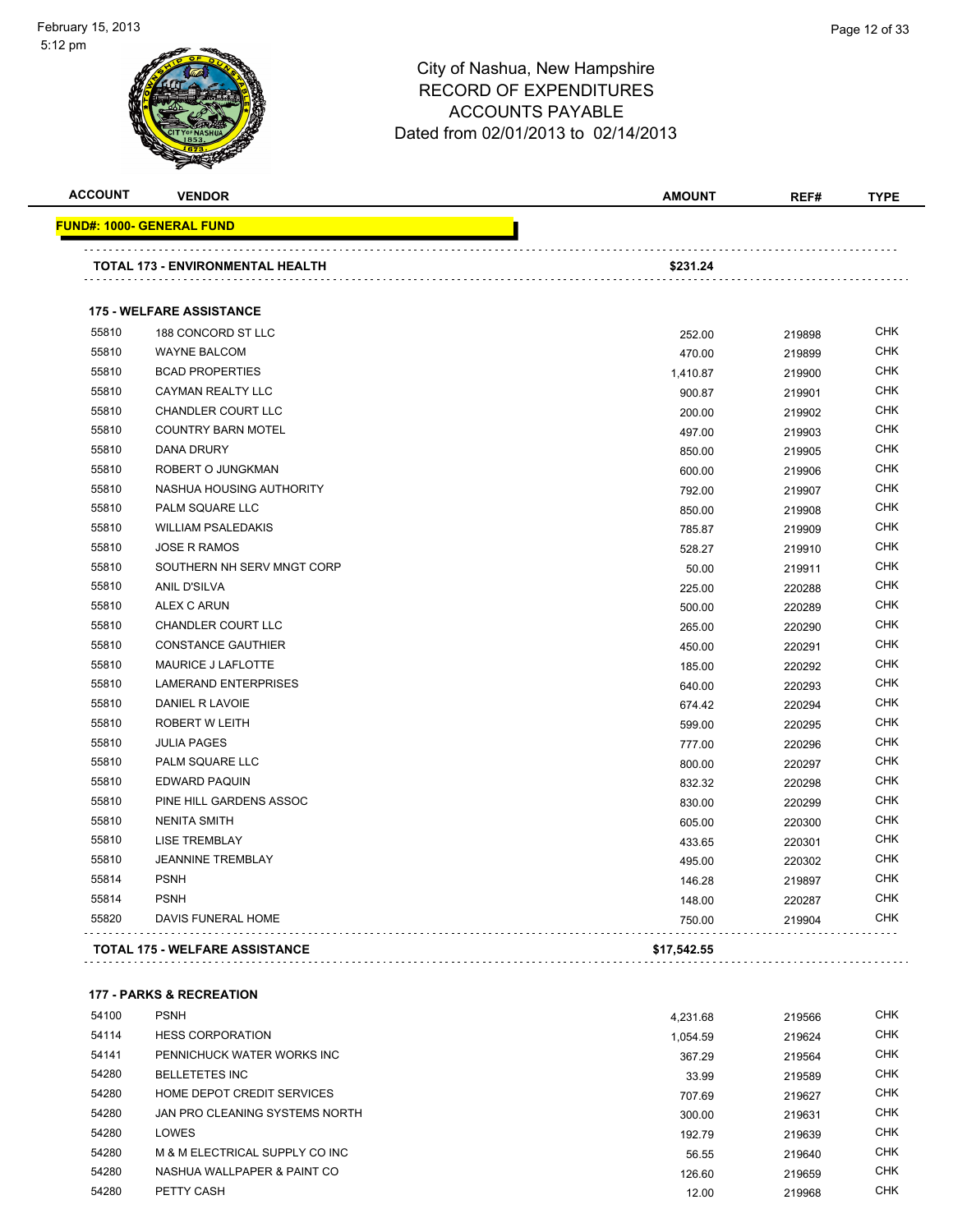| <b>ACCOUNT</b> | <b>VENDOR</b>                             | <b>AMOUNT</b> | REF#   | <b>TYPE</b> |
|----------------|-------------------------------------------|---------------|--------|-------------|
|                | <b>FUND#: 1000- GENERAL FUND</b>          |               |        |             |
|                | <b>177 - PARKS &amp; RECREATION</b>       |               |        |             |
| 54280          | <b>BANNER SYSTEMS OF MASSACHUSETT</b>     | 389.46        | 220002 | <b>CHK</b>  |
| 54280          | HOME DEPOT CREDIT SERVICES                | 965.09        | 220040 | <b>CHK</b>  |
| 54280          | JOHNSONS ELECTRIC INC                     | 736.27        | 220055 | <b>CHK</b>  |
| 54280          | LOWES                                     | 298.39        | 220064 | <b>CHK</b>  |
| 54280          | NASHUA WALLPAPER & PAINT CO               | 27.99         | 220083 | <b>CHK</b>  |
| 54487          | <b>HUDSON SMALL ENGINE</b>                | 551.00        | 220045 | <b>CHK</b>  |
| 55109          | PAETEC COMMUNICATIONS INC                 | 12.30         | 219988 | <b>CHK</b>  |
| 55118          | <b>AT&amp;T MOBILITY</b>                  | 154.69        | 219551 | <b>CHK</b>  |
| 55642          | <b>GREG COY</b>                           | 375.00        | 219881 | <b>CHK</b>  |
| 55642          | <b>HEATHER M DADIEGO</b>                  | 119.00        | 219882 | <b>CHK</b>  |
| 55642          | <b>JOYCE DROWN</b>                        | 407.50        | 219883 | <b>CHK</b>  |
| 55642          | <b>SEAN-MICHAEL LANG</b>                  | 238.00        | 219884 | <b>CHK</b>  |
| 55642          | DAVE MANSOR                               | 1,142.00      | 219885 | CHK         |
| 55642          | <b>ANTON MARINCHIK</b>                    | 256.00        | 219886 | <b>CHK</b>  |
| 55642          | <b>BRIAN OLSEN</b>                        | 44.00         | 219887 | <b>CHK</b>  |
| 55642          | ROBERT A ROCHELEAU                        | 110.00        | 219888 | <b>CHK</b>  |
| 55642          | DENNIS ROCHELEAU                          | 110.00        | 219889 | <b>CHK</b>  |
| 55658          | PETTY CASH                                | 75.96         | 219968 | <b>CHK</b>  |
| 61100          | PETTY CASH                                | 15.00         | 219968 | <b>CHK</b>  |
| 61110          | ALECS SHOE STORE INC                      | 330.00        | 219580 | <b>CHK</b>  |
| 61799          | LIBERTY INTNL TRUCKS OF NH LLC            | 269.04        | 219637 | <b>CHK</b>  |
| 61799          | MAC MULKIN CHEVROLET INC                  | 187.50        | 219641 | CHK         |
| 61799          | <b>MAYNARD &amp; LESIEUR INC</b>          | 347.00        | 219645 | <b>CHK</b>  |
| 61799          | <b>NAPA AUTO PARTS</b>                    | 26.50         | 219655 | <b>CHK</b>  |
| 61799          | <b>RAPID FINISHING CORP</b>               | 195.00        | 219677 | <b>CHK</b>  |
| 61799          | ROLLYS LOCKSMITH SHOP                     | 373.50        | 219679 | <b>CHK</b>  |
| 61799          | SANEL AUTO PARTS CO                       | 55.20         | 219684 | <b>CHK</b>  |
| 61799          | <b>NAPA AUTO PARTS</b>                    | 20.36         | 220078 | <b>CHK</b>  |
| 61830          | THE TELEGRAPH                             | 195.50        | 219571 | CHK         |
|                | <b>TOTAL 177 - PARKS &amp; RECREATION</b> | \$15,110.43   |        |             |

#### **179 - LIBRARY**

| 54100 | <b>PSNH</b>                    | 5,196.04 | 219567 | <b>CHK</b> |
|-------|--------------------------------|----------|--------|------------|
| 54114 | LIBERTY UTILITIES              | 868.31   | 219558 | <b>CHK</b> |
| 54243 | JOHNSON CONTROLS INC           | 807.01   | 220053 | <b>CHK</b> |
| 54280 | <b>LOWES</b>                   | 75.42    | 219639 | <b>CHK</b> |
| 54280 | <b>HUFF &amp; GAUTHIER INC</b> | 490.24   | 220046 | <b>CHK</b> |
| 55109 | <b>AT&amp;T MOBILITY</b>       | 31.54    | 219551 | <b>CHK</b> |
| 55109 | PAETEC COMMUNICATIONS INC      | 12.57    | 219988 | <b>CHK</b> |
| 55400 | <b>NHTLA</b>                   | 210.00   | 219562 | <b>CHK</b> |
| 55607 | US POSTAL SERVICES             | 1,500.00 | 13110  | ACH        |
| 55699 | <b>ANNETTE HOLBA</b>           | 32.00    | 219956 | <b>CHK</b> |
| 55699 | <b>DEVINE DESIGN LLC</b>       | 175.00   | 220021 | <b>CHK</b> |
| 61100 | ANCO SIGNS & STAMPS INC        | 29.00    | 219583 | <b>CHK</b> |
| 61107 | <b>WORK N GEAR LLC</b>         | 74.96    | 220107 | <b>CHK</b> |
| 61299 | DEMCO INC                      | 34.90    | 219604 | <b>CHK</b> |
| 61428 | NEW ENGLAND PAPER & SUPPLY     | 421.41   | 219662 | <b>CHK</b> |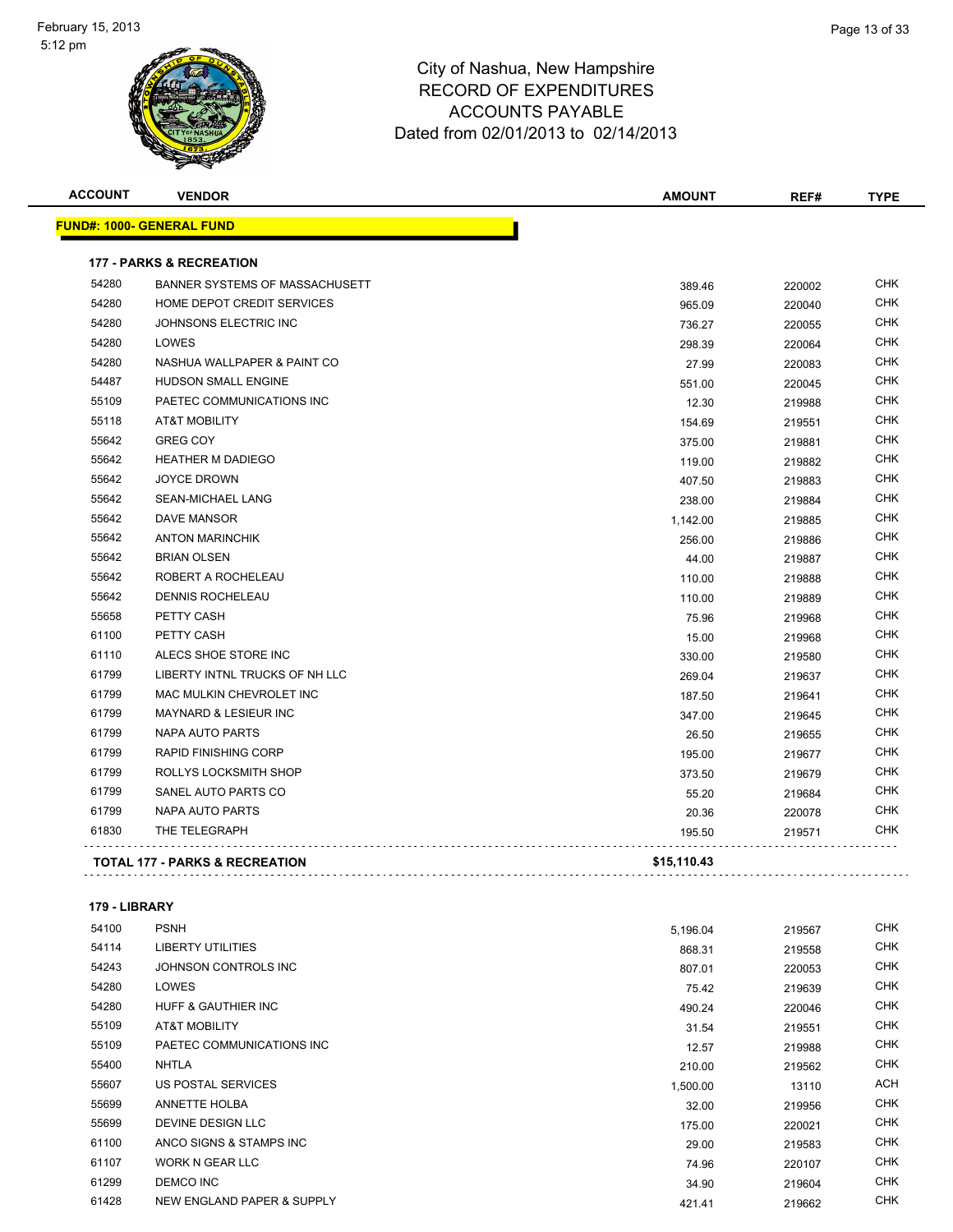| <b>ACCOUNT</b>      | <b>VENDOR</b>                                        | <b>AMOUNT</b>          | REF#             | <b>TYPE</b> |
|---------------------|------------------------------------------------------|------------------------|------------------|-------------|
|                     | <b>FUND#: 1000- GENERAL FUND</b>                     |                        |                  |             |
|                     |                                                      |                        |                  |             |
| 179 - LIBRARY       |                                                      |                        |                  |             |
| 61807               | <b>BAKER &amp; TAYLOR, INC</b>                       | 2,572.32               | 219588           | <b>CHK</b>  |
| 61807               | <b>GALE GROUP INC</b>                                | 331.08                 | 219616           | <b>CHK</b>  |
| 61807               | THOMSON TAX AND ACCOUNTING                           | 92.95                  | 219694           | <b>CHK</b>  |
| 61807               | <b>THOMSON WEST</b>                                  | 760.00                 | 219707           | <b>CHK</b>  |
| 61807               | <b>GALE GROUP INC</b>                                | 32.38                  | 220032           | <b>CHK</b>  |
| 61807               | <b>INGRAM LIBRARY SERVICES</b>                       | 1,416.92               | 220048           | <b>CHK</b>  |
| 61807               | MARQUIS WHOS WHO LLC                                 | 26.95                  | 220070           | <b>CHK</b>  |
| 61814               | MICRO MARKETING ASSOCIATES                           | 249.91                 | 219649           | <b>CHK</b>  |
| 61814               | MIDWEST TAPE LLC                                     | 722.66                 | 219650           | <b>CHK</b>  |
| 61814               | MIDWEST TAPE LLC                                     | 593.27                 | 220075           | <b>CHK</b>  |
| 61816               | AC MOORE INC                                         | 10.47                  | 219579           | <b>CHK</b>  |
| 61816               | PETTY CASH                                           | 148.78                 | 219967           | <b>CHK</b>  |
| 61816               | ORIENTAL TRADING CO INC                              | 137.73                 | 220087           | <b>CHK</b>  |
| 61819               | PETTY CASH                                           | 39.96                  | 219967           | <b>CHK</b>  |
|                     | TOTAL 179 - LIBRARY                                  | \$17,093.78            |                  |             |
|                     |                                                      |                        |                  |             |
| 54828               | <b>181 - COMMUNITY DEVELOPMENT</b><br><b>US BANK</b> |                        |                  | <b>CHK</b>  |
|                     |                                                      | 364.19                 | 219994           |             |
|                     | <b>TOTAL 181 - COMMUNITY DEVELOPMENT</b>             | \$364.19               |                  |             |
|                     |                                                      |                        |                  |             |
|                     | <b>182 - PLANNING &amp; ZONING</b>                   |                        |                  |             |
| 55307               | PETTY CASH                                           | 90.39                  | 219539           | <b>CHK</b>  |
| 61910               | PETTY CASH                                           | 46.20                  | 219539           | <b>CHK</b>  |
|                     | <b>TOTAL 182 - PLANNING &amp; ZONING</b>             | \$136.59               |                  |             |
|                     |                                                      |                        |                  |             |
| 55607               | <b>183 - ECONOMIC DEVELOPMENT</b><br><b>FEDEX</b>    |                        |                  | CHK         |
|                     |                                                      | 29.76                  | 219981           |             |
|                     | TOTAL 183 - ECONOMIC DEVELOPMENT                     | \$29.76                |                  |             |
| <b>191 - SCHOOL</b> |                                                      |                        |                  |             |
| 52300               | PLIC - SBD GRAND ISLAND                              |                        | 219844           | <b>CHK</b>  |
| 52800               | MABEL BROWN                                          | 4,459.17               |                  | <b>CHK</b>  |
| 52800               | <b>WILFRED A HENDERSON</b>                           | 675.00                 | 219742           | <b>CHK</b>  |
| 52800               | <b>LAUREN BERRIDGE</b>                               | 1,809.60               | 219798           | <b>CHK</b>  |
| 52800               | <b>THOMAS CASEY</b>                                  | 1,171.20<br>720.00     | 220138<br>220148 | <b>CHK</b>  |
| 52800               | RODNEY COFFIN                                        | 540.00                 |                  | <b>CHK</b>  |
| 52800               | <b>JASON PELLETIER</b>                               | 1,824.00               | 220157<br>220240 | <b>CHK</b>  |
| 52800               | JOSHUAH TOTTEN-GREENWOOD                             | 5,250.00               | 220273           | <b>CHK</b>  |
| 53600               | ADULT LEARNING CENTER                                |                        |                  | <b>CHK</b>  |
| 53614               | <b>CLARK ASSOC</b>                                   | 27,810.00<br>31,602.75 | 220122<br>219752 | <b>CHK</b>  |
| 53614               | <b>COMPASSIONATE STAFFING LLC</b>                    | 292.50                 |                  | <b>CHK</b>  |
| 53614               | AMY MCCARTNEY                                        | 8,160.75               | 219758<br>219823 | <b>CHK</b>  |
| 53614               | COMPASSIONATE STAFFING LLC                           |                        | 220158           | <b>CHK</b>  |
| 53628               | BOCES-ALBANY                                         | 528.75<br>1,000.00     | 219717           | <b>CHK</b>  |
|                     |                                                      |                        |                  |             |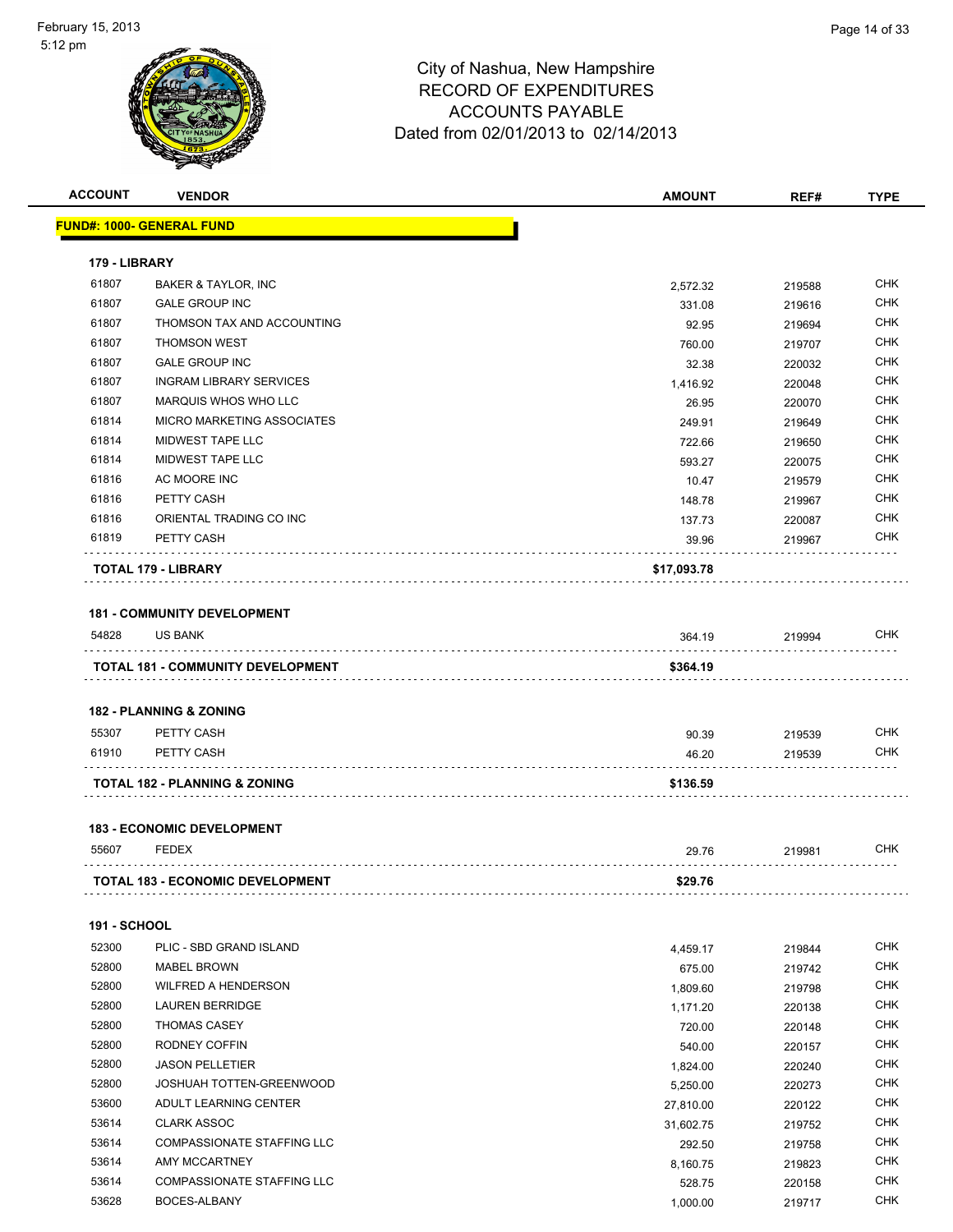| <b>ACCOUNT</b>      | <b>VENDOR</b>                         | <b>AMOUNT</b> | REF#    | <b>TYPE</b> |
|---------------------|---------------------------------------|---------------|---------|-------------|
|                     | <b>FUND#: 1000- GENERAL FUND</b>      |               |         |             |
|                     |                                       |               |         |             |
| <b>191 - SCHOOL</b> |                                       |               |         |             |
| 53628               | <b>GRANITE STATE SHUTTLE SERVICE</b>  | 168.00        | 219792  | <b>CHK</b>  |
| 53628               | PERFORMANCE REHAB INC                 | 5,424.40      | 219842  | <b>CHK</b>  |
| 53628               | PRO AV SYSTEMS INC                    | 1,570.00      | 219845  | CHK         |
| 53628               | STATE OF NH CRIMINAL RECORDS          | 510.50        | 219868  | CHK         |
| 53628               | STATE OF NH CRIMINAL RECORDS          | 332.50        | 220117  | CHK         |
| 53628               | <b>WATER CHEMICALS INC</b>            | 1,169.00      | 220119  | CHK         |
| 53628               | <b>MULTI STATE BILLING SERVICES L</b> | 4,342.69      | 220225  | <b>CHK</b>  |
| 53628               | SIEMENS BUILDING TECHNOLOGIES         | 926.40        | 220260  | <b>CHK</b>  |
| 54100               | <b>PSNH</b>                           | 1,483.01      | 219710  | CHK         |
| 54100               | <b>PSNH</b>                           | 3,507.94      | 219712  | CHK         |
| 54100               | <b>PSNH</b>                           | 14,089.69     | 220112  | CHK         |
| 54100               | PUBLIC SERVICE OF NH                  | 17,237.00     | 220113  | <b>CHK</b>  |
| 54114               | <b>HESS CORPORATION</b>               | 42,698.04     | 219711  | CHK         |
| 54114               | <b>LIBERTY UTILITIES</b>              | 5,329.66      | 220111  | <b>CHK</b>  |
| 54141               | PENNICHUCK WATER WORKS INC            | 2,286.16      | 219709  | <b>CHK</b>  |
| 54243               | NORTHEAST MECHANICAL                  | 746.50        | 219736  | CHK         |
| 54280               | <b>B &amp; S LOCKSMITHS INC</b>       | 515.64        | 219727  | CHK         |
| 54280               | STANLEY ELEVATOR CO INC               | 249.00        | 219866  | CHK         |
| 54280               | ALTERNATIVE COMMUNICATIONS SVC        | 250.00        | 220126  | <b>CHK</b>  |
| 54280               | <b>B &amp; S LOCKSMITHS INC</b>       | 133.28        | 220134  | <b>CHK</b>  |
| 54280               | MARVELL PLATE GLASS INC               | 20.17         | 220222  | <b>CHK</b>  |
| 54280               | <b>VIKING ROOFING INC</b>             | 2,144.40      | 220279  | CHK         |
| 54421               | CANON SOLUTIONS AMERICA INC           | -240.57       | 219747  | <b>CHK</b>  |
| 54450               | <b>MAILFINANCE</b>                    | 436.80        | 219817  | <b>CHK</b>  |
| 54487               | A - Z QUALITY REPAIR                  | 176.00        | 219715  | <b>CHK</b>  |
| 54487               | DAVID BAILEY                          | 670.00        | 219728  | <b>CHK</b>  |
| 54487               | NORTHEAST MECHANICAL                  | 0.00          | 219736  | CHK         |
| 54487               | COUSINS VIDEO INC                     | 121.75        | 219761  | <b>CHK</b>  |
| 54487               | <b>HEWLETT PACKARD GOV/ED SALES</b>   | 475.00        | 219799  | <b>CHK</b>  |
| 54487               | A - Z QUALITY REPAIR                  | 1,336.49      | 220120  | <b>CHK</b>  |
| 54600               | <b>BEST FORD</b>                      | 23.95         | 219734  | <b>CHK</b>  |
| 54600               | SANEL AUTO PARTS CO                   | 288.54        | 219853  | <b>CHK</b>  |
| 54600               | <b>WILLARDS AUTO RADIATOR SHOP</b>    | 880.00        | 219879  | <b>CHK</b>  |
| 54600               | CHAPPELL TRACTOR SALES INC            | 395.83        | 220153  | <b>CHK</b>  |
| 54600               | <b>MAYNARD &amp; LESIEUR INC</b>      | 126.43        | 220223  | CHK         |
| 54600               | SANEL AUTO PARTS CO                   | 85.39         | 220252  | <b>CHK</b>  |
| 54899               | BOYS & GIRLS CLUB OF GREATER N        | 2,667.00      | 220141  | CHK         |
| 55109               | <b>SPRINT</b>                         | 12.95         | 219713  | CHK         |
| 55109               | BAYRING COMMUNICATIONS                | 2,261.21      | 220110  | <b>CHK</b>  |
| 55109               | <b>FAIRPOINT COMMUNICATIONS</b>       | 83.86         | 220115  | <b>CHK</b>  |
| 55109               | <b>SPRINT NEXTEL</b>                  | 571.78        | 220265  | CHK         |
| 55200               | <b>NASP</b>                           | 285.00        | 219832  | <b>CHK</b>  |
| 55200               | CPI INC                               | 125.00        | 220164  | <b>CHK</b>  |
| 55200               | PDK INTERNATIONAL                     | 90.00         | 220238  | CHK         |
| 55200               | NASHUA SCHOOL DISTRICT 42             | 100.00        | 9201316 | ACH         |
| 55300               | DANIEL SCARPATI                       | 96.05         | 220255  | CHK         |
| 55300               | NASHUA SCHOOL DISTRICT 42             | 1,150.00      | 9201316 | ACH         |
| 55307               | ROBERT ANASTAS                        | 31.08         | 219721  | CHK         |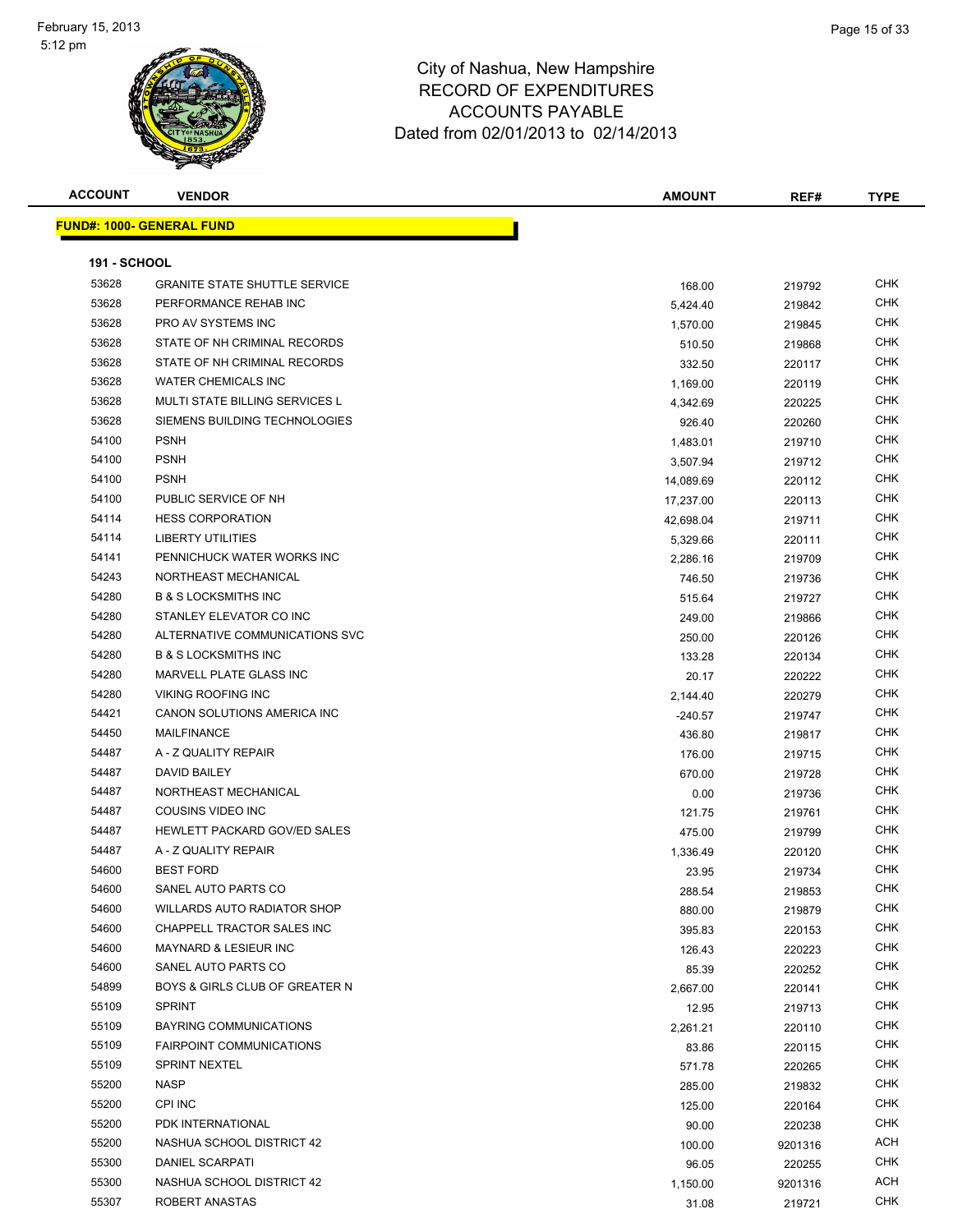| <b>ACCOUNT</b>      | <b>VENDOR</b>                            | <b>AMOUNT</b> | REF#    | <b>TYPE</b> |
|---------------------|------------------------------------------|---------------|---------|-------------|
|                     | <b>FUND#: 1000- GENERAL FUND</b>         |               |         |             |
|                     |                                          |               |         |             |
| <b>191 - SCHOOL</b> |                                          |               |         |             |
| 55307               | KIMBERLY CALLAN                          | 322.76        | 219745  | <b>CHK</b>  |
| 55307               | <b>ALLAN DICHARD</b>                     | 166.11        | 219766  | <b>CHK</b>  |
| 55307               | <b>JENNIFER DYER</b>                     | 77.43         | 219769  | <b>CHK</b>  |
| 55307               | <b>VIRGINIA ESSON</b>                    | 30.61         | 219773  | <b>CHK</b>  |
| 55307               | LISA GINGRAS                             | 26.92         | 219787  | <b>CHK</b>  |
| 55307               | <b>ALTHEA SHEAFF</b>                     | 212.24        | 219862  | <b>CHK</b>  |
| 55307               | <b>SUSAN WILBORG</b>                     | 13.32         | 219878  | <b>CHK</b>  |
| 55307               | <b>THOMAS ARRIA</b>                      | 407.31        | 220131  | CHK         |
| 55307               | <b>IAN ATWELL</b>                        | 20.97         | 220132  | <b>CHK</b>  |
| 55307               | <b>ESTHER BRODEUR</b>                    | 12.72         | 220142  | <b>CHK</b>  |
| 55307               | <b>MARK CONRAD</b>                       | 227.53        | 220160  | <b>CHK</b>  |
| 55307               | <b>COVART VIRGINIA L</b>                 | 7.49          | 220163  | <b>CHK</b>  |
| 55307               | <b>MARIANNE DUSTIN</b>                   | 64.41         | 220170  | <b>CHK</b>  |
| 55307               | RICHARD FARRENKOPF                       | 194.36        | 220173  | <b>CHK</b>  |
| 55307               | <b>CARMEN KOSOW</b>                      | 36.31         | 220208  | <b>CHK</b>  |
| 55307               | DONNA LATINA                             | 59.05         | 220210  | <b>CHK</b>  |
| 55307               | <b>JUDITH LOFTUS</b>                     | 23.30         | 220216  | <b>CHK</b>  |
| 55307               | <b>MARK LUCAS</b>                        | 21.47         | 220217  | CHK         |
| 55307               | PAULA PAPANICOLAOU                       | 77.13         | 220235  | <b>CHK</b>  |
| 55307               | LORNE SWINDELL                           | 94.81         | 220268  | <b>CHK</b>  |
| 55307               | <b>COLETTE VALADE</b>                    | 33.34         | 220275  | <b>CHK</b>  |
| 55307               | <b>ALAN VERLEY</b>                       | 17.42         | 220278  | <b>CHK</b>  |
| 55307               | <b>AMY YORK</b>                          | 65.21         | 220286  | <b>CHK</b>  |
| 55400               | <b>NHICC</b>                             | 2,625.00      | 220116  | <b>CHK</b>  |
| 55400               | <b>CENTER FOR READING RECOVERY &amp;</b> | 15,000.00     | 220214  | <b>CHK</b>  |
| 55400               | <b>SERESC</b>                            | 150.00        | 220258  | <b>CHK</b>  |
| 55607               | PITNEY BOWES GLOBAL FIN SRVS             | 138.05        | 219843  | <b>CHK</b>  |
| 55607               | CMRS-POC                                 | 2,000.00      | 220155  | <b>CHK</b>  |
| 55607               | PETTY CASH SCHOOLS                       | 39.85         | 220172  | CHK         |
| 55607               | FORMAX - DIV BESCORP INC                 | 150.00        | 220181  | CHK         |
| 55635               | NASHUA SCHOOL DISTRICT 42                | 450.00        | 9201316 | <b>ACH</b>  |
| 55642               | EARL J ALMY                              | 60.00         | 219718  | <b>CHK</b>  |
| 55642               | MICHAEL ALTOBELLO                        | 60.00         | 219719  | <b>CHK</b>  |
| 55642               | DOUGLAS BOOTH                            | 80.00         | 219737  | <b>CHK</b>  |
| 55642               | DAVE CHESTNUTT                           | 180.00        | 219751  | <b>CHK</b>  |
| 55642               | PHILIP CLINTON                           | 60.00         | 219754  | <b>CHK</b>  |
| 55642               | ROBERT COLLETTI                          | 80.00         | 219757  | CHK         |
| 55642               | MICHAEL CROSBY                           | 60.00         | 219763  | CHK         |
| 55642               | PETER DRISCOLL                           | 80.00         | 219767  | <b>CHK</b>  |
| 55642               | ROBERT DUBE                              | 60.00         | 219768  | <b>CHK</b>  |
| 55642               | EINSIDLER MOORE BRUCE                    | 120.00        | 219772  | <b>CHK</b>  |
| 55642               | <b>WILLIAM FLOWERS</b>                   | 80.00         | 219779  | <b>CHK</b>  |
| 55642               | JAY A. FULTON                            | 60.00         | 219783  | <b>CHK</b>  |
| 55642               | DANIEL GODDU                             | 60.00         | 219789  | <b>CHK</b>  |
| 55642               | STEVE GREENWOOD                          | 60.00         | 219795  | <b>CHK</b>  |
| 55642               | ROBERT HOLEWA                            | 160.00        | 219801  | CHK         |
| 55642               | <b>CHARLES KAJEN</b>                     | 120.00        | 219808  | CHK         |
| 55642               | DAVID LEBLANC                            | 60.00         | 219810  | <b>CHK</b>  |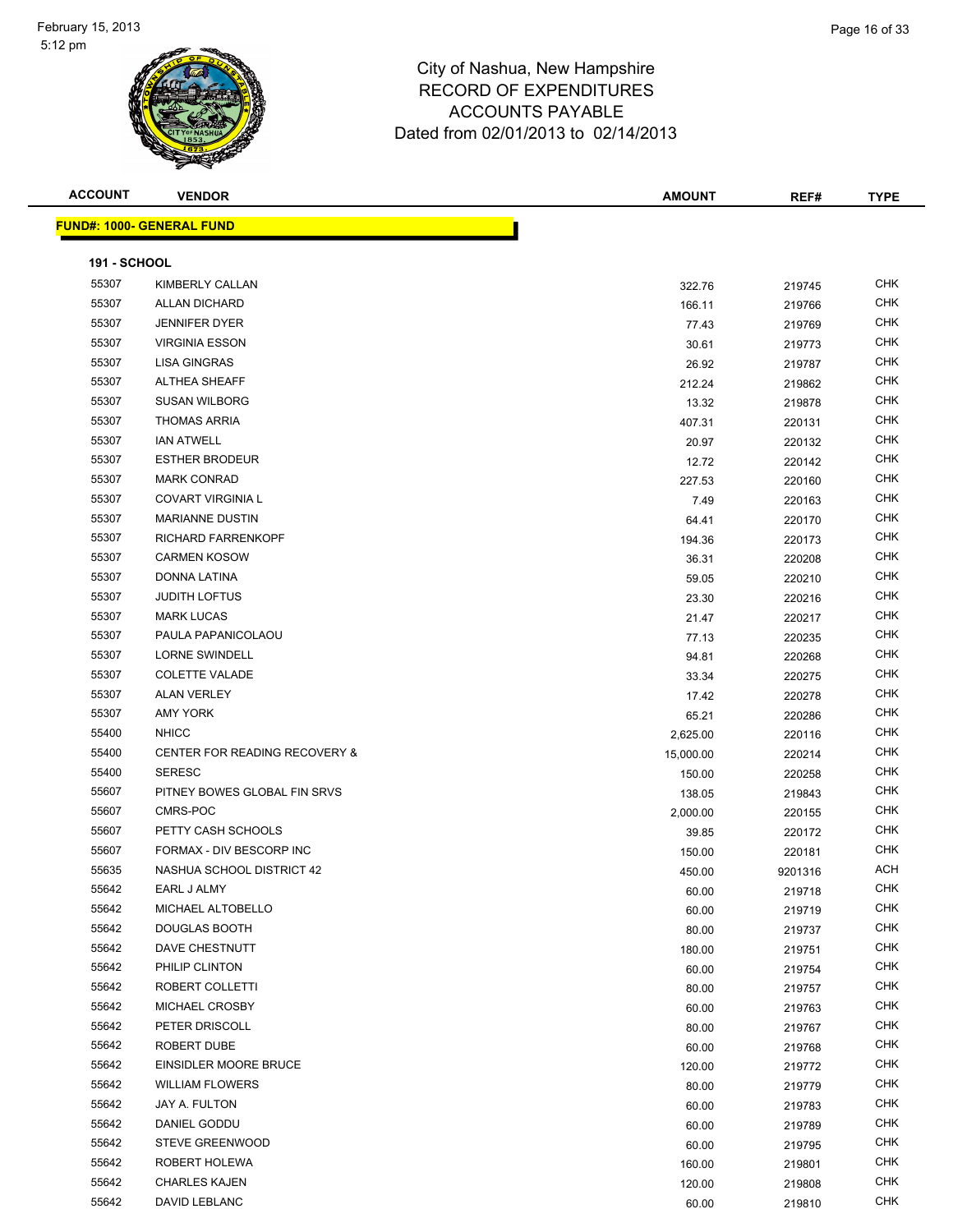

| <b>ACCOUNT</b>      | <b>VENDOR</b>                    | <b>AMOUNT</b> | REF#   | <b>TYPE</b> |
|---------------------|----------------------------------|---------------|--------|-------------|
|                     | <b>FUND#: 1000- GENERAL FUND</b> |               |        |             |
|                     |                                  |               |        |             |
| <b>191 - SCHOOL</b> |                                  |               |        |             |
| 55642               | DON MARCOTTE                     | 60.00         | 219818 | <b>CHK</b>  |
| 55642               | DUNCAN W. MATTHEWS               | 92.00         | 219821 | <b>CHK</b>  |
| 55642               | <b>DENNIS MCCARTHY</b>           | 60.00         | 219822 | <b>CHK</b>  |
| 55642               | <b>JIM PAIVA</b>                 | 80.00         | 219838 | <b>CHK</b>  |
| 55642               | <b>MICHAEL PAUL</b>              | 80.00         | 219840 | CHK         |
| 55642               | <b>FRANK SAIA</b>                | 60.00         | 219850 | CHK         |
| 55642               | RON SCACCIA                      | 80.00         | 219855 | CHK         |
| 55642               | <b>KYLE SCOFIELD</b>             | 80.00         | 219860 | CHK         |
| 55642               | <b>DAVID SINCLAIR</b>            | 120.00        | 219864 | <b>CHK</b>  |
| 55642               | <b>BRIAN ALLISON</b>             | 80.00         | 220124 | CHK         |
| 55642               | MICHAEL ALTOBELLO                | 60.00         | 220127 | CHK         |
| 55642               | <b>ANTHONY ANZIVINO</b>          | 60.00         | 220129 | <b>CHK</b>  |
| 55642               | <b>KELLI BOOTH</b>               | 80.00         | 220140 | CHK         |
| 55642               | SALLY A. BUCHANAN                | 92.00         | 220145 | <b>CHK</b>  |
| 55642               | RONALD CHANDLER                  | 60.00         | 220152 | <b>CHK</b>  |
| 55642               | DAVE CHESTNUTT                   | 60.00         | 220154 | <b>CHK</b>  |
| 55642               | <b>MARK CORMIER</b>              | 80.00         | 220161 | <b>CHK</b>  |
| 55642               | MICHAEL DURANT                   | 80.00         | 220169 | CHK         |
| 55642               | <b>JOHN FERLAN</b>               | 60.00         | 220175 | <b>CHK</b>  |
| 55642               | <b>DON FERNANDES</b>             | 120.00        | 220176 | <b>CHK</b>  |
| 55642               | LOUIS GERARD FERULLO             | 322.03        | 220177 | <b>CHK</b>  |
| 55642               | <b>MICHAEL FROST</b>             | 80.00         | 220183 | <b>CHK</b>  |
| 55642               | STEVE GREENWOOD                  | 60.00         | 220192 | <b>CHK</b>  |
| 55642               | MICHAEL HAMILTON                 | 120.00        | 220194 | <b>CHK</b>  |
| 55642               | ROBERT HOLEWA                    | 60.00         | 220200 | <b>CHK</b>  |
| 55642               | DONALD HURLEY                    | 120.00        | 220202 | <b>CHK</b>  |
| 55642               | DANIEL HURLEY JR                 | 80.00         | 220203 | <b>CHK</b>  |
| 55642               | <b>EVAN JOHNSON</b>              | 60.00         | 220205 | <b>CHK</b>  |
| 55642               | DAVID KUZMICH                    | 60.00         | 220209 | CHK         |
| 55642               | <b>DAVID LEBLANC</b>             | 60.00         | 220212 | CHK         |
| 55642               | RAYMOND MAYNARD                  | 80.00         | 220224 | <b>CHK</b>  |
| 55642               | PETER OLSON                      | 326.32        | 220232 | CHK         |
| 55642               | PAUL PEPIN                       | 80.00         | 220242 | <b>CHK</b>  |
| 55642               | <b>SCOTT M PLUMER</b>            | 80.00         | 220244 | <b>CHK</b>  |
| 55642               | MICHELLE PRITCHARD               | 80.00         | 220245 | <b>CHK</b>  |
| 55642               | <b>RICHARD ROSS</b>              | 88.58         | 220250 | <b>CHK</b>  |
| 55642               | RON SCACCIA                      | 80.00         | 220254 | CHK         |
| 55642               | <b>KEVIN SIMONEAU</b>            | 60.00         | 220261 | CHK         |
| 55642               | <b>DAVID SINCLAIR</b>            | 60.00         | 220262 | <b>CHK</b>  |
| 55642               | ROBERT J SLOPER                  | 80.00         | 220263 | <b>CHK</b>  |
| 55642               | STEPHEN SPAIN                    | 80.00         | 220264 | <b>CHK</b>  |
| 55642               | JACQUELINE SULLIVAN              | 80.00         | 220267 | <b>CHK</b>  |
| 55642               | <b>DENNIS VAN ERON</b>           | 60.00         | 220276 | <b>CHK</b>  |
| 55642               | CHELSIE VEILLEUX                 | 160.00        | 220277 | <b>CHK</b>  |
| 55649               | <b>WILLIAM D BALL</b>            | 240.00        | 220135 | <b>CHK</b>  |
| 55690               | FIRST STUDENT INC                | 2,702.53      | 219777 | <b>CHK</b>  |
| 55691               | <b>BRAD CANFIELD</b>             | 1,165.50      | 219746 | <b>CHK</b>  |
| 55699               | <b>GRACE C. BAILEY</b>           | 649.50        | 219729 | CHK         |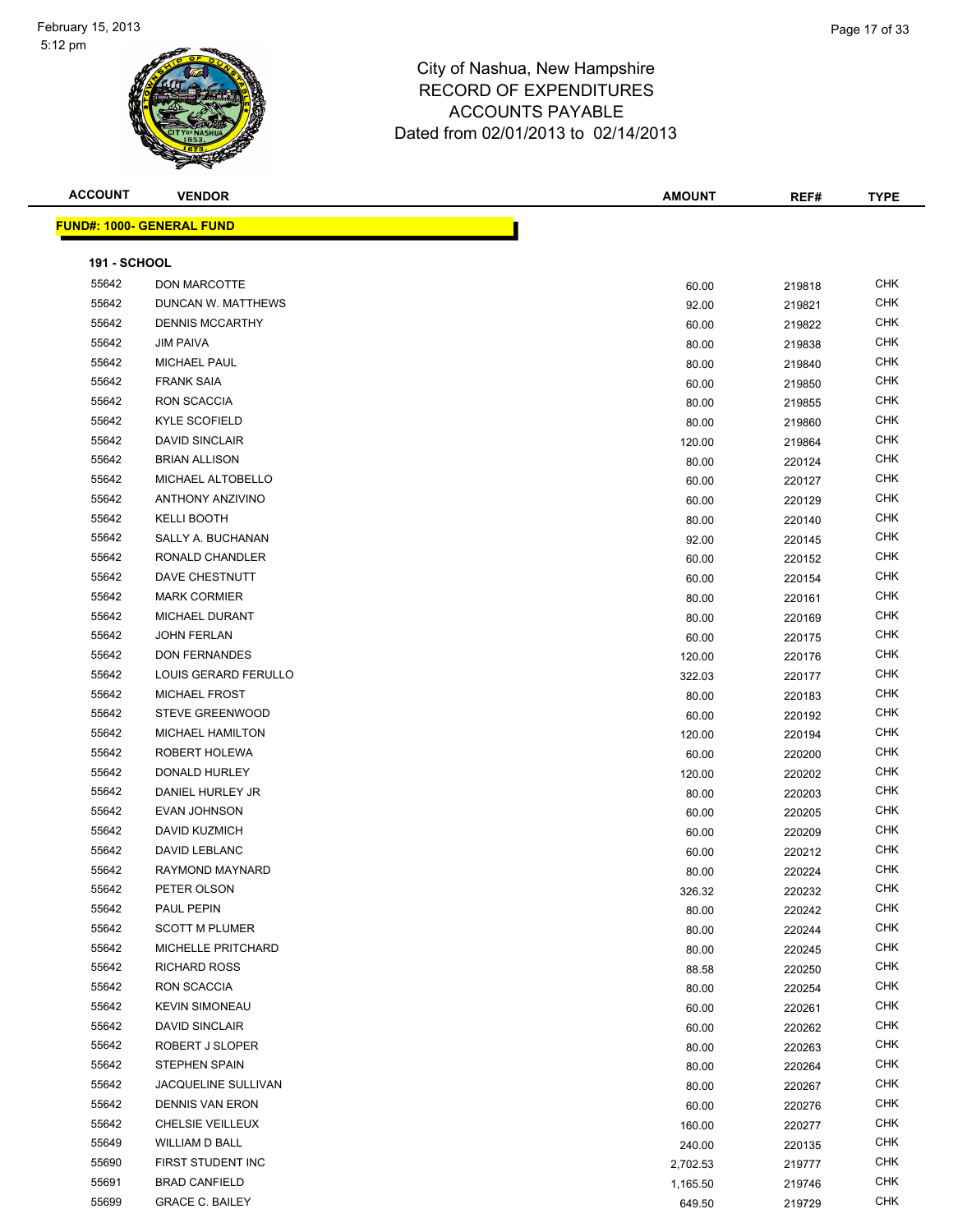| <b>ACCOUNT</b>      | <b>VENDOR</b>                    | <b>AMOUNT</b> | REF#   | <b>TYPE</b> |
|---------------------|----------------------------------|---------------|--------|-------------|
|                     | <b>FUND#: 1000- GENERAL FUND</b> |               |        |             |
|                     |                                  |               |        |             |
| <b>191 - SCHOOL</b> |                                  |               |        |             |
| 61100               | CANON SOLUTIONS AMERICA INC      | 120.00        | 219747 | <b>CHK</b>  |
| 61100               | <b>SCHOOL SPECIALTY</b>          | 20.46         | 219859 | <b>CHK</b>  |
| 61100               | STAPLES BUSINESS ADVANTAGE       | 378.46        | 219867 | <b>CHK</b>  |
| 61100               | WB MASON CO INC                  | 7,117.34      | 219877 | <b>CHK</b>  |
| 61100               | PETTY CASH SCHOOLS               | 2.97          | 220139 | CHK         |
| 61100               | PETTY CASH SCHOOLS               | 47.84         | 220172 | CHK         |
| 61100               | STAPLES BUSINESS ADVANTAGE       | 369.57        | 220266 | CHK         |
| 61135               | <b>APPLE INC</b>                 | 499.00        | 219723 | CHK         |
| 61135               | <b>BARNES &amp; NOBLE INC</b>    | 342.75        | 219730 | CHK         |
| 61135               | <b>BELLETETES INC</b>            | 63.47         | 219733 | <b>CHK</b>  |
| 61135               | CANON SOLUTIONS AMERICA INC      | 181.00        | 219747 | CHK         |
| 61135               | CARTRIDGE WORLD NASHUA           | 600.92        | 219749 | <b>CHK</b>  |
| 61135               | <b>CLASSROOM COMPLETE PRESS</b>  | 140.47        | 219753 | <b>CHK</b>  |
| 61135               | <b>DEMCO INC</b>                 | 94.92         | 219764 | CHK         |
| 61135               | FLINN SCIENTIFIC INC             | 307.29        | 219778 | CHK         |
| 61135               | <b>GOPHER SPORTS</b>             | 504.39        | 219790 | CHK         |
| 61135               | HOME DEPOT CREDIT SERVICES       | 268.24        | 219802 | CHK         |
| 61135               | HUMAN RELATIONS MEDIA            | 89.94         | 219804 | <b>CHK</b>  |
| 61135               | <b>TRACI A JOHNSON</b>           | 127.86        | 219807 | CHK         |
| 61135               | <b>LIBRARY STORE</b>             | 133.79        | 219812 | <b>CHK</b>  |
| 61135               | MARKET BASKET ACCT 2589096       | 365.94        | 219819 | <b>CHK</b>  |
| 61135               | MIDWEST TECHNOLOGY PRODUCTS      | 819.20        | 219826 | <b>CHK</b>  |
| 61135               | <b>NASCO</b>                     | 122.23        | 219829 | <b>CHK</b>  |
| 61135               | NASHUA OUTDOOR POWER EQUIPMENT   | 8.86          | 219831 | <b>CHK</b>  |
| 61135               | PEARSON ASSESSMENTS              | 272.95        | 219834 | CHK         |
| 61135               | DAVID QUIMBY                     | 74.98         | 219846 | CHK         |
| 61135               | RED HOT SPORTS PROMOTIONS        | 200.40        | 219847 | CHK         |
| 61135               | SANE                             | 166.05        | 219852 | CHK         |
| 61135               | <b>SARGENT WELCH</b>             | 22.50         | 219854 | CHK         |
| 61135               | <b>SCANTRON CORP</b>             | 58.54         | 219856 | CHK         |
| 61135               | SCHOLASTIC BOOK CLUBS INC        | 26.97         | 219857 | <b>CHK</b>  |
| 61135               | <b>SCHOOL SPECIALTY</b>          | 719.92        | 219859 | <b>CHK</b>  |
| 61135               | <b>CRYSTAL SEAGLE</b>            | 282.86        | 219861 | CHK         |
| 61135               | STAPLES BUSINESS ADVANTAGE       | 796.35        | 219867 | <b>CHK</b>  |
| 61135               | SUPER DUPER SCHOOL CO            | 64.90         | 219869 | CHK         |
| 61135               | <b>TEACHER CREATED RESOURCES</b> | 83.30         | 219870 | CHK         |
| 61135               | VIRCO INC                        | 91.91         | 219874 | CHK         |
| 61135               | <b>WAL-MART</b>                  | 29.94         | 219875 | CHK         |
| 61135               | <b>WAL-MART</b>                  | 181.82        | 219876 | <b>CHK</b>  |
| 61135               | <b>SRA</b>                       | 40.94         | 220118 | CHK         |
| 61135               | AC MOORE INC                     | 5.50          | 220121 | CHK         |
| 61135               | MAA (MATHEMATICAL ASSOC OF AM)   | 203.00        | 220128 | CHK         |
| 61135               | <b>BELLETETES INC</b>            | 27.38         | 220137 | CHK         |
| 61135               | PETTY CASH SCHOOLS               | 46.99         | 220139 | CHK         |
| 61135               | <b>SCHOOL SPECIALTY</b>          | 123.14        | 220143 | CHK         |
| 61135               | CANON SOLUTIONS AMERICA INC      | 470.00        | 220146 | CHK         |
| 61135               | CARTRIDGE WORLD NASHUA           | 219.69        | 220147 | CHK         |
| 61135               | CASEYS WOOD PRODUCTS INC         | 41.95         | 220149 | CHK         |
|                     |                                  |               |        |             |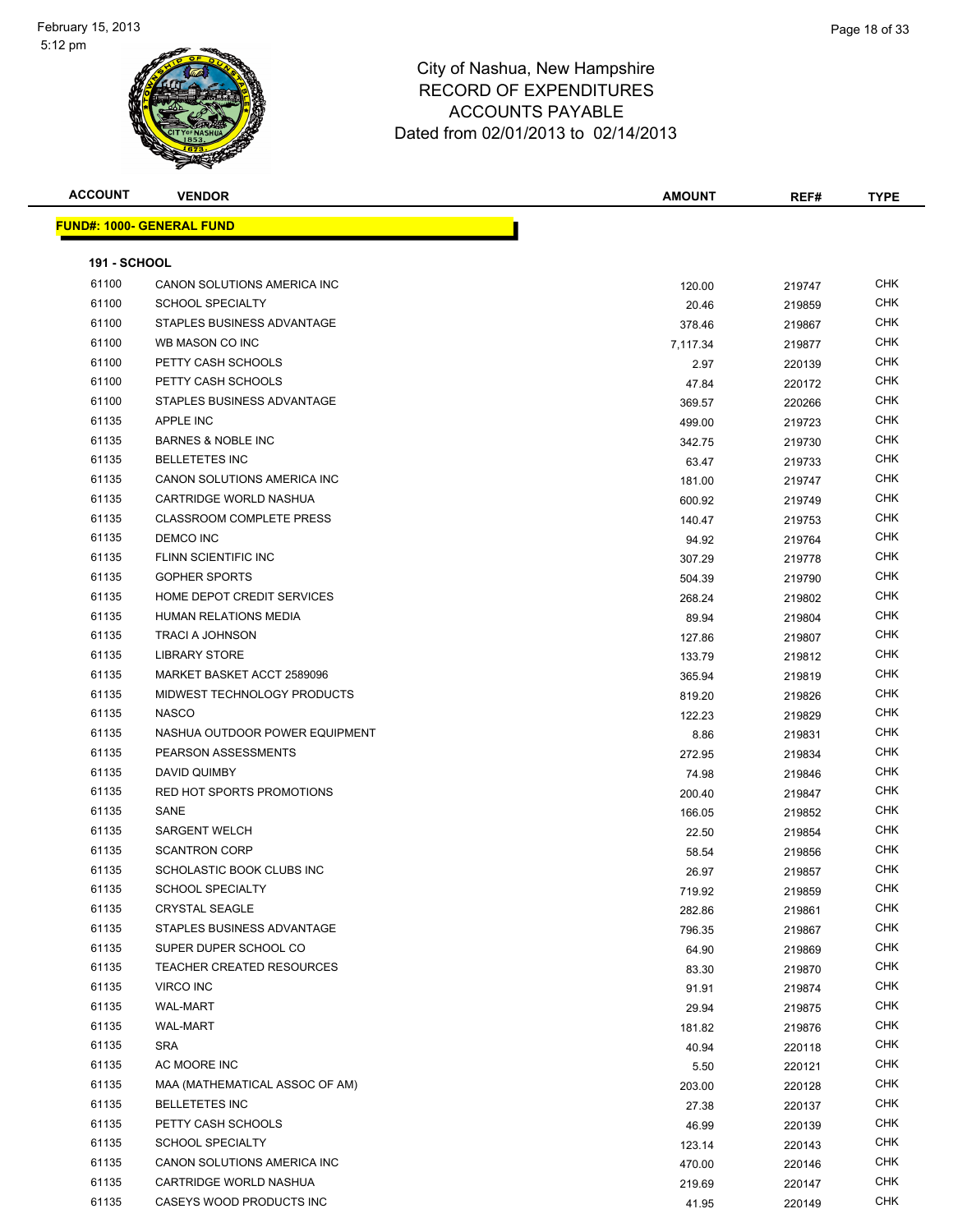

| <b>ACCOUNT</b>      | <b>VENDOR</b>                     | <b>AMOUNT</b>       | REF#             | <b>TYPE</b> |
|---------------------|-----------------------------------|---------------------|------------------|-------------|
|                     | <u> FUND#: 1000- GENERAL FUND</u> |                     |                  |             |
| <b>191 - SCHOOL</b> |                                   |                     |                  |             |
| 61135               | <b>DELTA EDUCATION</b>            |                     |                  | CHK         |
| 61135               | DEMCO INC                         | 98.23               | 220165           | <b>CHK</b>  |
| 61135               | PETTY CASH SCHOOLS                | 80.61               | 220166           | CHK         |
| 61135               | <b>FRANKLIN COVEY</b>             | 23.72               | 220172           | CHK         |
| 61135               | <b>GOPHER SPORTS</b>              | 1,000.00            | 220182           | <b>CHK</b>  |
| 61135               | <b>HANNAFORD</b>                  | 2,823.21            | 220188           | CHK         |
| 61135               | <b>HARVARD EDUCATION PRESS</b>    | 56.20               | 220195           | <b>CHK</b>  |
| 61135               | HOME DEPOT CREDIT SERVICES        | 263.20              | 220196           | CHK         |
| 61135               | LEADERSHIP AND LEARNING CTR       | 1,417.76            | 220201           | <b>CHK</b>  |
| 61135               | LINDENMEYR MUNROE                 | 3,421.55            | 220211           | CHK         |
| 61135               | MARKET BASKET ACCT 2589096        | 881.95              | 220215           | CHK         |
| 61135               | NASHUA OUTDOOR POWER EQUIPMENT    | 225.49              | 220221           | CHK         |
| 61135               | PENN STATE INDUSTRIES             | 25.33               | 220226           | CHK         |
| 61135               | PLASTIC SUPPLY INC. OF NH         | 503.65              | 220241           | CHK         |
| 61135               | PRO ED CO                         | 450.00              | 220243           | CHK         |
| 61135               | REALLY GOOD STUFF INC             | 363.00              | 220247           | CHK         |
| 61135               | <b>SARGENT WELCH</b>              | 333.19              | 220248           | CHK         |
| 61135               | <b>SCHOOL SPECIALTY</b>           | 8.31                | 220253           | CHK         |
| 61135               | STAPLES BUSINESS ADVANTAGE        | 1,141.11            | 220257           | CHK         |
| 61135               | <b>TEACHERS DISCOVERY</b>         | 1,193.59            | 220266           | CHK         |
| 61135               | <b>WAL-MART</b>                   | 185.70              | 220272           | CHK         |
| 61135               | <b>WARD'S NATURAL SCIENCE</b>     | 65.10               | 220280           | CHK         |
| 61142               | PETTY CASH SCHOOLS                | 275.09              | 220281<br>220139 | CHK         |
| 61142               | WILLIAM V MACGILL & CO            | 6.86<br>196.28      | 220283           | <b>CHK</b>  |
| 61249               | PEARSON ASSESSMENTS               |                     |                  | CHK         |
| 61299               | <b>BELLETETES INC</b>             | $-315.00$<br>302.35 | 219834<br>219733 | CHK         |
| 61299               | <b>FASTENAL CO</b>                | 364.82              | 219776           | CHK         |
| 61299               | MCMASTER CARR SUPPLY CO           | 194.99              | 219824           | CHK         |
| 61299               | TREASURER STATE OF NH             | 229.00              | 219836           | CHK         |
| 61299               | STAPLES BUSINESS ADVANTAGE        | 62.78               | 219867           | CHK         |
| 61299               | <b>SUSAN WILBORG</b>              | 179.82              | 219878           | CHK         |
| 61299               | <b>BELLETETES INC</b>             | 120.80              | 220137           | CHK         |
| 61299               | <b>BSN SPORTS</b>                 | 589.10              | 220144           | <b>CHK</b>  |
| 61299               | <b>FASTENAL CO</b>                | 84.30               | 220174           | CHK         |
| 61299               | TREASURER STATE OF NH             | 103.13              | 220228           | <b>CHK</b>  |
| 61299               | PASEK CORP                        | 1,411.94            | 220237           | CHK         |
| 61299               | SHIFFLER EQUIPMENT SALES INC      | 206.92              | 220259           | <b>CHK</b>  |
| 61407               | M & M ELECTRICAL SUPPLY CO INC    | 174.70              | 219814           | CHK         |
| 61407               | <b>REXEL CLS</b>                  | 68.35               | 219848           | CHK         |
| 61407               | WILLIAMS COMMUNICATIONS SERVIC    | 614.95              | 220284           | CHK         |
| 61414               | PEABODY SUPPLY CO                 | 118.50              | 220239           | <b>CHK</b>  |
| 61421               | BEARINGS SPECIALTY CO INC         | 576.27              | 219732           | CHK         |
| 61421               | CONTROL TECHNOLOGIES INC          | 896.75              | 219759           | <b>CHK</b>  |
| 61421               | <b>GRAINGER</b>                   | 371.05              | 219791           | CHK         |
| 61421               | HEATING SPECIALTIES OF NH INC     | 250.12              | 219797           | CHK         |
| 61421               | AIREX FILTER CORPORATION          | 983.98              | 220123           | CHK         |
| 61421               | ARCSOURCE INC                     | 148.54              | 220130           | CHK         |
| 61421               | <b>GRAINGER</b>                   | 860.00              | 220190           | CHK         |
|                     |                                   |                     |                  |             |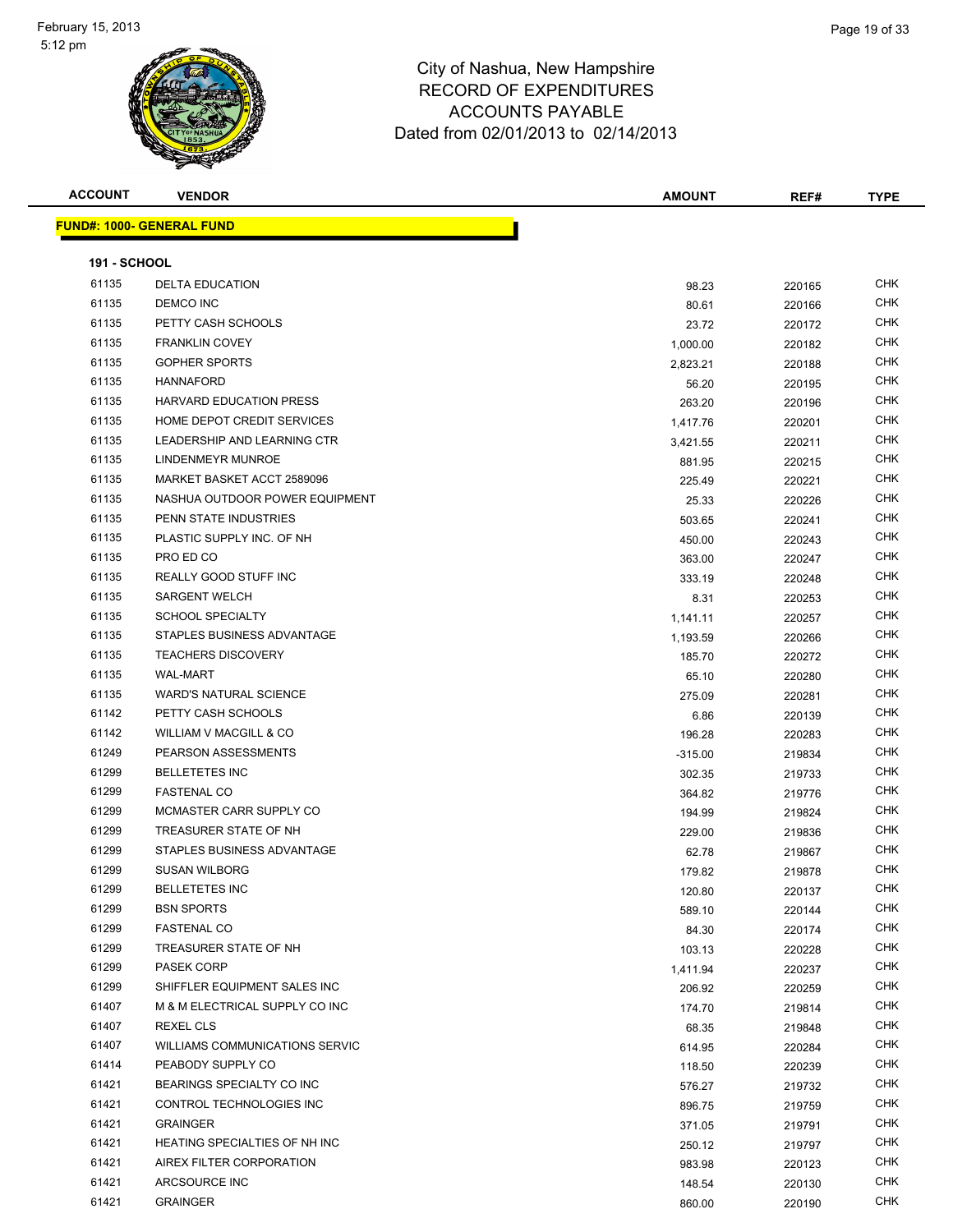

| <b>ACCOUNT</b>      | <b>VENDOR</b>                          | <b>AMOUNT</b> | REF#   | <b>TYPE</b> |
|---------------------|----------------------------------------|---------------|--------|-------------|
|                     | <b>FUND#: 1000- GENERAL FUND</b>       |               |        |             |
| <b>191 - SCHOOL</b> |                                        |               |        |             |
| 61421               | HEATING SPECIALTIES OF NH INC          | 329.37        | 220197 | <b>CHK</b>  |
| 61428               | CENTRAL PAPER PRODUCTS CO              | 2,273.00      | 219750 | <b>CHK</b>  |
| 61428               | HILLYARD/MANCHESTER                    | 20.25         | 219800 | <b>CHK</b>  |
| 61428               | NATIONWIDE SALES & SERVICE             | 396.77        | 219833 | <b>CHK</b>  |
| 61428               | CENTRAL PAPER PRODUCTS CO              | 4,787.84      | 220150 | CHK         |
| 61599               | GATE CITY FENCE CO INC                 | 169.50        | 219785 | <b>CHK</b>  |
| 61599               | NASHUA OUTDOOR POWER EQUIPMENT         | 1,033.00      | 220226 | <b>CHK</b>  |
| 61650               | STAPLES BUSINESS ADVANTAGE             | 248.71        | 220266 | <b>CHK</b>  |
| 61814               | <b>BARNES &amp; NOBLE INC</b>          | $-10.54$      | 219730 | <b>CHK</b>  |
| 61814               | <b>FOLLETT LIBRARY RESOURCES</b>       | 316.41        | 219780 | <b>CHK</b>  |
| 61814               | <b>OLLIS BOOK CORPORATION</b>          | 96.70         | 219837 | <b>CHK</b>  |
| 61814               | <b>BARNES &amp; NOBLE INC</b>          | 97.22         | 220136 | <b>CHK</b>  |
| 61814               | <b>FOLLETT LIBRARY RESOURCES</b>       | 256.15        | 220180 | <b>CHK</b>  |
| 61821               | <b>EBSCO INFORMATION SERVICES</b>      | 166.66        | 219770 | <b>CHK</b>  |
| 61830               | <b>MICHAEL K MARSHALL</b>              | 500.00        | 219820 | <b>CHK</b>  |
| 61875               | <b>BARNES &amp; NOBLE INC</b>          | 1,489.49      | 219730 | <b>CHK</b>  |
| 61875               | <b>SCHOLASTIC INCORPORATED</b>         | 245.14        | 219858 | <b>CHK</b>  |
| 61875               | <b>ELAINE FALLON</b>                   | 89.95         | 220171 | <b>CHK</b>  |
| 61875               | GOODHEART WILCOX PUBLISHER             | 1,946.13      | 220187 | <b>CHK</b>  |
| 61875               | <b>HOLT MCDOUGAL</b>                   | 23.40         | 220199 | <b>CHK</b>  |
| 61875               | STAPLES BUSINESS ADVANTAGE             | 300.00        | 220266 | <b>CHK</b>  |
| 61875               | <b>JAYNE WING</b>                      | 338.29        | 220285 | <b>CHK</b>  |
| 71221               | APPLE COMPUTER INC                     | 3,099.95      | 219722 | <b>CHK</b>  |
| 71221               | COMPUTER HUT dba IT INSIDERS           | 699.95        | 220159 | <b>CHK</b>  |
| 71800               | B & H PHOTO VIDEO PRO AUDIO            | 530.98        | 219726 | <b>CHK</b>  |
| 71800               | <b>B &amp; H PHOTO VIDEO PRO AUDIO</b> | 199.61        | 220133 | <b>CHK</b>  |
| 71800               | PRO AV SYSTEMS INC                     | 4,999.00      | 220246 | <b>CHK</b>  |
| 71999               | APPLE INC                              | 1,076.00      | 219723 | <b>CHK</b>  |
| 71999               | <b>COLETTE VALADE</b>                  | 149.98        | 219873 | <b>CHK</b>  |
| 71999               | <b>GOVCONNECTION INC</b>               | 1,813.87      | 220189 | <b>CHK</b>  |
| 71999               | LYNNE JOSEPH                           | 129.00        | 220206 | <b>CHK</b>  |
| 71999               | M-B ELECTRONICS AUDIO VISUAL           | 59.77         | 220219 | <b>CHK</b>  |
| 71999               | <b>SCHOOL OUTFITTERS</b>               | 134.92        | 220256 | CHK         |
|                     | <b>TOTAL 191 - SCHOOL</b>              | \$304,773.47  |        |             |

**TOTAL FUND 1000 - GENERAL FUND \$1,315,704.71**

#### **FUND#: 1001- GF-CAPITAL IMPROVEMENTS**

|  |  |  | <b>157 - CITYWIDE COMM-CAP IMP</b> |  |
|--|--|--|------------------------------------|--|
|--|--|--|------------------------------------|--|

| 81100 | MOTOROLA SOLUTIONS INC                   | .976.85    | 219652 | CHK |
|-------|------------------------------------------|------------|--------|-----|
|       | <b>TOTAL 157 - CITYWIDE COMM-CAP IMP</b> | \$1,976.85 |        |     |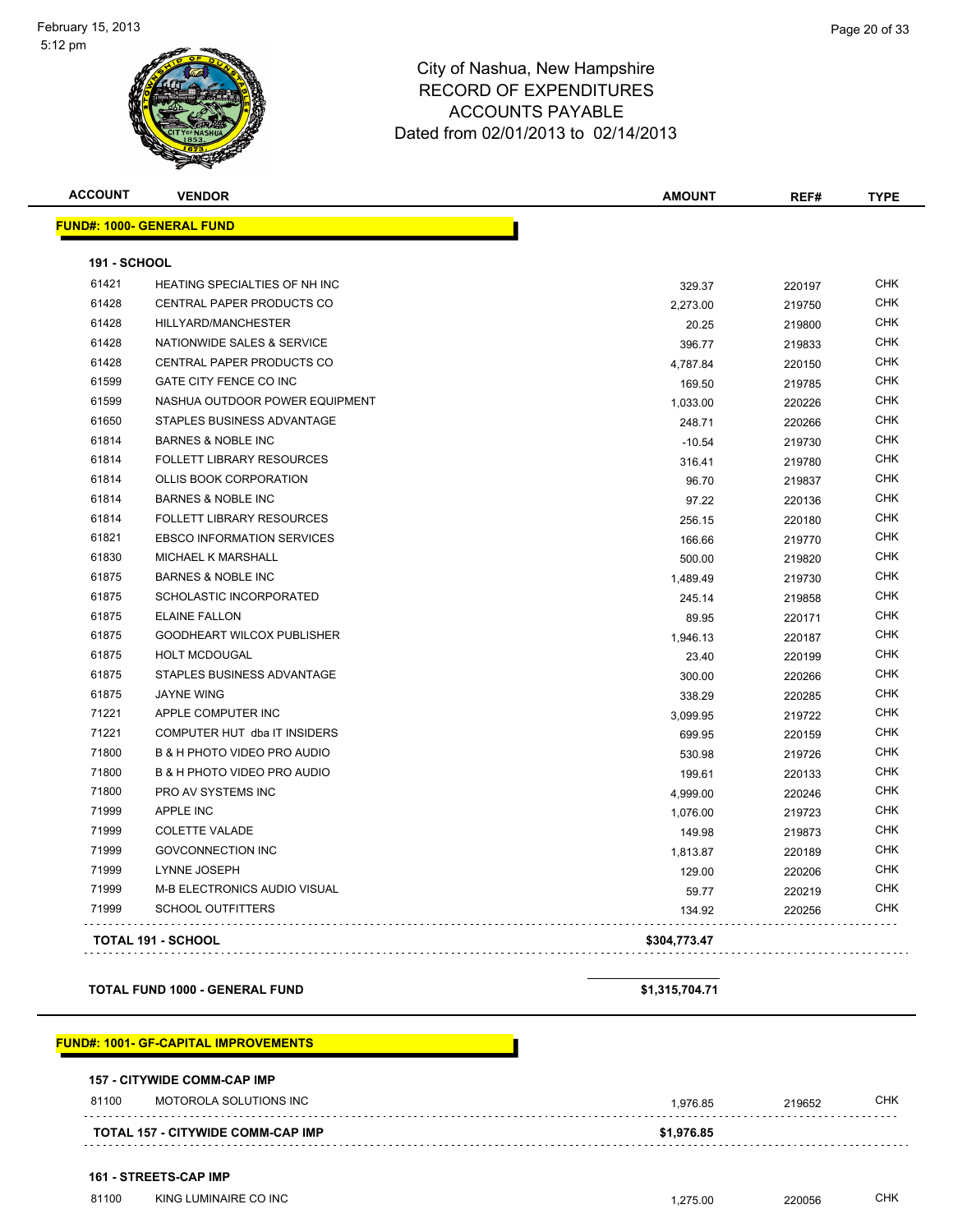| z pm                                             | City of Nashua, New Hampshire<br><b>RECORD OF EXPENDITURES</b><br><b>ACCOUNTS PAYABLE</b><br>Dated from 02/01/2013 to 02/14/2013 |             |             |
|--------------------------------------------------|----------------------------------------------------------------------------------------------------------------------------------|-------------|-------------|
| <b>ACCOUNT</b><br><b>VENDOR</b>                  | <b>AMOUNT</b>                                                                                                                    | REF#        | <b>TYPE</b> |
| <u> FUND#: 1001- GF-CAPITAL IMPROVEMENTS</u>     |                                                                                                                                  |             |             |
| 161 - STREETS-CAP IMP                            |                                                                                                                                  |             |             |
| 81100<br>CONTINENTAL PAVING INC                  | $-272.67$                                                                                                                        | 220018<br>. | <b>CHK</b>  |
| TOTAL 161 - STREETS-CAP IMP                      | \$1,002.33                                                                                                                       |             |             |
| <b>191 - SCHOOL</b>                              |                                                                                                                                  |             |             |
| 81100<br><b>BROX INDUSTRIES INC</b>              | 15,809.53                                                                                                                        | 219743      | <b>CHK</b>  |
| <b>TOTAL 191 - SCHOOL</b>                        | \$15,809.53                                                                                                                      |             |             |
| <b>TOTAL FUND 1001 - GF-CAPITAL IMPROVEMENTS</b> | \$18,788.71                                                                                                                      |             |             |
| <b>FUND#: 1010- GF-PRIOR YEAR ESCROWS</b>        |                                                                                                                                  |             |             |
| <b>109 - CIVIC&amp;COMMUNITY ACT-PRIOR YEAR</b>  |                                                                                                                                  |             |             |
| 56399<br>THE CAREGIVERS INC                      | 5,000.00                                                                                                                         | 219495      | <b>CHK</b>  |
| TOTAL 109 - CIVIC&COMMUNITY ACT-PRIOR YEAR       | \$5,000.00                                                                                                                       |             |             |
| <b>126 - FINANCIAL SERVICES</b>                  |                                                                                                                                  |             |             |
| 53452<br><b>KBW FINANCIAL STAFFING/RECRUIT</b>   | 1,484.64                                                                                                                         | 220057      | CHK         |
| <b>TOTAL 126 - FINANCIAL SERVICES</b>            | \$1,484.64                                                                                                                       |             |             |
| <b>181 - COMMUNITY DEV-PRIOR YEAR</b>            |                                                                                                                                  |             |             |
| 53107<br>VANASSE HANGEN BRUSTLIN INC             | 6,501.97                                                                                                                         | 219702      | <b>CHK</b>  |
| TOTAL 181 - COMMUNITY DEV-PRIOR YEAR             | \$6,501.97                                                                                                                       |             |             |
|                                                  |                                                                                                                                  |             |             |

**TOTAL FUND 1010 - GF-PRIOR YEAR ESCROWS \$12,986.61**

# **FUND#: 2100- FOOD SERVICES**

| 44503 | <b>KRISTIN CRAWFORD</b>          | 19.35     | 219762 | <b>CHK</b> |
|-------|----------------------------------|-----------|--------|------------|
| 54487 | BASSETT SERVICES CORPORATION     | 90.50     | 219731 | <b>CHK</b> |
| 55307 | <b>JEANETTE KIMBELL</b>          | 86.03     | 219809 | <b>CHK</b> |
| 61214 | ASIAN FOOD SOLUTIONS, INC.       | 27,690.85 | 219725 | <b>CHK</b> |
| 61214 | BIMBO FOODS BAKERIES INC         | 2,600.03  | 219735 | <b>CHK</b> |
| 61214 | BOSTON PIE INC                   | 1.027.90  | 219741 | <b>CHK</b> |
| 61214 | COCA COLA BOTTLING CO            | 1.000.00  | 219755 | <b>CHK</b> |
| 61214 | COSTA FRUIT & PRODUCE CO INC     | 33,720.49 | 219760 | <b>CHK</b> |
| 61214 | <b>GARELICK FARMS LYNN</b>       | 12,999.38 | 219784 | <b>CHK</b> |
| 61214 | GILLS PIZZA CO                   | 4,184.60  | 219786 | CHK        |
| 61214 | <b>GREAT STATE BEVERAGES INC</b> | 322.40    | 219794 | <b>CHK</b> |
| 61214 | M SAUNDERS INC                   | 9.801.07  | 219816 | <b>CHK</b> |
| 61214 | NEW ENGLAND ICE CREAM            | 348.32    | 219835 | <b>CHK</b> |
| 61214 | COCA COLA BOTTLING CO            | 1.079.50  | 220156 | <b>CHK</b> |

h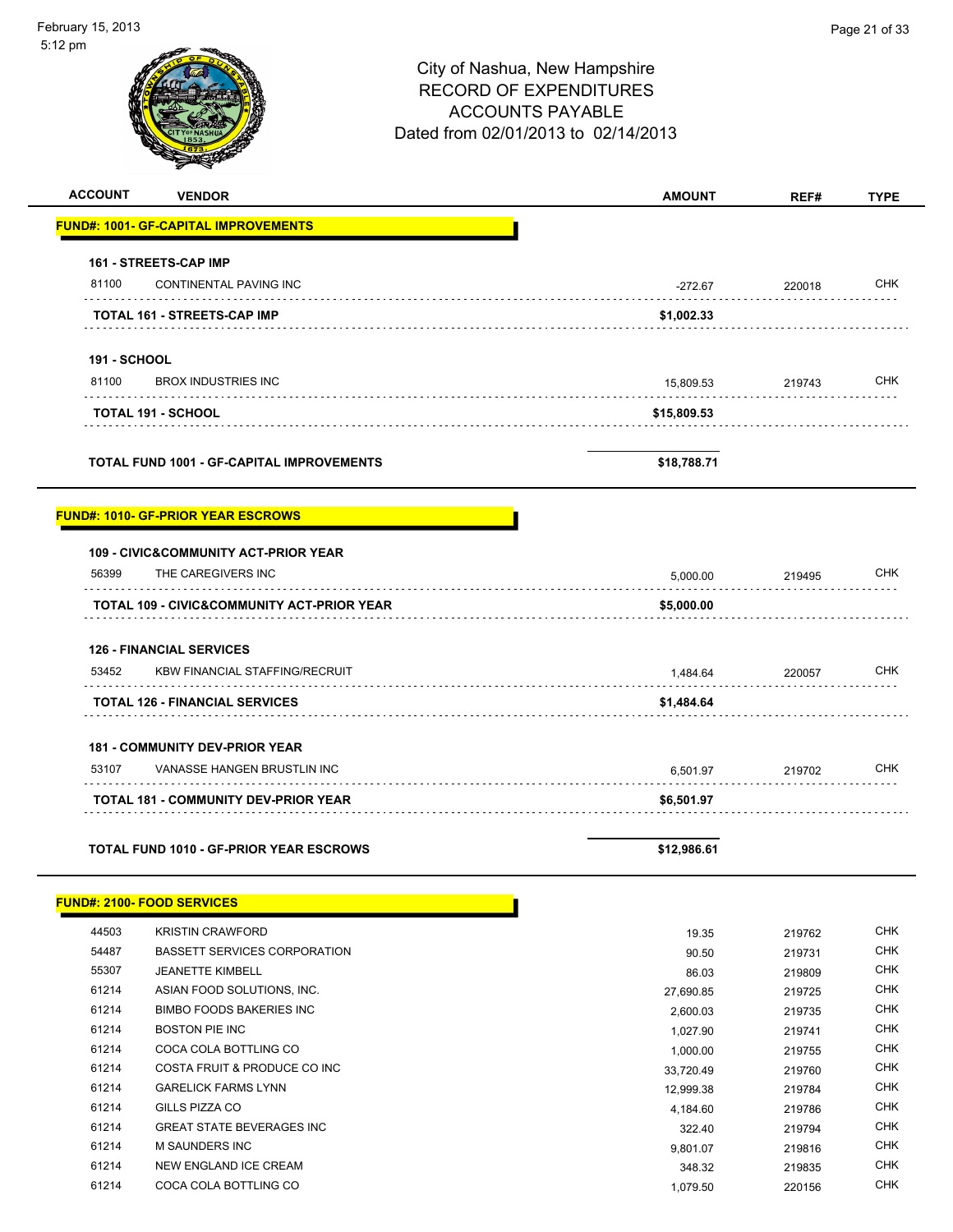

| <b>ACCOUNT</b>                                  | <b>VENDOR</b>                                 | <b>AMOUNT</b> | REF#    | <b>TYPE</b> |
|-------------------------------------------------|-----------------------------------------------|---------------|---------|-------------|
|                                                 | <b>FUND#: 2100- FOOD SERVICES</b>             |               |         |             |
| 61214                                           | COSTA FRUIT & PRODUCE CO INC                  | 22,282.00     | 220162  | <b>CHK</b>  |
| 61214                                           | <b>GARELICK FARMS LYNN</b>                    | 13,210.79     | 220184  | <b>CHK</b>  |
| 61214                                           | GILLS PIZZA CO                                | 3,833.60      | 220186  | <b>CHK</b>  |
| 61214                                           | <b>GREAT STATE BEVERAGES INC</b>              | 332.45        | 220191  | <b>CHK</b>  |
| 61214                                           | <b>M SAUNDERS INC</b>                         | 7,416.96      | 220218  | <b>CHK</b>  |
| 61214                                           | <b>NEW ENGLAND ICE CREAM</b>                  | 117.46        | 220227  | <b>CHK</b>  |
| 61214                                           | ORIGINAL CRISPY PIZZA CRUST CO                | 269.00        | 220233  | <b>CHK</b>  |
| 61299                                           | CENTRAL PAPER PRODUCTS CO                     | 6,147.20      | 219750  | <b>CHK</b>  |
| 61299                                           | CENTRAL PAPER PRODUCTS CO                     | 1,660.03      | 220150  | <b>CHK</b>  |
| 71221                                           | HEWLETT PACKARD GOV/ED SALES                  | $-139.00$     | 219799  | <b>CHK</b>  |
| 71221                                           | COMPUTER HUT dba IT INSIDERS                  | 259.95        | 220159  | <b>CHK</b>  |
| <b>TOTAL FUND 2100 - FOOD SERVICES</b>          |                                               | \$150,360.86  |         |             |
|                                                 | <b>FUND#: 2207- ADULT ED/CONTINUING ED</b>    |               |         |             |
| 61135                                           | CARTRIDGE WORLD NASHUA                        | 187.98        | 219749  | <b>CHK</b>  |
| 61135                                           | STAPLES BUSINESS ADVANTAGE                    | 27.10         | 220266  | <b>CHK</b>  |
| <b>TOTAL FUND 2207 - ADULT ED/CONTINUING ED</b> |                                               | \$215.08      |         |             |
|                                                 |                                               |               |         |             |
|                                                 | <b>FUND#: 2212- ATHLETICS REVENUE FUND</b>    |               |         |             |
| 44563                                           | NASHUA SCHOOL DISTRICT 42                     | 150.00        | 9201316 | <b>ACH</b>  |
| 61107                                           | <b>M &amp; N SPORTS LLC</b>                   | 726.00        | 219815  | <b>CHK</b>  |
| 61107                                           | CHAMPIONS CHOICE INC                          | 6,201.00      | 220151  | <b>CHK</b>  |
| 61107                                           | K & B SPORTSWEAR                              | 83.25         | 220207  | <b>CHK</b>  |
| <b>TOTAL FUND 2212 - ATHLETICS REVENUE FUND</b> |                                               | \$7,160.25    |         |             |
|                                                 | <b>FUND#: 2222- AFTER SCHOOL PROGRAM</b>      |               |         |             |
|                                                 |                                               |               |         |             |
| 55690                                           | FIRST STUDENT INC                             | 57.72         | 220178  | <b>CHK</b>  |
| 61299                                           | AC MOORE INC                                  | 50.83         | 219716  | CHK         |
| 61299                                           | AMESBURY SPORTS PARK                          | 1,395.00      | 219720  | <b>CHK</b>  |
| 61299                                           | CATHERINE COGSWELL                            | 56.85         | 219756  | <b>CHK</b>  |
| 61299                                           | <b>JILL RYAN FORTIER</b>                      | 37.77         | 219781  | <b>CHK</b>  |
| 61299                                           | <b>GARELICK FARMS LYNN</b>                    | 182.08        | 219784  | <b>CHK</b>  |
| 61299                                           | <b>IKO INK LTD</b>                            | 250.00        | 219805  | <b>CHK</b>  |
| 61299                                           | MARKET BASKET ACCT 2589096                    | 136.97        | 219819  | <b>CHK</b>  |
| 61299                                           | SABRINA NADEAU                                | 4.00          | 219828  | <b>CHK</b>  |
| 61299                                           | NEW ENGLAND ICE CREAM                         | 1,175.81      | 219835  | <b>CHK</b>  |
| 61299                                           | <b>MARY RUFIANGE</b>                          | 7.17          | 219849  | <b>CHK</b>  |
| 61299                                           | <b>GARELICK FARMS LYNN</b>                    | 183.15        | 220184  | <b>CHK</b>  |
|                                                 | <b>TOTAL FUND 2222 - AFTER SCHOOL PROGRAM</b> | \$3,537.35    |         |             |

| <b>FUND#: 2247- CULINARY ARTS</b> |  |  |
|-----------------------------------|--|--|
|                                   |  |  |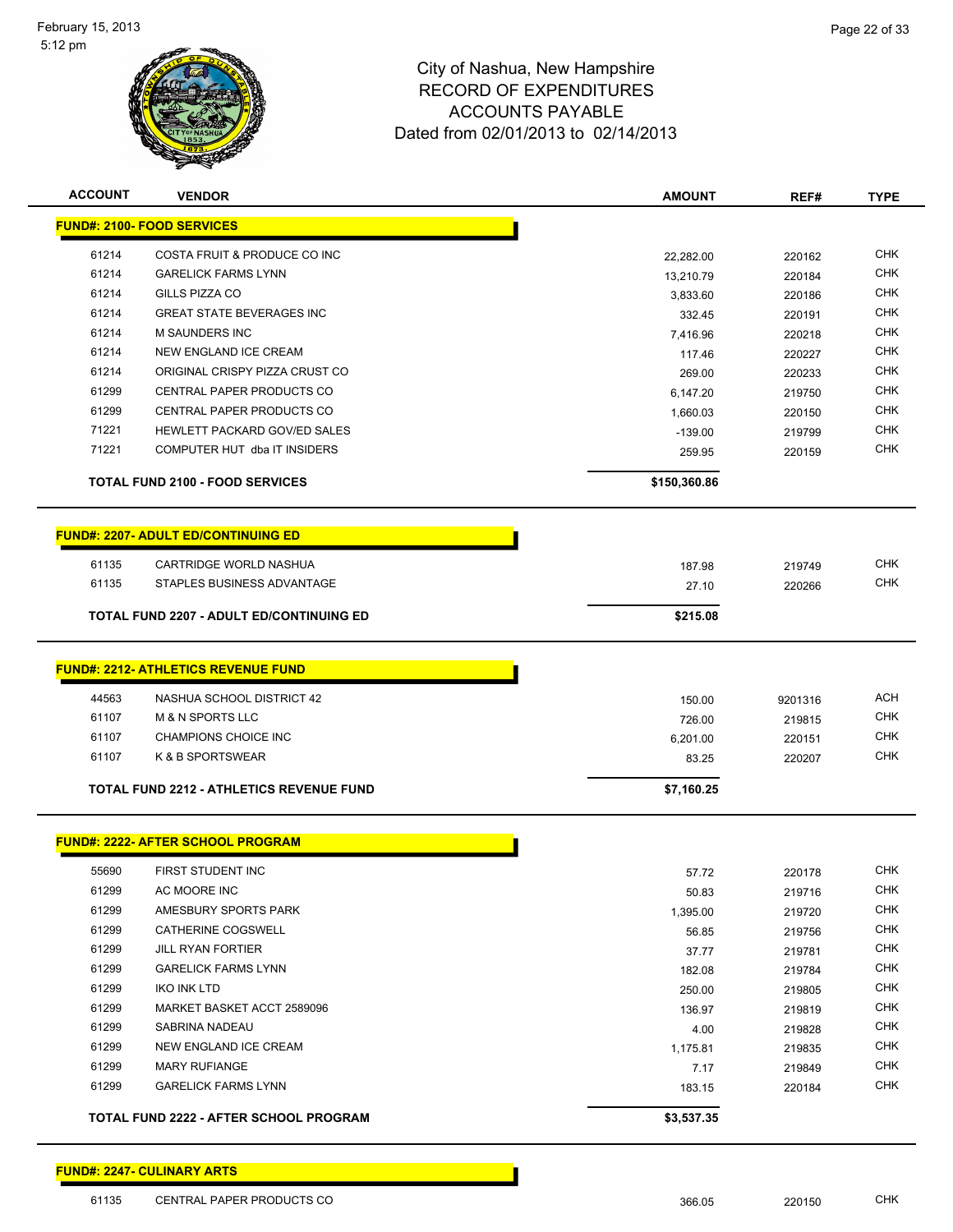

| 81100 | TYCO INTEGRATED SECURITY LLC | 798.00 | 219699 | <b>CHK</b> |
|-------|------------------------------|--------|--------|------------|
| 61428 | AARDVARK THE DEAN OF CLEAN   | 195.00 | 219995 | <b>CHK</b> |
| 55400 | ACM-NE                       | 290.00 | 219977 | <b>CHK</b> |
| 54141 | PENNICHUCK WATER WORKS INC   | 25.05  | 219564 | <b>CHK</b> |
| 53470 | FRANK J WALLENT              | 375.00 | 219706 | <b>CHK</b> |
| 53470 | TIM O'NEIL                   | 425.00 | 219668 | <b>CHK</b> |
| 53470 | <b>JIM MCLEAN</b>            | 250.00 | 219647 | <b>CHK</b> |
| 53470 | <b>THOMAS KING</b>           | 50.00  | 219636 | <b>CHK</b> |
| 53470 | MIKE JEYNES                  | 325.00 | 219633 | <b>CHK</b> |
| 53470 | <b>JOHN COLLINS</b>          | 50.00  | 219599 | <b>CHK</b> |
| 53432 | <b>DONNA GRAHAM</b>          | 30.00  | 219618 | <b>CHK</b> |

**TOTAL FUND 2505 - GOVT & EDUCATION CHANNELS FUND \$2,813.05**

|       | <b>FUND#: 2506- HUNT BLDG FACILITY RENTALS</b>      |            |        |            |
|-------|-----------------------------------------------------|------------|--------|------------|
| 44590 | ERICKSON CLEANING SERVICES LLC                      | 240.00     | 220025 | <b>CHK</b> |
| 54100 | <b>PSNH</b>                                         | 434.55     | 219991 | <b>CHK</b> |
| 54114 | <b>HESS CORPORATION</b>                             | 1,304.34   | 219624 | <b>CHK</b> |
|       | <b>TOTAL FUND 2506 - HUNT BLDG FACILITY RENTALS</b> | \$1,978.89 |        |            |
|       | <b>CURIOS, 2015, ULIME DI DO ODANEO CURIO</b>       |            |        |            |

**FUND#: 3015- HUNT BLDG GRANTS FUND** 55699 TAYLOR RENTAL INC 211.92 219692 CHK **TOTAL FUND 3015 - HUNT BLDG GRANTS FUND \$211.92 FUND#: 3030- EMERGENCY MGMT GRANTS FUND** 71000 VOLVO RENTS 48,167.88 219704 CHK **TOTAL FUND 3030 - EMERGENCY MGMT GRANTS FUND \$48,167.88**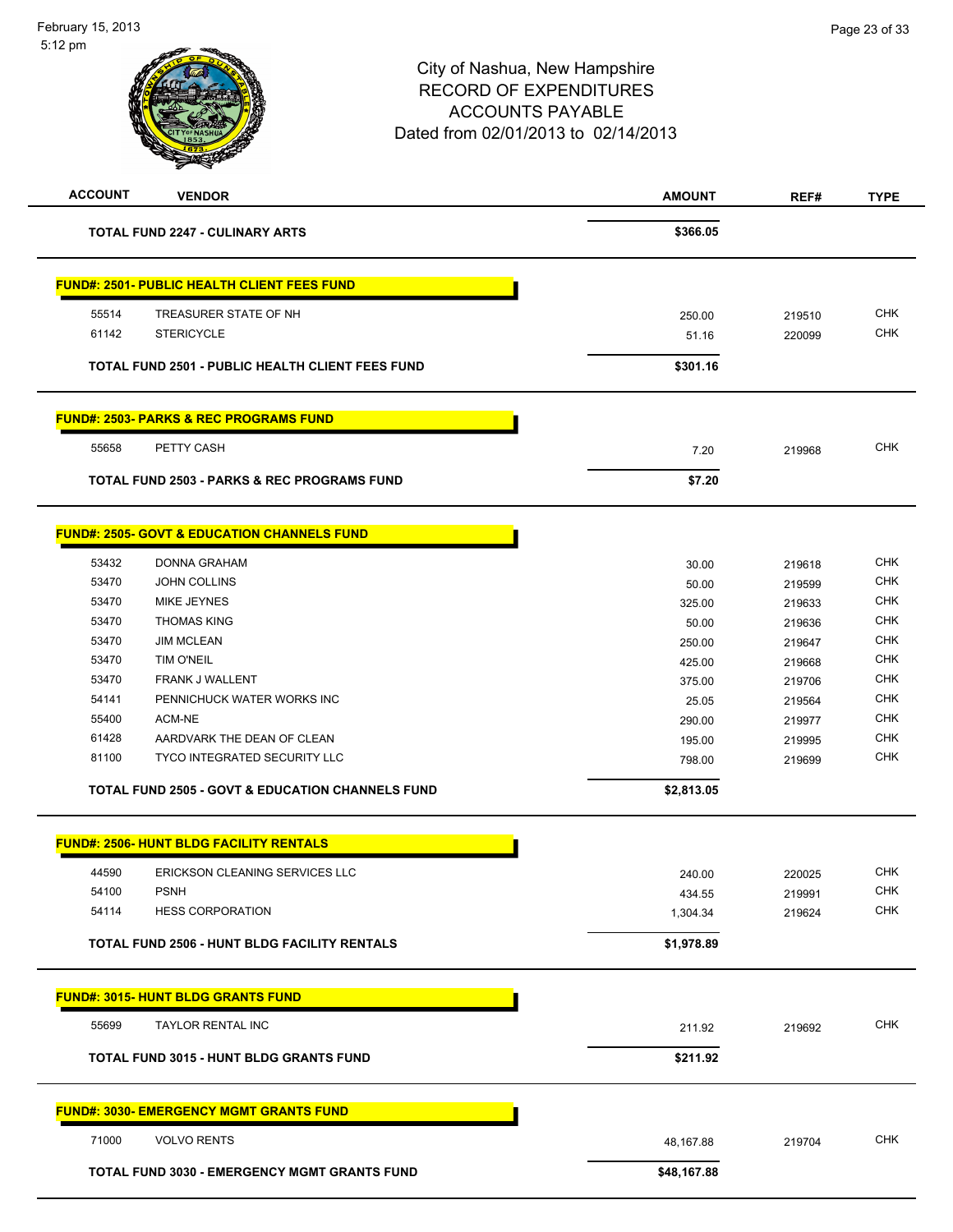

| <b>ACCOUNT</b> | <b>VENDOR</b>                                         | <b>AMOUNT</b>  | REF#             | <b>TYPE</b> |
|----------------|-------------------------------------------------------|----------------|------------------|-------------|
|                | <b>FUND#: 3068- COMMUNITY SERVICES GRANTS</b>         |                |                  |             |
| 53400          | ETR ASSOCIATES INC                                    | 870.80         | 220026           | <b>CHK</b>  |
| 55100          | AT&T MOBILITY                                         | 75.00          | 219551           | <b>CHK</b>  |
| 55300          | <b>CORINN DEMBKOSKI</b>                               | 97.60          | 219519           | <b>CHK</b>  |
| 55300          | <b>ASHLEY CONLEY</b>                                  | 73.29          | 219941           | <b>CHK</b>  |
| 55300          | BEVERLY DOOLAN                                        | 41.81          | 219947           | <b>CHK</b>  |
| 55699          | <b>HARBOR HOMES INC</b>                               | 22,950.00      | 219622           | <b>CHK</b>  |
| 55699          | SOUTHERN NH HIV AIDS TASK FORC                        | 3,457.00       | 220094           | <b>CHK</b>  |
| 68235          | <b>HARBOR HOMES INC</b>                               | 1,606.50       | 219622           | <b>CHK</b>  |
| 68235          | SOUTHERN NH HIV AIDS TASK FORC                        | 243.00         | 220094           | <b>CHK</b>  |
|                | <b>TOTAL FUND 3068 - COMMUNITY SERVICES GRANTS</b>    | \$29,415.00    |                  |             |
|                | <b>FUND#: 3070- COMMUNITY HEALTH GRANTS FUND</b>      |                |                  |             |
| 55300          | <b>CHRISTINE VILLENEUVE</b>                           |                |                  | <b>CHK</b>  |
| 55300          | <b>CHRISTINE M CARON</b>                              | 24.00<br>77.95 | 219548<br>219937 | <b>CHK</b>  |
|                |                                                       |                |                  |             |
|                | <b>TOTAL FUND 3070 - COMMUNITY HEALTH GRANTS FUND</b> | \$101.95       |                  |             |
|                | <b>FUND#: 3080- COMMUNITY DEVELOPMENT GRANTS</b>      |                |                  |             |
| 53628          | CAPITAL REGIONAL DEVELOPMENT C                        | 2,200.00       | 219552           | <b>CHK</b>  |
| 81600          | <b>FLEGAL LAW OFFICES</b>                             | 40.00          | 219615           | <b>CHK</b>  |
|                |                                                       |                |                  |             |
|                | <b>TOTAL FUND 3080 - COMMUNITY DEVELOPMENT GRANTS</b> | \$2,240.00     |                  |             |
|                | <b>FUND#: 3090- URBAN PROGRAM GRANTS</b>              |                |                  |             |
| 51100          | <b>ROBERT RICE</b>                                    | 267.81         | 219970           | <b>CHK</b>  |
| 54210          | ROBERT YOUNGHUSBAND AND DADS                          | 14,000.00      | 219976           | <b>CHK</b>  |
| 54210          | 69 SPALDING ST LLC AND DADS                           | 14,000.00      | 219511           | <b>CHK</b>  |
| 54210          | CONSTANCE GAUTHIER AND DADS                           | 20,000.00      | 219951           | <b>CHK</b>  |
| 54210          | JONES COURT INC AND DADS                              | 14,000.00      | 219957           | <b>CHK</b>  |
| 55118          | AT&T MOBILITY                                         | 25.18          | 219551           | CHK         |
| 55307          | SHAWNASEY MADISON                                     | 118.99         | 219541           | <b>CHK</b>  |
| 68345          | NICOLE C BOUDLE                                       | 400.00         | 219515           | <b>CHK</b>  |
| 68345          | <b>CHRISTOPHER D GAGNON</b>                           | 400.00         | 219522           | <b>CHK</b>  |
| 68345          | NICOLE GILES-ABBOT                                    | 400.00         | 219523           | <b>CHK</b>  |
| 68345          | <b>BRIAN C HARRIS</b>                                 | 400.00         | 219526           | <b>CHK</b>  |
| 68345          | NICHOLAS A LOPEZ                                      | 400.00         | 219531           | <b>CHK</b>  |
| 68345          | <b>JAMIE WARREN</b>                                   | 400.00         | 219549           | <b>CHK</b>  |
| 68345          | <b>ROBERT A KNIGHTLY</b>                              | 400.00         | 219960           | <b>CHK</b>  |
| 69025          | <b>IDEAL PROPERTY MAINTENANCE &amp;</b>               | 4,150.00       | 219943           | <b>CHK</b>  |
| 69050          | CAPITAL REGIONAL DEVELOPMENT C                        | 1,230.00       | 220010           | <b>CHK</b>  |
| 69075          | BRIDGES DOM & SEXUAL VIOLENCE                         | 6,839.00       | 220008           | <b>CHK</b>  |
| 69075          | TOLLES STREET MISSION                                 | 1,764.00       | 219974           | <b>CHK</b>  |
|                | TOTAL FUND 3090 - URBAN PROGRAM GRANTS                | \$79,194.98    |                  |             |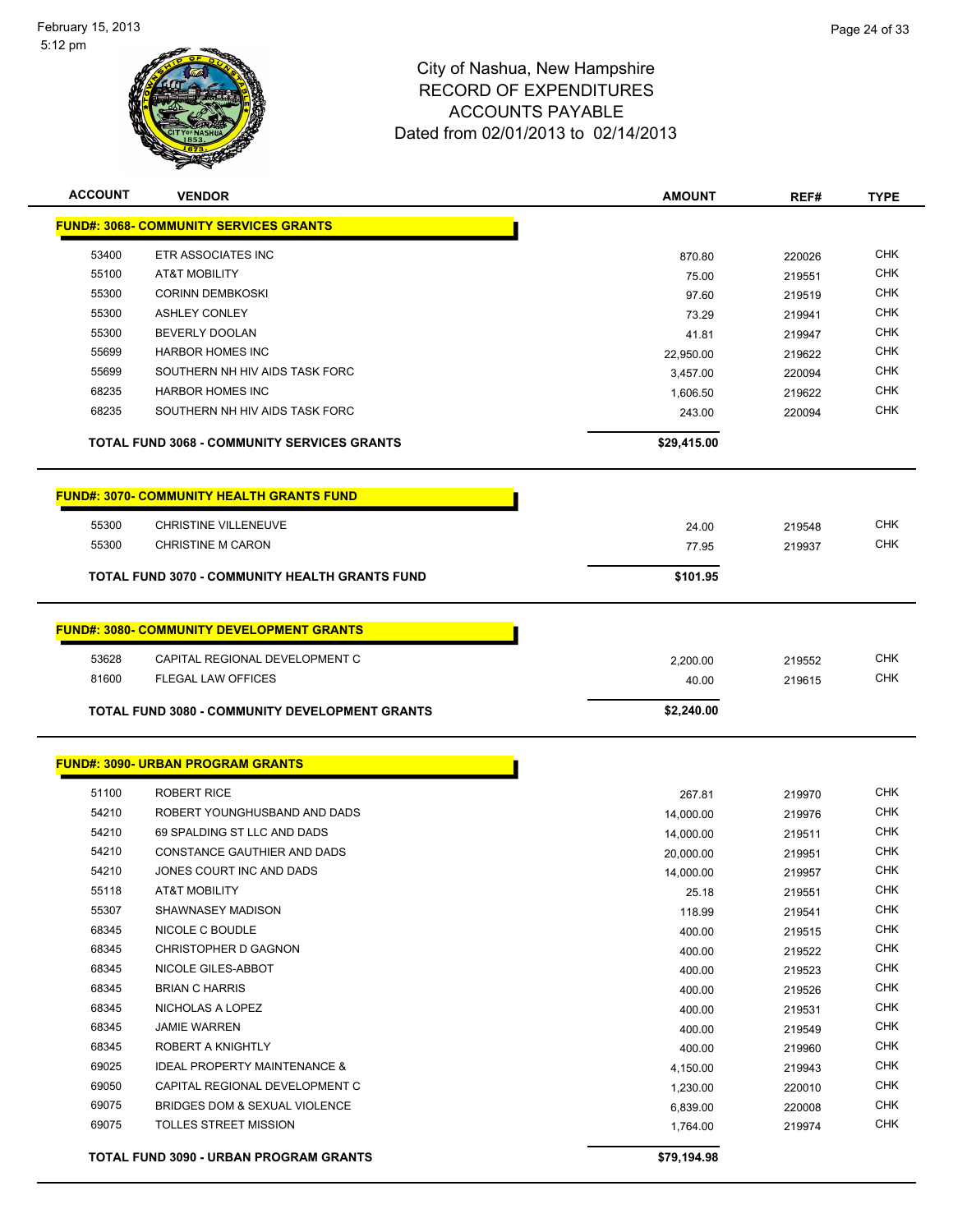

| <b>ACCOUNT</b> | <b>VENDOR</b>                           | <b>AMOUNT</b> | REF#   | <b>TYPE</b> |
|----------------|-----------------------------------------|---------------|--------|-------------|
|                | <b>FUND#: 3120- TRANSIT GRANTS</b>      |               |        |             |
| 53999          | LOOMIS FARGO & CO                       | 161.36        | 220063 | <b>CHK</b>  |
| 53999          | OCCUPATIONAL DRUG TESTING LLC           | 159.00        | 220086 | <b>CHK</b>  |
| 54100          | <b>PSNH</b>                             | 966.89        | 219991 | <b>CHK</b>  |
| 54100          | <b>PSNH</b>                             | 356.37        | 219991 | <b>CHK</b>  |
| 54114          | <b>HESS CORPORATION</b>                 | 260.87        | 219624 | <b>CHK</b>  |
| 54141          | PENNICHUCK WATER WORKS INC              | 91.84         | 219564 | <b>CHK</b>  |
| 54141          | PENNICHUCK WATER WORKS INC              | 248.75        | 219564 | CHK         |
| 54600          | <b>CAMEROTA TRUCK PARTS</b>             | 465.00        | 220009 | <b>CHK</b>  |
| 54600          | <b>MAYNARD &amp; LESIEUR INC</b>        | 15.00         | 220072 | <b>CHK</b>  |
| 55109          | <b>FAIRPOINT COMMUNICATIONS</b>         | 50.00         | 219554 | CHK         |
| 55118          | AT&T MOBILITY                           | 176.51        | 219551 | <b>CHK</b>  |
| 55607          | PETTY CASH                              | 9.00          | 219540 | <b>CHK</b>  |
| 55699          | <b>AT&amp;T MOBILITY</b>                | 746.83        | 219551 | CHK         |
| 55699          | <b>CINTAS</b>                           | 62.03         | 219598 | <b>CHK</b>  |
| 55699          | <b>CINTAS</b>                           | 180.09        | 220015 | <b>CHK</b>  |
| 61299          | <b>FASTENAL CO</b>                      | 36.81         | 219613 | CHK         |
| 61299          | HOME DEPOT CREDIT SERVICES              | 41.92         | 219627 | CHK         |
| 61299          | RYDER FLEET PRODUCTS COM INC            | 76.70         | 219680 | <b>CHK</b>  |
| 61299          | <b>CENTRAL PAPER PRODUCTS CO</b>        | 331.16        | 220013 | <b>CHK</b>  |
| 61299          | <b>GRAINGER</b>                         | 26.24         | 220036 | <b>CHK</b>  |
| 61299          | HOME DEPOT CREDIT SERVICES              | 126.72        | 220040 | CHK         |
| 61299          | NAPA AUTO PARTS                         | 428.15        | 220079 | <b>CHK</b>  |
| 61300          | <b>CITY OF NASHUA</b>                   | 202.53        | 219939 | <b>CHK</b>  |
| 61705          | <b>MAYNARD &amp; LESIEUR INC</b>        | $-1,924.00$   | 220072 | CHK         |
| 61705          | <b>MAYNARD &amp; LESIEUR INC</b>        | 1,924.00      | 220072 | <b>CHK</b>  |
| 61709          | SAFETY KLEEN SYSTEMS INC                | 498.03        | 220093 | CHK         |
| 61799          | <b>CUMMINS NORTHEAST INC</b>            | 1,269.11      | 219602 | <b>CHK</b>  |
| 61799          | GILLIG LLC                              | 406.08        | 219617 | CHK         |
| 61799          | RYDER FLEET PRODUCTS COM INC            | 25.21         | 219680 | <b>CHK</b>  |
| 61799          | <b>CAMEROTA TRUCK PARTS</b>             | 1,888.58      | 220009 | <b>CHK</b>  |
| 61799          | <b>GILLIG LLC</b>                       | 452.23        | 220033 | CHK         |
| 61799          | NAPA AUTO PARTS                         | 235.69        | 220079 | CHK         |
| 61799          | <b>NAPA AUTO PARTS</b>                  | 43.11         | 219656 | <b>CHK</b>  |
| 61799          | NORTHERN BUS SALES INC                  | 625.00        | 219666 | <b>CHK</b>  |
| 61799          | NAPA AUTO PARTS                         | 167.72        | 220079 | <b>CHK</b>  |
| 61799          | <b>MOLLY CORPORATION</b>                | 483.39        | 219651 | <b>CHK</b>  |
| 61799          | NORTHERN BUS SALES INC                  | 262.66        | 219666 | <b>CHK</b>  |
| 61799          | HOME DEPOT CREDIT SERVICES              | 65.91         | 220040 | <b>CHK</b>  |
| 61799          | NAPA AUTO PARTS                         | 31.91         | 220079 | <b>CHK</b>  |
| 61799          | NAPA AUTO PARTS                         | 484.19        | 219656 | CHK         |
| 61799          | <b>NAPA AUTO PARTS</b>                  | 69.09         | 220079 | <b>CHK</b>  |
| 68240          | PETTY CASH                              | 49.98         | 219540 | <b>CHK</b>  |
|                | <b>TOTAL FUND 3120 - TRANSIT GRANTS</b> | \$12,277.66   |        |             |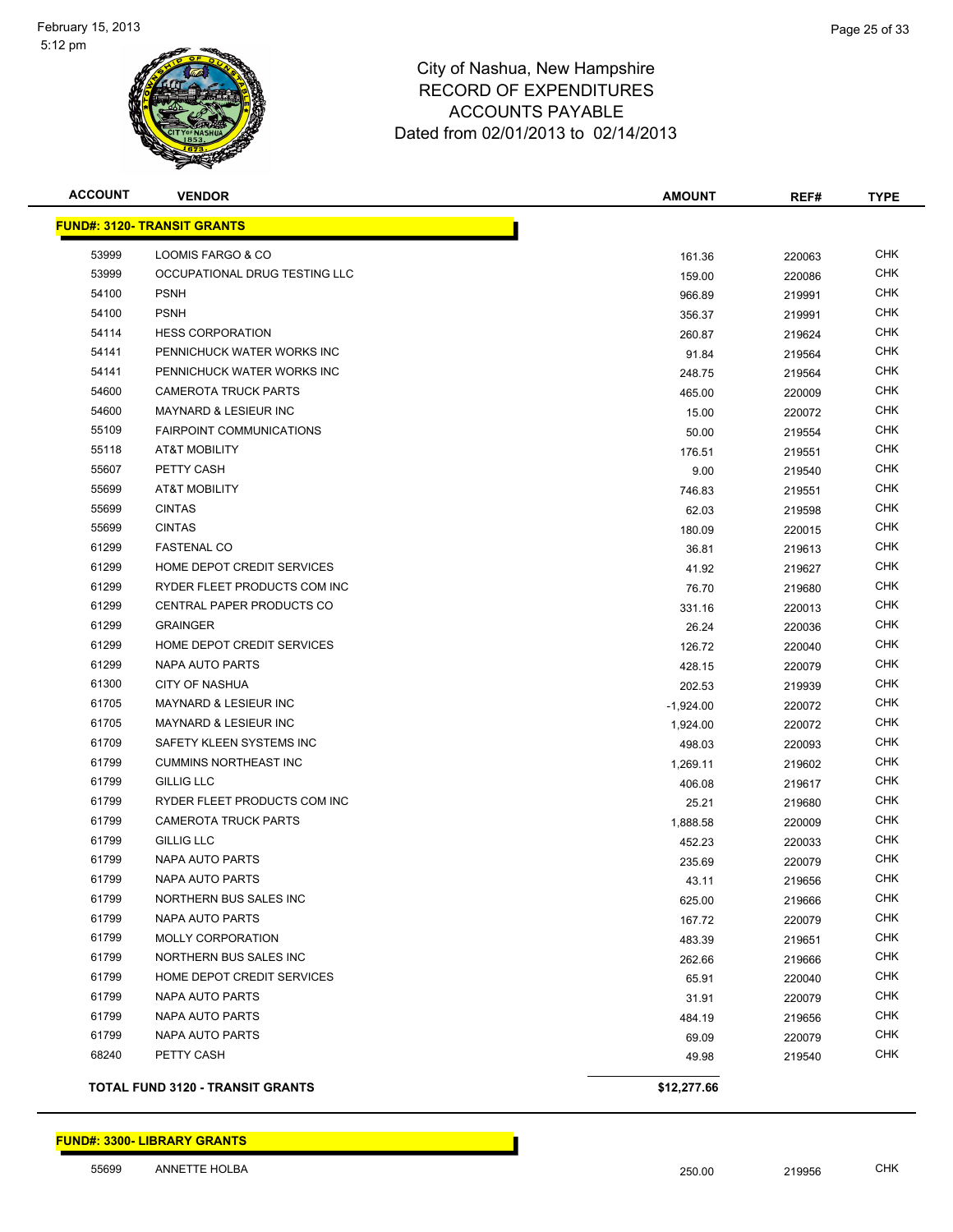| <b>ACCOUNT</b> | <b>VENDOR</b>                           | <b>AMOUNT</b> | REF#   | TYPE       |
|----------------|-----------------------------------------|---------------|--------|------------|
|                | <b>TOTAL FUND 3300 - LIBRARY GRANTS</b> | \$250.00      |        |            |
|                | <b>FUND#: 3800- SCHOOL GRANTS FUND</b>  |               |        |            |
| 53600          | 24/7 EDUCATE ONLINE                     | 387.50        | 219714 | <b>CHK</b> |
| 53600          | ALPHA ACADEMIC SERVICES INC             | 11,787.00     | 220125 | <b>CHK</b> |
| 53600          | SYLVAN LEARNING CENTERS                 | 6,000.00      | 220269 | <b>CHK</b> |
| 53607          | <b>GAYLE R ESTERLY</b>                  | 3,000.00      | 219774 | <b>CHK</b> |
| 53607          | <b>JAMES FOLEY</b>                      | 210.00        | 220179 | CHK        |
| 53607          | <b>WAYNE GEORGIANA</b>                  | 35.00         | 220185 | <b>CHK</b> |
| 53607          | <b>JEFFREY LEDUC</b>                    | 210.00        | 220213 | <b>CHK</b> |
| 53607          | <b>MARK PROULX</b>                      | 245.00        | 220220 | <b>CHK</b> |
| 53607          | <b>BEVERLY TUFTS</b>                    | 210.00        | 220274 | <b>CHK</b> |
| 53614          | BOYS & GIRLS CLUB OF GREATER N          | 1,000.00      | 220141 | <b>CHK</b> |
| 53628          | <b>TERESA PAWLETKO</b>                  | 2,760.00      | 219841 | <b>CHK</b> |
| 53628          | <b>CLARK ASSOC</b>                      | 83.25         | 219752 | <b>CHK</b> |
| 53628          | <b>JEANNA HAMILTON</b>                  | 75.00         | 220193 | <b>CHK</b> |
| 53628          | <b>JULIE OTA</b>                        | 132.50        | 220234 | <b>CHK</b> |
| 53628          | <b>BOOTHBY THERAPY SERVICES LLC</b>     | 723.27        | 219738 | <b>CHK</b> |
| 53628          | THE CARROLL CENTER FOR THE BLI          | 2,530.00      | 219748 | <b>CHK</b> |
| 53628          | <b>INTERIM HEALTH CARE</b>              | 5,636.75      | 219806 | <b>CHK</b> |
| 53628          | <b>NURSES PRN INC</b>                   | 405.00        | 219863 | <b>CHK</b> |
| 53628          | <b>INTERIM HEALTH CARE</b>              | 1,617.00      | 220204 | <b>CHK</b> |
| 53628          | <b>NURSES PRN INC</b>                   | 570.00        | 220229 | <b>CHK</b> |
| 53628          | <b>TERESA BOLICK PHD</b>                | 3,600.00      | 219871 | <b>CHK</b> |
| 55300          | <b>TIMOTHY BOSCH</b>                    | 39.96         | 219740 | <b>CHK</b> |
| 55300          | <b>MARGARET REYNOLDS</b>                | 39.96         | 220249 | <b>CHK</b> |
| 55300          | PHIL DEROSA                             | 76.84         | 219765 | <b>CHK</b> |
| 55300          | PHIL DEROSA                             | 415.83        | 220167 | <b>CHK</b> |
| 55300          | <b>HELAYNE TALBOTT</b>                  | 102.22        | 220270 | <b>CHK</b> |
| 55300          | <b>MICHELE BORIS</b>                    | 76.88         | 219739 | <b>CHK</b> |
| 55300          | DOROTHY O'GARA                          | 90.65         | 220230 | <b>CHK</b> |
| 55300          | <b>MALCOLM PARADISE</b>                 | 23.31         | 220236 | <b>CHK</b> |
| 55400          | ASCD                                    | 2,059.00      | 219724 | <b>CHK</b> |
| 55400          | LESLEY COLL CTR FOR READING RE          | 5,000.00      | 219811 | <b>CHK</b> |
| 55400          | LOVE AND LOGIC INSTITUTE                | 1,580.00      | 219813 | <b>CHK</b> |
| 55400          | <b>HILARY SONNER</b>                    | 150.00        | 219865 | <b>CHK</b> |
| 55400          | <b>SERESC</b>                           | 430.00        | 220258 | <b>CHK</b> |
| 55400          | AMY YORK                                | 165.00        | 220286 | <b>CHK</b> |
| 55500          | STAPLES BUSINESS ADVANTAGE              | 26.50         | 220266 | <b>CHK</b> |
| 61135          | <b>EDUPRESS</b>                         | 47.46         | 219771 | CHK        |
| 61135          | HALO BRANDED SOLUTIONS INC              | 426.26        | 219796 | CHK        |
| 61135          | <b>SCHOOL SPECIALTY</b>                 | 14.05         | 219859 | CHK        |
| 61135          | <b>SCHOOL SPECIALTY</b>                 | 127.39        | 220257 | <b>CHK</b> |
| 61135          | <b>TEACHER'S DISCOUNT</b>               | 28.66         | 220271 | <b>CHK</b> |
| 61135          | STAPLES BUSINESS ADVANTAGE              | 1,036.20      | 219867 | <b>CHK</b> |
| 61135          | <b>JENNIFER O'LEARY</b>                 | 18.29         | 220231 | <b>CHK</b> |
| 61135          | STAPLES BUSINESS ADVANTAGE              | 281.02        | 219867 | <b>CHK</b> |
| 61135          | JEANNE DOODY                            | 11.99         | 220168 | <b>CHK</b> |
| 61135          | <b>CYNTHIA MICHAUD</b>                  | 202.94        | 219825 | <b>CHK</b> |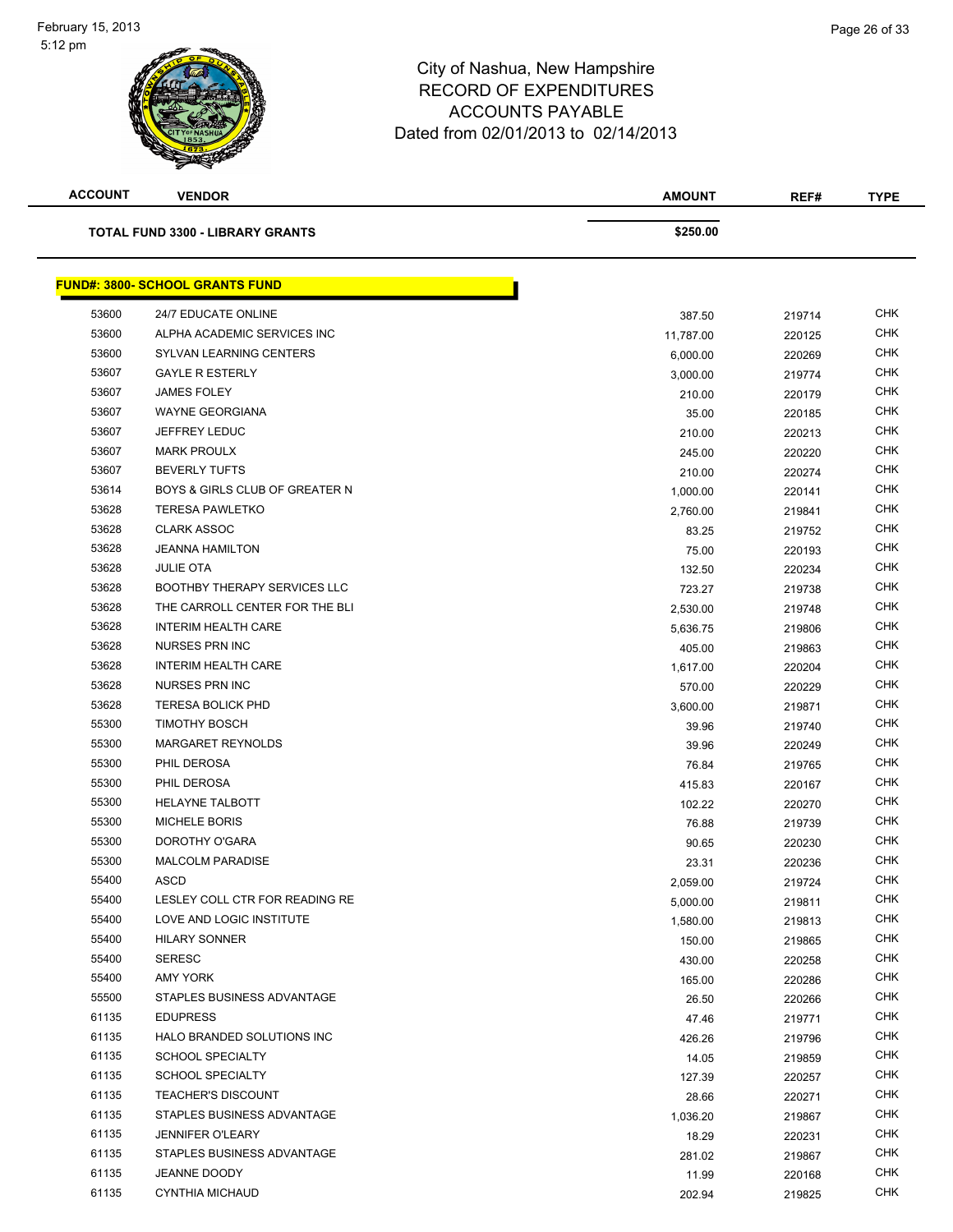

| <b>ACCOUNT</b> | <b>VENDOR</b>                                     | <b>AMOUNT</b> | REF#   | <b>TYPE</b> |
|----------------|---------------------------------------------------|---------------|--------|-------------|
|                | <b>FUND#: 3800- SCHOOL GRANTS FUND</b>            |               |        |             |
| 61135          | NASHUA HIGH SCHOOL NORTH                          | 600.00        | 219830 | <b>CHK</b>  |
| 61135          | AMERICAN CULINARY FEDERATION                      | 325.00        | 220114 | <b>CHK</b>  |
| 61299          | AC MOORE INC                                      | 120.64        | 219716 | <b>CHK</b>  |
| 61299          | <b>SHERRI BULLUCK</b>                             | 28.93         | 219744 | <b>CHK</b>  |
| 61299          | <b>CHANTEL FRENETTE</b>                           | 26.95         | 219782 | <b>CHK</b>  |
| 61299          | <b>GARELICK FARMS LYNN</b>                        | 46.40         | 219784 | <b>CHK</b>  |
| 61299          | <b>TRACY GRAY</b>                                 | 39.92         | 219793 | <b>CHK</b>  |
| 61299          | HOME DEPOT CREDIT SERVICES                        | 101.67        | 219803 | <b>CHK</b>  |
| 61299          | MARKET BASKET ACCT 2589096                        | 23.76         | 219819 | <b>CHK</b>  |
| 61299          | MINDWARE CATALOG                                  | 401.45        | 219827 | <b>CHK</b>  |
| 61299          | <b>NEW ENGLAND ICE CREAM</b>                      | 656.58        | 219835 | <b>CHK</b>  |
| 61299          | <b>ALAN PARADISE</b>                              | 75.14         | 219839 | <b>CHK</b>  |
| 61299          | <b>SAM'S CLUB</b>                                 | 234.90        | 219851 | <b>CHK</b>  |
| 61299          | STAPLES BUSINESS ADVANTAGE                        | 595.28        | 219867 | <b>CHK</b>  |
| 61299          | <b>GARELICK FARMS LYNN</b>                        | 69.80         | 220184 | <b>CHK</b>  |
| 61299          | <b>KEVIN FANNING</b>                              | 30.27         | 219775 | <b>CHK</b>  |
| 61299          | <b>GIOVANNIS</b>                                  | 68.96         | 219788 | <b>CHK</b>  |
| 61299          | <b>WAL-MART</b>                                   | 291.17        | 220280 | <b>CHK</b>  |
| 61299          | WB MASON CO INC                                   | 58.06         | 220282 | <b>CHK</b>  |
| 61428          | <b>BROOKS THOMPSON</b>                            | 59.96         | 219872 | <b>CHK</b>  |
| 61875          | <b>BARNES &amp; NOBLE INC</b>                     | 270.62        | 220136 | CHK         |
| 61875          | <b>HEINEMANN</b>                                  | 248.60        | 220198 | CHK         |
| 61875          | <b>BARNES &amp; NOBLE INC</b>                     | 31.86         | 220136 | CHK         |
| 61875          | PEARSON ASSESSMENTS                               | 58.25         | 219834 | CHK         |
| 71221          | RULE BROADCAST SYSTEMS INC                        | 3,636.00      | 220251 | <b>CHK</b>  |
| 71999          | <b>WORTHINGTON DIRECT INC</b>                     | 1,937.77      | 219880 | <b>CHK</b>  |
|                | <b>TOTAL FUND 3800 - SCHOOL GRANTS FUND</b>       | \$63,725.62   |        |             |
|                | <b>FUND#: 3810- FOOD SERVICE GRANTS FUND</b>      |               |        |             |
| 61214          | <b>M SAUNDERS INC</b>                             | 95.70         | 220218 | <b>CHK</b>  |
| 61214          | <b>M SAUNDERS INC</b>                             | 411.52        | 220218 | <b>CHK</b>  |
| 61214          | M SAUNDERS INC                                    | 435.80        | 220218 | <b>CHK</b>  |
| 61299          | COSTA FRUIT & PRODUCE CO INC                      | 29.07         | 219760 | <b>CHK</b>  |
| 61299          | CENTRAL PAPER PRODUCTS CO                         | 65.12         | 219750 | <b>CHK</b>  |
|                | <b>TOTAL FUND 3810 - FOOD SERVICE GRANTS FUND</b> | \$1,037.21    |        |             |
|                | <b>FUND#: 4005- TRAFFIC VIOLATIONS FUND</b>       |               |        |             |
| 45400          | D & R TOWING INC                                  |               |        | <b>CHK</b>  |
| 55607          | <b>MAILINGS UNLIMITED</b>                         | 95.00         | 220019 | <b>ACH</b>  |
| 61107          | ALECS SHOE STORE INC                              | 850.00        | 13141  | <b>CHK</b>  |
|                |                                                   | 124.95        | 219997 |             |
|                | TOTAL FUND 4005 - TRAFFIC VIOLATIONS FUND         | \$1,069.95    |        |             |
|                |                                                   |               |        |             |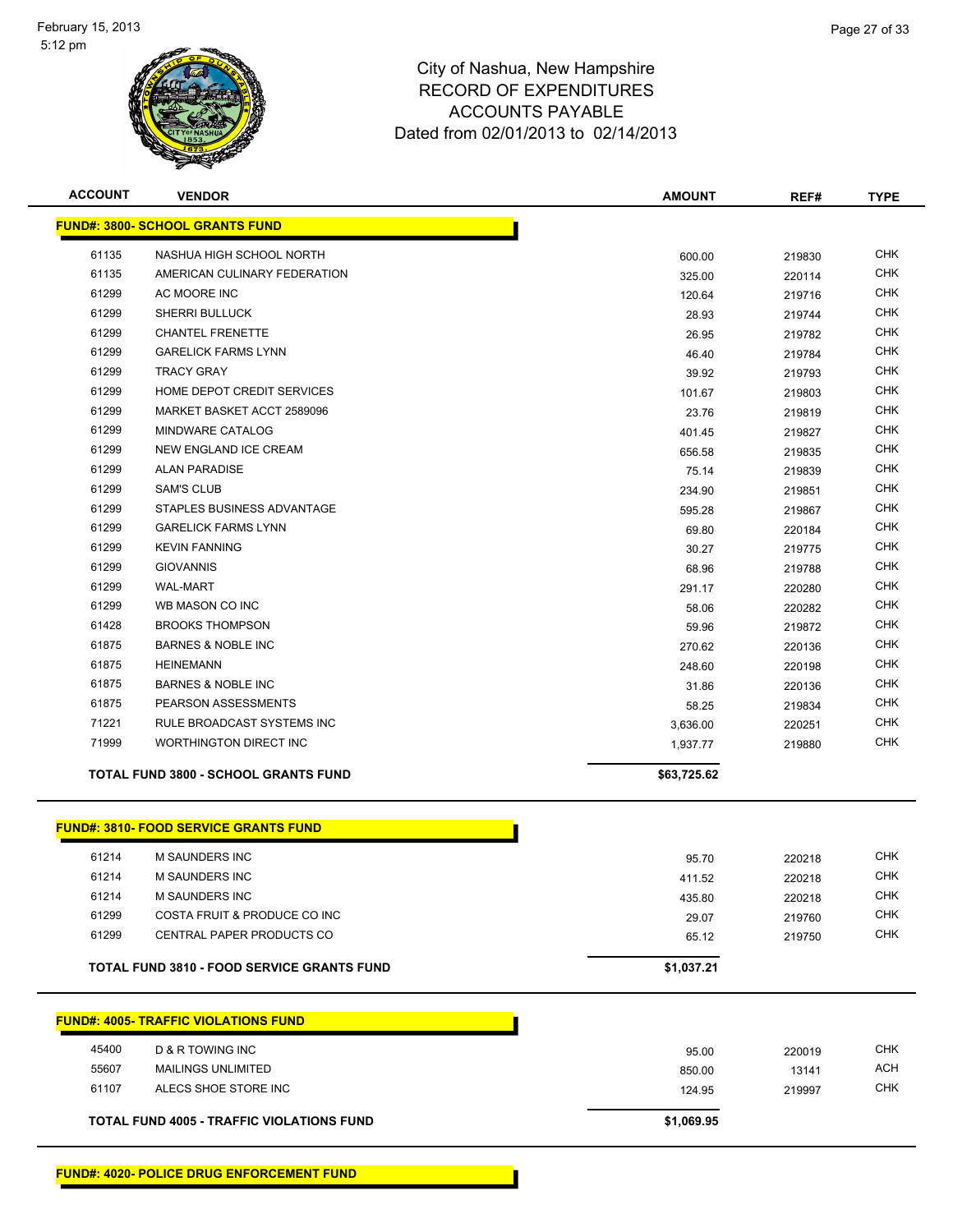

| <b>ACCOUNT</b> | <b>VENDOR</b>                                        | <b>AMOUNT</b>      | REF#             | <b>TYPE</b>              |
|----------------|------------------------------------------------------|--------------------|------------------|--------------------------|
|                | <u> FUND#: 4020- POLICE DRUG ENFORCEMENT FUND</u>    |                    |                  |                          |
| 54899          | LAW REALTY CO INC                                    |                    |                  | <b>CHK</b>               |
| 54899          | LITCHFIELD VANTAGE LLC                               | 416.67             | 220060           | <b>CHK</b>               |
| 55118          | <b>VERIZON WIRELESS</b>                              | 1,583.33<br>522.84 | 220062<br>219574 | <b>CHK</b>               |
| 55699          | COMCAST CABLE COMMUNICATIONS I                       | 222.15             | 219553           | <b>CHK</b>               |
| 55699          | TLO LLC                                              | 110.00             | 220100           | <b>CHK</b>               |
| 61799          | <b>CARPARTS OF NASHUA</b>                            | 22.39              | 220012           | <b>CHK</b>               |
|                |                                                      |                    |                  |                          |
|                | TOTAL FUND 4020 - POLICE DRUG ENFORCEMENT FUND       | \$2,877.38         |                  |                          |
|                | <b>FUND#: 4025- DOJ DRUG FORFEITURE FUNDS</b>        |                    |                  |                          |
| 56347          | THE YOUTH COUNCIL                                    | 600.00             | 219708           | <b>CHK</b>               |
|                | <b>TOTAL FUND 4025 - DOJ DRUG FORFEITURE FUNDS</b>   | \$600.00           |                  |                          |
|                | <b>FUND#: 4090- LIB-LOST/DAMAGED BOOK FINES</b>      |                    |                  |                          |
|                |                                                      |                    |                  |                          |
| 45440          | <b>DUBLIN SCHOOL</b>                                 | 10.00              | 219608           | <b>CHK</b>               |
| 45440          | THE PENNSYLVANIA STATE UNIV                          | 15.00              | 219693           | <b>CHK</b>               |
| 54487          | <b>DEMCO INC</b>                                     | 5,191.00           | 220020           | <b>CHK</b>               |
| 61299          | PETTY CASH                                           | 34.86              | 219967           | <b>CHK</b>               |
| 61816          | SEE WORTHY AQUARIUMS LLC                             | 870.00             | 219686           | <b>CHK</b>               |
| 61830          | PROQUEST INFO & LEARNING                             | 10,284.00          | 219674           | <b>CHK</b>               |
|                | <b>TOTAL FUND 4090 - LIB-LOST/DAMAGED BOOK FINES</b> | \$16,404.86        |                  |                          |
|                | <b>FUND#: 4600- ECONOMIC DEVELOPMENT RLF</b>         |                    |                  |                          |
|                |                                                      |                    |                  |                          |
| 53628          | CAPITAL REGIONAL DEVELOPMENT C                       | $-1,570.00$        | 219552           | <b>CHK</b>               |
|                | <b>TOTAL FUND 4600 - ECONOMIC DEVELOPMENT RLF</b>    | $-$1,570.00$       |                  |                          |
|                | <b>FUND#: 5010- CAP PROJECTS-INFO TECHNOLOGY</b>     |                    |                  |                          |
|                |                                                      |                    |                  |                          |
| 81342          | CROWNE PLAZA NASHUA                                  | 360.00             | 219601           | <b>CHK</b><br><b>CHK</b> |
| 81342          | CAREER CONNECTIONS<br>COMPUTER HUT dba IT INSIDERS   | 841.60             | 220011           | <b>CHK</b>               |
| 81342<br>81342 | <b>KRONOS INC</b>                                    | 3,552.11           | 220017           | <b>CHK</b>               |
|                |                                                      | 3,215.00           | 220058           |                          |
|                | TOTAL FUND 5010 - CAP PROJECTS-INFO TECHNOLOGY       | \$7,968.71         |                  |                          |
|                | <u> FUND#: 5050- CAPITAL PROJ-COMMUNICATIONS</u>     |                    |                  |                          |
| 81300          | MOTOROLA SOLUTIONS INC                               | 773,730.00         | 219984           | <b>CHK</b>               |
|                | <b>TOTAL FUND 5050 - CAPITAL PROJ-COMMUNICATIONS</b> | \$773,730.00       |                  |                          |
|                | <b>FUND#: 6000- SOLID WASTE FUND</b>                 |                    |                  |                          |
| 53107          | EASTERN ANALYTICAL INC                               | 633.75             | 220022           | <b>CHK</b>               |
|                |                                                      |                    |                  |                          |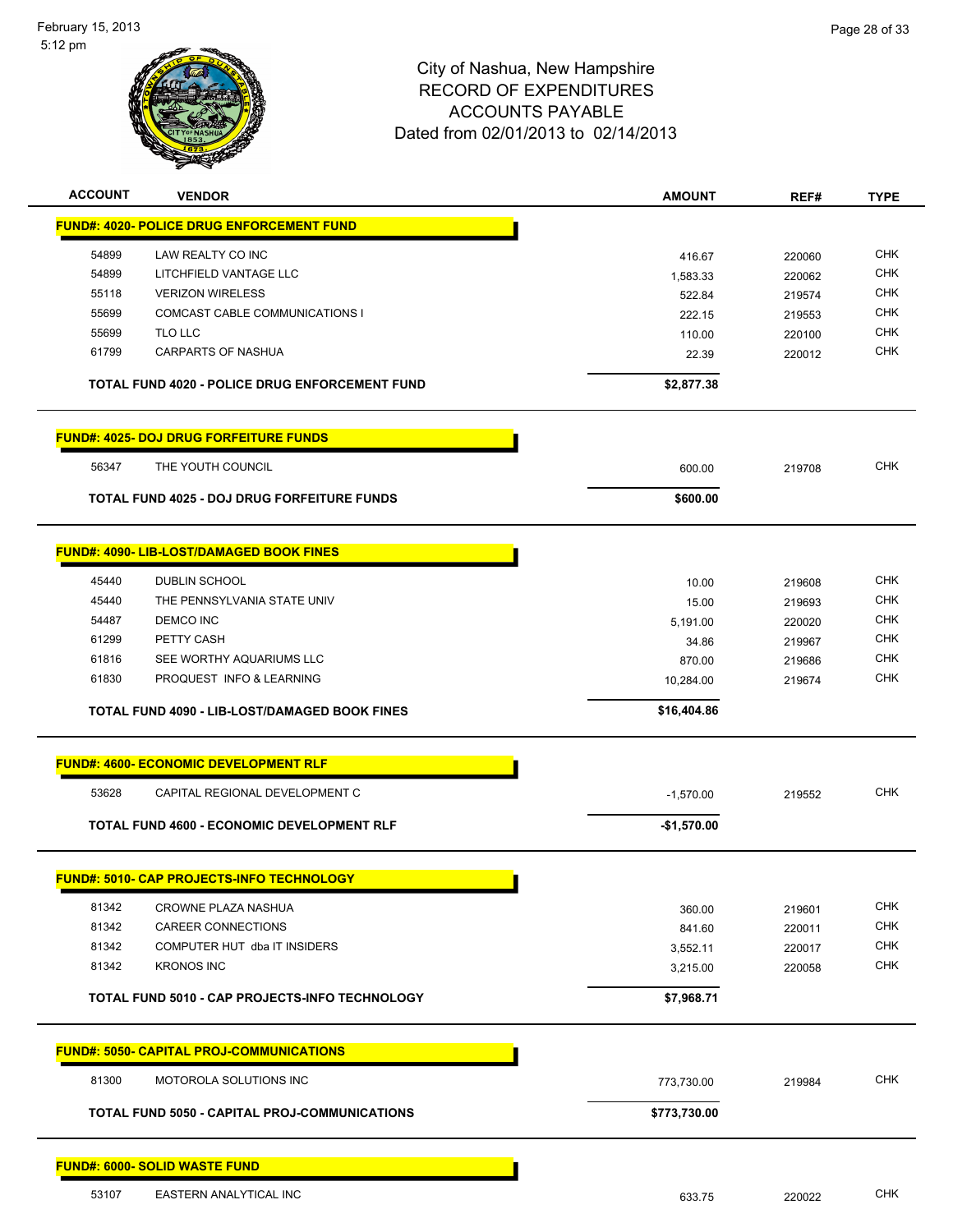

| <b>ACCOUNT</b> | <b>VENDOR</b>                             | <b>AMOUNT</b> | REF#   | <b>TYPE</b> |
|----------------|-------------------------------------------|---------------|--------|-------------|
|                | <b>FUND#: 6000- SOLID WASTE FUND</b>      |               |        |             |
| 54100          | <b>PSNH</b>                               | 863.30        | 219566 | <b>CHK</b>  |
| 54141          | PENNICHUCK WATER WORKS INC                | 277.06        | 219564 | <b>CHK</b>  |
| 54200          | BILLS WORLD CLASS CLEANING SER            | 780.00        | 219592 | <b>CHK</b>  |
| 54280          | <b>BELLETETES INC</b>                     | 40.26         | 219589 | <b>CHK</b>  |
| 54280          | ELECTRICAL INSTALLATIONS INC              | 664.80        | 219612 | <b>CHK</b>  |
| 54280          | <b>BELLETETES INC</b>                     | 54.32         | 220004 | <b>CHK</b>  |
| 54600          | <b>NAPA AUTO PARTS</b>                    | 199.52        | 219654 | <b>CHK</b>  |
| 54600          | <b>NORTRAX EQUIPMENT</b>                  | 3.941.47      | 219673 | <b>CHK</b>  |
| 54600          | <b>FREIGHTLINER OF NH INC</b>             | 796.93        | 220030 | <b>CHK</b>  |
| 54828          | <b>US BANK</b>                            | 26.55         | 219573 | <b>CHK</b>  |
| 55109          | <b>COMCAST CABLE COMMUNICATIONS I</b>     | 89.40         | 219553 | <b>CHK</b>  |
| 55109          | <b>FAIRPOINT COMMUNICATIONS</b>           | 60.60         | 219554 | <b>CHK</b>  |
| 55109          | PAETEC COMMUNICATIONS INC                 | 4.34          | 219988 | <b>CHK</b>  |
| 55118          | <b>AT&amp;T MOBILITY</b>                  | 271.97        | 219494 | <b>CHK</b>  |
| 55118          | <b>AT&amp;T MOBILITY</b>                  | 82.50         | 219551 | <b>CHK</b>  |
| 55200          | NRRA (NORTHEAST RESOURCE RECOV            | 1,500.00      | 219667 | <b>CHK</b>  |
| 55699          | AMHERST APPLIANCE REPAIR                  | 791.00        | 219582 | <b>CHK</b>  |
| 55699          | SAFETY KLEEN SYSTEMS INC                  | 1,644.15      | 220093 | <b>CHK</b>  |
| 61107          | ALECS SHOE STORE INC                      | 304.85        | 219580 | <b>CHK</b>  |
| 61307          | SHATTUCK MALONE OIL CO                    | 3,007.00      | 219568 | <b>CHK</b>  |
| 61307          | SHATTUCK MALONE OIL CO                    | 405.06        | 219992 | <b>CHK</b>  |
| 61705          | <b>MAYNARD &amp; LESIEUR INC</b>          | 205.00        | 219644 | <b>CHK</b>  |
| 61910          | PETTY CASH                                | 120.75        | 219539 | <b>CHK</b>  |
|                | <b>TOTAL FUND 6000 - SOLID WASTE FUND</b> | \$16,764.58   |        |             |

|       | FUND#: 6200- WASTEWATER FUND   |           |        |            |
|-------|--------------------------------|-----------|--------|------------|
| 21775 | <b>STEPHANIE B MILLER</b>      | 321.37    | 219894 | <b>CHK</b> |
| 21775 | <b>THOMAS O'LAUGHLIN</b>       | 150.00    | 219895 | <b>CHK</b> |
| 21775 | <b>WILLIAM STANLEY AND/OR</b>  | 973.89    | 220318 | <b>CHK</b> |
| 44597 | HILLSBOROUGH COUNTY REGISTRY O | 621.70    | 219625 | <b>CHK</b> |
| 53107 | CHEMSERVE ENVIRONMENTAL ANALYS | 1,391.31  | 220014 | <b>CHK</b> |
| 53467 | <b>MAILINGS UNLIMITED</b>      | 527.05    | 220069 | <b>CHK</b> |
| 54100 | <b>PSNH</b>                    | 1,650.98  | 219991 | <b>CHK</b> |
| 54141 | PENNICHUCK WATER WORKS INC     | 55.88     | 219564 | <b>CHK</b> |
| 54200 | ALL GREEN COMMERCIAL JANITORS  | 693.33    | 219998 | <b>CHK</b> |
| 54221 | <b>RESOURCE MANAGEMENT INC</b> | 15,214.47 | 219678 | <b>CHK</b> |
| 54300 | <b>BELLETETES INC</b>          | 44.06     | 219589 | <b>CHK</b> |
| 54487 | PETTY CASH                     | 5.98      | 219539 | <b>CHK</b> |
| 54487 | EASTERN INDUSTRIAL AUTOMATION  | 1,228.67  | 219610 | <b>CHK</b> |
| 54487 | <b>GRAINGER</b>                | 1,433.05  | 219619 | <b>CHK</b> |
| 54487 | M & M ELECTRICAL SUPPLY CO INC | 175.46    | 219640 | <b>CHK</b> |
| 54487 | NASHUA OUTDOOR POWER EQUIPMENT | 88.09     | 219657 | <b>CHK</b> |
| 54487 | <b>CLEANHARBORS</b>            | 668.80    | 220016 | <b>CHK</b> |
| 54487 | EASTERN INDUSTRIAL AUTOMATION  | 946.95    | 220023 | <b>CHK</b> |
| 54487 | <b>GH PHILBRICK SONS INC</b>   | 2,372.50  | 220031 | <b>CHK</b> |
| 54487 | <b>GRAINGER</b>                | 171.06    | 220036 | <b>CHK</b> |
| 54487 | M & B MACHINING AND WELDING    | 1,290.00  | 220065 | <b>CHK</b> |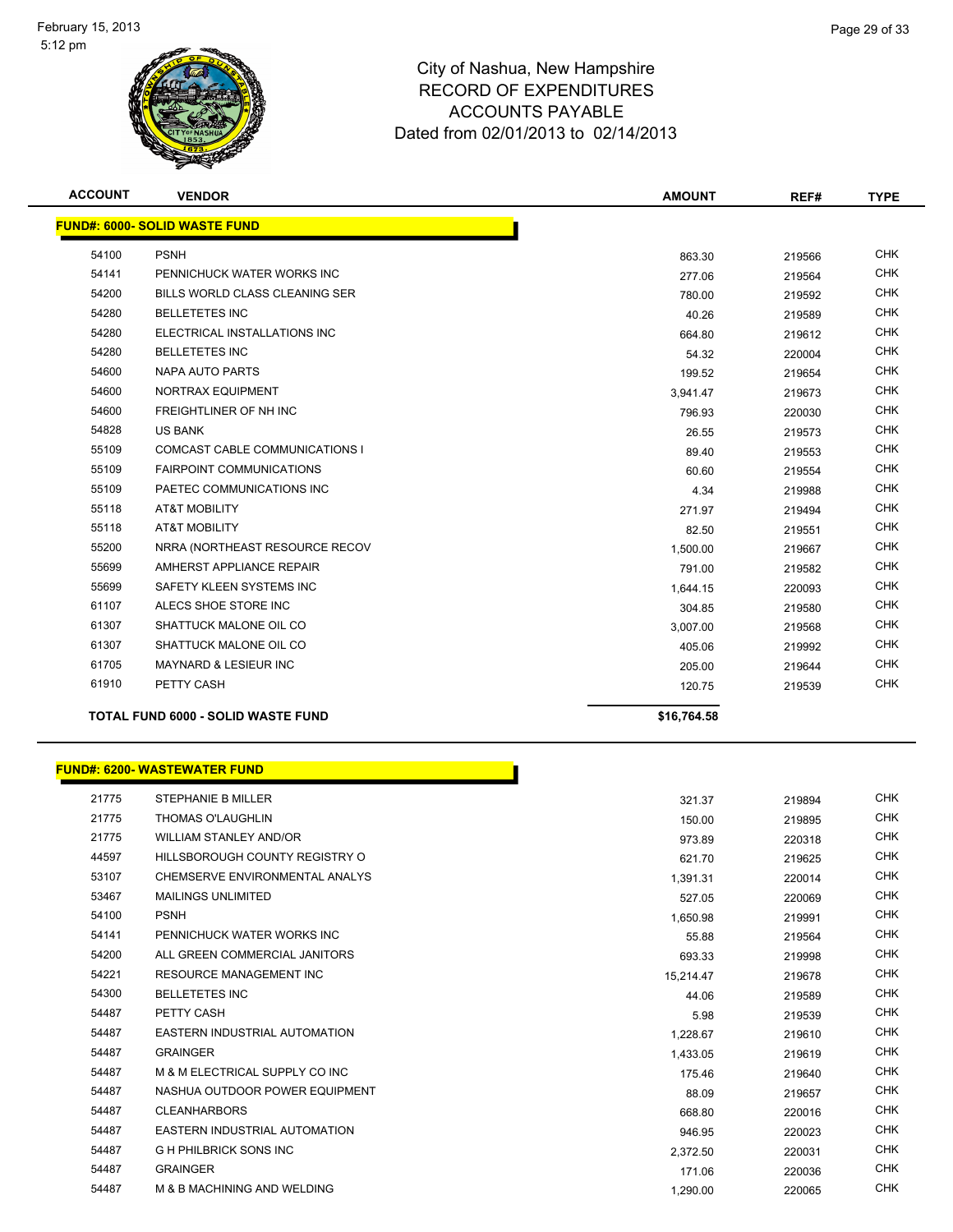

| <b>ACCOUNT</b> | <b>VENDOR</b>                            | <b>AMOUNT</b> | REF#   | <b>TYPE</b> |
|----------------|------------------------------------------|---------------|--------|-------------|
|                | <b>FUND#: 6200- WASTEWATER FUND</b>      |               |        |             |
| 54487          | NEW HAMPSHIRE HYDRAULICS INC             | 539.52        | 220085 | <b>CHK</b>  |
| 54487          | PEABODY SUPPLY CO                        | 41.74         | 220088 | <b>CHK</b>  |
| 54487          | PINE MOTOR PARTS                         | 676.84        | 220091 | <b>CHK</b>  |
| 54600          | PETTY CASH                               | 18.69         | 219539 | <b>CHK</b>  |
| 54828          | <b>US BANK</b>                           | 26.55         | 219573 | <b>CHK</b>  |
| 54828          | <b>US BANK</b>                           | 72.50         | 219994 | <b>CHK</b>  |
| 55109          | <b>BAYRING COMMUNICATIONS</b>            | 60.21         | 219978 | <b>CHK</b>  |
| 55109          | <b>FAIRPOINT COMMUNICATIONS</b>          | 66.08         | 219980 | <b>CHK</b>  |
| 55109          | PAETEC COMMUNICATIONS INC                | 4.77          | 219988 | <b>CHK</b>  |
| 55118          | <b>AT&amp;T MOBILITY</b>                 | 271.97        | 219494 | <b>CHK</b>  |
| 55118          | <b>AT&amp;T MOBILITY</b>                 | 293.77        | 219551 | <b>CHK</b>  |
| 55200          | <b>MSDSONLINE</b>                        | 399.00        | 219653 | <b>CHK</b>  |
| 55400          | <b>GERALDINE CIARDELLI</b>               | 261.21        | 219517 | <b>CHK</b>  |
| 55400          | <b>WILLIAM KEATING</b>                   | 41.37         | 219528 | <b>CHK</b>  |
| 55400          | <b>MARIO LECLERC</b>                     | 36.00         | 219961 | <b>CHK</b>  |
| 55607          | PETTY CASH                               | 39.15         | 219539 | <b>CHK</b>  |
| 55699          | ANSWERING SERVICES OF NH LLC             | 82.00         | 219999 | <b>CHK</b>  |
| 61100          | STAPLES BUSINESS ADVANTAGE               | 710.83        | 219689 | <b>CHK</b>  |
| 61107          | UNIFIRST CORPORATION                     | 1,309.05      | 219700 | <b>CHK</b>  |
| 61149          | PETTY CASH                               | 17.30         | 219539 | <b>CHK</b>  |
| 61149          | NORTH CENTRAL LABORATORIES               | 139.80        | 219665 | <b>CHK</b>  |
| 61149          | <b>VWR SCIENTIFIC PRODUCTS</b>           | 216.12        | 219705 | <b>CHK</b>  |
| 61149          | <b>VWR SCIENTIFIC PRODUCTS</b>           | 134.24        | 220105 | <b>CHK</b>  |
| 61156          | JCI JONES CHEMICALS INC                  | 2,513.28      | 220051 | <b>CHK</b>  |
| 61299          | PETTY CASH                               | 43.33         | 219539 | CHK         |
| 61300          | DENNIS K BURKE INC                       | 1,337.80      | 219605 | <b>CHK</b>  |
| 61428          | <b>VWR SCIENTIFIC PRODUCTS</b>           | 123.91        | 219705 | <b>CHK</b>  |
| 61428          | CENTRAL PAPER PRODUCTS CO                | 258.79        | 220013 | <b>CHK</b>  |
| 81200          | <b>HORIZON SOLUTIONS CORP</b>            | 6,947.10      | 220042 | <b>CHK</b>  |
|                | <b>TOTAL FUND 6200 - WASTEWATER FUND</b> | \$46,707.52   |        |             |

#### **FUND#: 6500- PROPERTY & CASUALTY FUND**

| 54267 | TREASURER STATE OF NH            | 150.00   | 219993 | <b>CHK</b> |
|-------|----------------------------------|----------|--------|------------|
| 54267 | STANLEY ELEVATOR CO INC          | 4,151.28 | 220095 | <b>CHK</b> |
| 55118 | AT&T MOBILITY                    | 31.24    | 219551 | CHK        |
| 55307 | <b>ROSS DUGAS</b>                | 34.47    | 219948 | <b>CHK</b> |
| 55400 | NATIONAL BUSINESS INSTITUTE      | 289.00   | 219985 | <b>CHK</b> |
| 59120 | <b>K &amp; K INSURANCE GROUP</b> | 5,800.00 | 219635 | <b>CHK</b> |
| 59207 | <b>SJ PHYSICIAN SERVICES</b>     | 120.00   | 219915 | <b>CHK</b> |
| 59207 | ST JOSEPHS HOSPITAL              | 286.00   | 219916 | <b>CHK</b> |
| 59207 | ST JOSEPHS HOSPITAL              | 571.75   | 219917 | <b>CHK</b> |
| 59207 | SO NH REGIONAL MEDICAL CENTER    | 9,163.42 | 220319 | <b>CHK</b> |
| 59207 | ANAESTHESIA ASSOC OF MASS        | 1,540.00 | 220320 | <b>CHK</b> |
| 59207 | ANESTHESIA CARE GROUP PC         | 1,574.33 | 220321 | <b>CHK</b> |
| 59207 | APPLE NASHUA LLC                 | 2,260.61 | 220322 | <b>CHK</b> |
| 59207 | ASSOCIATED RADIOLOGISTS PA       | 108.00   | 220323 | <b>CHK</b> |
| 59207 | PAUL BRENNAN                     | 15.00    | 220324 | <b>CHK</b> |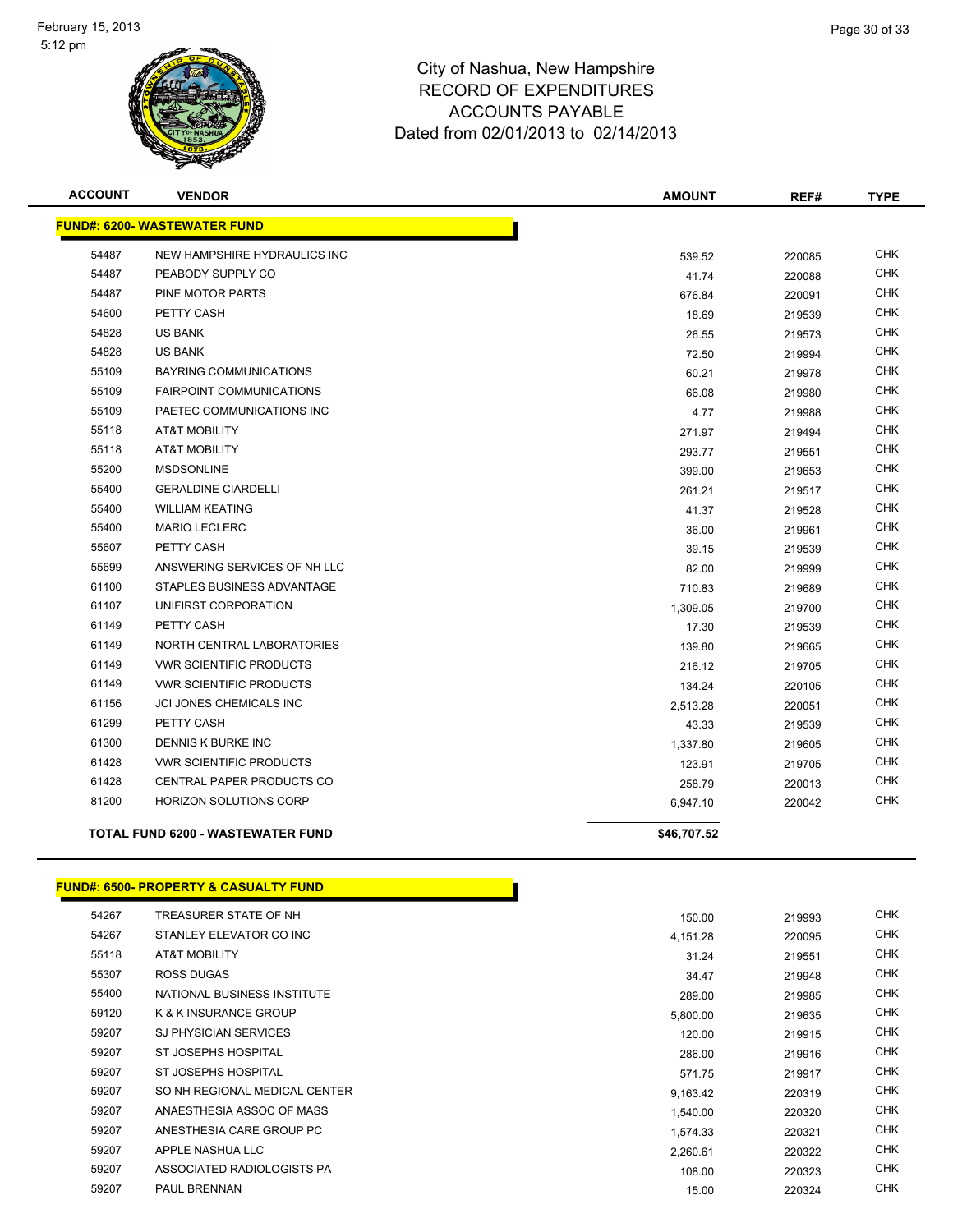

| <b>ACCOUNT</b> | <b>VENDOR</b>                                         | <b>AMOUNT</b> | REF#   | <b>TYPE</b> |
|----------------|-------------------------------------------------------|---------------|--------|-------------|
|                | <b>FUND#: 6500- PROPERTY &amp; CASUALTY FUND</b>      |               |        |             |
| 59207          | CLAIMS BUREAU US INC                                  | 2,441.25      | 220325 | <b>CHK</b>  |
| 59207          | COVENTRY HEALTH CARE WORKERS C                        | 1,019.16      | 220326 | <b>CHK</b>  |
| 59207          | DARTMOUTH HITCHCOCK CLINIC                            | 432.00        | 220328 | <b>CHK</b>  |
| 59207          | DEVINE MILLIMET & BRANCH PA                           | 421.20        | 220329 | <b>CHK</b>  |
| 59207          | <b>FASULO &amp; LAFONTAINE</b>                        | 45.00         | 220330 | <b>CHK</b>  |
| 59207          | <b>FOUNDATION MEDICAL PARTNERS</b>                    | 728.00        | 220331 | <b>CHK</b>  |
| 59207          | FOUR SEASONS ORTHOPAEDIC CTR P                        | 13,985.00     | 220332 | CHK         |
| 59207          | <b>GREATER NASHUA EMERGENCY PHYS</b>                  | 686.00        | 220333 | <b>CHK</b>  |
| 59207          | <b>HEALTHALLIANCE HOSPITALS INC</b>                   | 2,053.00      | 220334 | <b>CHK</b>  |
| 59207          | INJURED WORKERS PHARMACY LLC                          | 215.68        | 220335 | CHK         |
| 59207          | <b>INTEGRATED PAIN CARE</b>                           | 227.00        | 220336 | <b>CHK</b>  |
| 59207          | NASHUA AMBULATORY SURGICAL CTR                        | 10,792.50     | 220338 | CHK         |
| 59207          | NASHUA ANESTHESIA PARTNERS                            | 2,515.00      | 220339 | <b>CHK</b>  |
| 59207          | NASHUA RADIOLOGY PA                                   | 138.00        | 220340 | <b>CHK</b>  |
| 59207          | OCCUPATIONAL HEALTH CTRS SOUTH                        | 717.01        | 220341 | CHK         |
| 59207          | <b>WILLIAM OLEKSAK</b>                                | 138.37        | 220342 | CHK         |
| 59207          | ORTHOCARE MEDICAL EQUIPMENT LL                        | 38.60         | 220343 | <b>CHK</b>  |
| 59207          | PARNELL CHIROPRACTIC                                  | 1,718.00      | 220344 | CHK         |
| 59207          | <b>SJ PHYSICIAN SERVICES</b>                          | 120.00        | 220346 | CHK         |
| 59207          | SO NH REGIONAL MEDICAL CENTER                         | 1,115.52      | 220347 | <b>CHK</b>  |
| 59207          | ST JOSEPHS HOSPITAL                                   | 431.00        | 220348 | CHK         |
| 59207          | <b>ST JOSEPHS HOSPITAL</b>                            | 11,374.10     | 220349 | <b>CHK</b>  |
| 59207          | STONERIVER PHARMACY SOLUTIONS                         | 1,920.36      | 220350 | <b>CHK</b>  |
| 59225          | <b>CULLENCOLLIMORE PLLC</b>                           | 717.50        | 219913 | <b>CHK</b>  |
| 59225          | <b>CULLENCOLLIMORE PLLC</b>                           | 355.50        | 220327 | <b>CHK</b>  |
| 59225          | <b>KURT DUBOIS</b>                                    | 1,683.25      | 220337 | <b>CHK</b>  |
| 59225          | ST JOSEPHS HOSPITAL                                   | 262.00        | 220348 | CHK         |
| 59275          | <b>COMCAST OF MAINE/NEW HAMPSHIRE</b>                 | 981.88        | 219912 | <b>CHK</b>  |
| 59275          | <b>ILLG AUTOMOTIVE CORP</b>                           | 2,566.17      | 219914 | <b>CHK</b>  |
| 59275          | PUBLIC SERVICE OF NH                                  | 591.12        | 220345 | <b>CHK</b>  |
| 61192          | OCCUPATIONAL DRUG TESTING LLC                         | 2,944.00      | 220086 | <b>CHK</b>  |
| 68360          | THE SCOTT LAWSON GROUP LTD                            | 2,680.00      | 219685 | <b>CHK</b>  |
|                | <b>TOTAL FUND 6500 - PROPERTY &amp; CASUALTY FUND</b> | \$92.148.27   |        |             |

|  | <b>FUND#: 6600- BENEFITS SELF INSURANCE FUND  </b> |
|--|----------------------------------------------------|

| 21505 | PROTECTIVE LIFE INSURANCE CO   | 63.89      | 13169  | <b>ACH</b> |
|-------|--------------------------------|------------|--------|------------|
| 21516 | BOSTON MUTUAL LIFE INSURANCE   | 12.589.85  | 13166  | <b>ACH</b> |
| 21520 | SUN LIFE ASSURANCE CO OF CANAD | 4.488.27   | 13170  | <b>ACH</b> |
| 21550 | HARVARD PILGRIM HEALTH CARE    | 161,925.00 | 13167  | <b>ACH</b> |
| 52809 | <b>CHERYL BONANNO</b>          | 104.43     | 219514 | <b>CHK</b> |
| 52809 | <b>ALICIA MASKE</b>            | 13.50      | 219963 | <b>CHK</b> |
| 59014 | <b>ITT HARTFORD</b>            | 35.852.80  | 13116  | <b>ACH</b> |
| 59014 | THE HARTFORD LIFE INSURANCE CO | 878.64     | 219973 | <b>CHK</b> |
| 59165 | HM LIFE INSURANCE CO           | 87.733.48  | 13168  | <b>ACH</b> |
| 59500 | NORTHEAST DELTA DENTAL         | 11.088.80  | 13117  | ACH        |
| 59500 | ANTHEM BCBS OF NE              | 101.676.36 | 13165  | <b>ACH</b> |
| 59500 | HARVARD PILGRIM HEALTH CARE    | 28.396.46  | 13167  | <b>ACH</b> |

| $\sim$     | 19109  | ບວ.໐ອ    |
|------------|--------|----------|
| <b>ACH</b> | 13166  | 2,589.85 |
| <b>ACH</b> | 13170  | 4,488.27 |
| <b>ACH</b> | 13167  | 1,925.00 |
| CHK        | 219514 | 104.43   |
| CHK        | 219963 | 13.50    |
| <b>ACH</b> | 13116  | 5.852.80 |
| CHK        | 219973 | 878.64   |
| <b>ACH</b> | 13168  | 7,733.48 |
| <b>ACH</b> | 13117  | 1,088.80 |
| <b>ACH</b> | 13165  | 1,676.36 |
| ACH        | 12167  | 9.306A6  |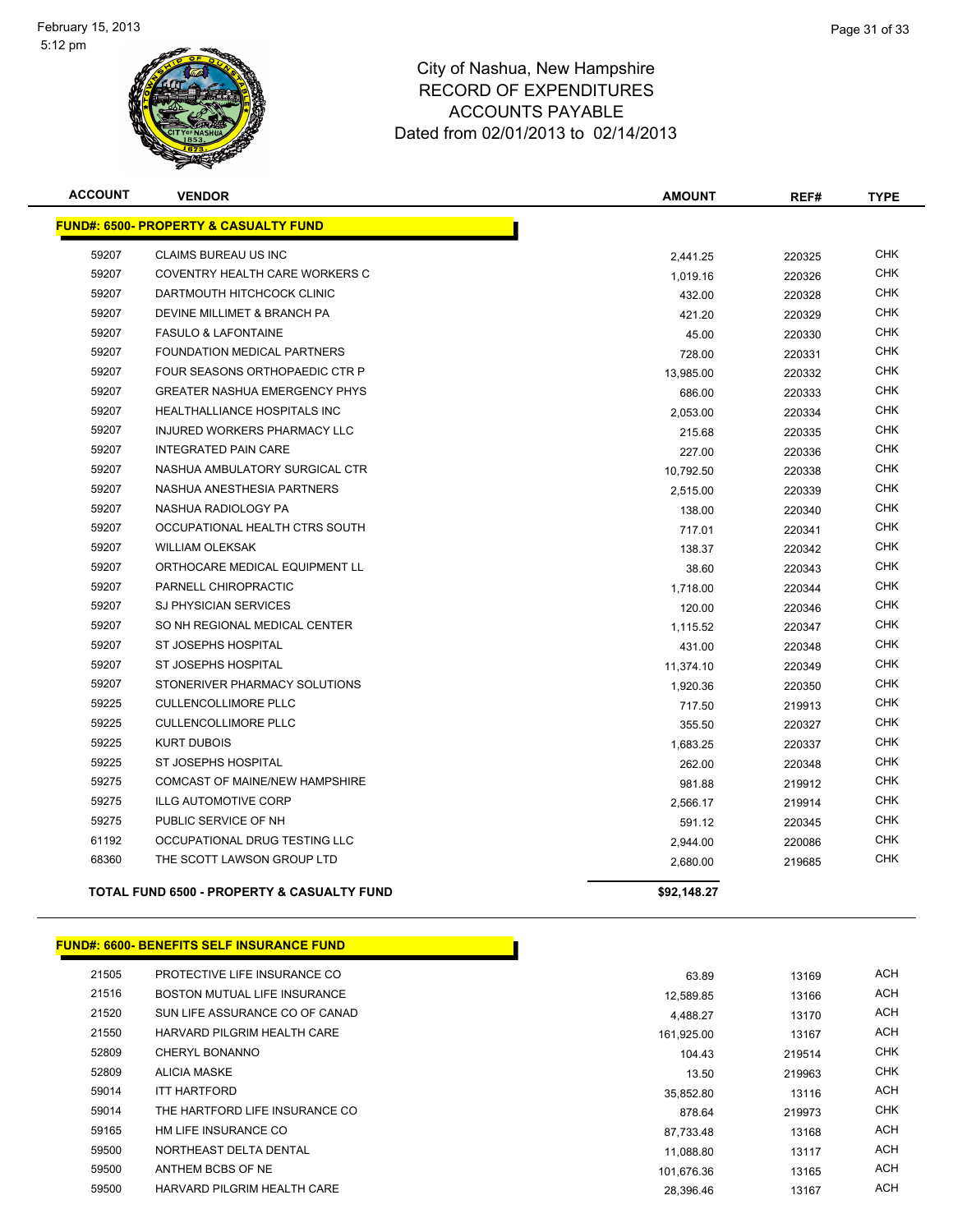

| <b>ACCOUNT</b> | <b>VENDOR</b>                                      | <b>AMOUNT</b>  | REF#   | <b>TYPE</b> |
|----------------|----------------------------------------------------|----------------|--------|-------------|
|                | <b>FUND#: 6600- BENEFITS SELF INSURANCE FUND</b>   |                |        |             |
| 59507          | ANTHEM BCBS OF NE                                  | 41,270.28      | 13113  | <b>ACH</b>  |
| 59507          | ANTHEM BCBS OF NE                                  | 30,609.97      | 13165  | <b>ACH</b>  |
| 59507          | ANTHEM BCBS OF NE                                  | 414,305.40     | 13113  | <b>ACH</b>  |
| 59507          | ANTHEM BCBS OF NE                                  | 266,580.10     | 13165  | <b>ACH</b>  |
| 59507          | ANTHEM BCBS OF NE                                  | 37,965.36      | 13113  | <b>ACH</b>  |
| 59507          | ANTHEM BCBS OF NE                                  | 56,931.60      | 13165  | <b>ACH</b>  |
| 59507          | HARVARD PILGRIM HEALTH CARE                        | 106,361.88     | 13115  | <b>ACH</b>  |
| 59507          | HARVARD PILGRIM HEALTH CARE                        | 154,722.31     | 13167  | <b>ACH</b>  |
| 59525          | NORTHEAST DELTA DENTAL                             | 41,213.45      | 13117  | <b>ACH</b>  |
|                | TOTAL FUND 6600 - BENEFITS SELF INSURANCE FUND     | \$1,594,771.83 |        |             |
|                | <b>FUND#: 7052- MINE FALLS PARK ETF</b>            |                |        |             |
| 54280          | HOME DEPOT CREDIT SERVICES                         | 264.29         | 219627 | <b>CHK</b>  |
| 54280          | HOME DEPOT CREDIT SERVICES                         | 123.05         | 220040 | <b>CHK</b>  |
|                |                                                    |                |        |             |
|                | <b>TOTAL FUND 7052 - MINE FALLS PARK ETF</b>       | \$387.34       |        |             |
|                | <b>FUND#: 7504- ETF CONTRIB EDGEWOOD-DEED FUND</b> |                |        |             |
|                |                                                    |                |        |             |
| 61299          | <b>HARDY DORIC INC</b>                             | 585.00         | 219623 | <b>CHK</b>  |
| 61549          | PETTY CASH                                         | 96.77          | 219539 | <b>CHK</b>  |
|                | TOTAL FUND 7504 - ETF CONTRIB EDGEWOOD-DEED FUND   | \$681.77       |        |             |
|                | <b>FUND#: 7506- ETF CONTRIB-WOODLAWN CEMETERY</b>  |                |        |             |
|                |                                                    |                |        |             |
| 54280          | <b>GRANZ POWER EQUIPMENT</b>                       | 1,208.39       | 219524 | <b>CHK</b>  |
| 54280          | J LAWRENCE HALL INC                                | 8,925.00       | 219630 | <b>CHK</b>  |
| 61549          | J P BARTLETT CO INC                                | 2,077.46       | 219527 | <b>CHK</b>  |
|                | TOTAL FUND 7506 - ETF CONTRIB-WOODLAWN CEMETERY    | \$12,210.85    |        |             |
|                | <b>FUND#: 7534- LIBRARY-CHANDLER MEM LIB FUND</b>  |                |        |             |
| 54100          | <b>PSNH</b>                                        | 70.70          | 219566 | <b>CHK</b>  |
| 54114          | <b>LIBERTY UTILITIES</b>                           | 370.59         | 219559 | CHK         |
| 54114          | <b>LIBERTY UTILITIES</b>                           | 104.60         | 219560 | <b>CHK</b>  |
| 55109          | <b>BAYRING COMMUNICATIONS</b>                      | 25.00          | 219978 | <b>CHK</b>  |
|                |                                                    |                |        |             |
|                | TOTAL FUND 7534 - LIBRARY-CHANDLER MEM LIB FUND    | \$570.89       |        |             |
|                | <b>FUND#: 7551- P&amp;R-SUMMERFUN</b>              |                |        |             |
| 61299          | <b>JEANNOTTE'S MARKET LLC</b>                      | 74.13          | 219632 | <b>CHK</b>  |
|                | <b>TOTAL FUND 7551 - P&amp;R-SUMMERFUN</b>         | \$74.13        |        |             |
|                |                                                    |                |        |             |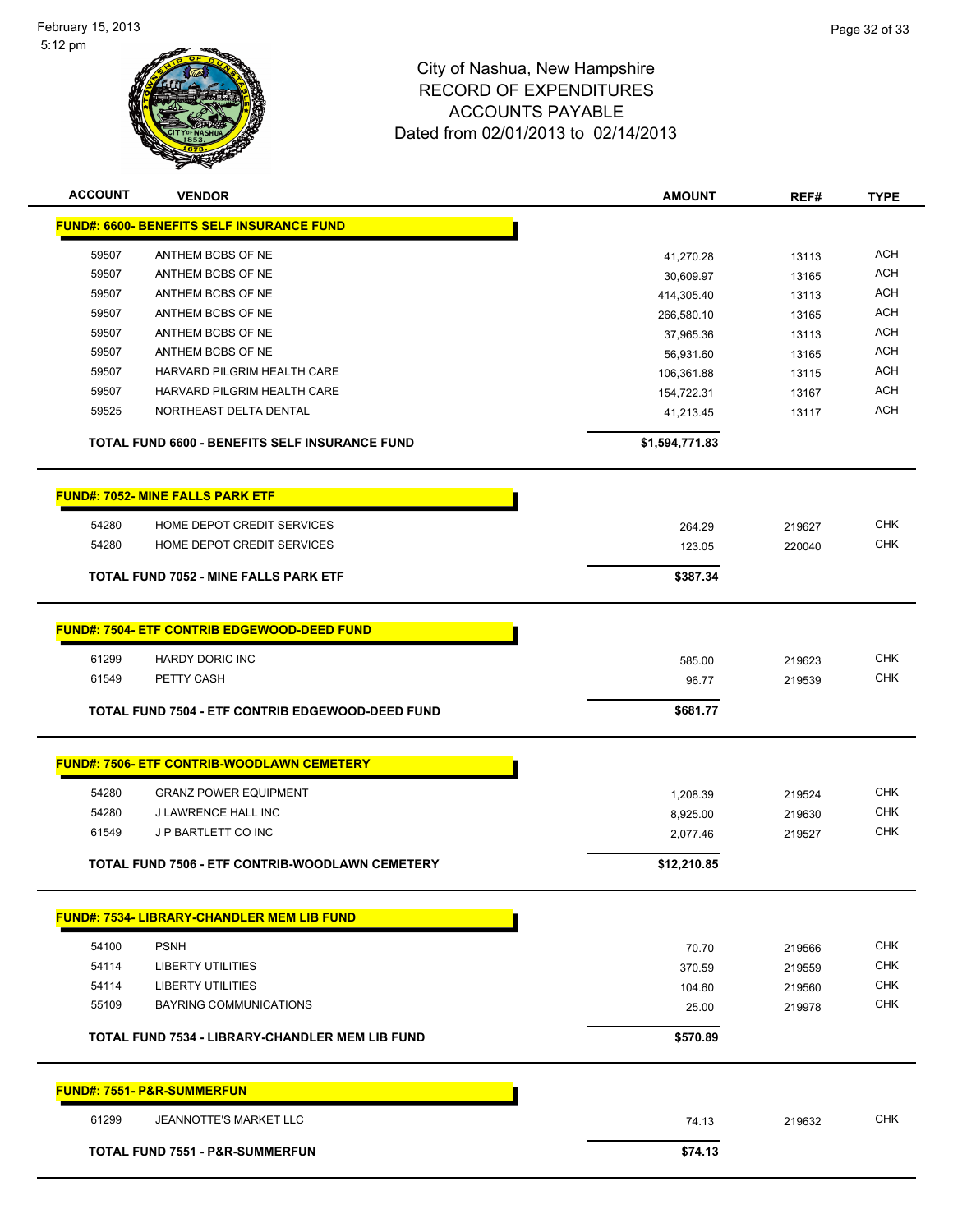

| <b>AUUUUI</b><br>VENDOR                              | <b>AMUUN I</b> | REF#   | IYPE       |
|------------------------------------------------------|----------------|--------|------------|
| <b>FUND#: 7565- SCHOOL RELATED PROGRAMS-ETF</b>      |                |        |            |
| 61135<br><b>B &amp; H PHOTO VIDEO PRO AUDIO</b>      | 109.00         | 220133 | <b>CHK</b> |
| <b>TOTAL FUND 7565 - SCHOOL RELATED PROGRAMS-ETF</b> | \$109.00       |        |            |
| <b>FUND#: 8028- WOODLAWN CEMETERY PERP-CARE</b>      |                |        |            |
| 45128<br><b>PAMELA DURANT</b>                        | 1.256.25       | 219521 | <b>CHK</b> |
| 45814<br><b>PAMELA DURANT</b>                        | 418.75         | 219521 | <b>CHK</b> |
| <b>TOTAL FUND 8028 - WOODLAWN CEMETERY PERP-CARE</b> | \$1,675.00     |        |            |
| <b>FUND#: 8063- LIBRARY-HENRY STEARNS FUND</b>       |                |        |            |
| 61807<br><b>BAKER &amp; TAYLOR, INC</b>              | 636.09         | 220001 | <b>CHK</b> |
| 61819<br><b>RANDOM HOUSE INC</b>                     | 10.00          | 220092 | <b>CHK</b> |
| <b>TOTAL FUND 8063 - LIBRARY-HENRY STEARNS FUND</b>  | \$646.09       |        |            |
| <b>FUND#: 8400- AGENCY-DEVELOPER ESCROWS</b>         |                |        |            |
| 21730<br>MARY ANN PICARD REG. AGENT FOR              | 11,131.00      | 220071 | <b>CHK</b> |
| <b>TOTAL FUND 8400 - AGENCY-DEVELOPER ESCROWS</b>    | \$11,131.00    |        |            |

**Grand Total: \$4,329,625.16**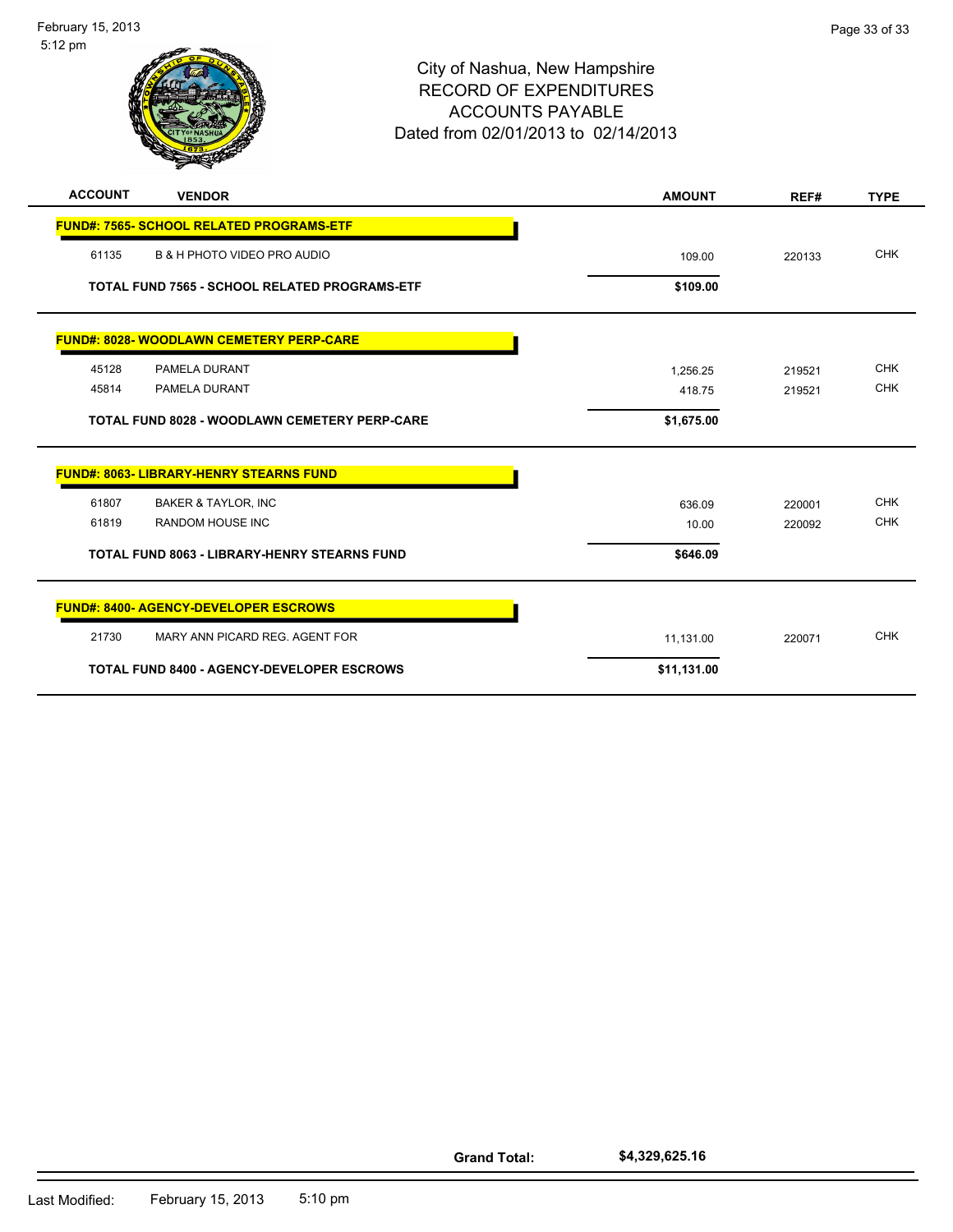Ĭ.



# 4:53 pm<br>City of Nashua, New Hampshire<br>City of Nashua, New Hampshire RECORD OF EXPENDITURES PAYROLL-GROSS WAGES Dated from 2/1/2013 to 2/14/2013

|     | <b>PAY DATE</b>                   | <b>ACCOUNT</b>                       | <b>DESCRIPTION</b>             | <b>AMOUNT</b> |
|-----|-----------------------------------|--------------------------------------|--------------------------------|---------------|
|     | <b>FUND#: 1000 - GENERAL FUND</b> |                                      |                                |               |
|     |                                   |                                      |                                |               |
| 101 | <b>MAYOR</b>                      | 51100                                | CITIZEN SERVICES DIRECTOR      | 903.15        |
|     | 2/7/13                            | 51100                                | EXECUTIVE SECRETARY AA         | 877.27        |
|     | 2/7/13                            | 51100                                | HUNT BUILDING ADMINISTRATOR    | 401.15        |
|     | 2/7/13                            | 51100                                | SECRETARY RECEPTIONIST         | 565.56        |
|     | 2/7/13<br>2/14/13                 | 51100                                | CITIZEN SERVICES DIRECTOR      | 903.15        |
|     | 2/14/13                           | 51100                                | EXECUTIVE SECRETARY AA         | 877.27        |
|     | 2/14/13                           | 51100                                | HUNT BUILDING ADMINISTRATOR    | 401.15        |
|     | 2/14/13                           | 51100                                | <b>RESOURCE COORDINATOR</b>    | 1,068.90      |
|     | 2/14/13                           | 51100                                | SECRETARY RECEPTIONIST         | 565.56        |
|     | 2/7/13                            | 51200                                | <b>COMMUNICATIONS DIRECTOR</b> | 413.87        |
|     | 2/14/13                           | 51200                                | <b>COMMUNICATIONS DIRECTOR</b> | 413.87        |
|     | 2/7/13                            | 51500                                | <b>MAYOR</b>                   | 2,068.36      |
|     | 2/14/13                           | 51500                                | <b>MAYOR</b>                   | 2,068.36      |
|     | <b>TOTAL 101 - MAYOR</b>          |                                      |                                | \$11,527.62   |
|     |                                   |                                      |                                |               |
| 102 |                                   | <b>BOARD OF ALDERMEN</b>             |                                |               |
|     | 2/7/13                            | 51100                                | ALDERMANIC LEGISLATION MANAGER | 1,324.89      |
|     | 2/14/13                           | 51100                                | ALDERMANIC LEGISLATION MANAGER | 1,324.88      |
|     |                                   | <b>TOTAL 102 - BOARD OF ALDERMEN</b> |                                | \$2,649.77    |
|     |                                   |                                      |                                |               |
| 103 | <b>LEGAL</b>                      |                                      |                                |               |
|     | 2/7/13                            | 51100                                | <b>CORPORATION COUNSEL</b>     | 1,431.39      |
|     | 2/7/13                            | 51100                                | DEPUTY CORPORATION COUNSEL     | 4,049.83      |
|     | 2/7/13                            | 51100                                | <b>LEGAL ASSISTANT</b>         | 1,793.60      |
|     | 2/14/13                           | 51100                                | <b>CORPORATION COUNSEL</b>     | 1,431.39      |
|     | 2/14/13                           | 51100                                | DEPUTY CORPORATION COUNSEL     | 4,049.83      |
|     | 2/14/13                           | 51100                                | <b>LEGAL ASSISTANT</b>         | 1,793.60      |
|     | TOTAL 103 - LEGAL                 |                                      |                                | \$14,549.64   |
|     |                                   |                                      |                                |               |
| 105 | <b>CITI-STAT</b>                  |                                      |                                |               |
|     | 2/7/13                            | 51100                                | DIRECTOR CITISTAT              | 1,485.69      |
|     | 2/14/13                           | 51100                                | DIRECTOR CITISTAT              | 1,485.67      |
|     | <b>TOTAL 105 - CITI-STAT</b>      |                                      |                                | \$2,971.36    |
| 107 | <b>CITY CLERK</b>                 |                                      |                                |               |
|     | 2/7/13                            | 51100                                | <b>CITY CLERK</b>              | 1,720.02      |
|     | 2/7/13                            | 51100                                | <b>CLERK VITAL RECORDS II</b>  | 2,048.10      |
|     | 2/7/13                            | 51100                                | DEPUTY CITY CLERK              | 1,331.47      |
|     | 2/7/13                            | 51100                                | DEPUTY VOTER REG ASST CITY CLK | 780.97        |
|     |                                   |                                      |                                |               |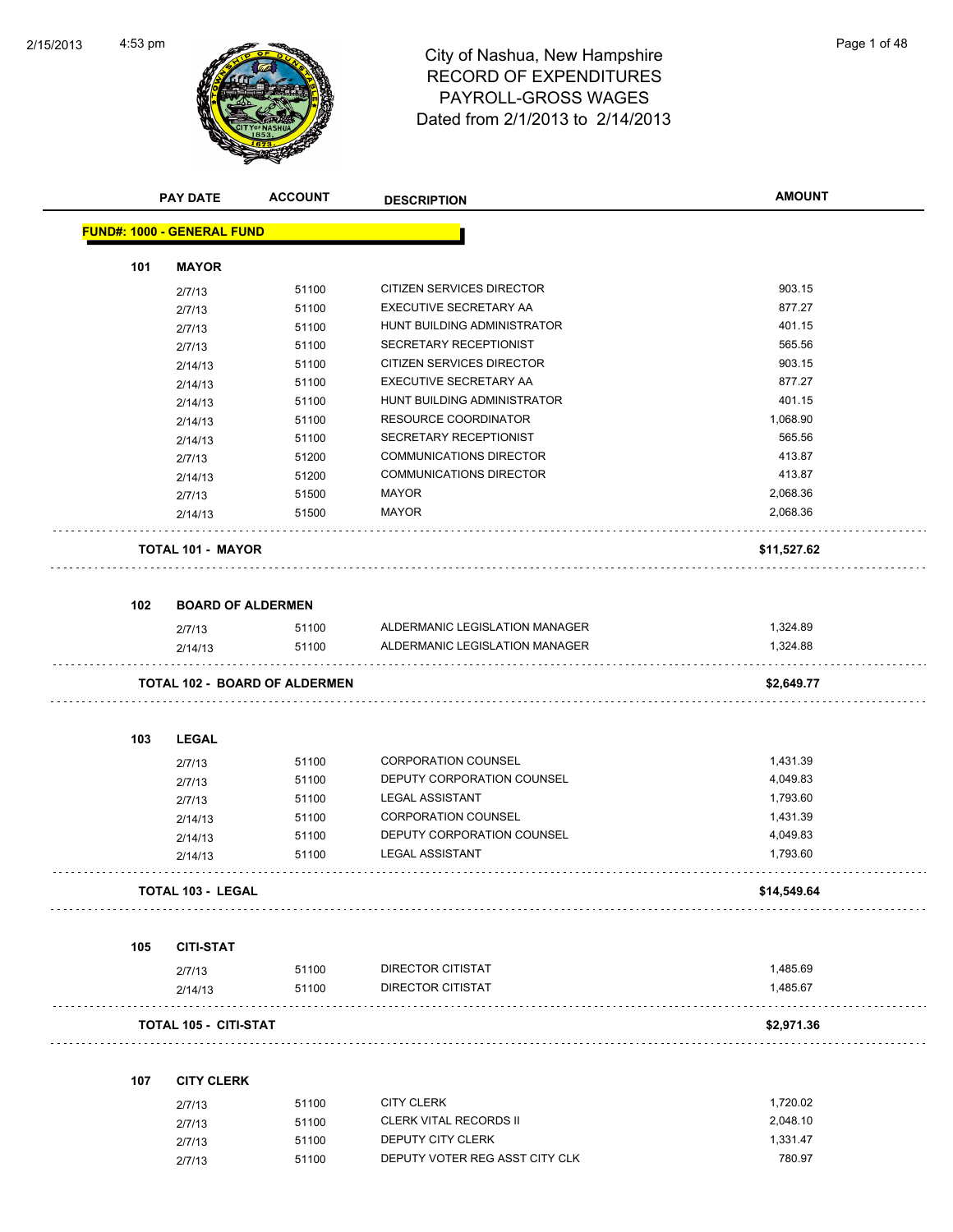L.



# 4:53 pm<br>City of Nashua, New Hampshire<br>City of Nashua, New Hampshire RECORD OF EXPENDITURES PAYROLL-GROSS WAGES Dated from 2/1/2013 to 2/14/2013

|     | <b>PAY DATE</b>                    | <b>ACCOUNT</b>                | <b>DESCRIPTION</b>             | <b>AMOUNT</b> |
|-----|------------------------------------|-------------------------------|--------------------------------|---------------|
|     | <b>FUND#: 1000 - GENERAL FUND</b>  |                               |                                |               |
| 107 | <b>CITY CLERK</b>                  |                               |                                |               |
|     | 2/14/13                            | 51100                         | <b>CITY CLERK</b>              | 1,720.02      |
|     | 2/14/13                            | 51100                         | <b>CLERK VITAL RECORDS II</b>  | 2,048.10      |
|     | 2/14/13                            | 51100                         | DEPUTY CITY CLERK              | 1,331.47      |
|     | 2/14/13                            | 51100                         | DEPUTY VOTER REG ASST CITY CLK | 780.97        |
|     | <b>TOTAL 107 - CITY CLERK</b>      |                               |                                | \$11,761.12   |
|     |                                    |                               |                                |               |
| 111 | <b>HUMAN RESOURCES</b>             |                               |                                |               |
|     | 2/7/13                             | 51100                         | <b>HR ANALYST</b>              | 985.56        |
|     | 2/7/13                             | 51100                         | HR SPEC                        | 887.99        |
|     | 2/7/13                             | 51100                         | HUMAN RESOURCES DIRECTOR       | 1,501.75      |
|     | 2/14/13                            | 51100                         | <b>HR ANALYST</b>              | 985.56        |
|     | 2/14/13                            | 51100                         | HR SPEC                        | 731.99        |
|     | 2/14/13                            | 51100                         | HUMAN RESOURCES DIRECTOR       | 1,501.75      |
|     | 2/7/13                             | 51200                         | HR GENERALIST PT               | 247.13        |
|     | 2/14/13                            | 51200                         | HR GENERALIST PT               | 247.13        |
|     | 2/7/13                             | 51400                         | <b>WAGES TEMP-SEASONAL</b>     | 51.00         |
|     | <b>TOTAL 111 - HUMAN RESOURCES</b> |                               |                                | \$7,139.86    |
|     |                                    |                               |                                |               |
| 122 |                                    | <b>INFORMATION TECHNOLOGY</b> | ADMIN ASSISTANT II             | 649.33        |
|     | 2/7/13                             | 51100<br>51100                | ERP SYSTEM ADMIN DBA           | 1,575.29      |
|     | 2/7/13                             | 51100                         | INTER INTRA APPL DEV PROJ LDR  | 1,533.61      |
|     | 2/7/13                             | 51100                         | INTERNET INTRANET APPL DEV     | 1,430.60      |
|     | 2/7/13                             | 51100                         | IT APPLICATIONS ANALYST        | 1,198.54      |
|     | 2/7/13                             | 51100                         | IT DIVISION DIRECTOR           | 1,929.25      |
|     | 2/7/13                             | 51100                         | IT INFRASTRUCTURE ANALYST      | 1,170.17      |
|     | 2/7/13                             | 51100                         | IT INFRASTRUCTURE TEAM LEADER  | 1,819.34      |
|     | 2/7/13                             | 51100                         | SYSTEMS ADM DATABASE ADM       | 1,579.54      |
|     | 2/7/13                             | 51100                         | TECHNICAL SPEC II NET SUPPORT  | 2,342.69      |
|     | 2/7/13<br>2/7/13                   | 51100                         | <b>TECHNICAL SPEC III</b>      | 1,411.68      |
|     | 2/7/13                             | 51100                         | <b>WEB DESIGNER</b>            | 618.01        |
|     | 2/14/13                            | 51100                         | ADMIN ASSISTANT II             | 649.33        |
|     | 2/14/13                            | 51100                         | ERP SYSTEM ADMIN DBA           | 1,575.29      |
|     | 2/14/13                            | 51100                         | INTER INTRA APPL DEV PROJ LDR  | 1,533.61      |
|     | 2/14/13                            | 51100                         | INTERNET INTRANET APPL DEV     | 1,430.59      |
|     | 2/14/13                            | 51100                         | IT APPLICATIONS ANALYST        | 1,042.54      |
|     | 2/14/13                            | 51100                         | IT DIVISION DIRECTOR           | 1,929.25      |
|     | 2/14/13                            | 51100                         | IT INFRASTRUCTURE ANALYST      | 1,170.17      |
|     | 2/14/13                            | 51100                         | IT INFRASTRUCTURE TEAM LEADER  | 1,819.33      |
|     | 2/14/13                            | 51100                         | SYSTEMS ADM DATABASE ADM       | 1,579.53      |
|     | 2/14/13                            | 51100                         | TECHNICAL SPEC II NET SUPPORT  | 2,186.68      |
|     | 2/14/13                            | 51100                         | <b>TECHNICAL SPEC III</b>      | 1,411.68      |
|     | 2/14/13                            | 51100                         | <b>WEB DESIGNER</b>            | 618.01        |
|     | 2/14/13                            | 51300                         | OVERTIME-REGULAR               | 19.95         |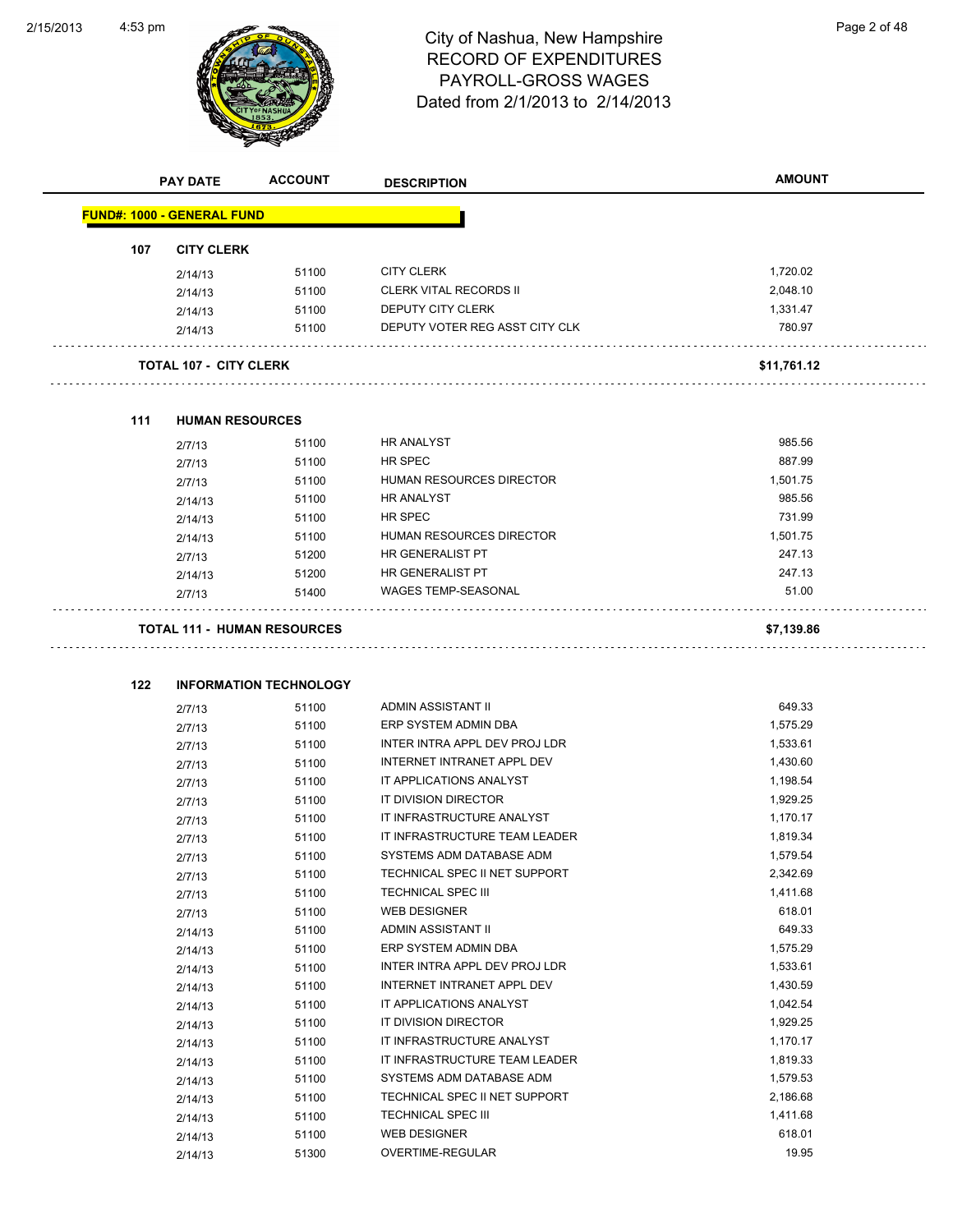#### 2/15/2013



# 4:53 pm<br>City of Nashua, New Hampshire<br>City of Nashua, New Hampshire RECORD OF EXPENDITURES PAYROLL-GROSS WAGES Dated from 2/1/2013 to 2/14/2013

|                                   | <b>PAY DATE</b>           | <b>ACCOUNT</b>                            | <b>DESCRIPTION</b>                | <b>AMOUNT</b> |
|-----------------------------------|---------------------------|-------------------------------------------|-----------------------------------|---------------|
| <b>FUND#: 1000 - GENERAL FUND</b> |                           |                                           |                                   |               |
|                                   |                           |                                           |                                   |               |
|                                   |                           | <b>TOTAL 122 - INFORMATION TECHNOLOGY</b> |                                   | \$34,224.01   |
| 126                               | <b>FINANCIAL SERVICES</b> |                                           |                                   |               |
|                                   | 2/7/13                    | 51100                                     | <b>ACCOUNTANT</b>                 | 876.56        |
|                                   | 2/7/13                    | 51100                                     | ACCOUNTING COMPLIANCE MGR         | 1,042.55      |
|                                   | 2/7/13                    | 51100                                     | ACCOUNTS PAYABLE COORDINATOR      | 2,034.81      |
|                                   | 2/7/13                    | 51100                                     | ACCOUNTS PAYABLE SUPV             | 903.15        |
|                                   | 2/7/13                    | 51100                                     | <b>CFO COMPTROLLER</b>            | 1,941.86      |
|                                   | 2/7/13                    | 51100                                     | <b>COLLECTIONS SPEC II</b>        | 772.08        |
|                                   | 2/7/13                    | 51100                                     | <b>COMPENSATION MANAGER</b>       | 1,489.36      |
|                                   | 2/7/13                    | 51100                                     | DEP TREASURER TAX COLLECTOR       | 1,045.14      |
|                                   | 2/7/13                    | 51100                                     | FINANCE AND ADMIN MANAGER         | 723.20        |
|                                   | 2/7/13                    | 51100                                     | FINANCIAL MANAGER GENERAL GOVT    | 1,328.18      |
|                                   | 2/7/13                    | 51100                                     | FINANCIAL SERVICES COORDINATOR    | 909.84        |
|                                   | 2/7/13                    | 51100                                     | MV CLERK II REGISTRATION          | 589.65        |
|                                   | 2/7/13                    | 51100                                     | PAYROLL ANALYST II                | 1,208.09      |
|                                   | 2/7/13                    | 51100                                     | REVENUE ACCOUNTS SPEC             | 808.65        |
|                                   | 2/7/13                    | 51100                                     | REVENUE COORDINATOR               | 1,098.46      |
|                                   | 2/7/13                    | 51100                                     | SENIOR FINANCIAL ANALYST          | 1,078.17      |
|                                   | 2/7/13                    | 51100                                     | SUPV VEHICLE REGISTRATION         | 985.56        |
|                                   | 2/7/13                    | 51100                                     | TREASURER TAX COLLECTOR           | 1,720.02      |
|                                   | 2/7/13                    | 51100                                     | <b>VEHICLE REGISTRATION CLERK</b> | 2,195.00      |
|                                   | 2/14/13                   | 51100                                     | <b>ACCOUNTANT</b>                 | 876.56        |
|                                   | 2/14/13                   | 51100                                     | ACCOUNTING COMPLIANCE MGR         | 1,042.55      |
|                                   | 2/14/13                   | 51100                                     | ACCOUNTS PAYABLE COORDINATOR      | 2,034.81      |
|                                   | 2/14/13                   | 51100                                     | ACCOUNTS PAYABLE SUPV             | 903.15        |
|                                   | 2/14/13                   | 51100                                     | <b>CFO COMPTROLLER</b>            | 1,941.86      |
|                                   | 2/14/13                   | 51100                                     | <b>COLLECTIONS SPEC II</b>        | 772.08        |
|                                   | 2/14/13                   | 51100                                     | <b>COMPENSATION MANAGER</b>       | 1,489.36      |
|                                   | 2/14/13                   | 51100                                     | DEP TREASURER TAX COLLECTOR       | 1,045.14      |
|                                   | 2/14/13                   | 51100                                     | FINANCE AND ADMIN MANAGER         | 723.20        |
|                                   | 2/14/13                   | 51100                                     | FINANCIAL MANAGER GENERAL GOVT    | 1,328.18      |
|                                   |                           | 51100                                     | FINANCIAL SERVICES COORDINATOR    | 909.84        |
|                                   | 2/14/13<br>2/14/13        | 51100                                     | MV CLERK II REGISTRATION          | 589.65        |
|                                   | 2/14/13                   | 51100                                     | PAYROLL ANALYST II                | 1,746.69      |
|                                   | 2/14/13                   | 51100                                     | REVENUE ACCOUNTS SPEC             | 808.65        |
|                                   | 2/14/13                   | 51100                                     | REVENUE COORDINATOR               | 942.45        |
|                                   | 2/14/13                   | 51100                                     | SENIOR FINANCIAL ANALYST          | 1,078.17      |
|                                   | 2/14/13                   | 51100                                     | SUPV VEHICLE REGISTRATION         | 985.56        |
|                                   | 2/14/13                   | 51100                                     | TREASURER TAX COLLECTOR           | 1,720.02      |
|                                   | 2/14/13                   | 51100                                     | <b>VEHICLE REGISTRATION CLERK</b> | 2,195.00      |
|                                   | 2/7/13                    | 51200                                     | ADMINISTRATIVE ASSISTANT I        | 501.20        |
|                                   | 2/7/13                    | 51200                                     | <b>VEHICLE REGISTRATION CLERK</b> | 609.85        |
|                                   | 2/14/13                   | 51200                                     | ADMINISTRATIVE ASSISTANT I        | 4,429.76      |
|                                   | 2/14/13                   | 51200                                     | <b>VEHICLE REGISTRATION CLERK</b> | 595.18        |
|                                   | 2/7/13                    | 51300                                     | OVERTIME-REGULAR                  | 103.86        |
|                                   | 2/14/13                   | 51300                                     | OVERTIME-REGULAR                  | 42.54         |
|                                   | 2/14/13                   | 51750                                     | SEVERANCE/SEPARATION PAY          | 1,444.64      |
|                                   |                           |                                           |                                   |               |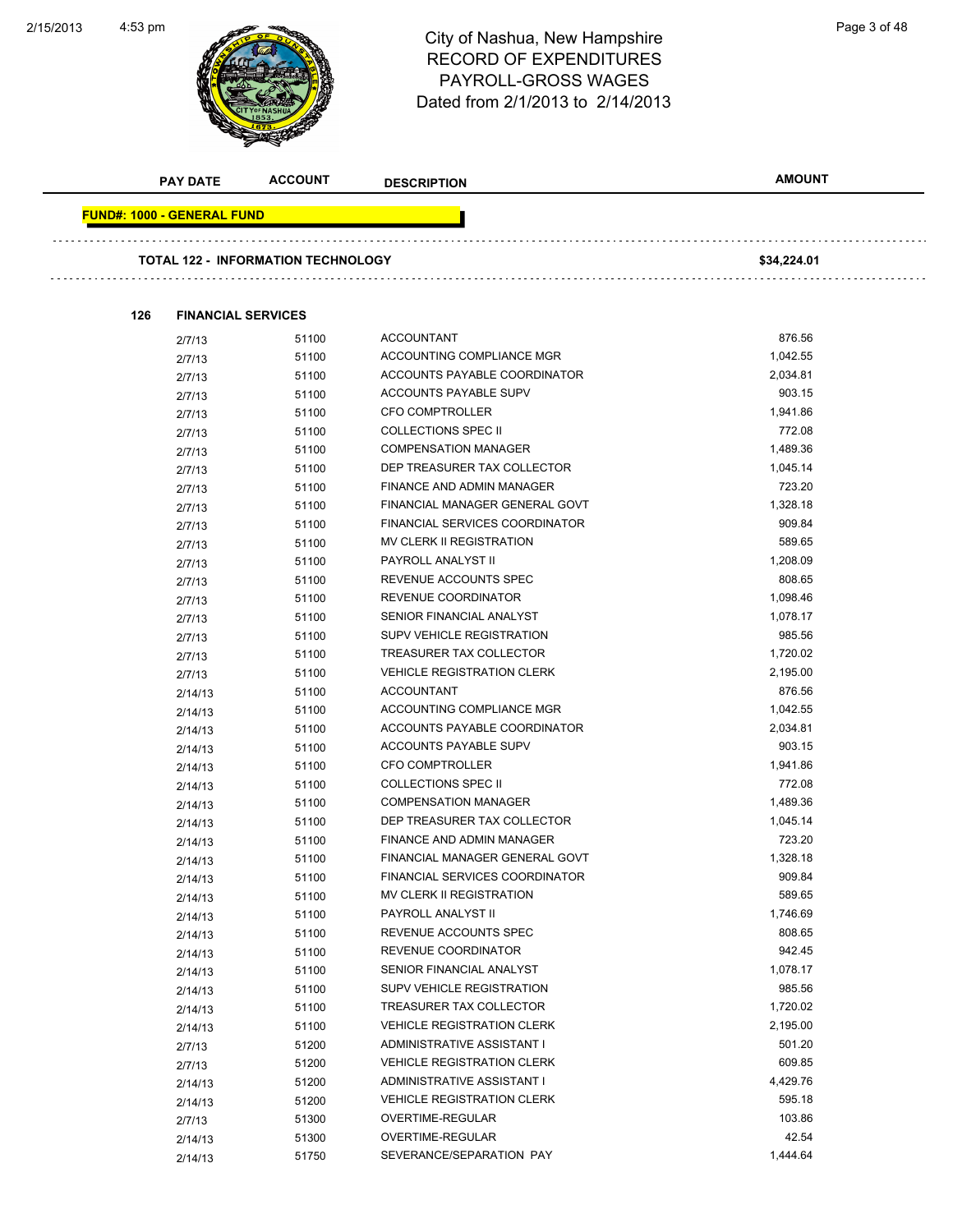**ACCOUNT** 

2/15/2013

|     | <b>PAY DATE</b>                   | <b>ACCOUNT</b>                        | <b>DESCRIPTION</b>           | <b>AMOUNT</b> |
|-----|-----------------------------------|---------------------------------------|------------------------------|---------------|
|     | <b>FUND#: 1000 - GENERAL FUND</b> |                                       |                              |               |
|     |                                   | <b>TOTAL 126 - FINANCIAL SERVICES</b> |                              | \$53,610.28   |
|     |                                   |                                       |                              |               |
| 129 | <b>CITY BUILDINGS</b>             |                                       |                              |               |
|     | 2/7/13                            | 51100                                 | <b>BUILDING MANAGER</b>      | 766.04        |
|     | 2/7/13                            | 51100                                 | <b>CUSTODIAN I</b>           | 1,144.95      |
|     | 2/7/13                            | 51100                                 | <b>MAINTENANCE SPEC</b>      | 650.81        |
|     | 2/14/13                           | 51100                                 | <b>BUILDING MANAGER</b>      | 766.04        |
|     | 2/14/13                           | 51100                                 | <b>CUSTODIAN I</b>           | 1,144.95      |
|     | 2/14/13                           | 51100                                 | MAINTENANCE SPEC             | 650.81        |
|     | 2/7/13                            | 51200                                 | <b>CUSTODIAN I</b>           | 301.34        |
|     | 2/14/13                           | 51200                                 | <b>CUSTODIAN I</b>           | 301.34        |
|     | 2/14/13                           | 51300                                 | OVERTIME-REGULAR             | 576.40        |
|     | <b>TOTAL 129 - CITY BUILDINGS</b> |                                       |                              | \$6,302.68    |
| 130 | <b>PURCHASING</b>                 |                                       |                              |               |
|     | 2/7/13                            | 51100                                 | PRINTING TECH MAIL DIST      | 953.24        |
|     | 2/7/13                            | 51100                                 | PURCHASING AGENT I           | 646.79        |
|     | 2/7/13                            | 51100                                 | PURCHASING AGENT II          | 1,000.42      |
|     | 2/7/13                            | 51100                                 | PURCHASING MANAGER           | 1,402.88      |
|     | 2/14/13                           | 51100                                 | PRINTING TECH MAIL DIST      | 953.24        |
|     | 2/14/13                           | 51100                                 | PURCHASING AGENT I           | 646.79        |
|     |                                   | 51100                                 | PURCHASING AGENT II          | 1,000.42      |
|     | 2/14/13<br>2/14/13                | 51100                                 | PURCHASING MANAGER           | 1,246.88      |
|     |                                   |                                       |                              |               |
|     | <b>TOTAL 130 - PURCHASING</b>     |                                       |                              | \$7,850.66    |
| 131 | <b>HUNT BUILDING</b>              |                                       |                              |               |
|     | 2/7/13                            | 51200                                 | HUNT BUILDING ADMINISTRATOR  | 285.52        |
|     | 2/14/13                           | 51200                                 | HUNT BUILDING ADMINISTRATOR  | 285.52        |
|     | <b>TOTAL 131 - HUNT BUILDING</b>  |                                       |                              | \$571.04      |
| 132 | <b>ASSESSING</b>                  |                                       |                              |               |
|     | 2/7/13                            | 51100                                 | <b>APPRAISER I</b>           | 855.63        |
|     | 2/7/13                            | 51100                                 | <b>APPRAISER II</b>          | 1,000.42      |
|     | 2/7/13                            | 51100                                 | <b>APPRAISER III</b>         | 1,139.67      |
|     | 2/7/13                            | 51100                                 | ASSESSING ADMIN SPEC I CSR   | 590.54        |
|     | 2/7/13                            | 51100                                 | ASSESSING ADMIN SPEC II CSR  | 682.29        |
|     | 2/7/13                            | 51100                                 | ASSESSING ADMIN SPEC III CSR | 871.34        |
|     | 2/7/13                            | 51100                                 | CHIEF ASSESSOR GIS MANAGER   | 2,108.57      |
|     | 2/7/13                            | 51100                                 | DEPARTMENT COORDINATOR       | 827.49        |
|     |                                   |                                       |                              |               |
|     | 2/7/13                            | 51100                                 | DEPUTY MANAGER APPRAISER IV  | 1,408.18      |

2/14/13 51100 APPRAISER I 855.63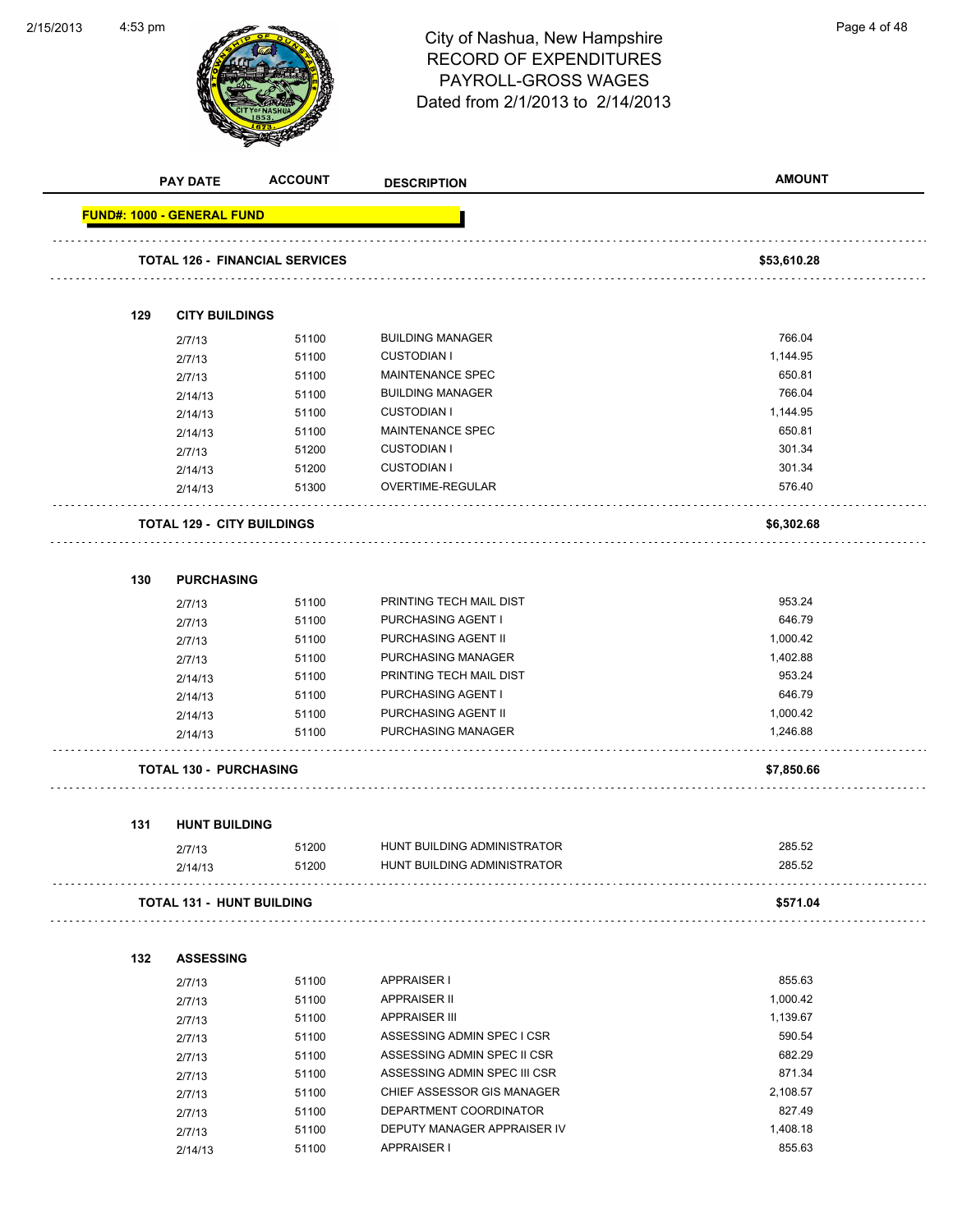

|     | <b>PAY DATE</b>                   | <b>ACCOUNT</b>                       | <b>DESCRIPTION</b>             | <b>AMOUNT</b> |
|-----|-----------------------------------|--------------------------------------|--------------------------------|---------------|
|     | <b>FUND#: 1000 - GENERAL FUND</b> |                                      |                                |               |
| 132 | <b>ASSESSING</b>                  |                                      |                                |               |
|     | 2/14/13                           | 51100                                | <b>APPRAISER II</b>            | 1,000.42      |
|     | 2/14/13                           | 51100                                | <b>APPRAISER III</b>           | 1,139.67      |
|     | 2/14/13                           | 51100                                | ASSESSING ADMIN SPEC I CSR     | 590.54        |
|     | 2/14/13                           | 51100                                | ASSESSING ADMIN SPEC II CSR    | 682.29        |
|     | 2/14/13                           | 51100                                | ASSESSING ADMIN SPEC III CSR   | 871.35        |
|     | 2/14/13                           | 51100                                | CHIEF ASSESSOR GIS MANAGER     | 1,952.57      |
|     | 2/14/13                           | 51100                                | DEPARTMENT COORDINATOR         | 817.14        |
|     | 2/14/13                           | 51100                                | DEPUTY MANAGER APPRAISER IV    | 1,408.18      |
|     | 2/14/13                           | 51412                                | <b>WAGES PER DIEM</b>          | 179.92        |
|     | <b>TOTAL 132 - ASSESSING</b>      |                                      |                                | \$18,981.84   |
| 134 | <b>GIS</b>                        |                                      |                                |               |
|     | 2/7/13                            | 51100                                | <b>GIS TECHNICIAN II</b>       | 1,021.46      |
|     | 2/14/13                           | 51100                                | <b>GIS TECHNICIAN II</b>       | 1,021.46      |
|     | <b>TOTAL 134 - GIS</b>            |                                      |                                | \$2,042.92    |
|     |                                   |                                      |                                |               |
| 142 | <b>WOODLAWN CEMETERY</b>          |                                      |                                |               |
|     | 2/7/13                            | 51100                                | <b>GROUNDSKEEPER CEMETERY</b>  | 1,228.44      |
|     | 2/7/13                            | 51100                                | SUPERINTENDENT CEMETERY I      | 985.56        |
|     | 2/14/13                           | 51100                                | <b>GROUNDSKEEPER CEMETERY</b>  | 1,228.44      |
|     | 2/14/13                           | 51100                                | SUPERINTENDENT CEMETERY I      | 985.56        |
|     |                                   | <b>TOTAL 142 - WOODLAWN CEMETERY</b> |                                | \$4,428.00    |
| 144 | <b>EDGEWOOD CEMETERY</b>          |                                      |                                |               |
|     | 2/7/13                            | 51100                                | <b>GROUNDSKEEPER CEMETERY</b>  | 1,062.78      |
|     | 2/7/13                            | 51100                                | SUBFOREMAN CEMETERY            | 766.04        |
|     | 2/7/13                            | 51100                                | SUPERINTENDENT CEMETERY II     | 1,099.37      |
|     | 2/14/13                           | 51100                                | <b>GROUNDSKEEPER CEMETERY</b>  | 1,062.78      |
|     | 2/14/13                           | 51100                                | SUBFOREMAN CEMETERY            | 766.04        |
|     | 2/14/13                           | 51100                                | SUPERINTENDENT CEMETERY II     | 1,099.37      |
|     | 2/7/13                            | 51300                                | OVERTIME-REGULAR               | 86.18         |
|     | 2/14/13                           | 51300                                | OVERTIME-REGULAR               | 61.57         |
|     |                                   | <b>TOTAL 144 - EDGEWOOD CEMETERY</b> |                                | \$6,004.13    |
| 150 | <b>POLICE</b>                     |                                      |                                |               |
|     |                                   |                                      |                                |               |
|     | 2/7/13                            | 51100                                | <b>1ST YEAR OFFICERS</b>       | 15,168.40     |
|     | 2/7/13                            | 51100                                | 1ST YR OFFICERS CERTIFIED SPEC | 2,905.63      |
|     | 2/7/13                            | 51100                                | <b>ACCOUNT CLERK III</b>       | 1,968.14      |

2/7/13 51100 ADMINISTRATIVE PROJECT SPEC 377/13 2/7/13 51100 ANIMAL CONTROL OFFICER 891.40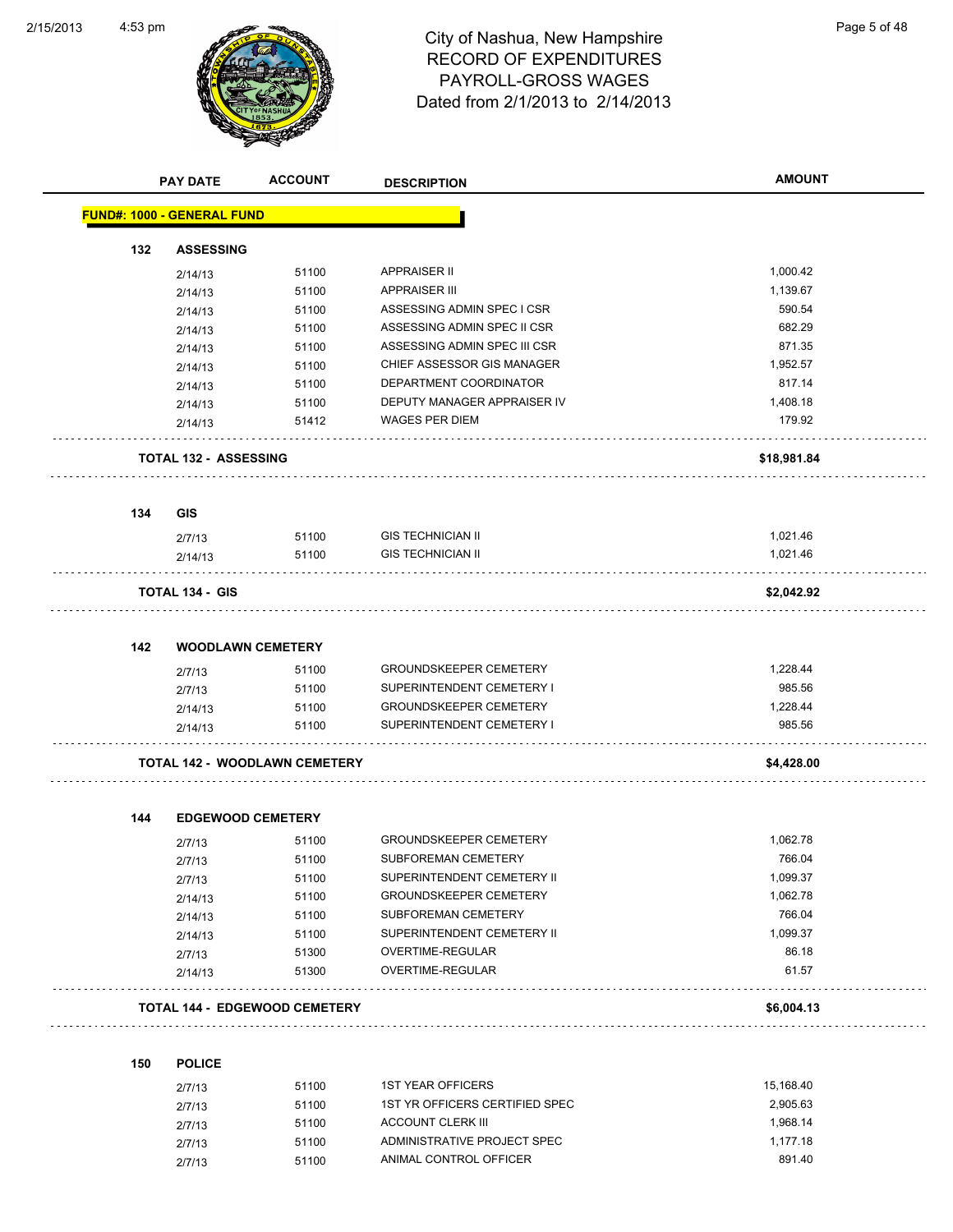

|                                   | <b>PAY DATE</b> | <b>ACCOUNT</b> | <b>DESCRIPTION</b>               | <b>AMOUNT</b> |
|-----------------------------------|-----------------|----------------|----------------------------------|---------------|
| <b>FUND#: 1000 - GENERAL FUND</b> |                 |                |                                  |               |
|                                   |                 |                |                                  |               |
| 150                               | <b>POLICE</b>   |                |                                  |               |
|                                   | 2/7/13          | 51100          | AUTO MECHANIC 2ND CLASS          | 1,476.00      |
|                                   | 2/7/13          | 51100          | <b>BUILDING MAINTENANCE SUPV</b> | 922.04        |
|                                   | 2/7/13          | 51100          | <b>CAPTAIN</b>                   | 13,650.14     |
|                                   | 2/7/13          | 51100          | CHIEF OF POLICE                  | 2,402.67      |
|                                   | 2/7/13          | 51100          | COMM TECH ALL DESIGNATIONS       | 7,257.95      |
|                                   | 2/7/13          | 51100          | COMMUNITY POLICE COORD CEMD      | 1,214.01      |
|                                   | 2/7/13          | 51100          | <b>CRIME ANALYST</b>             | 1,158.79      |
|                                   | 2/7/13          | 51100          | <b>CUSTODIAN II</b>              | 682.42        |
|                                   | 2/7/13          | 51100          | <b>CUSTODIAN III</b>             | 1,349.54      |
|                                   | 2/7/13          | 51100          | DEPUTY CHIEF OF POLICE           | 4,354.52      |
|                                   | 2/7/13          | 51100          | DETENTION SPEC                   | 776.25        |
|                                   | 2/7/13          | 51100          | DISPATCHERS ALL DESIGNATIONS     | 5,222.95      |
|                                   | 2/7/13          | 51100          | FLEET MAINTENANCE ASST SUPV      | 863.25        |
|                                   | 2/7/13          | 51100          | IT MGR NETWORK ADMINISTRATOR     | 1,400.35      |
|                                   | 2/7/13          | 51100          | IT SYSTEM SUPPORT SPEC           | 949.27        |
|                                   | 2/7/13          | 51100          | <b>LEGAL SECRETARY</b>           | 193.88        |
|                                   | 2/7/13          | 51100          | <b>LIEUTENANT</b>                | 14,485.34     |
|                                   | 2/7/13          | 51100          | NPD BUSINESS COORDINATOR         | 922.04        |
|                                   | 2/7/13          | 51100          | NPD BUSINESS MANAGER             | 1,626.12      |
|                                   | 2/7/13          | 51100          | NPD COMPUTER SOFTWARE SPEC       | 1,037.26      |
|                                   | 2/7/13          | 51100          | PARALEGAL                        | 884.57        |
|                                   | 2/7/13          | 51100          | PATROLMAN ALL RANKS              | 134,370.78    |
|                                   | 2/7/13          | 51100          | POLICE ATTORNEY                  | 1,496.62      |
|                                   | 2/7/13          | 51100          | <b>RECORDS MANAGER</b>           | 1,178.65      |
|                                   | 2/7/13          | 51100          | <b>RECORDS TECHNICIAN I</b>      | 2,329.17      |
|                                   | 2/7/13          | 51100          | RECORDS TECHNICIAN II            | 1,526.04      |
|                                   | 2/7/13          | 51100          | SEC DOMESTIC VIOLENCE UNIT       | 643.00        |
|                                   | 2/7/13          | 51100          | SECRETARIAL SUPV DET BUREAU      | 846.15        |
|                                   | 2/7/13          | 51100          | <b>SECRETARY III</b>             | 2,713.47      |
|                                   | 2/7/13          | 51100          | <b>SECRETARY V</b>               | 3,062.10      |
|                                   | 2/7/13          | 51100          | <b>SERGEANT</b>                  | 34,354.32     |
|                                   | 2/7/13          | 51100          | <b>SUPV POLICE FLEET</b>         | 1,171.17      |
|                                   | 2/14/13         | 51100          | 1ST YEAR OFFICERS                | 15,383.68     |
|                                   | 2/14/13         | 51100          | 1ST YR OFFICERS CERTIFIED SPEC   | 2,982.93      |
|                                   | 2/14/13         | 51100          | <b>ACCOUNT CLERK III</b>         | 1,968.14      |
|                                   | 2/14/13         | 51100          | ADMINISTRATIVE PROJECT SPEC      | 1,177.18      |
|                                   | 2/14/13         | 51100          | ANIMAL CONTROL OFFICER           | 891.40        |
|                                   |                 | 51100          | AUTO MECHANIC 2ND CLASS          | 1,476.00      |
|                                   | 2/14/13         | 51100          | <b>BUILDING MAINTENANCE SUPV</b> | 922.04        |
|                                   | 2/14/13         | 51100          | <b>CAPTAIN</b>                   | 13,650.14     |
|                                   | 2/14/13         | 51100          | CHIEF OF POLICE                  | 2,402.67      |
|                                   | 2/14/13         | 51100          | COMM TECH ALL DESIGNATIONS       | 7,257.95      |
|                                   | 2/14/13         |                | COMMUNITY POLICE COORD CEMD      | 1,214.02      |
|                                   | 2/14/13         | 51100          | <b>CRIME ANALYST</b>             | 1,158.79      |
|                                   | 2/14/13         | 51100          | <b>CUSTODIAN II</b>              | 682.42        |
|                                   | 2/14/13         | 51100          |                                  |               |
|                                   | 2/14/13         | 51100          | <b>CUSTODIAN III</b>             | 1,349.54      |
|                                   | 2/14/13         | 51100          | DEPUTY CHIEF OF POLICE           | 4,354.52      |
|                                   | 2/14/13         | 51100          | DETENTION SPEC                   | 776.25        |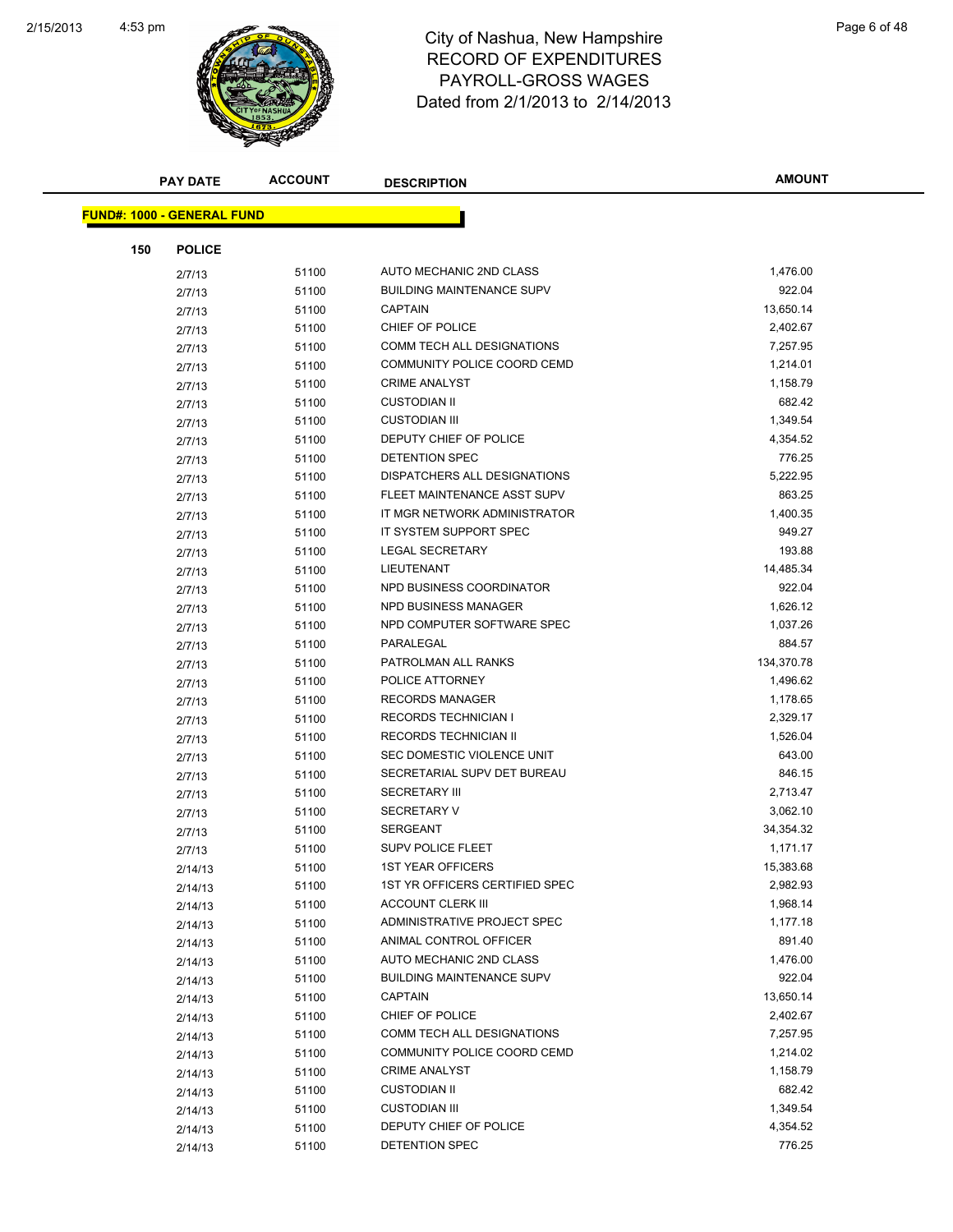

# RECORD OF EXPENDITURES PAYROLL-GROSS WAGES Dated from 2/1/2013 to 2/14/2013

|                                   | <b>PAY DATE</b>           | <b>ACCOUNT</b> | <b>DESCRIPTION</b>           | <b>AMOUNT</b> |
|-----------------------------------|---------------------------|----------------|------------------------------|---------------|
| <b>FUND#: 1000 - GENERAL FUND</b> |                           |                |                              |               |
| 150                               | <b>POLICE</b>             |                |                              |               |
|                                   | 2/14/13                   | 51100          | DISPATCHERS ALL DESIGNATIONS | 5,222.95      |
|                                   | 2/14/13                   | 51100          | FLEET MAINTENANCE ASST SUPV  | 863.25        |
|                                   | 2/14/13                   | 51100          | IT MGR NETWORK ADMINISTRATOR | 1,400.35      |
|                                   | 2/14/13                   | 51100          | IT SYSTEM SUPPORT SPEC       | 949.27        |
|                                   | 2/14/13                   | 51100          | <b>LEGAL SECRETARY</b>       | 193.88        |
|                                   | 2/14/13                   | 51100          | LIEUTENANT                   | 14,485.34     |
|                                   | 2/14/13                   | 51100          | NPD BUSINESS COORDINATOR     | 922.04        |
|                                   | 2/14/13                   | 51100          | <b>NPD BUSINESS MANAGER</b>  | 1,626.12      |
|                                   | 2/14/13                   | 51100          | NPD COMPUTER SOFTWARE SPEC   | 1,037.26      |
|                                   | 2/14/13                   | 51100          | PARALEGAL                    | 884.57        |
|                                   | 2/14/13                   | 51100          | PATROLMAN ALL RANKS          | 132,369.04    |
|                                   | 2/14/13                   | 51100          | POLICE ATTORNEY              | 1,496.62      |
|                                   | 2/14/13                   | 51100          | <b>RECORDS MANAGER</b>       | 1,178.65      |
|                                   | 2/14/13                   | 51100          | <b>RECORDS TECHNICIAN I</b>  | 2,329.17      |
|                                   | 2/14/13                   | 51100          | RECORDS TECHNICIAN II        | 1,526.04      |
|                                   | 2/14/13                   | 51100          | SEC DOMESTIC VIOLENCE UNIT   | 643.00        |
|                                   | 2/14/13                   | 51100          | SECRETARIAL SUPV DET BUREAU  | 846.15        |
|                                   | 2/14/13                   | 51100          | <b>SECRETARY III</b>         | 2,713.46      |
|                                   | 2/14/13                   | 51100          | <b>SECRETARY V</b>           | 3,062.09      |
|                                   | 2/14/13                   | 51100          | <b>SERGEANT</b>              | 34,019.90     |
|                                   | 2/14/13                   | 51100          | SUPV POLICE FLEET            | 1,171.16      |
|                                   | 2/7/13                    | 51200          | <b>ACCREDITATION MANAGER</b> | 984.99        |
|                                   | 2/7/13                    | 51200          | DETENTION SPEC               | 666.41        |
|                                   | 2/7/13                    | 51200          | FILE CLERK PT                | 266.52        |
|                                   | 2/7/13                    | 51200          | POLICE ATTORNEY PT           | 1,158.52      |
|                                   | 2/7/13                    | 51200          | PRISONER TRANSPORT OFFICER   | 725.99        |
|                                   | 2/14/13                   | 51200          | <b>ACCREDITATION MANAGER</b> | 984.99        |
|                                   | 2/14/13                   | 51200          | DETENTION SPEC               | 666.41        |
|                                   | 2/14/13                   | 51200          | FILE CLERK PT                | 266.52        |
|                                   | 2/14/13                   | 51200          | POLICE ATTORNEY PT           | 1,158.52      |
|                                   | 2/14/13                   | 51200          | PRISONER TRANSPORT OFFICER   | 725.99        |
|                                   | 2/14/13                   | 51309          | OVERTIME-TRAINING            | 1,438.86      |
|                                   | 2/7/13                    | 51315          | OVERTIME-WITNESS             | 6,017.52      |
|                                   | 2/14/13                   | 51315          | <b>OVERTIME-WITNESS</b>      | 5,571.77      |
|                                   | 2/7/13                    | 51322          | OVERTIME-INVESTIGATIVE       | 7,301.86      |
|                                   | 2/14/13                   | 51322          | OVERTIME-INVESTIGATIVE       | 8,078.52      |
|                                   | 2/7/13                    | 51330          | OVERTIME-COVERAGE            | 8,917.14      |
|                                   | 2/14/13                   | 51330          | OVERTIME-COVERAGE            | 19,855.41     |
|                                   | 2/7/13                    | 51412          | WAGES PER DIEM               | 1,088.06      |
|                                   | 2/14/13                   | 51412          | <b>WAGES PER DIEM</b>        | 656.74        |
|                                   | 2/2/13                    | 51600          | LONGEVITY                    | (2,650.00)    |
|                                   | 2/14/13                   | 51600          | LONGEVITY                    | 100.00        |
|                                   | 2/14/13                   | 51750          | SEVERANCE/SEPARATION PAY     | 34,684.50     |
|                                   | <b>TOTAL 150 - POLICE</b> |                |                              | \$633,884.80  |

 $\omega$  .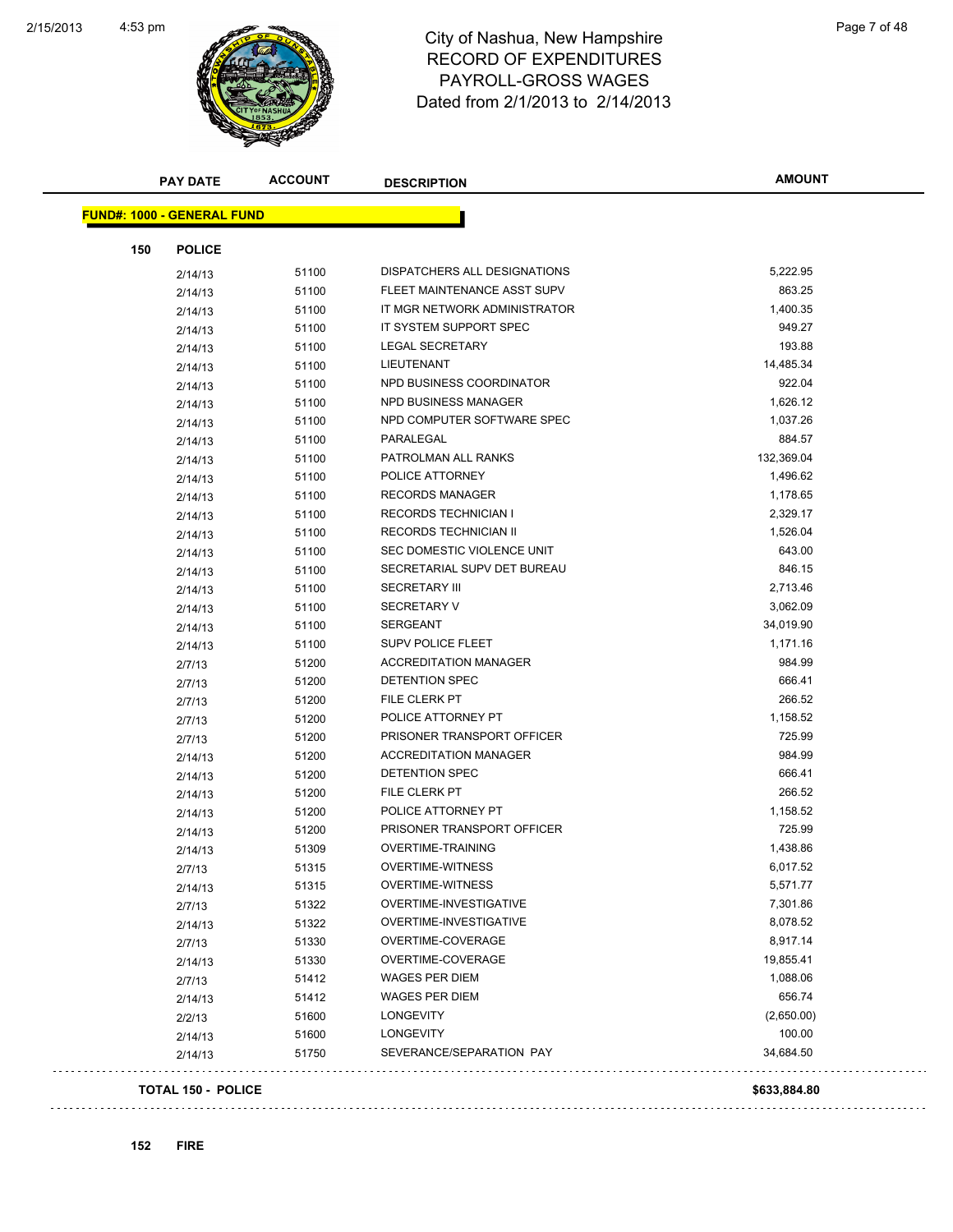

# RECORD OF EXPENDITURES PAYROLL-GROSS WAGES Dated from 2/1/2013 to 2/14/2013

| <b>PAY DATE</b>                   | <b>ACCOUNT</b> | <b>DESCRIPTION</b>                                               | <b>AMOUNT</b> |
|-----------------------------------|----------------|------------------------------------------------------------------|---------------|
| <b>FUND#: 1000 - GENERAL FUND</b> |                |                                                                  |               |
|                                   |                |                                                                  |               |
| 152<br><b>FIRE</b>                |                |                                                                  |               |
| 2/7/13                            | 51100          | ADMINISTRATIVE ASSISTANT II                                      | 2,126.83      |
| 2/7/13                            | 51100          | <b>ASST FIRE CHIEF</b>                                           | 1,986.68      |
| 2/7/13                            | 51100          | ASST SUPERINTENDENT FIRE ALARM<br>ASST SUPERINTENDENT FIRE FLEET | 1,425.60      |
| 2/7/13                            | 51100          | ASST SUPERINTENDENT PREVENTION                                   | 1,411.48      |
| 2/7/13                            | 51100          |                                                                  | 2,802.63      |
| 2/7/13                            | 51100          | <b>CAPTAIN</b>                                                   | 10,110.83     |
| 2/7/13                            | 51100          | CAPTAIN FIRE TRAINING SAFETY                                     | 1,605.92      |
| 2/7/13                            | 51100          | DEPUTY FIRE CHIEF                                                | 6,836.30      |
| 2/7/13                            | 51100          | <b>EXEC ASST BUSINESS COORD</b>                                  | 1,020.92      |
| 2/7/13                            | 51100          | <b>FIRE CHIEF</b>                                                | 2,278.86      |
| 2/7/13                            | 51100          | FIRE DISPATCH ALL RANKS                                          | 8,634.64      |
| 2/7/13                            | 51100          | FIRE LIEUTENANT                                                  | 37,529.31     |
| 2/7/13                            | 51100          | <b>FIRE MECHANIC</b>                                             | 1,276.56      |
| 2/7/13                            | 51100          | FIREFIGHTERS ALL RANKS                                           | 113,565.31    |
| 2/7/13                            | 51100          | SUPERINTENDENT FIRE ALARM                                        | 1,590.04      |
| 2/7/13                            | 51100          | SUPERINTENDENT FIRE FLEET                                        | 1,590.04      |
| 2/7/13                            | 51100          | SUPERINTENDENT FIRE PREVENTION                                   | 1,535.92      |
| 2/14/13                           | 51100          | ADMINISTRATIVE ASSISTANT II                                      | 2,152.40      |
| 2/14/13                           | 51100          | <b>ASST FIRE CHIEF</b>                                           | 1,986.68      |
| 2/14/13                           | 51100          | ASST SUPERINTENDENT FIRE ALARM                                   | 1,425.60      |
| 2/14/13                           | 51100          | ASST SUPERINTENDENT FIRE FLEET                                   | 1,411.48      |
| 2/14/13                           | 51100          | ASST SUPERINTENDENT PREVENTION                                   | 3,757.39      |
| 2/14/13                           | 51100          | <b>CAPTAIN</b>                                                   | 10,110.83     |
| 2/14/13                           | 51100          | CAPTAIN FIRE TRAINING SAFETY                                     | 1,605.92      |
| 2/14/13                           | 51100          | DEPUTY FIRE CHIEF                                                | 6,836.30      |
| 2/14/13                           | 51100          | <b>EXEC ASST BUSINESS COORD</b>                                  | 1,020.90      |
| 2/14/13                           | 51100          | <b>FIRE CHIEF</b>                                                | 2,278.86      |
| 2/14/13                           | 51100          | FIRE DISPATCH ALL RANKS                                          | 8,642.52      |
| 2/14/13                           | 51100          | FIRE LIEUTENANT                                                  | 37,725.38     |
| 2/14/13                           | 51100          | <b>FIRE MECHANIC</b>                                             | 1,276.58      |
| 2/14/13                           | 51100          | FIREFIGHTERS ALL RANKS                                           | 108,794.43    |
| 2/14/13                           | 51100          | SUPERINTENDENT FIRE ALARM                                        | 1,590.04      |
| 2/14/13                           | 51100          | SUPERINTENDENT FIRE FLEET                                        | 1,590.04      |
| 2/14/13                           | 51100          | SUPERINTENDENT FIRE PREVENTION                                   | 1,535.92      |
| 2/7/13                            | 51300          | OVERTIME-REGULAR                                                 | 6,984.39      |
| 2/14/13                           | 51300          | OVERTIME-REGULAR                                                 | 12,114.27     |
| 2/7/13                            | 51309          | <b>OVERTIME-TRAINING</b>                                         | 1,014.59      |
| 2/14/13                           | 51309          | <b>OVERTIME-TRAINING</b>                                         | (736.31)      |
| 2/7/13                            | 51628          | <b>EXTRA HOLIDAY</b>                                             | 1,100.52      |
| 2/7/13                            | 51650          | <b>ADDITIONAL HOURS</b>                                          | 36,389.89     |
| 2/14/13                           | 51650          | ADDITIONAL HOURS                                                 | 41,576.04     |
| 2/7/13                            | 51700          | <b>STIPENDS</b>                                                  | 4,372.46      |
| 2/14/13                           | 51700          | <b>STIPENDS</b>                                                  | 4,372.46      |
| <b>TOTAL 152 - FIRE</b>           |                |                                                                  | \$498,257.45  |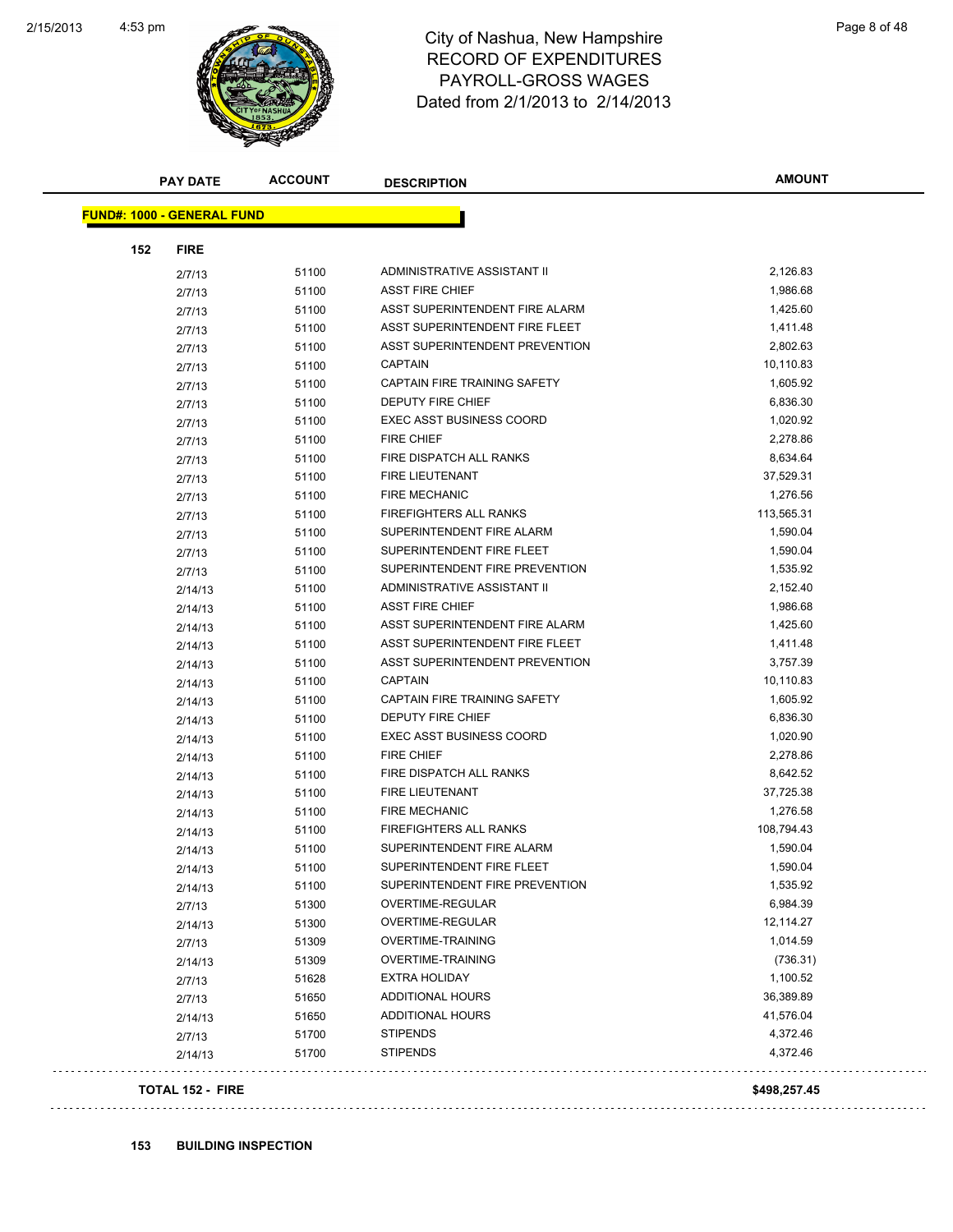

|     | <b>PAY DATE</b>                   | <b>ACCOUNT</b>                             | <b>DESCRIPTION</b>                    | <b>AMOUNT</b> |
|-----|-----------------------------------|--------------------------------------------|---------------------------------------|---------------|
|     | <b>FUND#: 1000 - GENERAL FUND</b> |                                            |                                       |               |
| 153 |                                   | <b>BUILDING INSPECTION</b>                 |                                       |               |
|     | 2/7/13                            | 51100                                      | <b>BUILDING AND UTILITIES INSPCTR</b> | 3,160.52      |
|     | 2/7/13                            | 51100                                      | <b>BUILDING DEPARTMENT MANAGER</b>    | 1,328.18      |
|     | 2/7/13                            | 51100                                      | PERMIT TECHNICIAN II                  | 709.46        |
|     | 2/7/13                            | 51100                                      | <b>PLANS EXAMINER</b>                 | 1,108.56      |
|     | 2/14/13                           | 51100                                      | <b>BUILDING AND UTILITIES INSPCTR</b> | 3,160.54      |
|     | 2/14/13                           | 51100                                      | <b>BUILDING DEPARTMENT MANAGER</b>    | 1,328.18      |
|     | 2/14/13                           | 51100                                      | PERMIT TECHNICIAN II                  | 709.46        |
|     | 2/14/13                           | 51100                                      | <b>PLANS EXAMINER</b>                 | 1,108.56      |
|     | 2/7/13                            | 51200                                      | <b>BUILDING AND UTILITIES INSPCTR</b> | 502.03        |
|     | 2/7/13                            | 51200                                      | PERMIT TECHNICIAN I                   | 405.21        |
|     | 2/14/13                           | 51200                                      | <b>BUILDING AND UTILITIES INSPCTR</b> | 502.03        |
|     | 2/14/13                           | 51200                                      | PERMIT TECHNICIAN I                   | 405.21        |
|     | 2/7/13                            | 51400                                      | WAGES TEMP-SEASONAL                   | 370.00        |
|     | 2/14/13                           | 51400                                      | WAGES TEMP-SEASONAL                   | 380.00        |
|     |                                   | <b>TOTAL 153 - BUILDING INSPECTION</b>     |                                       | \$15,177.94   |
| 155 |                                   | <b>CODE ENFORCEMENT</b>                    |                                       |               |
|     | 2/7/13                            | 51100                                      | <b>CODE ENFORCEMENT OFFICER II</b>    | 1,986.90      |
|     | 2/7/13                            | 51100                                      | MGR CODE ENFORCEMENT DEPT             | 1,252.76      |
|     | 2/14/13                           | 51100                                      | CODE ENFORCEMENT OFFICER II           | 1,986.90      |
|     | 2/14/13                           | 51100                                      | MGR CODE ENFORCEMENT DEPT             | 1,252.76      |
|     |                                   | <b>TOTAL 155 - CODE ENFORCEMENT</b>        |                                       | \$6,479.32    |
| 156 |                                   | <b>EMERGENCY MANAGEMENT</b>                |                                       |               |
|     | 2/7/13                            | 51100                                      | EMERGENCY MANAGEMENT DIRECTOR         | 1,401.23      |
|     | 2/14/13                           | 51100                                      | EMERGENCY MANAGEMENT DIRECTOR         | 1,401.23      |
|     |                                   | <b>TOTAL 156 - EMERGENCY MANAGEMENT</b>    |                                       | \$2,802.46    |
| 157 |                                   | <b>CITYWIDE COMMUNICATIONS</b>             |                                       |               |
|     | 2/7/13                            | 51100                                      | COMM SYS ENGR TECH 536                | 1,449.60      |
|     | 2/14/13                           | 51100                                      | COMM SYS ENGR TECH 536                | 1,449.60      |
|     | 2/7/13                            | 51200                                      | RADIO SYSTEMS MANAGER 536             | 1,230.12      |
|     | 2/14/13                           | 51200                                      | RADIO SYSTEMS MANAGER 536             | 1,230.12      |
|     |                                   | <b>TOTAL 157 - CITYWIDE COMMUNICATIONS</b> |                                       | \$5,359.44    |
| 160 |                                   | <b>PUBLIC WORKS-ADMIN/ENGINEERING</b>      |                                       |               |
|     |                                   | 51100                                      | ADMINISTRATIVE ASSISTANT II           | 649.33        |
|     | 2/7/13                            | 51100                                      | ADMINISTRATIVE ASSISTANT III          | 941.62        |
|     | 2/7/13                            | 51100                                      | <b>CITY ENGINEER</b>                  | 964.63        |
|     | 2/7/13                            |                                            |                                       |               |

2/7/13 51100 CSO STORM WATER ENGINEER 51100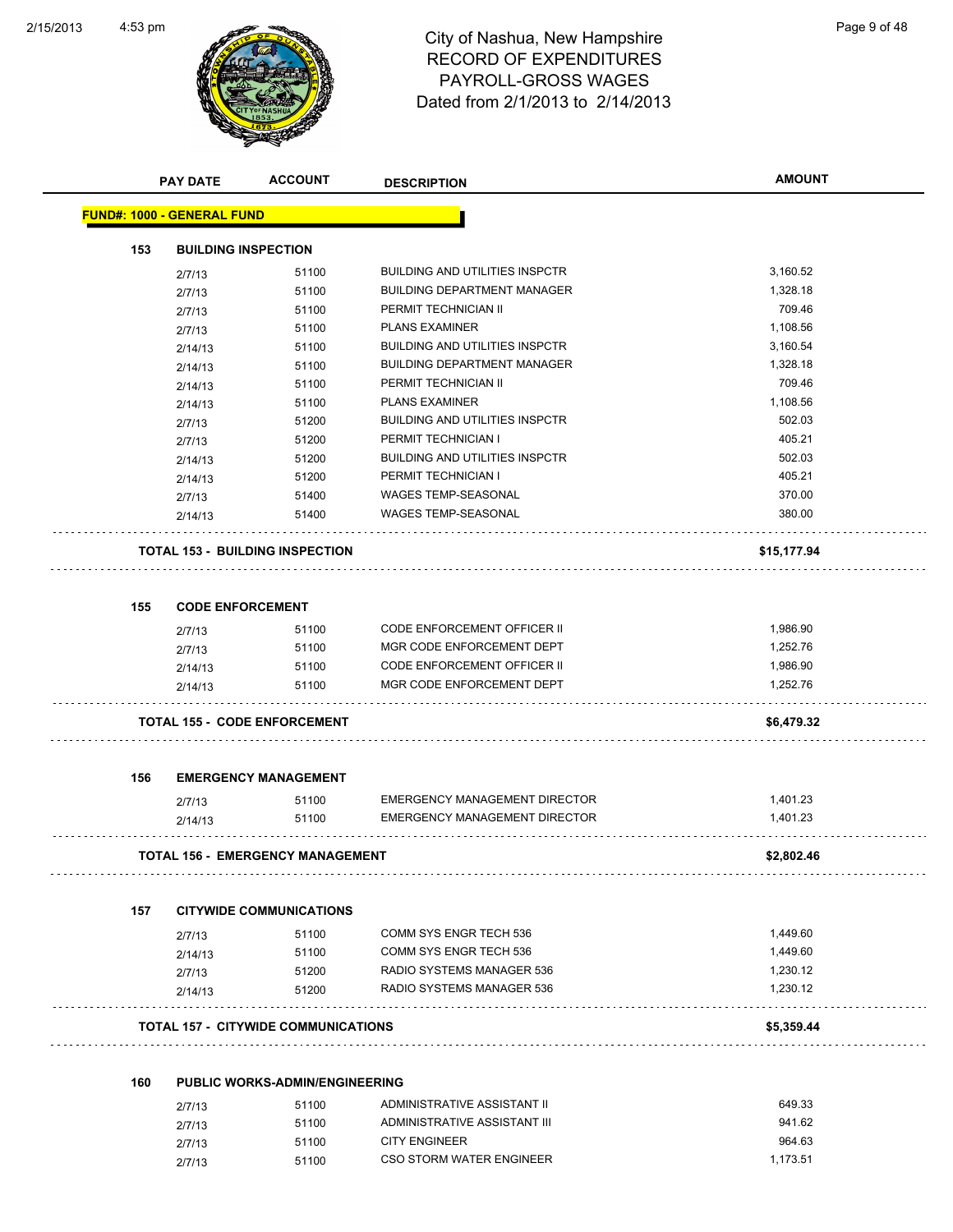

|     | <b>PAY DATE</b>                   | <b>ACCOUNT</b>                                    | <b>DESCRIPTION</b>              | <b>AMOUNT</b> |
|-----|-----------------------------------|---------------------------------------------------|---------------------------------|---------------|
|     | <b>FUND#: 1000 - GENERAL FUND</b> |                                                   |                                 |               |
| 160 |                                   | <b>PUBLIC WORKS-ADMIN/ENGINEERING</b>             |                                 |               |
|     |                                   |                                                   |                                 |               |
|     | 2/7/13                            | 51100                                             | <b>CSO TECHNICIAN INSPECTOR</b> | 974.23        |
|     | 2/7/13                            | 51100                                             | DEPUTY MANAGER OF ENGINEERING   | 650.88        |
|     | 2/7/13                            | 51100                                             | <b>DIRECTOR PUBLIC WORKS</b>    | 1,399.78      |
|     | 2/7/13                            | 51100                                             | DPW CONTRACT ADMINISTRATOR      | 318.51        |
|     | 2/7/13                            | 51100                                             | ENGINEERING DESIGNER INSP       | 894.86        |
|     | 2/7/13                            | 51100                                             | <b>ENGINEERING INSPECTORS</b>   | 1,783.69      |
|     | 2/7/13                            | 51100                                             | <b>SENIOR STAFF ENGINEER</b>    | 1,184.60      |
|     | 2/7/13                            | 51100                                             | <b>STAFF ENGINEER</b>           | 27.76         |
|     | 2/7/13                            | 51100                                             | STREET CONSTRUCTION ENGINEER    | 1,247.99      |
|     | 2/7/13                            | 51100                                             | <b>SURVEY TECHNICIAN</b>        | 1,075.16      |
|     | 2/14/13                           | 51100                                             | ADMINISTRATIVE ASSISTANT II     | 649.33        |
|     | 2/14/13                           | 51100                                             | ADMINISTRATIVE ASSISTANT III    | 937.86        |
|     | 2/14/13                           | 51100                                             | <b>CITY ENGINEER</b>            | 964.63        |
|     | 2/14/13                           | 51100                                             | CSO STORM WATER ENGINEER        | 1,173.51      |
|     | 2/14/13                           | 51100                                             | <b>CSO TECHNICIAN INSPECTOR</b> | 974.24        |
|     | 2/14/13                           | 51100                                             | DEPUTY MANAGER OF ENGINEERING   | 650.88        |
|     | 2/14/13                           | 51100                                             | <b>DIRECTOR PUBLIC WORKS</b>    | 1,399.78      |
|     | 2/14/13                           | 51100                                             | DPW CONTRACT ADMINISTRATOR      | 318.51        |
|     | 2/14/13                           | 51100                                             | ENGINEERING DESIGNER INSP       | 894.86        |
|     | 2/14/13                           | 51100                                             | <b>ENGINEERING INSPECTORS</b>   | 1,797.04      |
|     | 2/14/13                           | 51100                                             | SENIOR STAFF ENGINEER           | 1,184.60      |
|     | 2/14/13                           | 51100                                             | <b>STAFF ENGINEER</b>           | 2,193.10      |
|     | 2/14/13                           | 51100                                             | STREET CONSTRUCTION ENGINEER    | 1,248.00      |
|     | 2/14/13                           | 51100                                             | SURVEY TECHNICIAN               | 1,075.16      |
|     | 2/14/13                           | 51300                                             | OVERTIME-REGULAR                | 1,930.87      |
|     |                                   | <b>TOTAL 160 - PUBLIC WORKS-ADMIN/ENGINEERING</b> |                                 | \$30,678.92   |
|     |                                   |                                                   |                                 |               |
| 161 | <b>STREETS</b>                    |                                                   |                                 |               |
|     | 2/7/13                            | 51100                                             | AUTO MECH 1ST CLASS NIGHTS      | 2,974.80      |
|     | 2/7/13                            | 51100                                             | AUTO MECH 2ND CLASS NIGHTS      | 2,863.84      |
|     | 2/7/13                            | 51100                                             | EQUIP OPR STREET REPAIR         | 7,129.60      |
|     | 2/7/13                            | 51100                                             | FLEET MANAGER STREET DEPT       | 1,025.69      |
|     | 2/7/13                            | 51100                                             | <b>FOREMAN LABOR SHOP EQUIP</b> | 1,075.16      |
|     | 2/7/13                            | 51100                                             | <b>FOREMAN LABOR STREET</b>     | 4,300.61      |
|     | 0.7140                            | <b>51100</b>                                      | MASON PIPELAVER                 | 257302        |

2/7/13 51100 MASON PIPELAYER 2,573.92 2/7/13 51100 MECHANIC AUTO 1ST CLASS 2,934.81 2/7/13 51100 OPERATIONS COORDINATOR 991.77 2/7/13 51100 OPERATIONS MANAGER STREETS 1,959.58 2/7/13 51100 SENIOR TRAFFIC ENGINEER 1,489.36

2/7/13 51100 SIGN MAINTENANCE ASSISTANT 841.19 2/7/13 51100 STR CONSTR RPR AND PERMT COORD 51,054.06 2/7/13 51100 SUPERINTENDENT OF STREETS 1,670.34 2/7/13 51100 TRAFFIC MAINTENANCE ASSISTANT 844.00 2/7/13 51100 TRAFFIC TECHNICIAN I 2,030.40 2/7/13 51100 TRUCK DRIVER STREET REPAIR 17,208.72 2/7/13 51100 WELDER FIRST CLASS 1,930.41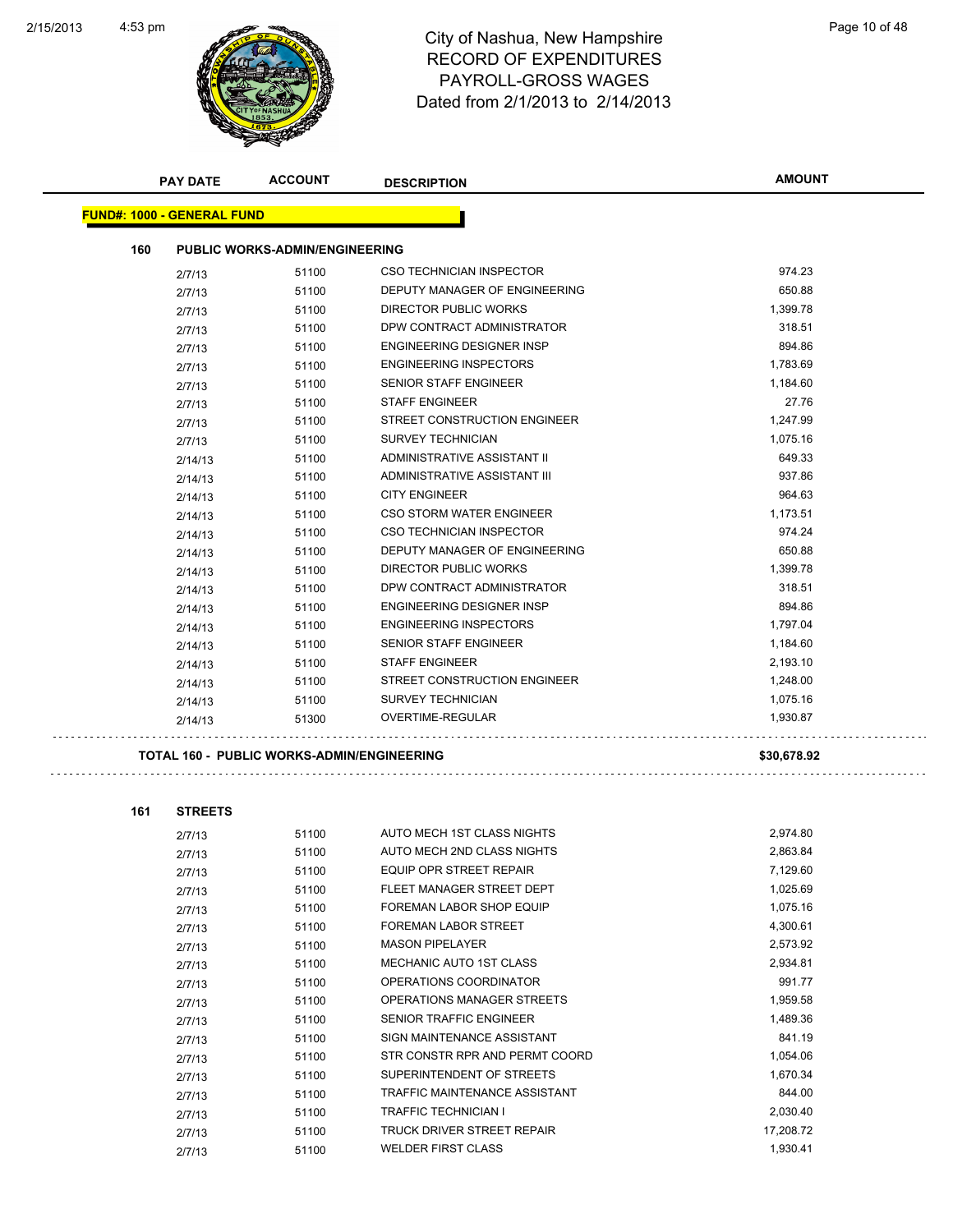

|     | <b>PAY DATE</b>                   | <b>ACCOUNT</b> | <b>DESCRIPTION</b>                   | <b>AMOUNT</b> |
|-----|-----------------------------------|----------------|--------------------------------------|---------------|
|     | <b>FUND#: 1000 - GENERAL FUND</b> |                |                                      |               |
| 161 | <b>STREETS</b>                    |                |                                      |               |
|     | 2/14/13                           | 51100          | AUTO MECH 1ST CLASS NIGHTS           | 2,972.41      |
|     | 2/14/13                           | 51100          | AUTO MECH 2ND CLASS NIGHTS           | 2,906.00      |
|     | 2/14/13                           | 51100          | EQUIP OPR STREET REPAIR              | 7,129.60      |
|     | 2/14/13                           | 51100          | FLEET MANAGER STREET DEPT            | 1,025.69      |
|     | 2/14/13                           | 51100          | <b>FOREMAN LABOR SHOP EQUIP</b>      | 1,343.94      |
|     | 2/14/13                           | 51100          | <b>FOREMAN LABOR STREET</b>          | 4,300.62      |
|     | 2/14/13                           | 51100          | <b>MASON PIPELAYER</b>               | 2,567.04      |
|     | 2/14/13                           | 51100          | MECHANIC AUTO 1ST CLASS              | 2,934.80      |
|     | 2/14/13                           | 51100          | OPERATIONS COORDINATOR               | 991.76        |
|     | 2/14/13                           | 51100          | OPERATIONS MANAGER STREETS           | 1,959.58      |
|     | 2/14/13                           | 51100          | SENIOR TRAFFIC ENGINEER              | 1,489.36      |
|     | 2/14/13                           | 51100          | SIGN MAINTENANCE ASSISTANT           | 825.60        |
|     | 2/14/13                           | 51100          | STR CONSTR RPR AND PERMT COORD       | 1,056.68      |
|     | 2/14/13                           | 51100          | SUPERINTENDENT OF STREETS            | 1,670.35      |
|     | 2/14/13                           | 51100          | <b>TRAFFIC MAINTENANCE ASSISTANT</b> | 844.00        |
|     | 2/14/13                           | 51100          | <b>TRAFFIC TECHNICIAN I</b>          | 2,030.40      |
|     | 2/14/13                           | 51100          | <b>TRUCK DRIVER STREET REPAIR</b>    | 17,174.56     |
|     | 2/14/13                           | 51100          | <b>WELDER FIRST CLASS</b>            | 1,930.40      |
|     | 2/7/13                            | 51300          | OVERTIME-REGULAR                     | 48,011.59     |
|     | 2/14/13                           | 51300          | OVERTIME-REGULAR                     | 130,756.57    |
|     | 2/14/13                           | 51750          | SEVERANCE/SEPARATION PAY             | 267.81        |
|     | <b>TOTAL 161 - STREETS</b>        |                |                                      | \$289,087.02  |
| 166 | <b>PARKING LOTS</b>               |                |                                      |               |
|     | 2/7/13                            | 51100          | ADMINISTRATIVE ASSISTANT II          | 697.81        |
|     | 2/7/13                            | 51100          | PARKING MAINTENANCE                  | 1,287.26      |
|     | 2/7/13                            | 51100          | <b>TRANSPORTATION DEPT MANAGER</b>   | 74.65         |
|     | 2/14/13                           | 51100          | ADMINISTRATIVE ASSISTANT II          | 649.33        |
|     | 2/14/13                           | 51100          | PARKING MAINTENANCE                  | 1,287.26      |
|     | 2/14/13                           | 51100          | <b>TRANSPORTATION DEPT MANAGER</b>   | 74.65         |
|     | 2/7/13                            | 51300          | OVERTIME-REGULAR                     | 225.46        |
|     | 2/14/13                           | 51300          | OVERTIME-REGULAR                     | 1,622.77      |
|     | <b>TOTAL 166 - PARKING LOTS</b>   |                |                                      | \$5,919.19    |
| 171 | <b>COMMUNITY SERVICES</b>         |                |                                      |               |
|     |                                   |                | ADMINISTRATIVE ASSISTANT II          | 406.13        |
|     | 2/7/13                            | 51100          | DIRECTOR HEALTH AND COMM SVS         | 1,616.89      |
|     | 2/7/13                            | 51100          | <b>HEALTH PROGRAM SPEC</b>           | 451.37        |
|     | 2/7/13                            | 51100          | PROGRAM COORDINATOR                  | 877.27        |
|     | 2/7/13                            | 51100          | ADMINISTRATIVE ASSISTANT II          | 406.13        |
|     | 2/14/13                           | 51100          | DIRECTOR HEALTH AND COMM SVS         | 1,616.89      |
|     | 2/14/13                           | 51100          | <b>HEALTH PROGRAM SPEC</b>           | 451.38        |
|     | 2/14/13                           | 51100          |                                      |               |
|     | 2/14/13                           | 51100          | PROGRAM COORDINATOR                  | 877.26        |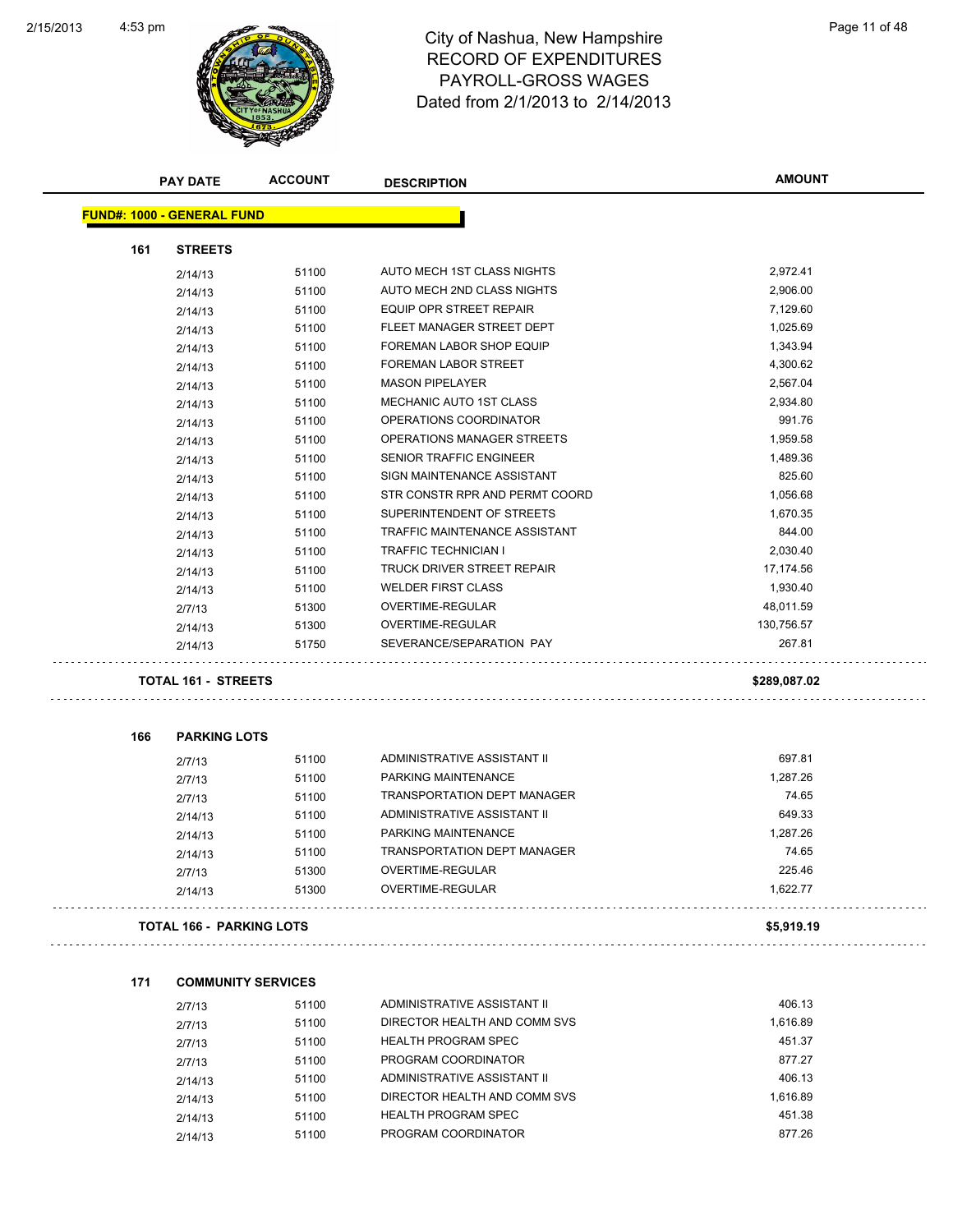**ACCOUNT** 

2/15/2013

|                                   | <b>PAY DATE</b>         | <b>ACCOUNT</b>                            | <b>DESCRIPTION</b>            | <b>AMOUNT</b> |
|-----------------------------------|-------------------------|-------------------------------------------|-------------------------------|---------------|
| <b>FUND#: 1000 - GENERAL FUND</b> |                         |                                           |                               |               |
|                                   |                         | <b>TOTAL 171 - COMMUNITY SERVICES</b>     |                               | \$6,703.32    |
|                                   |                         |                                           |                               |               |
| 172                               | <b>COMMUNITY HEALTH</b> |                                           |                               |               |
|                                   | 2/7/13                  | 51100                                     | ADMINISTRATIVE ASSISTANT II   | 676.89        |
|                                   | 2/7/13                  | 51100                                     | MANAGER COMMUNITY HEALTH      | 1,324.88      |
|                                   | 2/7/13                  | 51100                                     | PUB HEALTH NURSE              | 3,273.46      |
|                                   | 2/14/13                 | 51100                                     | ADMINISTRATIVE ASSISTANT II   | 676.89        |
|                                   | 2/14/13                 | 51100                                     | MANAGER COMMUNITY HEALTH      | 1,324.88      |
|                                   | 2/14/13                 | 51100                                     | PUB HEALTH NURSE              | 3,273.46      |
|                                   | 2/7/13                  | 51412                                     | <b>WAGES PER DIEM</b>         | 181.80        |
|                                   | 2/14/13                 | 51412                                     | <b>WAGES PER DIEM</b>         | 166.65        |
|                                   |                         | <b>TOTAL 172 - COMMUNITY HEALTH</b>       |                               | \$10,898.91   |
| 173                               |                         | <b>ENVIRONMENTAL HEALTH</b>               |                               |               |
|                                   | 2/7/13                  | 51100                                     | ENVIRONMENTAL HEALTH SPEC I   | 1,547.18      |
|                                   | 2/7/13                  | 51100                                     | ENVIRONMENTAL HEALTH SPEC II  | 1,014.26      |
|                                   | 2/7/13                  | 51100                                     | ENVIRONMENTAL TECH OFFICE MGR | 936.70        |
|                                   | 2/7/13                  | 51100                                     | LABORATORY DIRECTOR           | 1,017.42      |
|                                   | 2/7/13                  | 51100                                     | MANAGER ENVIRONMENTAL HEALTH  | 1,364.21      |
|                                   | 2/14/13                 | 51100                                     | ENVIRONMENTAL HEALTH SPEC I   | 1,547.17      |
|                                   | 2/14/13                 | 51100                                     | ENVIRONMENTAL HEALTH SPEC II  | 1,014.26      |
|                                   | 2/14/13                 | 51100                                     | ENVIRONMENTAL TECH OFFICE MGR | 936.70        |
|                                   | 2/14/13                 | 51100                                     | LABORATORY DIRECTOR           | 1,017.42      |
|                                   | 2/14/13                 | 51100                                     | MANAGER ENVIRONMENTAL HEALTH  | 1,364.20      |
|                                   |                         | <b>TOTAL 173 - ENVIRONMENTAL HEALTH</b>   |                               | \$11,759.52   |
|                                   |                         |                                           |                               |               |
| 174                               |                         | <b>WELFARE ADMINISTRATION</b><br>51100    | ADMINISTRATIVE ASSISTANT I    | 789.01        |
|                                   | 2/7/13                  | 51100                                     | CASE TECHNICIAN WELFARE       | 2,235.00      |
|                                   | 2/7/13<br>2/7/13        | 51100                                     | INTAKE WORKER ACCOUNTANT      | 883.76        |
|                                   | 2/7/13                  | 51100                                     | SENIOR CASE TECHNICIAN        | 903.15        |
|                                   | 2/7/13                  | 51100                                     | <b>WELFARE OFFICER</b>        | 1,367.59      |
|                                   | 2/14/13                 | 51100                                     | ADMINISTRATIVE ASSISTANT I    | 789.02        |
|                                   | 2/14/13                 | 51100                                     | CASE TECHNICIAN WELFARE       | 1,950.62      |
|                                   | 2/14/13                 | 51100                                     | INTAKE WORKER ACCOUNTANT      | 883.76        |
|                                   | 2/14/13                 | 51100                                     | SENIOR CASE TECHNICIAN        | 903.15        |
|                                   | 2/14/13                 | 51100                                     | <b>WELFARE OFFICER</b>        | 1,367.59      |
|                                   |                         | <b>TOTAL 174 - WELFARE ADMINISTRATION</b> |                               | \$12,072.65   |
| 177                               |                         | <b>PARKS &amp; RECREATION</b>             |                               |               |
|                                   | 2/7/13                  | 51100                                     | ADMINISTRATIVE ASSISTANT II   | 716.90        |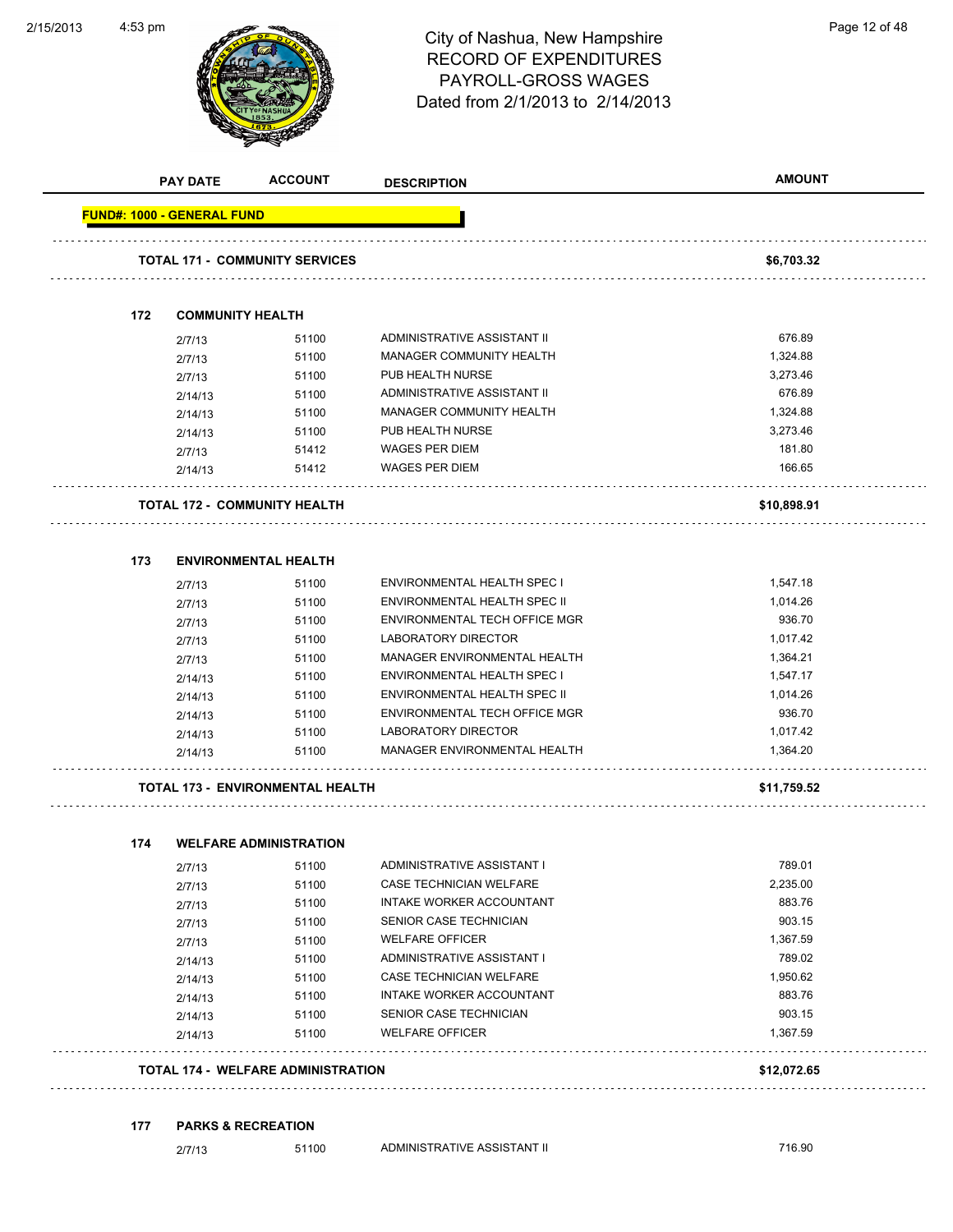

|     | <b>PAY DATE</b>                   | <b>ACCOUNT</b>                 | <b>DESCRIPTION</b>                                               | AMOUNT           |
|-----|-----------------------------------|--------------------------------|------------------------------------------------------------------|------------------|
|     | <b>FUND#: 1000 - GENERAL FUND</b> |                                |                                                                  |                  |
| 177 | <b>PARKS &amp; RECREATION</b>     |                                |                                                                  |                  |
|     | 2/7/13                            | 51100                          | <b>BACKHOE OPERATOR</b>                                          | 891.20           |
|     | 2/7/13                            | 51100                          | FOREMAN LABOR PARK                                               | 3,494.26         |
|     | 2/7/13                            | 51100                          | <b>GROUNDS KEEPER PARK MAINT</b>                                 | 5,607.98         |
|     | 2/7/13                            | 51100                          | <b>GROUNDSMAN I PARKS</b>                                        | 3,097.20         |
|     | 2/7/13                            | 51100                          | <b>GROUNDSMAN II PARKS</b>                                       | 802.80           |
|     | 2/7/13                            | 51100                          | <b>LEAD GROUNDSMAN</b>                                           | 2,704.80         |
|     | 2/7/13                            | 51100                          | NURSERY WORKER PARKS                                             | 848.80           |
|     | 2/7/13                            | 51100                          | OPERATIONS MANAGER STREETS                                       | 666.47           |
|     | 2/7/13                            | 51100                          | PROGRAM COORDINATOR                                              | 340.83           |
|     | 2/7/13                            | 51100                          | RECREATION PROGRAM MANAGER                                       | 1,044.70         |
|     | 2/7/13                            | 51100                          | STELLOS STADIUM ATTENDANT                                        | 891.20           |
|     | 2/7/13                            | 51100                          | SUPERINTENDENT OF PARKS RECR                                     | 1,622.11         |
|     | 2/7/13                            | 51100                          | <b>TRUCK DRIVER PARKS RECR</b>                                   | 795.22           |
|     | 2/14/13                           | 51100                          | ADMINISTRATIVE ASSISTANT II                                      | 716.90           |
|     | 2/14/13                           | 51100                          | <b>BACKHOE OPERATOR</b>                                          | 891.20           |
|     | 2/14/13                           | 51100                          | <b>FOREMAN LABOR PARK</b>                                        | 3,816.81         |
|     | 2/14/13                           | 51100                          | <b>GROUNDS KEEPER PARK MAINT</b>                                 | 5,579.59         |
|     | 2/14/13                           | 51100                          | <b>GROUNDSMAN I PARKS</b>                                        | 3,078.08         |
|     | 2/14/13                           | 51100                          | <b>GROUNDSMAN II PARKS</b>                                       | 802.80           |
|     | 2/14/13                           | 51100                          | <b>LEAD GROUNDSMAN</b>                                           | 2,699.17         |
|     | 2/14/13                           | 51100                          | NURSERY WORKER PARKS                                             | 848.80           |
|     | 2/14/13                           | 51100                          | OPERATIONS MANAGER STREETS                                       | 666.47           |
|     | 2/14/13                           | 51100                          | PROGRAM COORDINATOR                                              | 340.83           |
|     | 2/14/13                           | 51100                          | RECREATION PROGRAM MANAGER                                       | 1,044.70         |
|     | 2/14/13                           | 51100                          | STELLOS STADIUM ATTENDANT                                        | 891.20           |
|     | 2/14/13                           | 51100                          | SUPERINTENDENT OF PARKS RECR                                     | 1,622.11         |
|     | 2/14/13                           | 51100                          | <b>TRUCK DRIVER PARKS RECR</b>                                   | 815.60           |
|     | 2/7/13                            | 51300                          | OVERTIME-REGULAR                                                 | 5,972.74         |
|     | 2/14/13                           | 51300                          | OVERTIME-REGULAR                                                 | 8,459.69         |
|     | 2/14/13                           | 51600                          | <b>LONGEVITY</b>                                                 | 800.00           |
|     | 2/7/13                            | 55642                          | <b>GAME OFFICIALS</b>                                            | 226.00           |
|     |                                   | TOTAL 177 - PARKS & RECREATION |                                                                  | \$62,797.16      |
|     |                                   |                                |                                                                  |                  |
| 179 | <b>LIBRARY</b>                    |                                |                                                                  |                  |
|     | 2/7/13                            | 51100                          | ADMIN ASST COST ACCOUNTANT                                       | 760.03           |
|     | 2/7/13                            | 51100                          | ASSISTANT LIBRARIAN CIRCULATIO                                   | 1,873.66         |
|     | 2/7/13                            | 51100                          | ASSISTANT LIBRARIAN MEDIA SERV                                   | 715.90           |
|     | 2/7/13                            | 51100<br>51100                 | ASSISTANT LIBRARIAN OUTREACH S<br>ASSISTANT LIBRARIAN YOUTH SERV | 726.62<br>738.90 |
|     | 0.7140                            |                                |                                                                  |                  |

2/7/13 51100 ASSISTANT LIBRARIAN YOUTH SERV 738.90 2/7/13 51100 DIRECTOR LIBRARY 1,778.30 2/7/13 51100 EXECUTIVE ASST OFFICE MANAGER 2/7/13 51100 JANITOR 464.61 2/7/13 51100 LIBRARIAN ADULT SERVICES 911.78 2/7/13 51100 LIBRARIAN BOOKS MATERIALS 1,847.76 2/7/13 51100 LIBRARIAN CIRCULATION 911.78 2/7/13 51100 LIBRARIAN GENERAL REF 911.78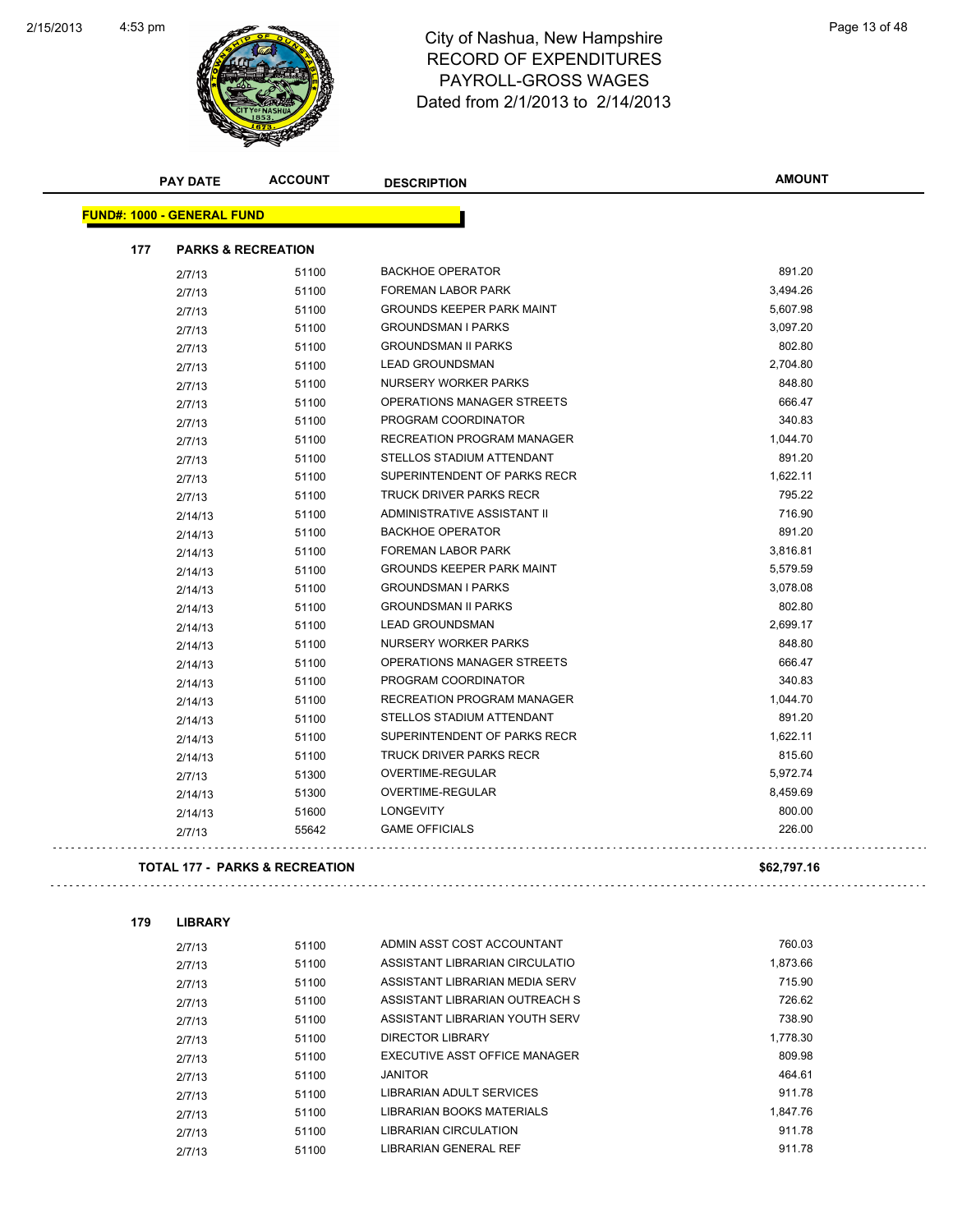

| <b>PAY DATE</b>                   | <b>ACCOUNT</b> | <b>DESCRIPTION</b>                | <b>AMOUNT</b> |
|-----------------------------------|----------------|-----------------------------------|---------------|
| <b>FUND#: 1000 - GENERAL FUND</b> |                |                                   |               |
|                                   |                |                                   |               |
| 179<br><b>LIBRARY</b>             |                |                                   |               |
| 2/7/13                            | 51100          | <b>LIBRARIAN OUTREACH SVS</b>     | 946.43        |
| 2/7/13                            | 51100          | LIBRARIAN YOUTH SERVICES          | 1,452.22      |
| 2/7/13                            | 51100          | LIBRARY ASSISTANT BOOKS MATERI    | 669.57        |
| 2/7/13                            | 51100          | LIBRARY ASSISTANT CIRCULATION     | 3,267.58      |
| 2/7/13                            | 51100          | LIBRARY ASSISTANT GENERAL REF     | 629.71        |
| 2/7/13                            | 51100          | LIBRARY ASSISTANT MEDIA SERVIC    | 1,942.00      |
| 2/7/13                            | 51100          | LIBRARY ASSISTANT YOUTH SERVIC    | 1,258.11      |
| 2/7/13                            | 51100          | MAINTENANCE SUPV                  | 807.51        |
| 2/7/13                            | 51100          | <b>MEDIA SERVICES COORDINATOR</b> | 1,141.43      |
| 2/7/13                            | 51100          | REFERENCE LIBRARIAN BOOKS MATE    | 429.90        |
| 2/7/13                            | 51100          | REFERENCE LIBRARIAN GENERAL RE    | 2,998.25      |
| 2/7/13                            | 51100          | <b>SECURITY LIBRARY</b>           | 649.95        |
| 2/14/13                           | 51100          | ADMIN ASST COST ACCOUNTANT        | 760.03        |
| 2/14/13                           | 51100          | ASSISTANT LIBRARIAN CIRCULATIO    | 1,873.65      |
| 2/14/13                           | 51100          | ASSISTANT LIBRARIAN MEDIA SERV    | 715.90        |
| 2/14/13                           | 51100          | ASSISTANT LIBRARIAN OUTREACH S    | 726.61        |
| 2/14/13                           | 51100          | ASSISTANT LIBRARIAN YOUTH SERV    | 738.91        |
| 2/14/13                           | 51100          | DIRECTOR LIBRARY                  | 1,778.30      |
| 2/14/13                           | 51100          | EXECUTIVE ASST OFFICE MANAGER     | 809.99        |
| 2/14/13                           | 51100          | <b>JANITOR</b>                    | 464.61        |
| 2/14/13                           | 51100          | LIBRARIAN ADULT SERVICES          | 1,367.78      |
| 2/14/13                           | 51100          | LIBRARIAN BOOKS MATERIALS         | 1,847.77      |
| 2/14/13                           | 51100          | <b>LIBRARIAN CIRCULATION</b>      | 911.78        |
| 2/14/13                           | 51100          | LIBRARIAN GENERAL REF             | 911.78        |
| 2/14/13                           | 51100          | LIBRARIAN OUTREACH SVS            | 946.43        |
| 2/14/13                           | 51100          | LIBRARIAN YOUTH SERVICES          | 1,296.22      |
| 2/14/13                           | 51100          | LIBRARY ASSISTANT BOOKS MATERI    | 669.57        |
| 2/14/13                           | 51100          | LIBRARY ASSISTANT CIRCULATION     | 3,267.58      |
| 2/14/13                           | 51100          | LIBRARY ASSISTANT GENERAL REF     | 629.71        |
| 2/14/13                           | 51100          | LIBRARY ASSISTANT MEDIA SERVIC    | 1,878.38      |
| 2/14/13                           | 51100          | LIBRARY ASSISTANT YOUTH SERVIC    | 1,258.11      |
| 2/14/13                           | 51100          | <b>MAINTENANCE SUPV</b>           | 807.52        |
| 2/14/13                           | 51100          | MEDIA SERVICES COORDINATOR        | 1,141.42      |
| 2/14/13                           | 51100          | REFERENCE LIBRARIAN BOOKS MATE    | 429.90        |
| 2/14/13                           | 51100          | REFERENCE LIBRARIAN GENERAL RE    | 2,998.24      |
|                                   | 51100          | <b>SECURITY LIBRARY</b>           | 649.95        |
| 2/14/13                           | 51200          | LIBRARY ASSISTANT BOOKS MATERI    | 700.56        |
| 2/7/13                            | 51200          | LIBRARY ASSISTANT CIRCULATION     | 472.17        |
| 2/7/13                            | 51200          | LIBRARY PAGE YOUTH SERVICES       | 275.10        |
| 2/7/13                            | 51200          | <b>LIBRARY PAGES CIRCULATION</b>  | 826.91        |
| 2/7/13                            |                | LIBRARY PAGES MEDIA SERVICES      | 309.28        |
| 2/7/13                            | 51200          | LIBRARY ASSISTANT BOOKS MATERI    | 700.56        |
| 2/14/13                           | 51200          | LIBRARY ASSISTANT CIRCULATION     | 440.69        |
| 2/14/13                           | 51200          |                                   |               |
| 2/14/13                           | 51200          | LIBRARY PAGE YOUTH SERVICES       | 183.40        |
| 2/14/13                           | 51200          | LIBRARY PAGES CIRCULATION         | 571.64        |
| 2/14/13                           | 51200          | LIBRARY PAGES MEDIA SERVICES      | 231.40        |
| 2/7/13                            | 51300          | OVERTIME-REGULAR                  | 1,009.49      |
| 2/14/13                           | 51300          | OVERTIME-REGULAR                  | 1,055.49      |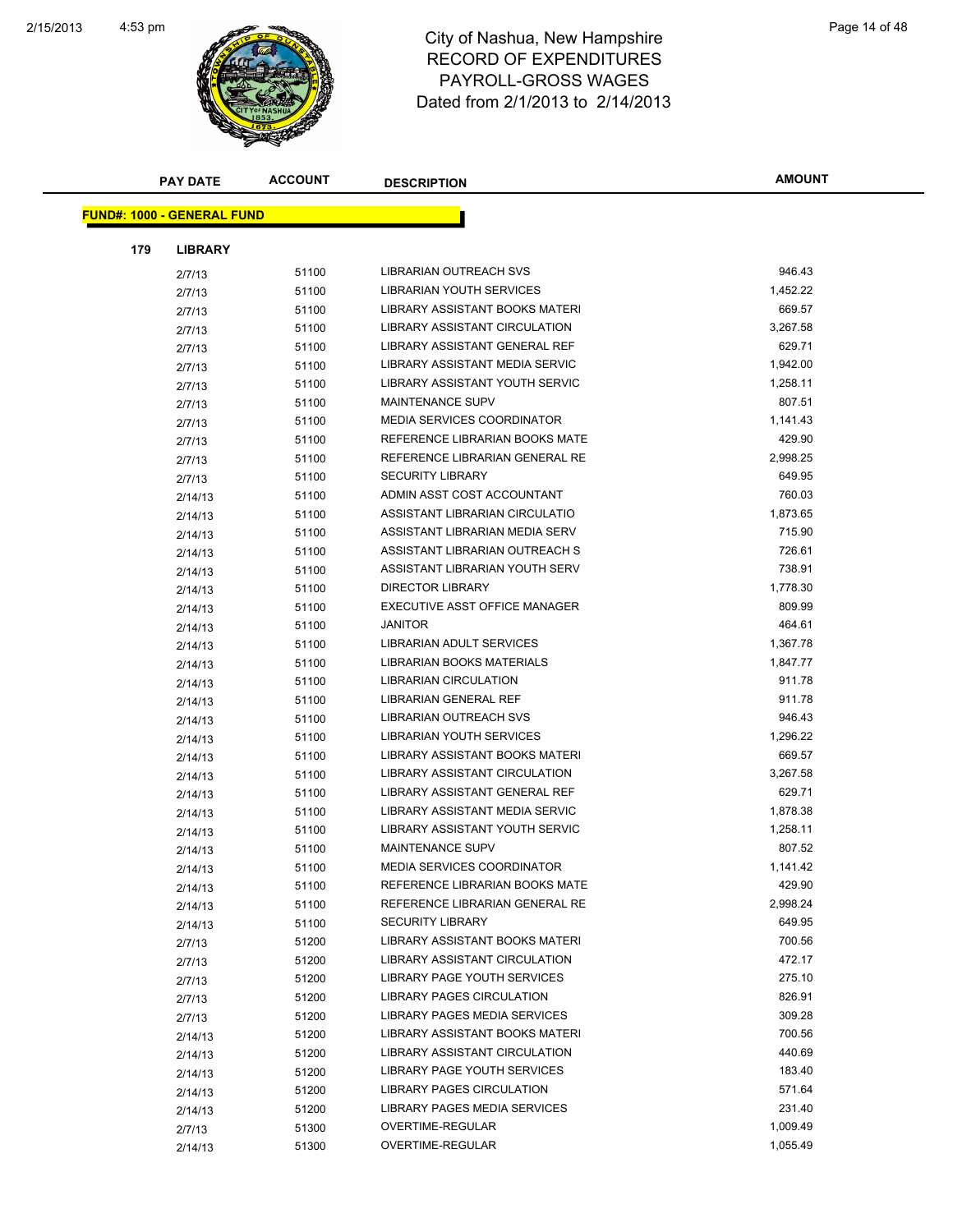2/15/2013



|     | <b>PAY DATE</b>                   | <b>ACCOUNT</b>                           | <b>DESCRIPTION</b>             | <b>AMOUNT</b> |
|-----|-----------------------------------|------------------------------------------|--------------------------------|---------------|
|     | <b>FUND#: 1000 - GENERAL FUND</b> |                                          |                                |               |
|     | <b>TOTAL 179 - LIBRARY</b>        |                                          |                                | \$64,300.59   |
|     |                                   |                                          |                                |               |
| 181 |                                   | <b>COMMUNITY DEVELOPMENT</b>             |                                |               |
|     | 2/7/13                            | 51100                                    | ADMINISTRATIVE ASSISTANT II    | 649.34        |
|     | 2/7/13                            | 51100                                    | DIRECTOR COMMUNITY DEVELOPMENT | 2,120.58      |
|     | 2/14/13                           | 51100                                    | ADMINISTRATIVE ASSISTANT II    | 649.33        |
|     | 2/14/13                           | 51100                                    | DIRECTOR COMMUNITY DEVELOPMENT | 2,120.58      |
|     | 2/7/13                            | 51200                                    | <b>CLERK TYPIST II PT</b>      | 316.98        |
|     | 2/14/13                           | 51200                                    | <b>CLERK TYPIST II PT</b>      | 347.05        |
|     |                                   | <b>TOTAL 181 - COMMUNITY DEVELOPMENT</b> |                                | \$6,203.86    |
| 182 | <b>PLANNING &amp; ZONING</b>      |                                          |                                |               |
|     |                                   | 51100                                    | DEPARTMENT COORDINATOR         | 973.66        |
|     | 2/7/13                            | 51100                                    | DEPUTY PLANNING MANAGER        | 2,538.81      |
|     | 2/7/13                            | 51100                                    | MANAGER PLANNING DEPT          | 1,823.89      |
|     | 2/7/13                            | 51100                                    | PLANNER I                      | 1,798.03      |
|     | 2/7/13<br>2/7/13                  | 51100                                    | <b>PLANNER II</b>              | 1,073.92      |
|     |                                   | 51100                                    | DEPARTMENT COORDINATOR         | 817.66        |
|     | 2/14/13<br>2/14/13                | 51100                                    | DEPUTY PLANNING MANAGER        | 2,538.81      |
|     | 2/14/13                           | 51100                                    | MANAGER PLANNING DEPT          | 1,823.89      |
|     | 2/14/13                           | 51100                                    | PLANNER I                      | 1,486.04      |
|     | 2/14/13                           | 51100                                    | <b>PLANNER II</b>              | 1,073.92      |
|     | 2/7/13                            | 53428                                    | STENOGRAPHIC SERVICES          | 200.00        |
|     |                                   | <b>TOTAL 182 - PLANNING &amp; ZONING</b> |                                | \$16,148.63   |
|     |                                   |                                          |                                |               |
| 183 |                                   | <b>ECONOMIC DEVELOPMENT</b>              |                                |               |
|     | 2/7/13                            | 51100                                    | ECONOMIC DEV DIRECTOR          | 1,766.76      |
|     | 2/14/13                           | 51100                                    | ECONOMIC DEV DIRECTOR          | 1,766.75      |
|     |                                   | <b>TOTAL 183 - ECONOMIC DEVELOPMENT</b>  |                                | \$3,533.51    |
| 191 | <b>SCHOOL</b>                     |                                          |                                |               |
|     | 2/7/13                            | 51100                                    | ASST SYSTEMS ADMIN FULL YEAR   | 865.39        |
|     | 2/7/13                            | 51100                                    | ASST SYSTEMS ADMIN SCH YEAR    | 738.86        |
|     | 2/7/13                            | 51100                                    | CLERICAL ACADEMY NHN           | 2,644.14      |
|     | 2/7/13                            | 51100                                    | <b>CLERICAL ACADEMY NHS</b>    | 1,996.51      |
|     | 2/7/13                            | 51100                                    | <b>CLERICAL ASST SUPER SUP</b> | 1,978.22      |
|     | 2/7/13                            | 51100                                    | <b>CLERICAL ATHLETIC NHN</b>   | 690.38        |
|     | 2/7/13                            | 51100                                    | <b>CLERICAL ATHLETIC NHS</b>   | 679.13        |
|     | 2/7/13                            | 51100                                    | CLERICAL BOARD OF ED SUP       | 759.54        |
|     | 2/7/13                            | 51100                                    | <b>CLERICAL BUSINESS</b>       | 3,455.27      |
|     | 2/7/13                            | 51100                                    | CLERICAL CHIEF OP OFFICER SUP  | 779.38        |
|     |                                   |                                          |                                |               |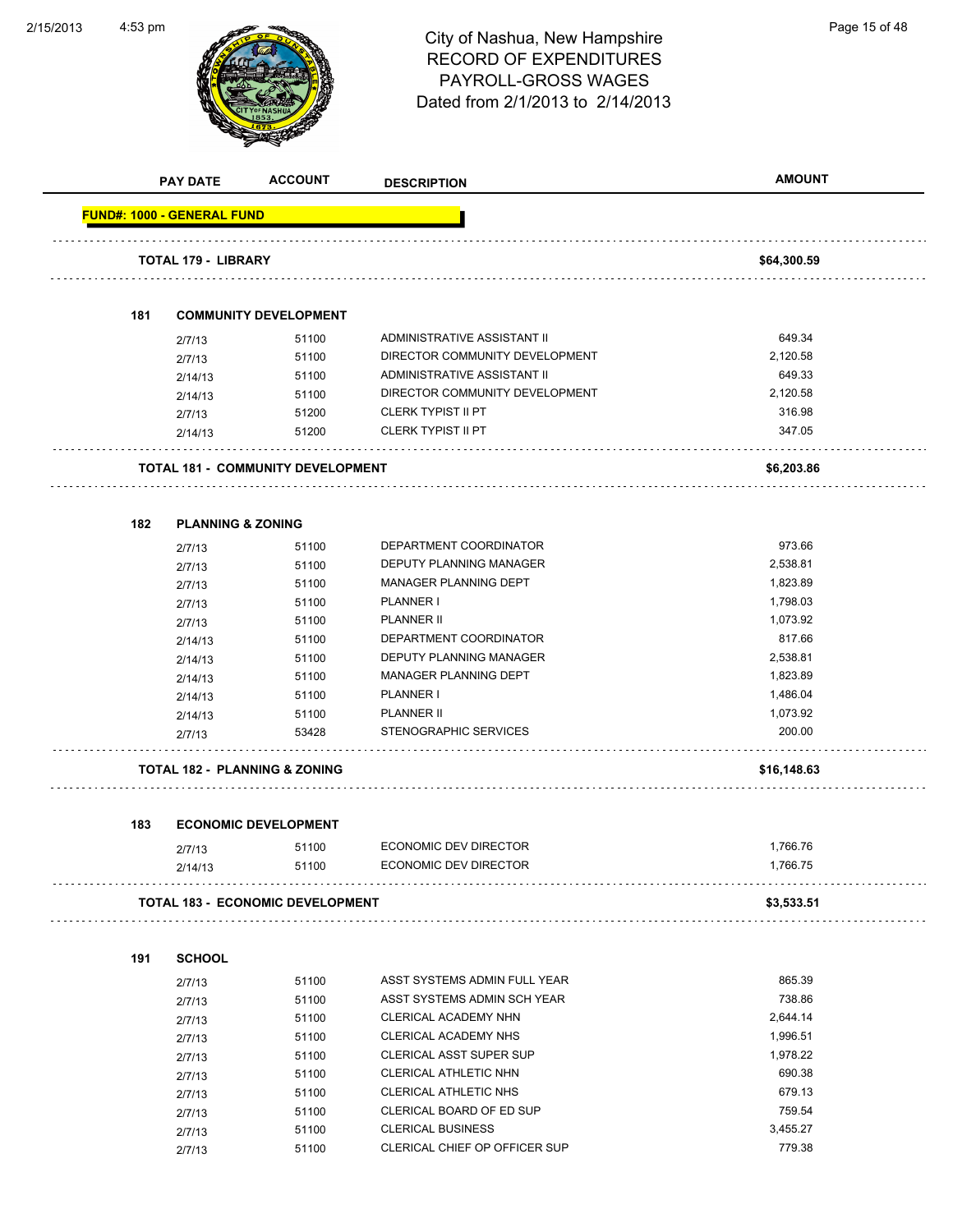

|                                   | <b>PAY DATE</b> | <b>ACCOUNT</b> | <b>DESCRIPTION</b>                 | <b>AMOUNT</b> |
|-----------------------------------|-----------------|----------------|------------------------------------|---------------|
| <b>FUND#: 1000 - GENERAL FUND</b> |                 |                |                                    |               |
|                                   |                 |                |                                    |               |
| 191                               | <b>SCHOOL</b>   |                |                                    |               |
|                                   | 2/7/13          | 51100          | CLERICAL CTE NHN                   | 718.88        |
|                                   | 2/7/13          | 51100          | <b>CLERICAL CTE NHS</b>            | 690.38        |
|                                   | 2/7/13          | 51100          | CLERICAL GUIDANCE ELM              | 724.13        |
|                                   | 2/7/13          | 51100          | <b>CLERICAL GUIDANCE NHN</b>       | 2,648.19      |
|                                   | 2/7/13          | 51100          | <b>CLERICAL GUIDANCE NHS</b>       | 2,697.69      |
|                                   | 2/7/13          | 51100          | <b>CLERICAL HUMAN RESOURCES</b>    | 2,646.01      |
|                                   | 2/7/13          | 51100          | <b>CLERICAL PAYROLL SUP</b>        | 647.63        |
|                                   | 2/7/13          | 51100          | <b>CLERICAL PLANT OPS</b>          | 724.13        |
|                                   | 2/7/13          | 51100          | <b>CLERICAL PRINCIPAL AMH</b>      | 1,263.38      |
|                                   | 2/7/13          | 51100          | CLERICAL PRINCIPAL BIC             | 1,338.01      |
|                                   | 2/7/13          | 51100          | <b>CLERICAL PRINCIPAL BIR</b>      | 1,380.76      |
|                                   | 2/7/13          | 51100          | <b>CLERICAL PRINCIPAL BRO</b>      | 1,414.51      |
|                                   | 2/7/13          | 51100          | CLERICAL PRINCIPAL CHA             | 1,295.26      |
|                                   | 2/7/13          | 51100          | CLERICAL PRINCIPAL DRC             | 1,295.26      |
|                                   | 2/7/13          | 51100          | <b>CLERICAL PRINCIPAL ELM</b>      | 2,958.70      |
|                                   | 2/7/13          | 51100          | <b>CLERICAL PRINCIPAL FES</b>      | 1,358.26      |
|                                   | 2/7/13          | 51100          | CLERICAL PRINCIPAL FMS             | 2,048.64      |
|                                   | 2/7/13          | 51100          | CLERICAL PRINCIPAL LDG             | 1,263.38      |
|                                   | 2/7/13          | 51100          | <b>CLERICAL PRINCIPAL MDE</b>      | 1,403.26      |
|                                   | 2/7/13          | 51100          | <b>CLERICAL PRINCIPAL MTP</b>      | 1,338.01      |
|                                   | 2/7/13          | 51100          | <b>CLERICAL PRINCIPAL NHN</b>      | 2,533.06      |
|                                   | 2/7/13          | 51100          | CLERICAL PRINCIPAL NHS             | 1,550.63      |
|                                   | 2/7/13          | 51100          | CLERICAL PRINCIPAL NSE             | 1,338.01      |
|                                   | 2/7/13          | 51100          | <b>CLERICAL PRINCIPAL PMS</b>      | 2,116.14      |
|                                   | 2/7/13          | 51100          | <b>CLERICAL PRINCIPAL SHE</b>      | 1,414.51      |
|                                   | 2/7/13          | 51100          | CLERICAL RECEPTIONIST NHS          | 647.63        |
|                                   | 2/7/13          | 51100          | CLERICAL SPECIAL ED NHS            | 724.13        |
|                                   | 2/7/13          | 51100          | CLERICAL SPECIAL ED SUP            | 1,448.26      |
|                                   | 2/7/13          | 51100          | CLERICAL STUDENT SERV SUP          | 768.69        |
|                                   | 2/7/13          | 51100          | CLERICAL SUB SERVICE SUP           | 722.88        |
|                                   | 2/7/13          | 51100          | CLERICAL SUPERINTENDANT SUP        | 907.63        |
|                                   | 2/7/13          | 51100          | <b>CLERICAL TRANSPORTATION SUP</b> | 724.13        |
|                                   | 2/7/13          | 51100          | CLERICAL VOCATIONAL NHN            | 724.13        |
|                                   | 2/7/13          | 51100          | <b>CUSTODIAN AMH</b>               | 1,984.65      |
|                                   | 2/7/13          | 51100          | <b>CUSTODIAN ASST HEAD ELM</b>     | 868.80        |
|                                   | 2/7/13          | 51100          | <b>CUSTODIAN ASST HEAD FMS</b>     | 732.40        |
|                                   | 2/7/13          | 51100          | <b>CUSTODIAN ASST HEAD NHN</b>     | 1,609.20      |
|                                   | 2/7/13          | 51100          | <b>CUSTODIAN ASST HEAD NHS</b>     | 1,609.20      |
|                                   | 2/7/13          | 51100          | <b>CUSTODIAN BIC</b>               | 1,542.70      |
|                                   | 2/7/13          | 51100          | <b>CUSTODIAN BIR</b>               | 1,928.40      |
|                                   | 2/7/13          | 51100          | <b>CUSTODIAN BRO</b>               | 1,285.60      |
|                                   | 2/7/13          | 51100          | <b>CUSTODIAN CHA</b>               | 899.90        |
|                                   | 2/7/13          | 51100          | <b>CUSTODIAN DRC</b>               | 1,285.60      |
|                                   | 2/7/13          | 51100          | <b>CUSTODIAN ELM</b>               | 5,230.00      |
|                                   | 2/7/13          | 51100          | <b>CUSTODIAN FES</b>               | 1,285.60      |
|                                   | 2/7/13          | 51100          | <b>CUSTODIAN FMS</b>               | 3,214.00      |
|                                   | 2/7/13          | 51100          | <b>CUSTODIAN HEAD AMH</b>          | 732.40        |
|                                   | 2/7/13          | 51100          | <b>CUSTODIAN HEAD BIC</b>          | 732.40        |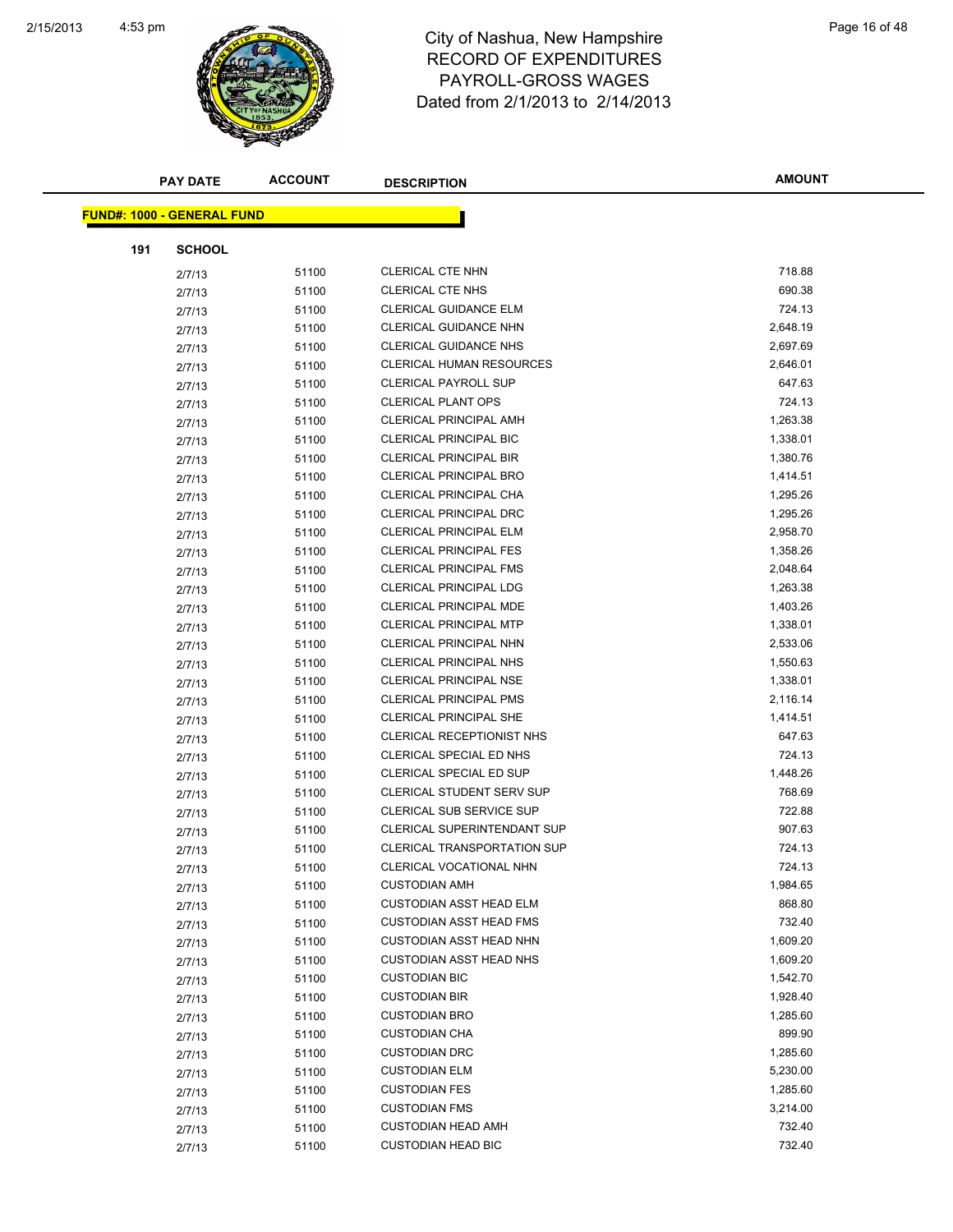

|     | <b>PAY DATE</b>                   | <b>ACCOUNT</b> | <b>DESCRIPTION</b>            | <b>AMOUNT</b> |
|-----|-----------------------------------|----------------|-------------------------------|---------------|
|     | <b>FUND#: 1000 - GENERAL FUND</b> |                |                               |               |
|     |                                   |                |                               |               |
| 191 | <b>SCHOOL</b>                     |                |                               |               |
|     | 2/7/13                            | 51100          | <b>CUSTODIAN HEAD BIR</b>     | 732.40        |
|     | 2/7/13                            | 51100          | <b>CUSTODIAN HEAD BRO</b>     | 732.40        |
|     | 2/7/13                            | 51100          | <b>CUSTODIAN HEAD CHA</b>     | 732.40        |
|     | 2/7/13                            | 51100          | <b>CUSTODIAN HEAD DRC</b>     | 732.40        |
|     | 2/7/13                            | 51100          | <b>CUSTODIAN HEAD ELM</b>     | 868.80        |
|     | 2/7/13                            | 51100          | <b>CUSTODIAN HEAD FES</b>     | 732.40        |
|     | 2/7/13                            | 51100          | <b>CUSTODIAN HEAD FMS</b>     | 868.80        |
|     | 2/7/13                            | 51100          | <b>CUSTODIAN HEAD LDG</b>     | 732.40        |
|     | 2/7/13                            | 51100          | <b>CUSTODIAN HEAD MDE</b>     | 732.40        |
|     | 2/7/13                            | 51100          | <b>CUSTODIAN HEAD MTP</b>     | 732.40        |
|     | 2/7/13                            | 51100          | <b>CUSTODIAN HEAD NHN</b>     | 874.00        |
|     | 2/7/13                            | 51100          | <b>CUSTODIAN HEAD NHS</b>     | 874.00        |
|     | 2/7/13                            | 51100          | <b>CUSTODIAN HEAD NSE</b>     | 732.40        |
|     | 2/7/13                            | 51100          | <b>CUSTODIAN HEAD PMS</b>     | 1,601.20      |
|     | 2/7/13                            | 51100          | <b>CUSTODIAN HEAD SHE</b>     | 732.40        |
|     | 2/7/13                            | 51100          | <b>CUSTODIAN LDG</b>          | 1,349.88      |
|     | 2/7/13                            | 51100          | <b>CUSTODIAN MDE</b>          | 1,285.60      |
|     | 2/7/13                            | 51100          | <b>CUSTODIAN MTP</b>          | 1,285.60      |
|     | 2/7/13                            | 51100          | <b>CUSTODIAN NHN</b>          | 10,373.91     |
|     | 2/7/13                            | 51100          | <b>CUSTODIAN NHS</b>          | 10,356.82     |
|     | 2/7/13                            | 51100          | <b>CUSTODIAN NSE</b>          | 1,285.60      |
|     | 2/7/13                            | 51100          | <b>CUSTODIAN PMS</b>          | 1,928.40      |
|     | 2/7/13                            | 51100          | <b>CUSTODIAN SHE</b>          | 1,928.40      |
|     | 2/7/13                            | 51100          | <b>CUSTODIAN WID</b>          | 1,253.46      |
|     | 2/7/13                            | 51100          | <b>GUIDANCE COUNSELOR BIR</b> | 1,392.90      |
|     | 2/7/13                            | 51100          | MAINTENANCE ALARM WPO         | 926.00        |
|     | 2/7/13                            | 51100          | MAINTENANCE CARPENTER WPO     | 904.80        |
|     | 2/7/13                            | 51100          | MAINTENANCE ELECTRICIAN WPO   | 1,852.00      |
|     | 2/7/13                            | 51100          | MAINTENANCE GRDS FORMEN WPO   | 904.80        |
|     | 2/7/13                            | 51100          | MAINTENANCE GROUNDS WPO       | 3,985.21      |
|     | 2/7/13                            | 51100          | MAINTENANCE HVAC WPO          | 4,524.00      |
|     | 2/7/13                            | 51100          | MAINTENANCE MESSENGER WPO     | 868.80        |
|     | 2/7/13                            | 51100          | MAINTENANCE PLUMBER WPO       | 1,852.00      |
|     | 2/7/13                            | 51100          | MAINTENANCE TRADES WPO        | 2,698.40      |
|     | 2/7/13                            | 51100          | PARA ALT AMH                  | 541.99        |
|     | 2/7/13                            | 51100          | PARA ALT DRC                  | 379.34        |
|     | 2/7/13                            | 51100          | PARA ALT ELM                  | 555.32        |
|     | 2/7/13                            | 51100          | PARA ALT FMS                  | 629.69        |
|     | 2/7/13                            | 51100          | PARA ALT MTP                  | 379.34        |
|     | 2/7/13                            | 51100          | PARA ALT PMS                  | 537.81        |
|     |                                   | 51100          | PARA DW SPEC ED AMH           | 7,676.31      |
|     | 2/7/13                            | 51100          | PARA DW SPEC ED BIR           | 1,893.26      |
|     | 2/7/13                            | 51100          | PARA DW SPEC ED BRO           | 3,212.02      |
|     | 2/7/13                            | 51100          | PARA DW SPEC ED CHA           | 5,059.91      |
|     | 2/7/13                            | 51100          | PARA DW SPEC ED FMS           | 566.88        |
|     | 2/7/13                            | 51100          | PARA DW SPEC ED LDG           | 385.80        |
|     | 2/7/13                            | 51100          | PARA DW SPEC ED MDE           | 7,213.68      |
|     | 2/7/13                            |                |                               |               |
|     | 2/7/13                            | 51100          | PARA DW SPEC ED NHN           | 4,775.95      |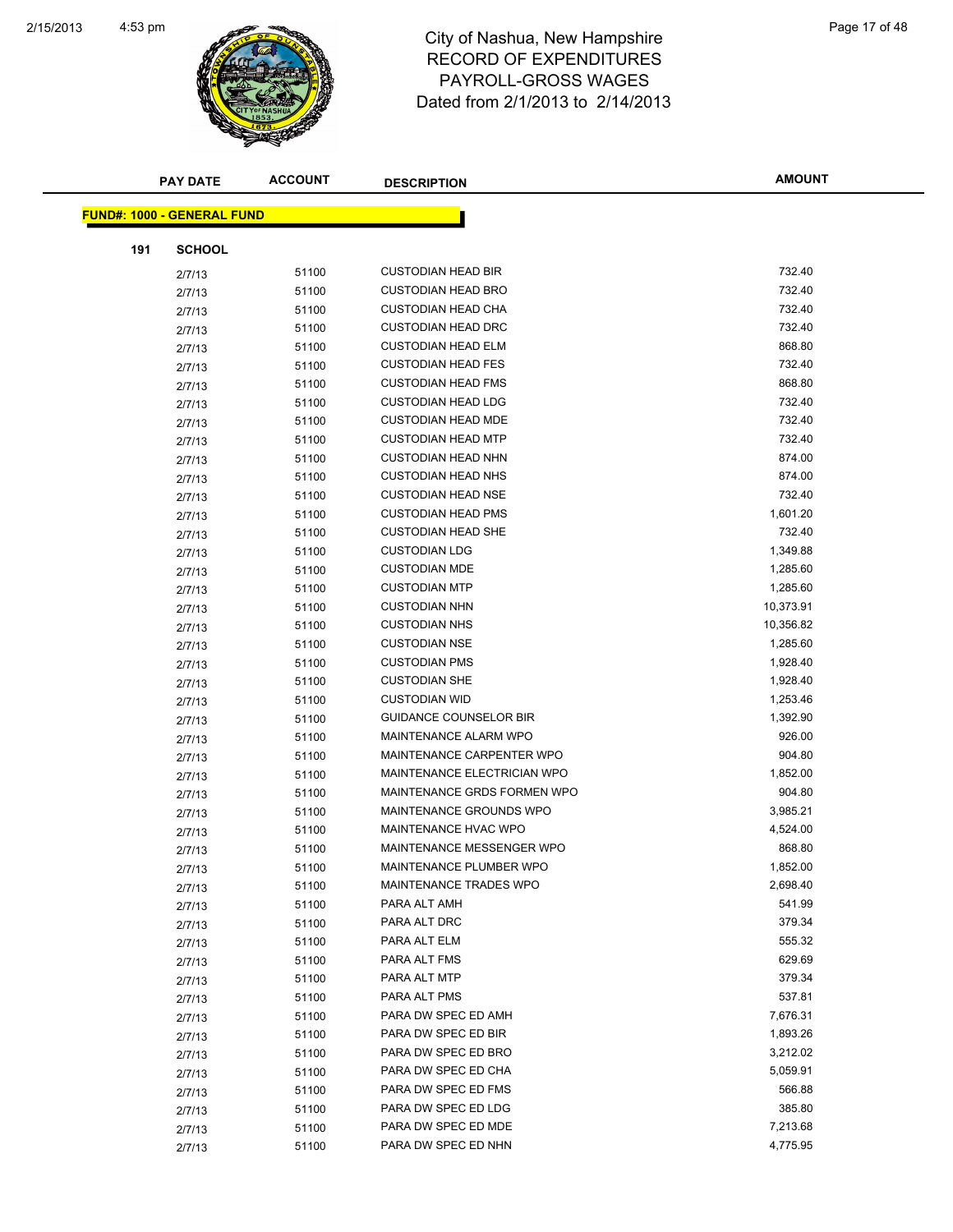

| <b>PAY DATE</b>                   |               | <b>ACCOUNT</b> | <b>DESCRIPTION</b>   | <b>AMOUNT</b> |
|-----------------------------------|---------------|----------------|----------------------|---------------|
| <b>FUND#: 1000 - GENERAL FUND</b> |               |                |                      |               |
|                                   |               |                |                      |               |
| 191                               | <b>SCHOOL</b> |                |                      |               |
|                                   | 2/7/13        | 51100          | PARA DW SPEC ED NHS  | 7,251.48      |
|                                   | 2/7/13        | 51100          | PARA DW SPEC ED NSE  | 4,997.36      |
| 2/7/13                            |               | 51100          | PARA DW SPEC ED PMS  | 6,729.80      |
| 2/7/13                            |               | 51100          | PARA DW SPEC ED SHE  | 5,116.06      |
|                                   | 2/7/13        | 51100          | PARA DW SPEC ELM     | 4,322.17      |
| 2/7/13                            |               | 51100          | PARA ELL BIR         | 488.36        |
| 2/7/13                            |               | 51100          | PARA ELL DRC         | 353.64        |
|                                   | 2/7/13        | 51100          | PARA ELL FES         | 432.60        |
|                                   | 2/7/13        | 51100          | PARA ELL FMS         | 404.69        |
| 2/7/13                            |               | 51100          | PARA ELL LDG         | 505.20        |
| 2/7/13                            |               | 51100          | PARA ELL MTP         | 346.56        |
| 2/7/13                            |               | 51100          | PARA ELL NHN         | 543.44        |
| 2/7/13                            |               | 51100          | PARA ELL NHS         | 526.25        |
| 2/7/13                            |               | 51100          | PARA ELL PMS         | 526.25        |
| 2/7/13                            |               | 51100          | PARA ELL SHE         | 488.36        |
| 2/7/13                            |               | 51100          | PARA GRAPH NHN       | 555.31        |
| 2/7/13                            |               | 51100          | PARA INST AMH        | 2,341.48      |
| 2/7/13                            |               | 51100          | PARA INST BIC        | 6,406.62      |
| 2/7/13                            |               | 51100          | PARA INST BIR        | 3,811.66      |
|                                   | 2/7/13        | 51100          | PARA INST BRO        | 3,028.19      |
| 2/7/13                            |               | 51100          | PARA INST CHA        | 5,142.58      |
| 2/7/13                            |               | 51100          | PARA INST DRC        | 4,228.24      |
|                                   | 2/7/13        | 51100          | PARA INST ELM        | 5,971.79      |
| 2/7/13                            |               | 51100          | PARA INST FES        | 5,181.64      |
| 2/7/13                            |               | 51100          | PARA INST FMS        | 5,318.24      |
| 2/7/13                            |               | 51100          | PARA INST LDG        | 7,773.61      |
| 2/7/13                            |               | 51100          | PARA INST MDE        | 4,018.50      |
| 2/7/13                            |               | 51100          | PARA INST MDP        | 2,900.33      |
| 2/7/13                            |               | 51100          | PARA INST NHN        | 2,465.86      |
| 2/7/13                            |               | 51100          | PARA INST NHS        | 1,086.88      |
| 2/7/13                            |               | 51100          | PARA INST NSE        | 1,431.90      |
|                                   | 2/7/13        | 51100          | <b>PARA INST PMS</b> | 2,860.41      |
| 2/7/13                            |               | 51100          | PARA INST SHE        | 3,632.58      |
|                                   | 2/7/13        | 51100          | PARA KIND AMH        | 521.70        |
|                                   | 2/7/13        | 51100          | PARA KIND BIC        | 521.70        |
|                                   | 2/7/13        | 51100          | PARA KIND BIR        | 488.36        |
|                                   | 2/7/13        | 51100          | PARA KIND BRO        | 399.97        |
|                                   | 2/7/13        | 51100          | PARA KIND CHA        | 488.36        |
|                                   | 2/7/13        | 51100          | PARA KIND DRC        | 505.20        |
| 2/7/13                            |               | 51100          | PARA KIND FES        | 891.62        |
|                                   | 2/7/13        | 51100          | PARA KIND LDG        | 910.20        |
| 2/7/13                            |               | 51100          | PARA KIND MDE        | 521.70        |
| 2/7/13                            |               | 51100          | PARA KIND MTP        | 1,043.40      |
| 2/7/13                            |               | 51100          | PARA KIND NSE        | 809.33        |
|                                   | 2/7/13        | 51100          | PARA KIND SHE        | 565.18        |
| 2/7/13                            |               | 51100          | PARA LIB NHN         | 521.70        |
|                                   | 2/7/13        | 51100          | PARA LIB NHS         | 599.74        |
| 2/7/13                            |               | 51100          | PARA MED ELM         | 555.31        |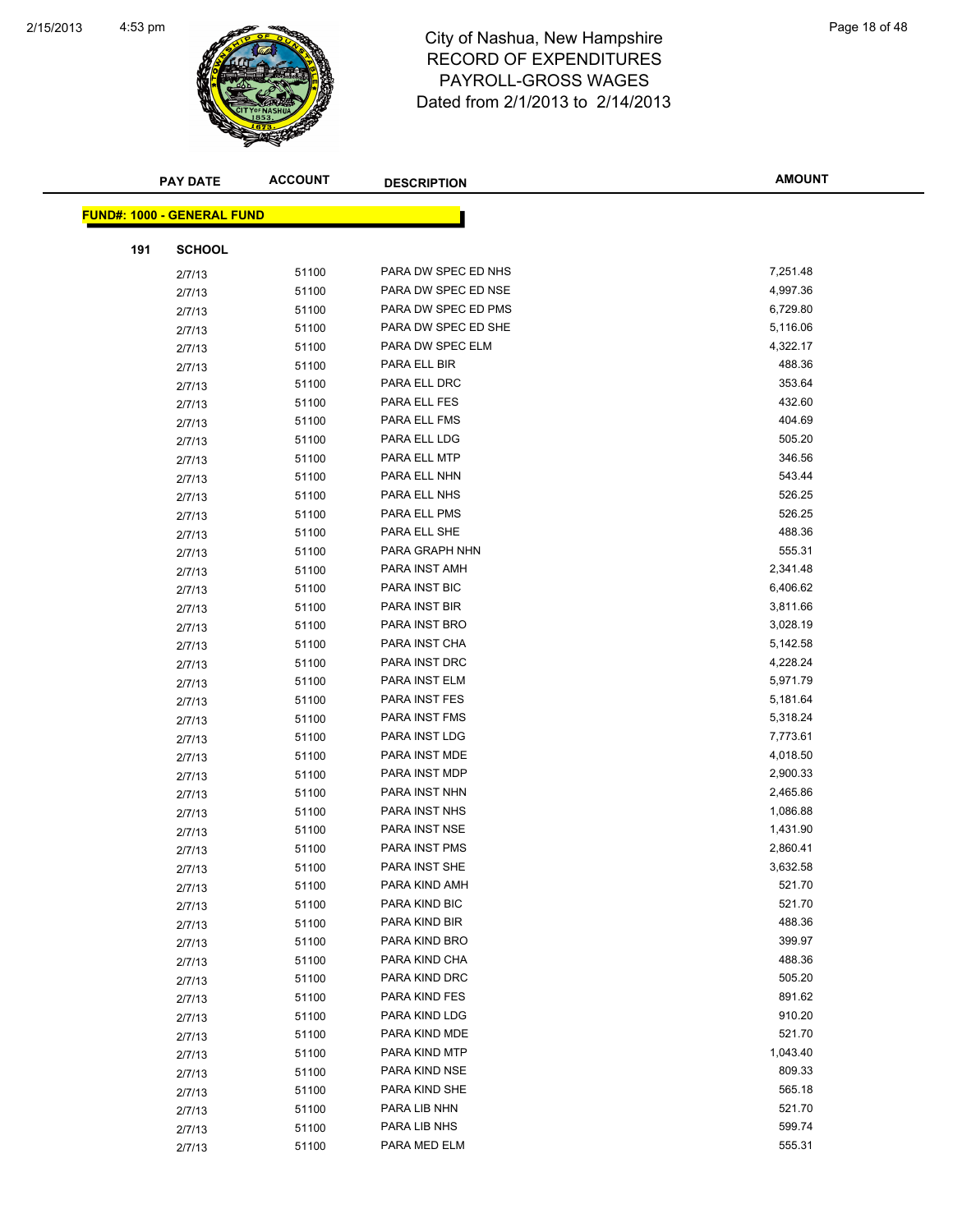

|     | <b>PAY DATE</b>                   | <b>ACCOUNT</b> | <b>DESCRIPTION</b>           | <b>AMOUNT</b> |
|-----|-----------------------------------|----------------|------------------------------|---------------|
|     |                                   |                |                              |               |
|     | <b>FUND#: 1000 - GENERAL FUND</b> |                |                              |               |
| 191 | <b>SCHOOL</b>                     |                |                              |               |
|     | 2/7/13                            | 51100          | PARA MEDIA NHN               | 599.74        |
|     | 2/7/13                            | 51100          | PARA MEDIA NHS               | 889.77        |
|     | 2/7/13                            | 51100          | PARA PRE SCH BIC             | 3,158.29      |
|     | 2/7/13                            | 51100          | PARA PRE SCH BRO             | 1,637.53      |
|     | 2/7/13                            | 51100          | PARA READ ELM                | 543.44        |
|     | 2/7/13                            | 51100          | PARA SCI NHN                 | 555.31        |
|     | 2/7/13                            | 51100          | PARA SCI NHS                 | 537.81        |
|     | 2/7/13                            | 51100          | PARA TECH LDG                | 399.30        |
|     | 2/7/13                            | 51100          | PARA VOC NHS                 | 537.81        |
|     | 2/7/13                            | 51100          | PARA WID SPW                 | 1,079.76      |
|     | 2/7/13                            | 51100          | PEER COACH SCIENCE           | 3,600.00      |
|     | 2/7/13                            | 51100          | PER DIEM TEMP WID            | 366.00        |
|     | 2/7/13                            | 51100          | SECURITY GUARD NHS           | 1,375.21      |
|     | 2/7/13                            | 51100          | SECURITY MONITOR NHN         | 1,285.60      |
|     | 2/7/13                            | 51100          | <b>SECURITY MONITOR NHS</b>  | 1,253.47      |
|     | 2/7/13                            | 51100          | SIGN LANGUAGE INTERPRETER    | 1,985.26      |
|     | 2/7/13                            | 51100          | TECH INTERGRATION ASST AMH   | 592.88        |
|     | 2/7/13                            | 51100          | TECH INTERGRATION ASST BIC   | 581.26        |
|     | 2/7/13                            | 51100          | TECH INTERGRATION ASST CHA   | 563.23        |
|     | 2/7/13                            | 51100          | TECH INTERGRATION ASST LDG   | 570.14        |
|     | 2/7/13                            | 51100          | TECH INTERGRATION ASST MDE   | 592.88        |
|     | 2/7/13                            | 51100          | TECH INTERGRATION ASST NSE   | 549.72        |
|     | 2/7/13                            | 51100          | TECH INTERGRATION ASST SHE   | 592.88        |
|     | 2/14/13                           | 51100          | ASSISTANT PRINCIPAL AMH      | 2,762.61      |
|     | 2/14/13                           | 51100          | ASSISTANT PRINCIPAL BIC      | 2,918.67      |
|     | 2/14/13                           | 51100          | ASSISTANT PRINCIPAL BRO      | 1,381.31      |
|     | 2/14/13                           | 51100          | ASSISTANT PRINCIPAL CHARL    | 2,949.53      |
|     | 2/14/13                           | 51100          | ASSISTANT PRINCIPAL DR CRSP  | 2,886.54      |
|     | 2/14/13                           | 51100          | ASSISTANT PRINCIPAL ELM      | 6,872.74      |
|     | 2/14/13                           | 51100          | ASSISTANT PRINCIPAL FES      | 2,932.06      |
|     | 2/14/13                           | 51100          | ASSISTANT PRINCIPAL FMS      | 3,412.27      |
|     | 2/14/13                           | 51100          | ASSISTANT PRINCIPAL LEDGE    | 2,762.62      |
|     | 2/14/13                           | 51100          | ASSISTANT PRINCIPAL MDE      | 1,525.04      |
|     | 2/14/13                           | 51100          | ASSISTANT PRINCIPAL MTP      | 1,381.30      |
|     | 2/14/13                           | 51100          | ASSISTANT PRINCIPAL NHN      | 9,593.89      |
|     | 2/14/13                           | 51100          | ASSISTANT PRINCIPAL NHS      | 12,905.10     |
|     | 2/14/13                           | 51100          | ASSISTANT PRINCIPAL PMS      | 6,835.69      |
|     | 2/14/13                           | 51100          | ASSISTANT PRINCIPAL SHE      | 1,436.98      |
|     | 2/14/13                           | 51100          | ASSISTANT SUPERINTENDENT     | 8,233.91      |
|     | 2/14/13                           | 51100          | ASST DIRECTOR ADULT ED       | 5,750.94      |
|     | 2/14/13                           | 51100          | ASST DIRECTOR PLANT OPS      | 4,219.70      |
|     | 2/14/13                           | 51100          | ASST DIRECTOR SPED           | 5,997.50      |
|     | 2/14/13                           | 51100          | ASST SYSTEMS ADMIN FULL YEAR | 11,460.63     |
|     | 2/14/13                           | 51100          | ASST SYSTEMS ADMIN SCH YEAR  | 591.09        |
|     | 2/14/13                           | 51100          | ATTENDANCE OFFICER           | 2,241.04      |
|     | 2/14/13                           | 51100          | CAREER CENTER COORD NHN      | 1,478.46      |
|     | 2/14/13                           | 51100          | CAREER CENTER COORD NHS      | 1,457.76      |
|     | 2/14/13                           | 51100          | CHIEF OPERATING OFFICER      | 3,894.90      |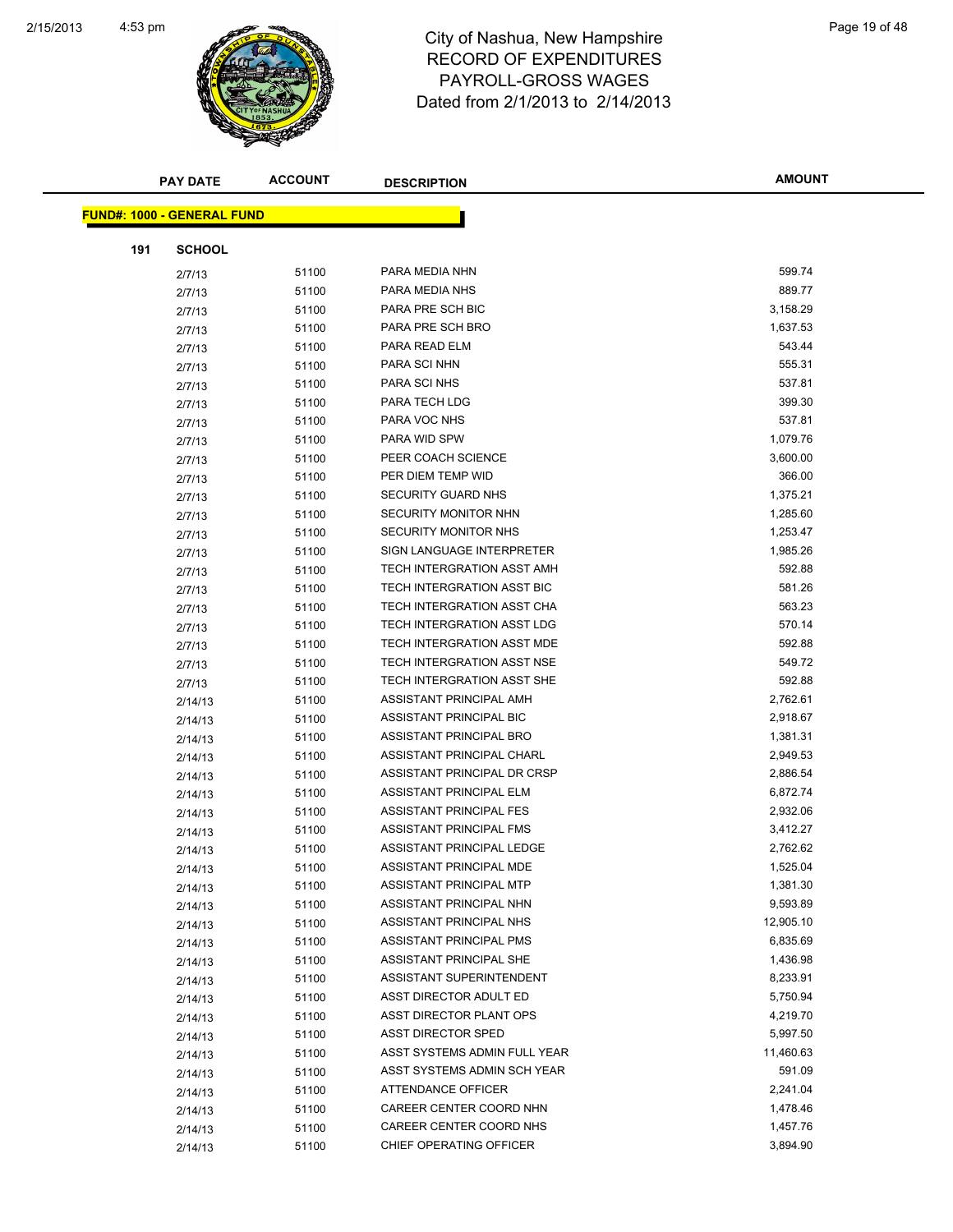

| <b>PAY DATE</b>                   | <b>ACCOUNT</b> | <b>DESCRIPTION</b>                 | <b>AMOUNT</b> |
|-----------------------------------|----------------|------------------------------------|---------------|
| <b>FUND#: 1000 - GENERAL FUND</b> |                |                                    |               |
|                                   |                |                                    |               |
| 191<br><b>SCHOOL</b>              |                |                                    |               |
| 2/14/13                           | 51100          | CLERICAL ACADEMY NHN               | 2,397.35      |
| 2/14/13                           | 51100          | CLERICAL ACADEMY NHS               | 1,810.16      |
| 2/14/13                           | 51100          | CLERICAL ASST SUPER SUP            | 1,978.23      |
| 2/14/13                           | 51100          | CLERICAL ATHLETIC NHN              | 625.94        |
| 2/14/13                           | 51100          | <b>CLERICAL ATHLETIC NHS</b>       | 615.74        |
| 2/14/13                           | 51100          | CLERICAL BOARD OF ED SUP           | 759.54        |
| 2/14/13                           | 51100          | <b>CLERICAL BUSINESS</b>           | 3,455.27      |
| 2/14/13                           | 51100          | CLERICAL CHIEF OP OFFICER SUP      | 779.39        |
| 2/14/13                           | 51100          | <b>CLERICAL CTE NHN</b>            | 720.88        |
| 2/14/13                           | 51100          | <b>CLERICAL CTE NHS</b>            | 625.94        |
| 2/14/13                           | 51100          | CLERICAL GUIDANCE ELM              | 656.54        |
| 2/14/13                           | 51100          | <b>CLERICAL GUIDANCE NHN</b>       | 2,342.10      |
| 2/14/13                           | 51100          | <b>CLERICAL GUIDANCE NHS</b>       | 2,385.06      |
| 2/14/13                           | 51100          | <b>CLERICAL HUMAN RESOURCES</b>    | 2,646.01      |
| 2/14/13                           | 51100          | <b>CLERICAL PAYROLL SUP</b>        | 647.63        |
| 2/14/13                           | 51100          | <b>CLERICAL PLANT OPS</b>          | 724.13        |
| 2/14/13                           | 51100          | <b>CLERICAL PRINCIPAL AMH</b>      | 1,145.46      |
| 2/14/13                           | 51100          | <b>CLERICAL PRINCIPAL BIC</b>      | 1,213.12      |
| 2/14/13                           | 51100          | <b>CLERICAL PRINCIPAL BIR</b>      | 1,343.94      |
| 2/14/13                           | 51100          | <b>CLERICAL PRINCIPAL BRO</b>      | 1,282.48      |
| 2/14/13                           | 51100          | CLERICAL PRINCIPAL CHA             | 1,174.36      |
| 2/14/13                           | 51100          | <b>CLERICAL PRINCIPAL DRC</b>      | 1,174.36      |
| 2/14/13                           | 51100          | CLERICAL PRINCIPAL ELM             | 2,569.54      |
| 2/14/13                           | 51100          | <b>CLERICAL PRINCIPAL FES</b>      | 1,231.48      |
| 2/14/13                           | 51100          | CLERICAL PRINCIPAL FMS             | 1,857.42      |
| 2/14/13                           | 51100          | <b>CLERICAL PRINCIPAL LDG</b>      | 1,145.46      |
| 2/14/13                           | 51100          | CLERICAL PRINCIPAL MDE             | 1,272.28      |
| 2/14/13                           | 51100          | <b>CLERICAL PRINCIPAL MTP</b>      | 1,213.13      |
| 2/14/13                           | 51100          | <b>CLERICAL PRINCIPAL NHN</b>      | 2,352.76      |
| 2/14/13                           | 51100          | <b>CLERICAL PRINCIPAL NHS</b>      | 1,550.63      |
| 2/14/13                           | 51100          | <b>CLERICAL PRINCIPAL NSE</b>      | 1,213.12      |
| 2/14/13                           | 51100          | <b>CLERICAL PRINCIPAL PMS</b>      | 1,842.58      |
| 2/14/13                           | 51100          | CLERICAL PRINCIPAL SHE             | 1,282.48      |
| 2/14/13                           | 51100          | CLERICAL RECEPTIONIST NHS          | 587.18        |
| 2/14/13                           | 51100          | CLERICAL SPECIAL ED NHS            | 656.54        |
| 2/14/13                           | 51100          | CLERICAL SPECIAL ED SUP            | 1,448.26      |
| 2/14/13                           | 51100          | <b>CLERICAL STUDENT SERV SUP</b>   | 768.69        |
|                                   | 51100          | <b>CLERICAL SUB SERVICE SUP</b>    | 626.83        |
| 2/14/13                           | 51100          | CLERICAL SUPERINTENDANT SUP        | 907.63        |
| 2/14/13                           | 51100          | <b>CLERICAL TRANSPORTATION SUP</b> | 724.13        |
| 2/14/13                           | 51100          | CLERICAL VOCATIONAL NHN            | 724.13        |
| 2/14/13                           | 51100          | <b>CURRICULUM SUPERVISOR</b>       | 5,987.66      |
| 2/14/13                           |                | <b>CUSTODIAN AMH</b>               | 1,928.40      |
| 2/14/13                           | 51100          | <b>CUSTODIAN ASST HEAD ELM</b>     | 868.80        |
| 2/14/13                           | 51100          |                                    | 732.40        |
| 2/14/13                           | 51100          | <b>CUSTODIAN ASST HEAD FMS</b>     |               |
| 2/14/13                           | 51100          | <b>CUSTODIAN ASST HEAD NHN</b>     | 1,609.20      |
| 2/14/13                           | 51100          | <b>CUSTODIAN ASST HEAD NHS</b>     | 1,609.20      |
| 2/14/13                           | 51100          | <b>CUSTODIAN BIC</b>               | 1,542.70      |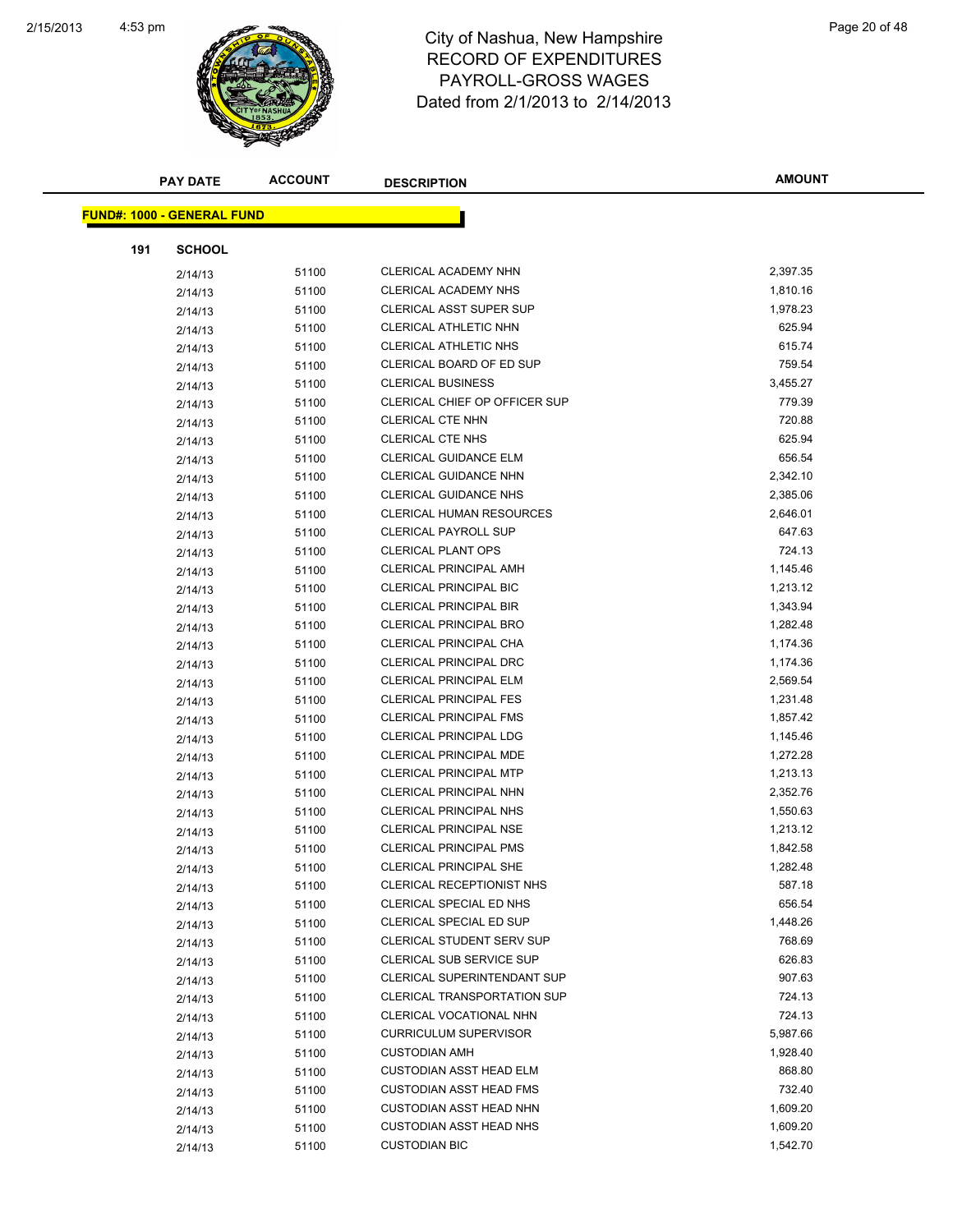

|     | <b>PAY DATE</b>                   | <b>ACCOUNT</b> | <b>DESCRIPTION</b>        | <b>AMOUNT</b> |
|-----|-----------------------------------|----------------|---------------------------|---------------|
|     | <b>FUND#: 1000 - GENERAL FUND</b> |                |                           |               |
|     |                                   |                |                           |               |
| 191 | <b>SCHOOL</b>                     |                |                           |               |
|     | 2/14/13                           | 51100          | <b>CUSTODIAN BIR</b>      | 1,928.40      |
|     | 2/14/13                           | 51100          | <b>CUSTODIAN BRO</b>      | 1,285.60      |
|     | 2/14/13                           | 51100          | <b>CUSTODIAN CHA</b>      | 899.90        |
|     | 2/14/13                           | 51100          | <b>CUSTODIAN DRC</b>      | 1,285.60      |
|     | 2/14/13                           | 51100          | <b>CUSTODIAN ELM</b>      | 5,230.00      |
|     | 2/14/13                           | 51100          | <b>CUSTODIAN FES</b>      | 1,285.60      |
|     | 2/14/13                           | 51100          | <b>CUSTODIAN FMS</b>      | 2,571.20      |
|     | 2/14/13                           | 51100          | <b>CUSTODIAN HEAD AMH</b> | 732.40        |
|     | 2/14/13                           | 51100          | <b>CUSTODIAN HEAD BIC</b> | 732.40        |
|     | 2/14/13                           | 51100          | <b>CUSTODIAN HEAD BIR</b> | 732.40        |
|     | 2/14/13                           | 51100          | <b>CUSTODIAN HEAD BRO</b> | 732.40        |
|     | 2/14/13                           | 51100          | <b>CUSTODIAN HEAD CHA</b> | 732.40        |
|     | 2/14/13                           | 51100          | <b>CUSTODIAN HEAD DRC</b> | 732.40        |
|     | 2/14/13                           | 51100          | <b>CUSTODIAN HEAD ELM</b> | 868.80        |
|     | 2/14/13                           | 51100          | <b>CUSTODIAN HEAD FES</b> | 732.40        |
|     | 2/14/13                           | 51100          | <b>CUSTODIAN HEAD FMS</b> | 868.80        |
|     | 2/14/13                           | 51100          | <b>CUSTODIAN HEAD LDG</b> | 732.40        |
|     | 2/14/13                           | 51100          | <b>CUSTODIAN HEAD MDE</b> | 732.40        |
|     | 2/14/13                           | 51100          | <b>CUSTODIAN HEAD MTP</b> | 732.40        |
|     | 2/14/13                           | 51100          | <b>CUSTODIAN HEAD NHN</b> | 874.00        |
|     | 2/14/13                           | 51100          | <b>CUSTODIAN HEAD NHS</b> | 874.00        |
|     | 2/14/13                           | 51100          | <b>CUSTODIAN HEAD NSE</b> | 732.40        |
|     | 2/14/13                           | 51100          | <b>CUSTODIAN HEAD PMS</b> | 1,601.20      |
|     | 2/14/13                           | 51100          | <b>CUSTODIAN HEAD SHE</b> | 732.40        |
|     | 2/14/13                           | 51100          | <b>CUSTODIAN LDG</b>      | 1,414.16      |
|     | 2/14/13                           | 51100          | <b>CUSTODIAN MDE</b>      | 1,285.60      |
|     | 2/14/13                           | 51100          | <b>CUSTODIAN MTP</b>      | 1,285.60      |
|     | 2/14/13                           | 51100          | <b>CUSTODIAN NHN</b>      | 10,186.50     |
|     | 2/14/13                           | 51100          | <b>CUSTODIAN NHS</b>      | 10,356.81     |
|     | 2/14/13                           | 51100          | <b>CUSTODIAN NSE</b>      | 1,243.01      |
|     | 2/14/13                           | 51100          | <b>CUSTODIAN PMS</b>      | 1,928.40      |
|     | 2/14/13                           | 51100          | <b>CUSTODIAN SHE</b>      | 1,928.40      |
|     | 2/14/13                           | 51100          | CUSTODIAN SUPERVISOR WPO  | 1,950.58      |
|     | 2/14/13                           | 51100          | <b>CUSTODIAN WID</b>      | 1,253.46      |
|     | 2/14/13                           | 51100          | DATA ANALYST              | 1,761.06      |
|     | 2/14/13                           | 51100          | <b>DIRECTOR ATHLETICS</b> | 3,520.68      |
|     | 2/14/13                           | 51100          | <b>DIRECTOR BUSINESS</b>  | 2,846.59      |
|     | 2/14/13                           | 51100          | DIRECTOR COM GRANTS       | 2,980.03      |
|     | 2/14/13                           | 51100          | <b>DIRECTOR GUIDANCE</b>  | 3,258.18      |
|     | 2/14/13                           | 51100          | DIRECTOR HUMAN RESOURCES  | 3,064.89      |
|     | 2/14/13                           | 51100          | DIRECTOR PLANT OPS        | 3,451.21      |
|     | 2/14/13                           | 51100          | DIRECTOR PRE SCHOOL       | 2,484.71      |
|     | 2/14/13                           | 51100          | DIRECTOR SPECIAL ED       | 3,604.35      |
|     | 2/14/13                           | 51100          | DIRECTOR STUDENT SERVICES | 3,097.62      |
|     | 2/14/13                           | 51100          | DIRECTOR TECHNOLOGY       | 3,897.42      |
|     | 2/14/13                           | 51100          | DIRECTOR TRANSPORTATION   | 2,933.70      |
|     | 2/14/13                           | 51100          | DIRECTOR VOCATIONAL       | 3,295.74      |
|     | 2/14/13                           | 51100          | ELL OUTREACH WORKER       | 1,802.31      |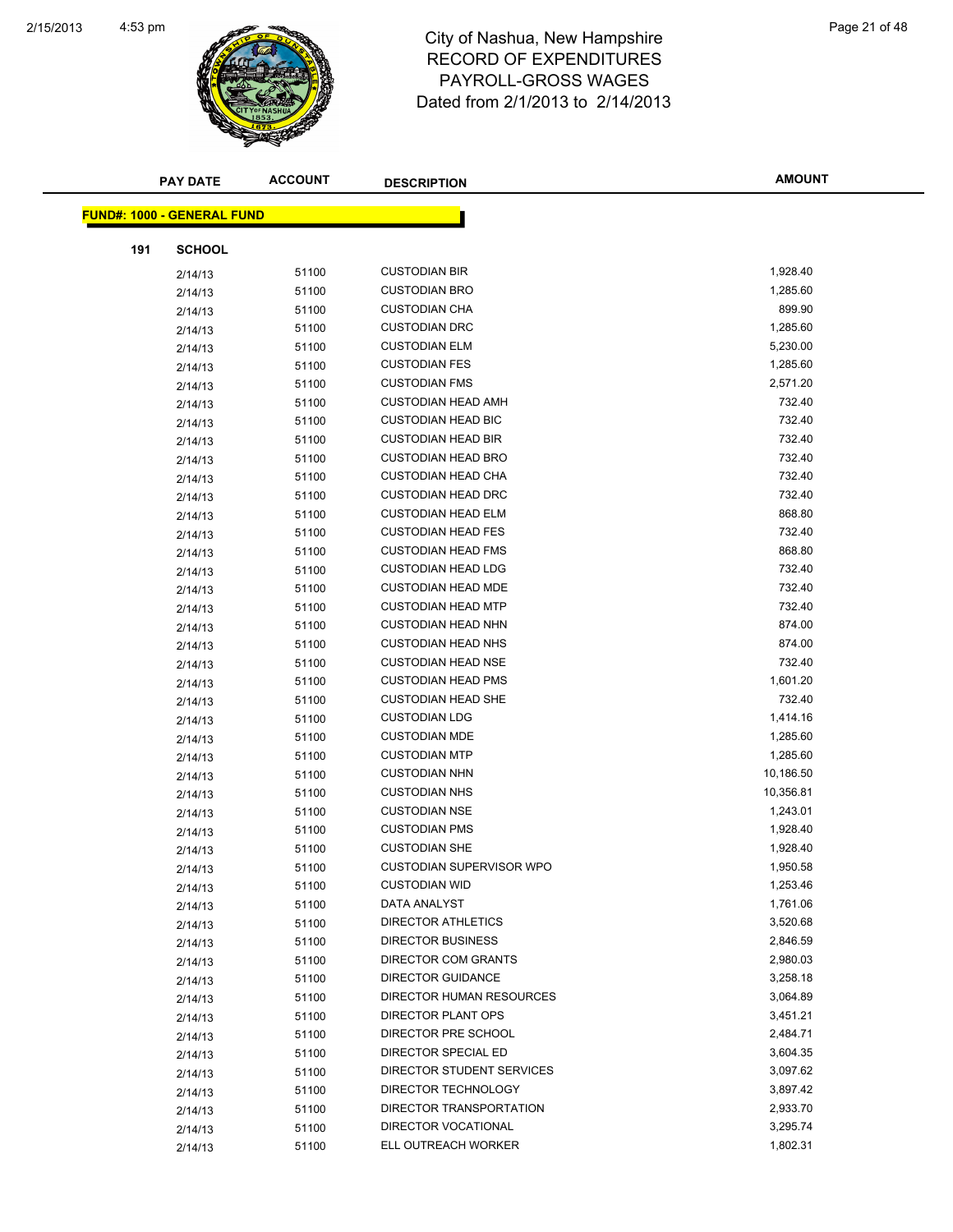

| <b>PAY DATE</b>                   | <b>ACCOUNT</b> | <b>DESCRIPTION</b>            | <b>AMOUNT</b> |
|-----------------------------------|----------------|-------------------------------|---------------|
| <b>FUND#: 1000 - GENERAL FUND</b> |                |                               |               |
|                                   |                |                               |               |
| 191<br><b>SCHOOL</b>              |                |                               |               |
| 2/14/13                           | 51100          | GUIDANCE COUNSELOR AMH        | 1,651.02      |
| 2/14/13                           | 51100          | GUIDANCE COUNSELOR BIC        | 1,717.26      |
| 2/14/13                           | 51100          | <b>GUIDANCE COUNSELOR BIR</b> | 2,785.80      |
| 2/14/13                           | 51100          | GUIDANCE COUNSELOR BRO        | 2,148.83      |
| 2/14/13                           | 51100          | GUIDANCE COUNSELOR CHA        | 2,213.12      |
| 2/14/13                           | 51100          | GUIDANCE COUNSELOR DRC        | 2,629.99      |
| 2/14/13                           | 51100          | GUIDANCE COUNSELOR ELM        | 10,673.87     |
| 2/14/13                           | 51100          | <b>GUIDANCE COUNSELOR FES</b> | 2,629.99      |
| 2/14/13                           | 51100          | <b>GUIDANCE COUNSELOR FMS</b> | 4,556.75      |
| 2/14/13                           | 51100          | GUIDANCE COUNSELOR LDG        | 2,495.38      |
| 2/14/13                           | 51100          | <b>GUIDANCE COUNSELOR MDE</b> | 2,074.46      |
| 2/14/13                           | 51100          | <b>GUIDANCE COUNSELOR MTP</b> | 2,629.99      |
| 2/14/13                           | 51100          | GUIDANCE COUNSELOR NHN        | 20,758.98     |
| 2/14/13                           | 51100          | GUIDANCE COUNSELOR NHS        | 17,892.84     |
| 2/14/13                           | 51100          | <b>GUIDANCE COUNSELOR NSE</b> | 2,629.99      |
| 2/14/13                           | 51100          | GUIDANCE COUNSELOR PMS        | 8,715.19      |
| 2/14/13                           | 51100          | <b>GUIDANCE COUNSELOR SHE</b> | 2,413.72      |
| 2/14/13                           | 51100          | JOB DEVELOPER SPED NHN        | 2,716.57      |
| 2/14/13                           | 51100          | LIBRARIAN AMH                 | 1,778.22      |
| 2/14/13                           | 51100          | <b>LIBRARIAN BIC</b>          | 1,717.26      |
| 2/14/13                           | 51100          | LIBRARIAN BIR                 | 2,854.14      |
| 2/14/13                           | 51100          | LIBRARIAN BRO                 | 1,638.61      |
| 2/14/13                           | 51100          | LIBRARIAN CHA                 | 2,716.57      |
| 2/14/13                           | 51100          | LIBRARIAN DRC                 | 1,638.61      |
| 2/14/13                           | 51100          | <b>LIBRARIAN ELM</b>          | 1,509.91      |
| 2/14/13                           | 51100          | <b>LIBRARIAN FES</b>          | 1,717.26      |
| 2/14/13                           | 51100          | <b>LIBRARIAN FMS</b>          | 3,109.73      |
| 2/14/13                           | 51100          | <b>LIBRARIAN LDG</b>          | 1,778.21      |
| 2/14/13                           | 51100          | LIBRARIAN MDE                 | 2,074.45      |
| 2/14/13                           | 51100          | <b>LIBRARIAN MTP</b>          | 1,778.22      |
| 2/14/13                           | 51100          | <b>LIBRARIAN NHN</b>          | 4,304.44      |
| 2/14/13                           | 51100          | <b>LIBRARIAN NHS</b>          | 4,493.87      |
| 2/14/13                           | 51100          | <b>LIBRARIAN NSE</b>          | 2,074.45      |
| 2/14/13                           | 51100          | <b>LIBRARIAN PMS</b>          | 2,716.57      |
| 2/14/13                           | 51100          | <b>LIBRARIAN SHE</b>          | 2,629.99      |
| 2/14/13                           | 51100          | LICENSED PRACTICAL NURSE AMH  | 1,138.64      |
| 2/14/13                           | 51100          | LICENSED PRACTICAL NURSE ELM  | 1,414.57      |
| 2/14/13                           | 51100          | MAINTENANCE ALARM WPO         | 926.00        |
| 2/14/13                           | 51100          | MAINTENANCE CARPENTER WPO     | 904.80        |
| 2/14/13                           | 51100          | MAINTENANCE ELECTRICIAN WPO   | 1,852.00      |
| 2/14/13                           | 51100          | MAINTENANCE GRDS FORMEN WPO   | 904.80        |
| 2/14/13                           | 51100          | MAINTENANCE GROUNDS WPO       | 3,985.21      |
| 2/14/13                           | 51100          | MAINTENANCE HVAC WPO          | 4,524.00      |
| 2/14/13                           | 51100          | MAINTENANCE MESSENGER WPO     | 868.80        |
| 2/14/13                           | 51100          | MAINTENANCE PLUMBER WPO       | 1,852.00      |
| 2/14/13                           | 51100          | MAINTENANCE TRADES WPO        | 2,451.78      |
| 2/14/13                           | 51100          | MARKETING TEACHER NHS         | 2,074.45      |
| 2/14/13                           | 51100          | <b>NURSE AMH</b>              | 2,287.30      |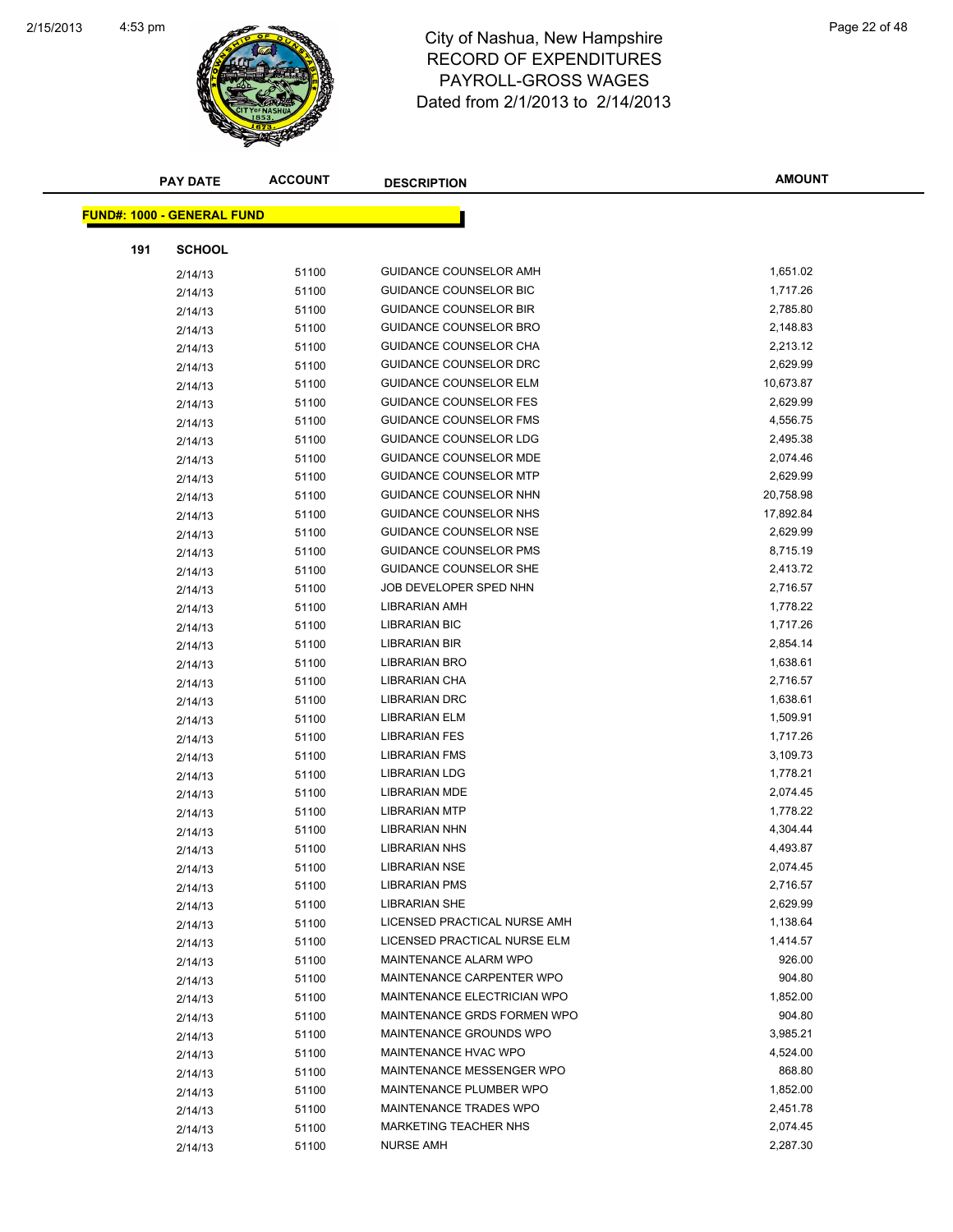

|     | <b>PAY DATE</b>                   | <b>ACCOUNT</b> | <b>DESCRIPTION</b>       | <b>AMOUNT</b> |
|-----|-----------------------------------|----------------|--------------------------|---------------|
|     | <b>FUND#: 1000 - GENERAL FUND</b> |                |                          |               |
|     |                                   |                |                          |               |
| 191 | <b>SCHOOL</b>                     |                |                          |               |
|     | 2/14/13                           | 51100          | <b>NURSE BIC</b>         | 2,020.16      |
|     | 2/14/13                           | 51100          | <b>NURSE BIR</b>         | 1,444.76      |
|     | 2/14/13                           | 51100          | <b>NURSE BRO</b>         | 1,945.18      |
|     | 2/14/13                           | 51100          | <b>NURSE CHA</b>         | 2,287.29      |
|     | 2/14/13                           | 51100          | <b>NURSE DRC</b>         | 2,287.30      |
|     | 2/14/13                           | 51100          | <b>NURSE ELM</b>         | 2,704.74      |
|     | 2/14/13                           | 51100          | <b>NURSE FES</b>         | 1,406.49      |
|     | 2/14/13                           | 51100          | <b>NURSE FMS</b>         | 2,287.30      |
|     | 2/14/13                           | 51100          | <b>NURSE LDG</b>         | 1,794.63      |
|     | 2/14/13                           | 51100          | <b>NURSE MDE</b>         | 2,287.29      |
|     | 2/14/13                           | 51100          | <b>NURSE MTP</b>         | 1,406.49      |
|     | 2/14/13                           | 51100          | <b>NURSE NHN</b>         | 4,383.06      |
|     | 2/14/13                           | 51100          | <b>NURSE NHS</b>         | 4,574.60      |
|     | 2/14/13                           | 51100          | <b>NURSE NSE</b>         | 2,095.76      |
|     | 2/14/13                           | 51100          | <b>NURSE PMS</b>         | 4,670.75      |
|     | 2/14/13                           | 51100          | <b>NURSE SHE</b>         | 2,704.73      |
|     | 2/14/13                           | 51100          | OFFICE MANAGER BUSINESS  | 2,358.26      |
|     | 2/14/13                           | 51100          | OFFICE MANAGER PLANT OPS | 1,829.27      |
|     | 2/14/13                           | 51100          | OFFICE MANAGER SPED      | 1,801.87      |
|     | 2/14/13                           | 51100          | OUT DISTRICT COORDINATOR | 2,949.34      |
|     | 2/14/13                           | 51100          | PARA ALT AMH             | 426.48        |
|     | 2/14/13                           | 51100          | PARA ALT DRC             | 319.44        |
|     | 2/14/13                           | 51100          | PARA ALT ELM             | 555.31        |
|     | 2/14/13                           | 51100          | PARA ALT FMS             | 555.31        |
|     | 2/14/13                           | 51100          | PARA ALT MTP             | 319.44        |
|     | 2/14/13                           | 51100          | PARA ALT PMS             | 537.81        |
|     | 2/14/13                           | 51100          | PARA DW SPEC ED AMH      | 7,101.28      |
|     | 2/14/13                           | 51100          | PARA DW SPEC ED BIR      | 1,742.79      |
|     | 2/14/13                           | 51100          | PARA DW SPEC ED BRO      | 2,990.40      |
|     | 2/14/13                           | 51100          | PARA DW SPEC ED CHA      | 4,630.23      |
|     | 2/14/13                           | 51100          | PARA DW SPEC ED FMS      | 453.50        |
|     | 2/14/13                           | 51100          | PARA DW SPEC ED LDG      | 385.80        |
|     | 2/14/13                           | 51100          | PARA DW SPEC ED MDE      | 6,584.14      |
|     | 2/14/13                           | 51100          | PARA DW SPEC ED NHN      | 5,379.95      |
|     | 2/14/13                           | 51100          | PARA DW SPEC ED NHS      | 6,566.08      |
|     | 2/14/13                           | 51100          | PARA DW SPEC ED NSE      | 4,740.42      |
|     | 2/14/13                           | 51100          | PARA DW SPEC ED PMS      | 6,605.59      |
|     | 2/14/13                           | 51100          | PARA DW SPEC ED SHE      | 4,649.32      |
|     | 2/14/13                           | 51100          | PARA DW SPEC ELM         | 3,886.15      |
|     | 2/14/13                           | 51100          | PARA ELL BIR             | 505.20        |
|     | 2/14/13                           | 51100          | PARA ELL DRC             | 404.16        |
|     | 2/14/13                           | 51100          | PARA ELL ELM             | 357.85        |
|     | 2/14/13                           | 51100          | PARA ELL FES             | 432.60        |
|     | 2/14/13                           | 51100          | PARA ELL FMS             | 323.75        |
|     | 2/14/13                           | 51100          | PARA ELL LDG             | 505.20        |
|     | 2/14/13                           | 51100          | PARA ELL MTP             | 291.84        |
|     | 2/14/13                           | 51100          | PARA ELL NHN             | 543.44        |
|     | 2/14/13                           | 51100          | PARA ELL NHS             | 526.25        |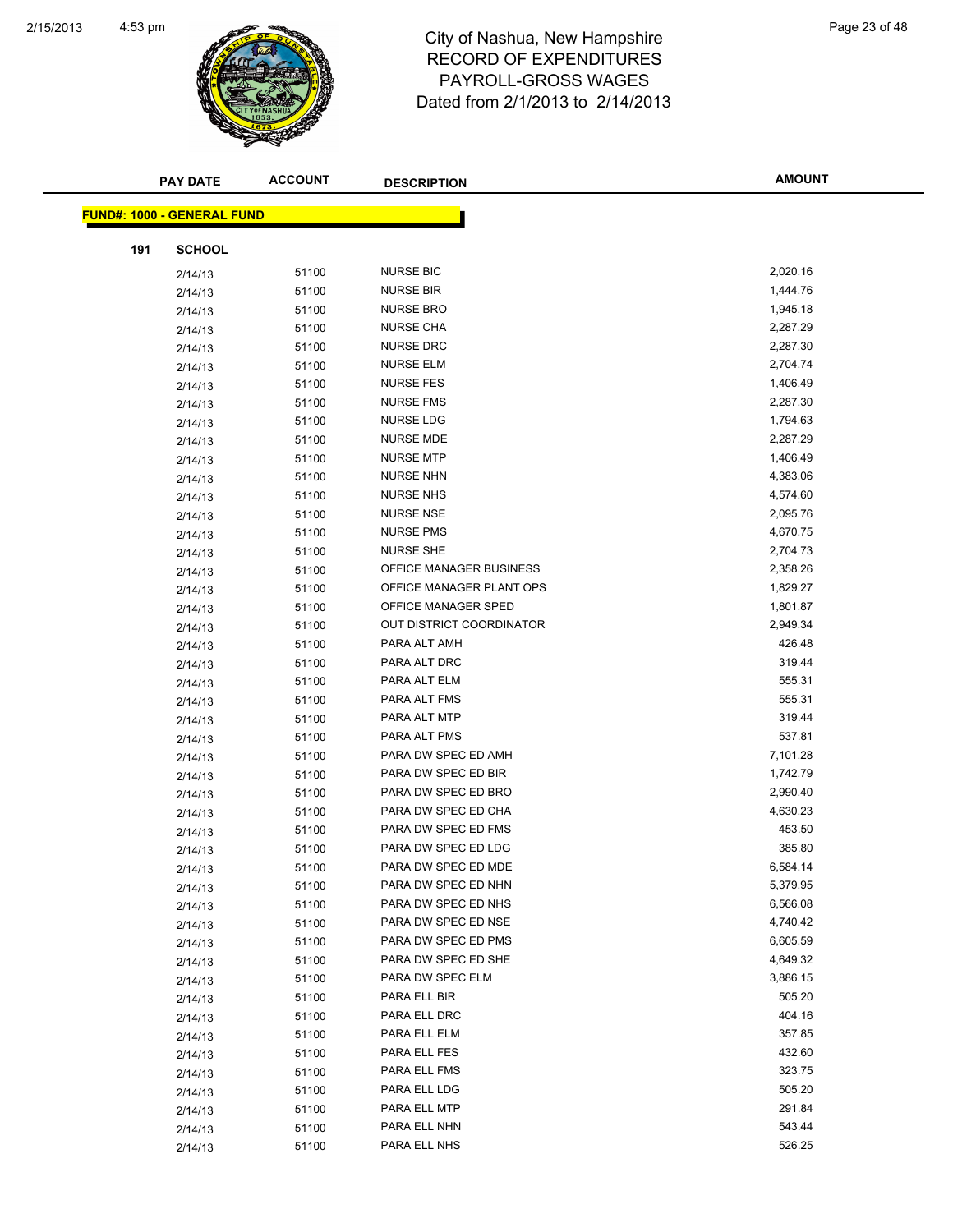

| <b>PAY DATE</b>                    | <b>ACCOUNT</b> | <b>DESCRIPTION</b> | <b>AMOUNT</b> |
|------------------------------------|----------------|--------------------|---------------|
| <u> FUND#: 1000 - GENERAL FUND</u> |                |                    |               |
|                                    |                |                    |               |
| 191<br><b>SCHOOL</b>               |                |                    |               |
| 2/14/13                            | 51100          | PARA ELL PMS       | 526.25        |
| 2/14/13                            | 51100          | PARA ELL SHE       | 404.16        |
| 2/14/13                            | 51100          | PARA GRAPH NHN     | 555.31        |
| 2/14/13                            | 51100          | PARA INST AMH      | 3,026.18      |
| 2/14/13                            | 51100          | PARA INST BIC      | 5,976.60      |
| 2/14/13                            | 51100          | PARA INST BIR      | 3,578.88      |
| 2/14/13                            | 51100          | PARA INST BRO      | 3,001.56      |
| 2/14/13                            | 51100          | PARA INST CHA      | 5,173.25      |
| 2/14/13                            | 51100          | PARA INST DRC      | 3,772.62      |
| 2/14/13                            | 51100          | PARA INST ELM      | 5,413.48      |
| 2/14/13                            | 51100          | PARA INST FES      | 4,849.02      |
| 2/14/13                            | 51100          | PARA INST FMS      | 5,070.69      |
| 2/14/13                            | 51100          | PARA INST LDG      | 7,545.00      |
| 2/14/13                            | 51100          | PARA INST MDE      | 3,470.70      |
| 2/14/13                            | 51100          | PARA INST MDP      | 2,459.04      |
| 2/14/13                            | 51100          | PARA INST NHN      | 2,147.02      |
| 2/14/13                            | 51100          | PARA INST NHS      | 978.19        |
| 2/14/13                            | 51100          | PARA INST NSE      | 1,249.86      |
| 2/14/13                            | 51100          | PARA INST PMS      | 2,501.85      |
| 2/14/13                            | 51100          | PARA INST SHE      | 3,514.27      |
| 2/14/13                            | 51100          | PARA KIND AMH      | 521.70        |
| 2/14/13                            | 51100          | PARA KIND BIC      | 521.70        |
| 2/14/13                            | 51100          | PARA KIND BIR      | 404.16        |
| 2/14/13                            | 51100          | PARA KIND BRO      | 521.70        |
| 2/14/13                            | 51100          | PARA KIND CHA      | 404.16        |
| 2/14/13                            | 51100          | PARA KIND DRC      | 505.20        |
| 2/14/13                            | 51100          | PARA KIND FES      | 602.64        |
| 2/14/13                            | 51100          | PARA KIND LDG      | 910.20        |
| 2/14/13                            | 51100          | PARA KIND MDE      | 417.37        |
| 2/14/13                            | 51100          | PARA KIND MTP      | 1,043.40      |
| 2/14/13                            | 51100          | PARA KIND NSE      | 885.30        |
| 2/14/13                            | 51100          | PARA KIND SHE      | 452.14        |
| 2/14/13                            | 51100          | PARA LIB NHN       | 417.36        |
| 2/14/13                            | 51100          | PARA LIB NHS       | 479.79        |
| 2/14/13                            | 51100          | PARA MED ELM       | 555.31        |
| 2/14/13                            | 51100          | PARA MEDIA NHN     | 599.74        |
| 2/14/13                            | 51100          | PARA MEDIA NHS     | 711.81        |
| 2/14/13                            | 51100          | PARA PRE SCH BIC   | 2,788.80      |
| 2/14/13                            | 51100          | PARA PRE SCH BRO   | 1,787.85      |
| 2/14/13                            | 51100          | PARA PRE SCH NSE   | 308.64        |
| 2/14/13                            | 51100          | PARA READ ELM      | 543.44        |
| 2/14/13                            | 51100          | PARA SCI NHN       | 444.25        |
| 2/14/13                            | 51100          | PARA SCI NHS       | 430.25        |
| 2/14/13                            | 51100          | PARA TECH LDG      | 399.30        |
| 2/14/13                            | 51100          | PARA TTI AMH       | 188.48        |
| 2/14/13                            | 51100          | PARA VOC NHS       | 537.81        |
| 2/14/13                            | 51100          | PARA WID SPW       | 1,079.76      |
| 2/14/13                            | 51100          | PEER COACH SCIENCE | 9,185.18      |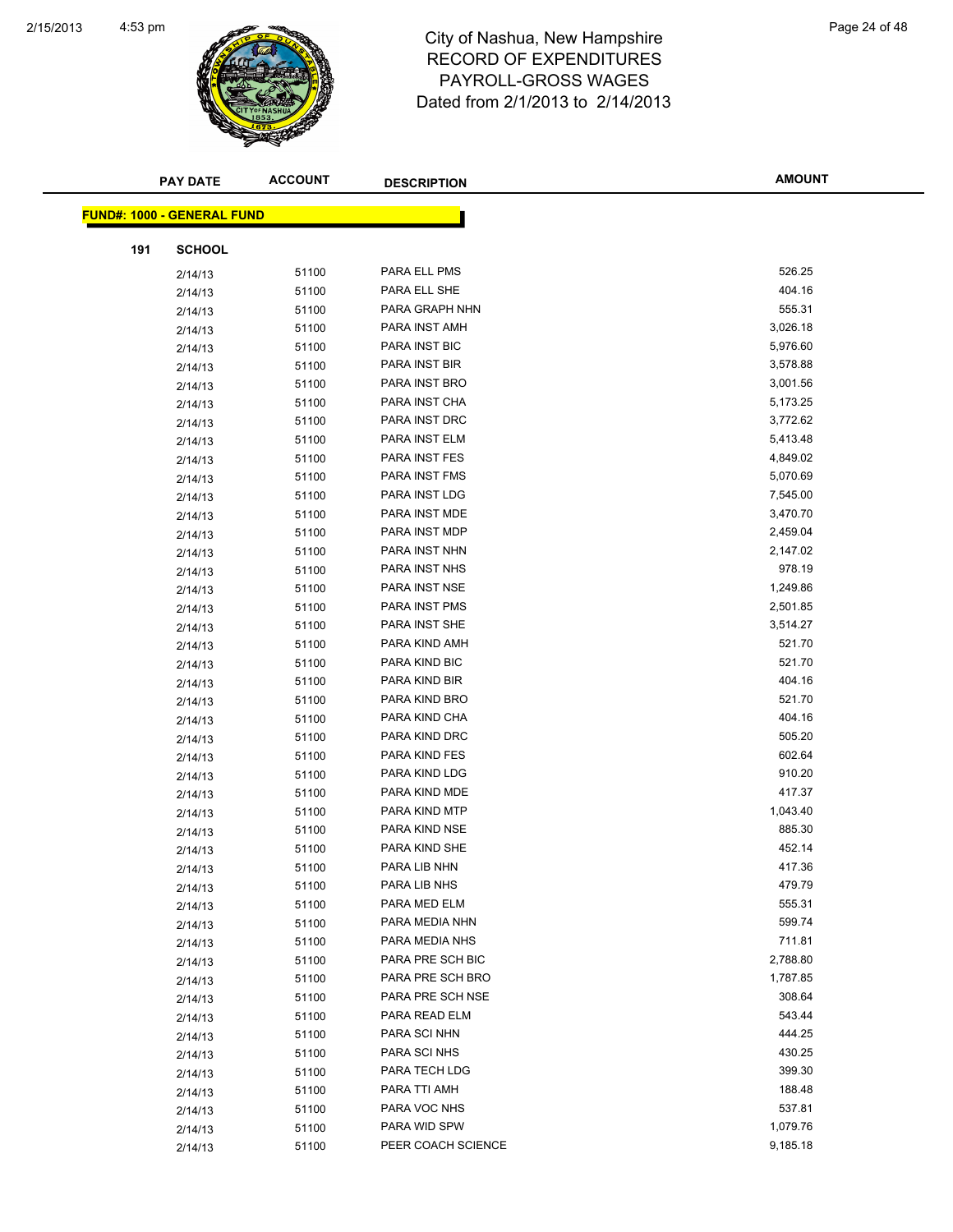

| <b>PAY DATE</b>                   | <b>ACCOUNT</b> | <b>DESCRIPTION</b>              | <b>AMOUNT</b> |
|-----------------------------------|----------------|---------------------------------|---------------|
| <b>FUND#: 1000 - GENERAL FUND</b> |                |                                 |               |
|                                   |                |                                 |               |
| 191<br><b>SCHOOL</b>              |                |                                 |               |
| 2/14/13                           | 51100          | PER DIEM TEMP WID               | 366.00        |
| 2/14/13                           | 51100          | PRINCIPAL AMH                   | 3,365.39      |
| 2/14/13                           | 51100          | PRINCIPAL BIC                   | 3,789.60      |
| 2/14/13                           | 51100          | PRINCIPAL BIR                   | 3,515.58      |
| 2/14/13                           | 51100          | PRINCIPAL BRO                   | 3,513.81      |
| 2/14/13                           | 51100          | PRINCIPAL CHA                   | 3,413.41      |
| 2/14/13                           | 51100          | PRINCIPAL DRC                   | 3,612.80      |
| 2/14/13                           | 51100          | PRINCIPAL ELM                   | 3,772.19      |
| 2/14/13                           | 51100          | PRINCIPAL FES                   | 3,365.39      |
| 2/14/13                           | 51100          | PRINCIPAL FMS                   | 3,917.80      |
| 2/14/13                           | 51100          | PRINCIPAL LDG                   | 3,765.55      |
| 2/14/13                           | 51100          | PRINCIPAL MDE                   | 3,445.29      |
| 2/14/13                           | 51100          | PRINCIPAL MTP                   | 3,509.48      |
| 2/14/13                           | 51100          | PRINCIPAL NHN                   | 7,391.93      |
| 2/14/13                           | 51100          | PRINCIPAL NHS                   | 3,961.54      |
| 2/14/13                           | 51100          | PRINCIPAL NSE                   | 3,515.30      |
| 2/14/13                           | 51100          | PRINCIPAL SHE                   | 3,773.83      |
| 2/14/13                           | 51100          | SCHOOL PSYCHOLOGIST WID         | 34,374.41     |
| 2/14/13                           | 51100          | <b>SCHOOL PSYCHOLOGY INTERN</b> | 318.18        |
| 2/14/13                           | 51100          | SECURITY GUARD NHS              | 1,100.16      |
| 2/14/13                           | 51100          | SECURITY MONITOR NHN            | 1,517.01      |
| 2/14/13                           | 51100          | SECURITY MONITOR NHS            | 1,002.77      |
| 2/14/13                           | 51100          | SIGN LANGUAGE INTERPRETER       | 1,588.20      |
| 2/14/13                           | 51100          | SOCIAL WORKER FMS               | 2,495.37      |
| 2/14/13                           | 51100          | SPEECH LANG PATHOLOGIST WID     | 49,552.69     |
| 2/14/13                           | 51100          | STUDENT ACTIVITY COORD NHN      | 1,162.06      |
| 2/14/13                           | 51100          | STUDENT ACTIVITY COORD NHS      | 1,090.16      |
| 2/14/13                           | 51100          | STUDENT INFO COORDINATOR        | 1,959.90      |
| 2/14/13                           | 51100          | <b>SUPERINTENDENT</b>           | 5,223.46      |
| 2/14/13                           | 51100          | SYSTEMS ADMIN FULL YEAR         | 13,000.78     |
| 2/14/13                           | 51100          | <b>TEACHER ART AMH</b>          | 2,456.99      |
| 2/14/13                           | 51100          | <b>TEACHER ART BIC</b>          | 2,716.57      |
| 2/14/13                           | 51100          | TEACHER ART BIR                 | 2,456.99      |
| 2/14/13                           | 51100          | <b>TEACHER ART BRO</b>          | 2,653.69      |
| 2/14/13                           | 51100          | <b>TEACHER ART CHA</b>          | 2,629.99      |
| 2/14/13                           | 51100          | <b>TEACHER ART DRC</b>          | 1,754.76      |
| 2/14/13                           | 51100          | <b>TEACHER ART ELM</b>          | 5,086.98      |
| 2/14/13                           | 51100          | <b>TEACHER ART FES</b>          | 2,629.99      |
| 2/14/13                           | 51100          | <b>TEACHER ART FMS</b>          | 4,546.12      |
| 2/14/13                           | 51100          | <b>TEACHER ART LDG</b>          | 1,927.26      |
| 2/14/13                           | 51100          | TEACHER ART MDE                 | 1,717.26      |
| 2/14/13                           | 51100          | TEACHER ART NHN                 | 9,523.97      |
| 2/14/13                           | 51100          | <b>TEACHER ART NHS</b>          | 11,303.31     |
| 2/14/13                           | 51100          | <b>TEACHER ART NSE</b>          | 2,716.57      |
| 2/14/13                           | 51100          | TEACHER ART PMS                 | 3,296.17      |
| 2/14/13                           | 51100          | <b>TEACHER ART SHE</b>          | 1,765.33      |
| 2/14/13                           | 51100          | <b>TEACHER AUTO NHN</b>         | 4,913.98      |
| 2/14/13                           | 51100          | TEACHER BEHAVIOR SPEC FES       | 1,638.60      |
|                                   |                |                                 |               |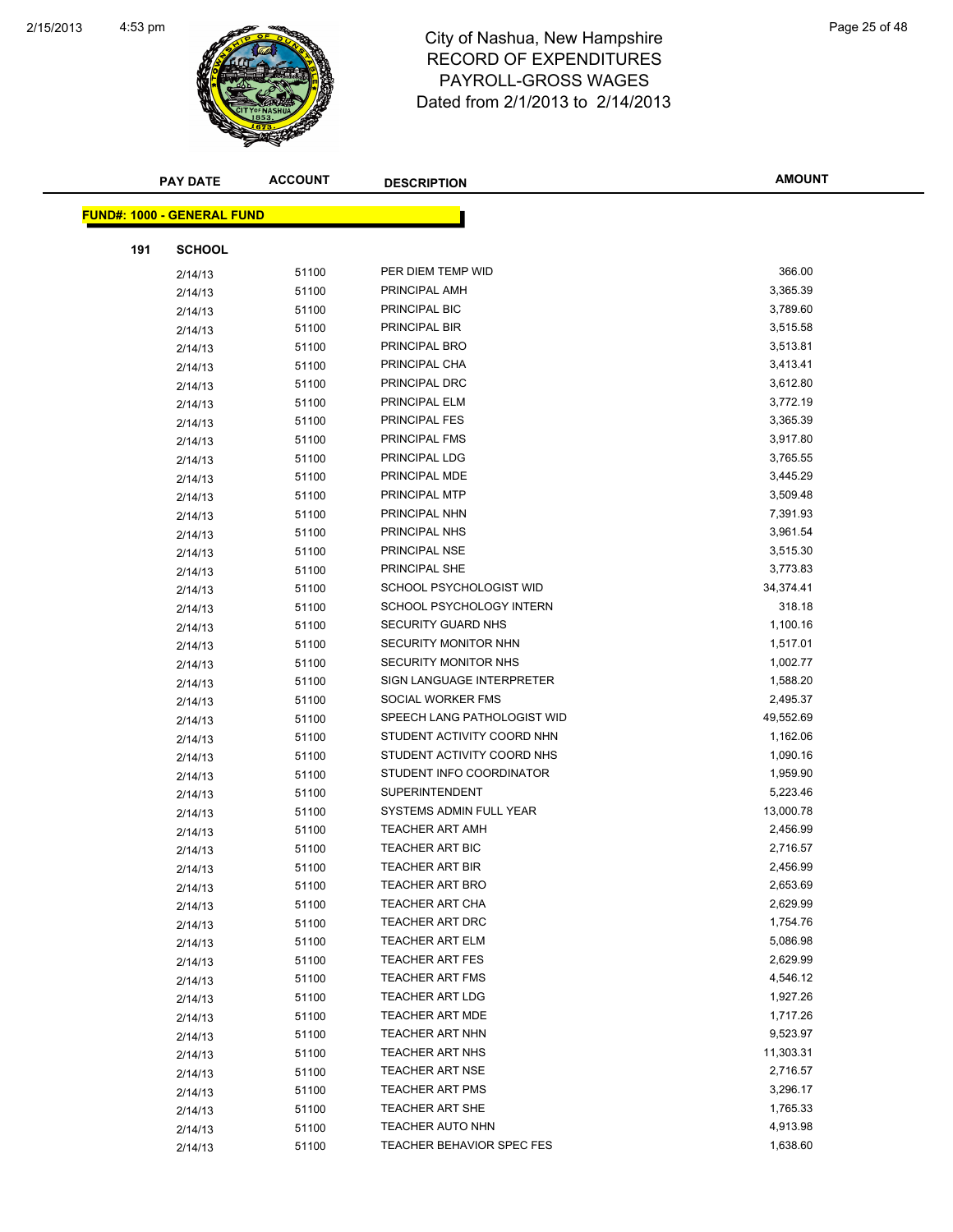

| <b>PAY DATE</b>                   | <b>ACCOUNT</b> |       | <b>DESCRIPTION</b>             | <b>AMOUNT</b> |
|-----------------------------------|----------------|-------|--------------------------------|---------------|
| <b>FUND#: 1000 - GENERAL FUND</b> |                |       |                                |               |
|                                   |                |       |                                |               |
| 191                               | <b>SCHOOL</b>  |       |                                |               |
|                                   | 2/14/13        | 51100 | TEACHER BEHAVIOR SPEC WID      | 4,882.21      |
|                                   | 2/14/13        | 51100 | TEACHER BIO TEC NHN            | 2,046.33      |
|                                   | 2/14/13        | 51100 | TEACHER BUILD CONST NHS        | 2,454.82      |
|                                   | 2/14/13        | 51100 | <b>TEACHER BUSINESS NHN</b>    | 11,072.51     |
|                                   | 2/14/13        | 51100 | <b>TEACHER BUSINESS NHS</b>    | 7,628.88      |
|                                   | 2/14/13        | 51100 | TEACHER COMPUTER ELM           | 4,347.25      |
|                                   | 2/14/13        | 51100 | TEACHER COMPUTER FMS           | 1,905.86      |
|                                   | 2/14/13        | 51100 | <b>TEACHER COMPUTER NHN</b>    | 2,103.10      |
|                                   | 2/14/13        | 51100 | TEACHER COMPUTER NHS           | 4,627.48      |
|                                   | 2/14/13        | 51100 | <b>TEACHER COMPUTER PMS</b>    | 5,535.27      |
|                                   | 2/14/13        | 51100 | <b>TEACHER COSMETOLOGY NHN</b> | 5,118.90      |
|                                   | 2/14/13        | 51100 | <b>TEACHER CULINARY NHN</b>    | 4,913.98      |
|                                   | 2/14/13        | 51100 | <b>TEACHER DEAF NSE</b>        | 4,139.90      |
|                                   | 2/14/13        | 51100 | <b>TEACHER DEAF WID</b>        | 1,720.46      |
|                                   | 2/14/13        | 51100 | <b>TEACHER DWSE AMH</b>        | 6,694.72      |
|                                   | 2/14/13        | 51100 | <b>TEACHER DWSE BIR</b>        | 3,902.08      |
|                                   | 2/14/13        | 51100 | <b>TEACHER DWSE BRO</b>        | 8,118.45      |
|                                   | 2/14/13        | 51100 | <b>TEACHER DWSE CHA</b>        | 4,022.32      |
|                                   | 2/14/13        | 51100 | <b>TEACHER DWSE ELM</b>        | 3,414.71      |
|                                   | 2/14/13        | 51100 | <b>TEACHER DWSE MDE</b>        | 6,674.48      |
|                                   | 2/14/13        | 51100 | <b>TEACHER DWSE NSE</b>        | 2,629.99      |
|                                   | 2/14/13        | 51100 | <b>TEACHER DWSE PMS</b>        | 4,124.40      |
|                                   | 2/14/13        | 51100 | <b>TEACHER DWSE SHE</b>        | 3,923.63      |
|                                   | 2/14/13        | 51100 | <b>TEACHER ECE NHS</b>         | 5,259.98      |
|                                   | 2/14/13        | 51100 | TEACHER ELECTRICAL NHS         | 2,456.99      |
|                                   | 2/14/13        | 51100 | <b>TEACHER ELL AMH</b>         | 1,638.60      |
|                                   | 2/14/13        | 51100 | <b>TEACHER ELL BIR</b>         | 2,772.84      |
|                                   | 2/14/13        | 51100 | <b>TEACHER ELL DRC</b>         | 5,441.84      |
|                                   | 2/14/13        | 51100 | TEACHER ELL ELM                | 4,207.56      |
|                                   | 2/14/13        | 51100 | TEACHER ELL FES                | 7,673.70      |
|                                   | 2/14/13        | 51100 | <b>TEACHER ELL FMS</b>         | 1,509.91      |
|                                   | 2/14/13        | 51100 | <b>TEACHER ELL LDG</b>         | 5,079.36      |
|                                   | 2/14/13        | 51100 | TEACHER ELL MTP                | 2,629.99      |
|                                   | 2/14/13        | 51100 | TEACHER ELL NHN                | 3,927.04      |
|                                   | 2/14/13        | 51100 | TEACHER ELL NHS                | 6,625.80      |
|                                   | 2/14/13        | 51100 | <b>TEACHER ELL PMS</b>         | 1,778.22      |
|                                   | 2/14/13        | 51100 | TEACHER ELL SHE                | 1,910.91      |
|                                   | 2/14/13        | 51100 | TEACHER ENGINEER NHS           | 4,605.82      |
|                                   | 2/14/13        | 51100 | <b>TEACHER ENGLISH ELM</b>     | 25,119.05     |
|                                   | 2/14/13        | 51100 | <b>TEACHER ENGLISH FMS</b>     | 16,677.39     |
|                                   | 2/14/13        | 51100 | <b>TEACHER ENGLISH NHN</b>     | 32,006.95     |
|                                   | 2/14/13        | 51100 | TEACHER ENGLISH NHS            | 38,770.50     |
|                                   | 2/14/13        | 51100 | <b>TEACHER ENGLISH PMS</b>     | 14,278.30     |
|                                   | 2/14/13        | 51100 | <b>TEACHER FACS ELM</b>        | 2,972.59      |
|                                   | 2/14/13        | 51100 | <b>TEACHER FACS FMS</b>        | 4,313.01      |
|                                   | 2/14/13        | 51100 | <b>TEACHER FACS NHN</b>        | 8,317.69      |
|                                   | 2/14/13        | 51100 | <b>TEACHER FACS PMS</b>        | 5,086.98      |
|                                   | 2/14/13        | 51100 | TEACHER FOREIGN LANG ELM       | 5,346.56      |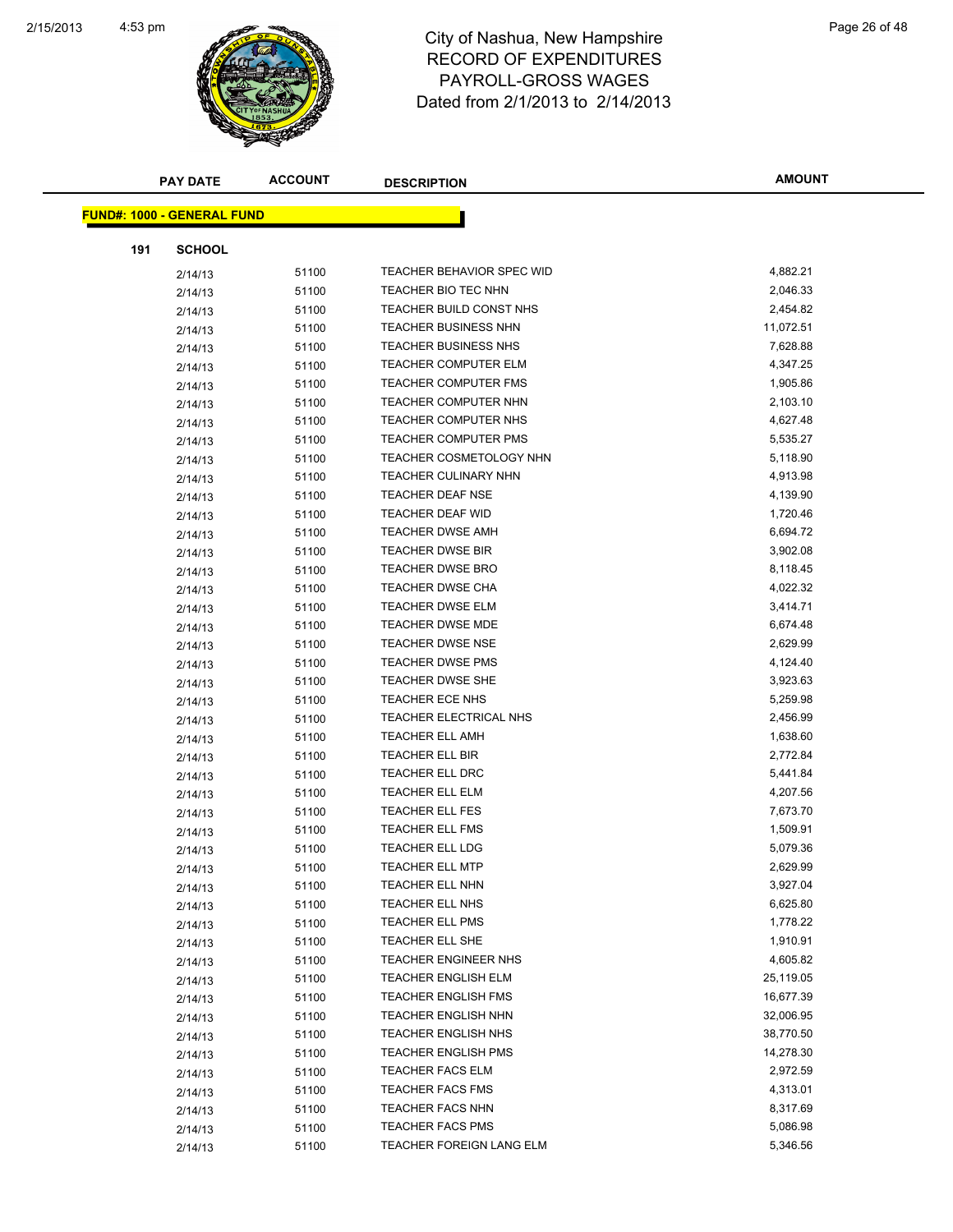

|     | <b>PAY DATE</b>                   | <b>ACCOUNT</b> | <b>DESCRIPTION</b>              | <b>AMOUNT</b> |
|-----|-----------------------------------|----------------|---------------------------------|---------------|
|     | <b>FUND#: 1000 - GENERAL FUND</b> |                |                                 |               |
|     |                                   |                |                                 |               |
| 191 | <b>SCHOOL</b>                     |                |                                 |               |
|     | 2/14/13                           | 51100          | TEACHER FOREIGN LANG FMS        | 2,629.99      |
|     | 2/14/13                           | 51100          | TEACHER FOREIGN LANG NHN        | 14,948.09     |
|     | 2/14/13                           | 51100          | <b>TEACHER FOREIGN LANG NHS</b> | 16,218.43     |
|     | 2/14/13                           | 51100          | TEACHER FOREIGN LANG PMS        | 5,173.56      |
|     | 2/14/13                           | 51100          | <b>TEACHER GR1 AMH</b>          | 8,145.95      |
|     | 2/14/13                           | 51100          | <b>TEACHER GR1 BIC</b>          | 11,036.50     |
|     | 2/14/13                           | 51100          | <b>TEACHER GR1 BIR</b>          | 7,673.70      |
|     | 2/14/13                           | 51100          | <b>TEACHER GR1 BRO</b>          | 6,238.62      |
|     | 2/14/13                           | 51100          | <b>TEACHER GR1 CHA</b>          | 8,208.81      |
|     | 2/14/13                           | 51100          | <b>TEACHER GR1 DRC</b>          | 6,525.11      |
|     | 2/14/13                           | 51100          | <b>TEACHER GR1 FES</b>          | 9,684.09      |
|     | 2/14/13                           | 51100          | <b>TEACHER GR1 LDG</b>          | 8,591.43      |
|     | 2/14/13                           | 51100          | <b>TEACHER GR1 MDE</b>          | 11,116.58     |
|     | 2/14/13                           | 51100          | <b>TEACHER GR1 MTP</b>          | 5,086.98      |
|     | 2/14/13                           | 51100          | <b>TEACHER GR1 NSE</b>          | 5,522.98      |
|     | 2/14/13                           | 51100          | <b>TEACHER GR1 SHE</b>          | 9,405.50      |
|     | 2/14/13                           | 51100          | <b>TEACHER GR2 AMH</b>          | 4,095.59      |
|     | 2/14/13                           | 51100          | <b>TEACHER GR2 BIC</b>          | 11,205.41     |
|     | 2/14/13                           | 51100          | <b>TEACHER GR2 BIR</b>          | 9,584.62      |
|     | 2/14/13                           | 51100          | <b>TEACHER GR2 BRO</b>          | 7,246.57      |
|     | 2/14/13                           | 51100          | <b>TEACHER GR2 CHA</b>          | 5,985.78      |
|     | 2/14/13                           | 51100          | <b>TEACHER GR2 DRC</b>          | 5,647.12      |
|     | 2/14/13                           | 51100          | <b>TEACHER GR2 FES</b>          | 5,825.26      |
|     | 2/14/13                           | 51100          | <b>TEACHER GR2 LDG</b>          | 10,303.69     |
|     | 2/14/13                           | 51100          | <b>TEACHER GR2 MDE</b>          | 6,165.97      |
|     | 2/14/13                           | 51100          | <b>TEACHER GR2 MTP</b>          | 8,755.46      |
|     | 2/14/13                           | 51100          | <b>TEACHER GR2 NSE</b>          | 6,725.58      |
|     | 2/14/13                           | 51100          | <b>TEACHER GR2 SHE</b>          | 7,844.03      |
|     | 2/14/13                           | 51100          | <b>TEACHER GR3 AMH</b>          | 4,367.58      |
|     | 2/14/13                           | 51100          | <b>TEACHER GR3 BIC</b>          | 11,195.31     |
|     | 2/14/13                           | 51100          | <b>TEACHER GR3 BIR</b>          | 9,183.61      |
|     | 2/14/13                           | 51100          | <b>TEACHER GR3 BRO</b>          | 5,566.73      |
|     | 2/14/13                           | 51100          | TEACHER GR3 CHA                 | 9,896.15      |
|     | 2/14/13                           | 51100          | <b>TEACHER GR3 DRC</b>          | 5,207.45      |
|     | 2/14/13                           | 51100          | <b>TEACHER GR3 FES</b>          | 9,222.93      |
|     | 2/14/13                           | 51100          | <b>TEACHER GR3 LDG</b>          | 5,086.98      |
|     | 2/14/13                           | 51100          | <b>TEACHER GR3 MDE</b>          | 13,326.90     |
|     | 2/14/13                           | 51100          | <b>TEACHER GR3 MTP</b>          | 4,912.98      |
|     | 2/14/13                           | 51100          | <b>TEACHER GR3 NSE</b>          | 3,778.29      |
|     | 2/14/13                           | 51100          | <b>TEACHER GR3 SHE</b>          | 10,672.73     |
|     | 2/14/13                           | 51100          | <b>TEACHER GR4 AMH</b>          | 3,731.23      |
|     | 2/14/13                           | 51100          | TEACHER GR4 BIC                 | 6,970.97      |
|     | 2/14/13                           | 51100          | <b>TEACHER GR4 BIR</b>          | 6,046.34      |
|     | 2/14/13                           | 51100          | <b>TEACHER GR4 BRO</b>          | 7,121.24      |
|     | 2/14/13                           | 51100          | <b>TEACHER GR4 CHA</b>          | 8,683.03      |
|     | 2/14/13                           | 51100          | TEACHER GR4 DRC                 | 4,807.40      |
|     | 2/14/13                           | 51100          | <b>TEACHER GR4 FES</b>          | 11,449.39     |
|     | 2/14/13                           | 51100          | <b>TEACHER GR4 LDG</b>          | 7,555.23      |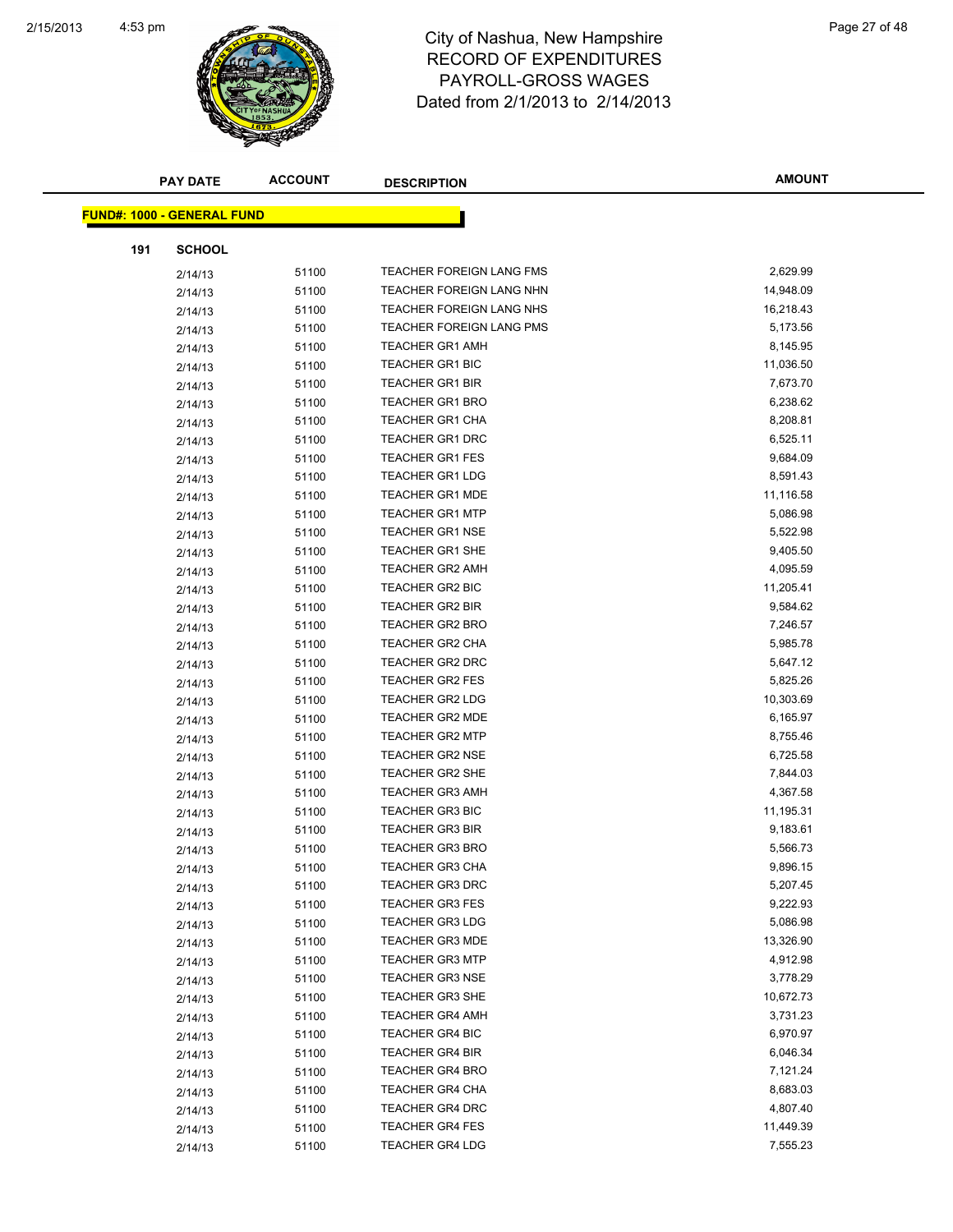

|     | <b>PAY DATE</b>                   | <b>ACCOUNT</b> | <b>DESCRIPTION</b>            | <b>AMOUNT</b> |
|-----|-----------------------------------|----------------|-------------------------------|---------------|
|     | <b>FUND#: 1000 - GENERAL FUND</b> |                |                               |               |
|     |                                   |                |                               |               |
| 191 | <b>SCHOOL</b>                     |                |                               |               |
|     | 2/14/13                           | 51100          | <b>TEACHER GR4 MDE</b>        | 7,836.83      |
|     | 2/14/13                           | 51100          | <b>TEACHER GR4 MTP</b>        | 5,173.56      |
|     | 2/14/13                           | 51100          | <b>TEACHER GR4 NSE</b>        | 8,540.80      |
|     | 2/14/13                           | 51100          | <b>TEACHER GR4 SHE</b>        | 4,022.33      |
|     | 2/14/13                           | 51100          | <b>TEACHER GR5 AMH</b>        | 6,991.78      |
|     | 2/14/13                           | 51100          | <b>TEACHER GR5 BIC</b>        | 6,738.00      |
|     | 2/14/13                           | 51100          | <b>TEACHER GR5 BIR</b>        | 6,967.43      |
|     | 2/14/13                           | 51100          | <b>TEACHER GR5 BRO</b>        | 9,912.76      |
|     | 2/14/13                           | 51100          | <b>TEACHER GR5 CHA</b>        | 6,683.63      |
|     | 2/14/13                           | 51100          | <b>TEACHER GR5 DRC</b>        | 3,465.93      |
|     | 2/14/13                           | 51100          | <b>TEACHER GR5 FES</b>        | 8,533.16      |
|     | 2/14/13                           | 51100          | <b>TEACHER GR5 LDG</b>        | 11,229.52     |
|     | 2/14/13                           | 51100          | <b>TEACHER GR5 MDE</b>        | 7,327.70      |
|     | 2/14/13                           | 51100          | <b>TEACHER GR5 MTP</b>        | 5,430.31      |
|     | 2/14/13                           | 51100          | <b>TEACHER GR5 NSE</b>        | 7,587.20      |
|     | 2/14/13                           | 51100          | <b>TEACHER GR5 SHE</b>        | 5,086.98      |
|     | 2/14/13                           | 51100          | <b>TEACHER GR6 ELM</b>        | 27,065.70     |
|     | 2/14/13                           | 51100          | <b>TEACHER GR6 FMS</b>        | 25,603.52     |
|     | 2/14/13                           | 51100          | <b>TEACHER GR6 PMS</b>        | 24,248.21     |
|     | 2/14/13                           | 51100          | <b>TEACHER GRAPH NHS</b>      | 8,950.19      |
|     | 2/14/13                           | 51100          | <b>TEACHER GRAPHICS NHN</b>   | 2,456.99      |
|     | 2/14/13                           | 51100          | <b>TEACHER HEALTH ELM</b>     | 2,332.10      |
|     | 2/14/13                           | 51100          | <b>TEACHER HEALTH NHN</b>     | 2,960.61      |
|     | 2/14/13                           | 51100          | <b>TEACHER HEALTH NHS</b>     | 2,456.99      |
|     | 2/14/13                           | 51100          | <b>TEACHER HEALTHOC NHS</b>   | 7,918.85      |
|     | 2/14/13                           | 51100          | TEACHER IN SCH SUSPENSION NHS | 1,509.92      |
|     | 2/14/13                           | 51100          | <b>TEACHER INST SPED WID</b>  | 4,031.57      |
|     | 2/14/13                           | 51100          | <b>TEACHER KIND AMH</b>       | 4,657.82      |
|     | 2/14/13                           | 51100          | <b>TEACHER KIND BIC</b>       | 2,543.50      |
|     | 2/14/13                           | 51100          | <b>TEACHER KIND BIR</b>       | 2,244.11      |
|     | 2/14/13                           | 51100          | <b>TEACHER KIND BRO</b>       | 2,456.99      |
|     | 2/14/13                           | 51100          | <b>TEACHER KIND CHA</b>       | 5,086.98      |
|     | 2/14/13                           | 51100          | TEACHER KIND DRC              | 6,355.46      |
|     | 2/14/13                           | 51100          | <b>TEACHER KIND FES</b>       | 7,122.04      |
|     | 2/14/13                           | 51100          | <b>TEACHER KIND LDG</b>       | 9,140.38      |
|     | 2/14/13                           | 51100          | <b>TEACHER KIND MDE</b>       | 2,074.45      |
|     | 2/14/13                           | 51100          | <b>TEACHER KIND MTP</b>       | 4,297.17      |
|     | 2/14/13                           | 51100          | <b>TEACHER KIND NSE</b>       | 4,008.13      |
|     | 2/14/13                           | 51100          | <b>TEACHER KIND SHE</b>       | 2,013.62      |
|     | 2/14/13                           | 51100          | <b>TEACHER MATH ELM</b>       | 19,748.12     |
|     | 2/14/13                           | 51100          | <b>TEACHER MATH FMS</b>       | 13,629.41     |
|     | 2/14/13                           | 51100          | TEACHER MATH NHN              | 35,450.87     |
|     | 2/14/13                           | 51100          | TEACHER MATH NHS              | 36,658.13     |
|     | 2/14/13                           | 51100          | <b>TEACHER MATH PMS</b>       | 11,114.48     |
|     | 2/14/13                           | 51100          | <b>TEACHER MUSIC AMH</b>      | 1,509.91      |
|     | 2/14/13                           | 51100          | TEACHER MUSIC BIC             | 2,456.99      |
|     | 2/14/13                           | 51100          | <b>TEACHER MUSIC BIR</b>      | 2,456.99      |
|     | 2/14/13                           | 51100          | <b>TEACHER MUSIC BRO</b>      | 2,629.99      |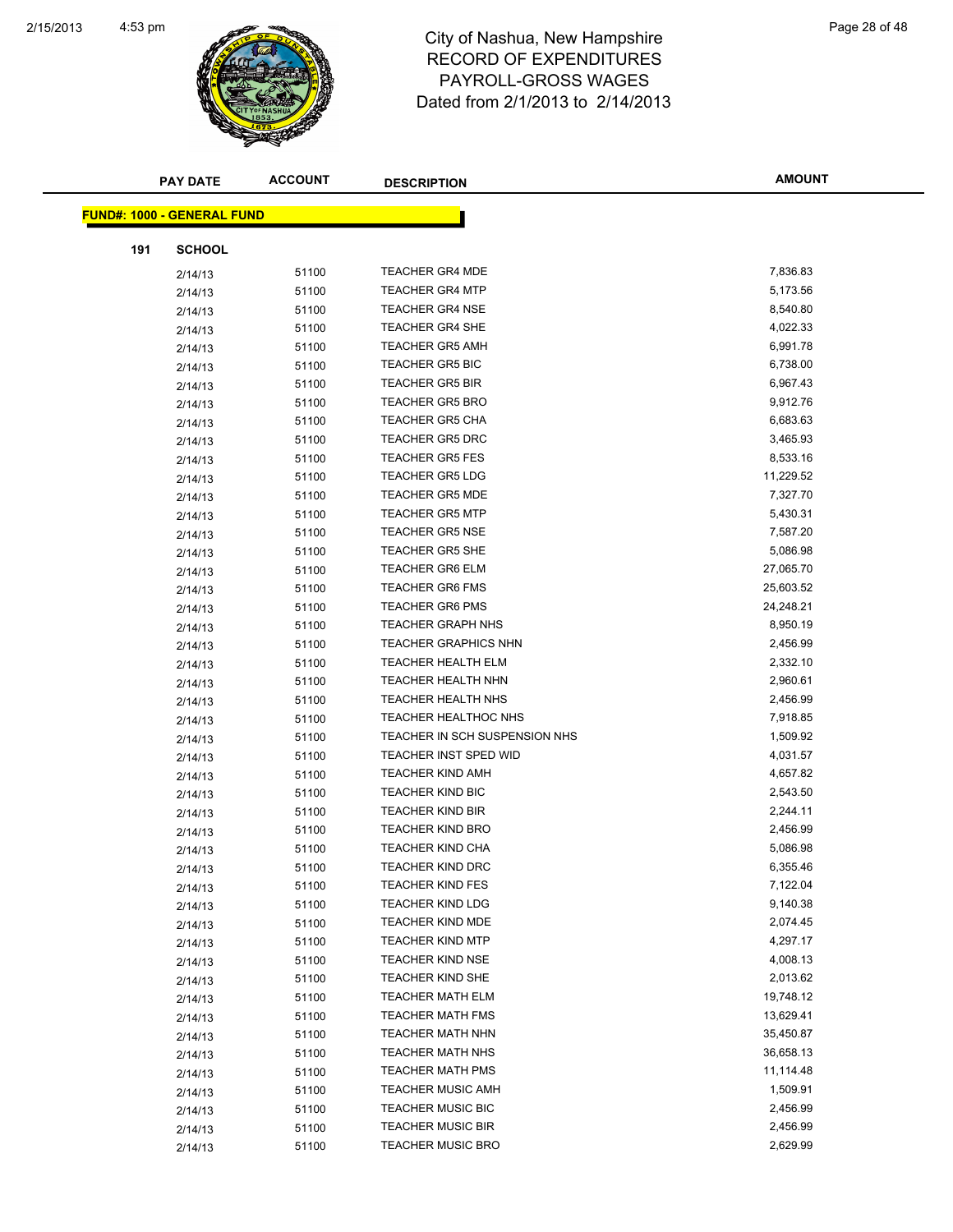

|     | <b>PAY DATE</b>                   | <b>ACCOUNT</b> | <b>DESCRIPTION</b>           | <b>AMOUNT</b> |
|-----|-----------------------------------|----------------|------------------------------|---------------|
|     | <b>FUND#: 1000 - GENERAL FUND</b> |                |                              |               |
|     |                                   |                |                              |               |
| 191 | <b>SCHOOL</b>                     |                |                              |               |
|     | 2/14/13                           | 51100          | <b>TEACHER MUSIC CHA</b>     | 2,629.99      |
|     | 2/14/13                           | 51100          | <b>TEACHER MUSIC DRC</b>     | 2,456.99      |
|     | 2/14/13                           | 51100          | <b>TEACHER MUSIC ELM</b>     | 3,478.78      |
|     | 2/14/13                           | 51100          | <b>TEACHER MUSIC FMS</b>     | 4,727.06      |
|     | 2/14/13                           | 51100          | <b>TEACHER MUSIC LDG</b>     | 2,495.38      |
|     | 2/14/13                           | 51100          | <b>TEACHER MUSIC MDE</b>     | 1,778.22      |
|     | 2/14/13                           | 51100          | <b>TEACHER MUSIC NHN</b>     | 5,259.98      |
|     | 2/14/13                           | 51100          | <b>TEACHER MUSIC NHS</b>     | 4,708.06      |
|     | 2/14/13                           | 51100          | <b>TEACHER MUSIC NSE</b>     | 1,834.07      |
|     | 2/14/13                           | 51100          | <b>TEACHER MUSIC PMS</b>     | 4,035.90      |
|     | 2/14/13                           | 51100          | <b>TEACHER MUSIC SHE</b>     | 2,251.07      |
|     | 2/14/13                           | 51100          | TEACHER PE BIC               | 1,840.18      |
|     | 2/14/13                           | 51100          | <b>TEACHER PE BIR</b>        | 2,495.37      |
|     | 2/14/13                           | 51100          | <b>TEACHER PE BRO</b>        | 2,543.49      |
|     | 2/14/13                           | 51100          | <b>TEACHER PE CHA</b>        | 2,456.99      |
|     | 2/14/13                           | 51100          | TEACHER PE DRC               | 2,629.99      |
|     | 2/14/13                           | 51100          | TEACHER PE ELM               | 7,276.11      |
|     | 2/14/13                           | 51100          | <b>TEACHER PE FES</b>        | 1,778.22      |
|     | 2/14/13                           | 51100          | <b>TEACHER PE FMS</b>        | 4,913.98      |
|     | 2/14/13                           | 51100          | <b>TEACHER PE LDG</b>        | 1,638.60      |
|     | 2/14/13                           | 51100          | <b>TEACHER PE MDE</b>        | 2,413.72      |
|     | 2/14/13                           | 51100          | <b>TEACHER PE MTP</b>        | 1,924.00      |
|     | 2/14/13                           | 51100          | TEACHER PE NHN               | 7,338.05      |
|     | 2/14/13                           | 51100          | TEACHER PE NHS               | 6,898.59      |
|     | 2/14/13                           | 51100          | TEACHER PE NSE               | 2,252.68      |
|     | 2/14/13                           | 51100          | TEACHER PE PMS               | 5,202.36      |
|     | 2/14/13                           | 51100          | TEACHER PE SHE               | 1,927.26      |
|     | 2/14/13                           | 51100          | <b>TEACHER PRESCHOOL BIC</b> | 10,141.11     |
|     | 2/14/13                           | 51100          | <b>TEACHER PRESCHOOL BRO</b> | 6,303.40      |
|     | 2/14/13                           | 51100          | <b>TEACHER PRESCHOOL MTP</b> | 5,086.98      |
|     | 2/14/13                           | 51100          | <b>TEACHER PRESCHOOL NHS</b> | 2,629.99      |
|     | 2/14/13                           | 51100          | <b>TEACHER PRESCHOOL NSE</b> | 7,102.80      |
|     | 2/14/13                           | 51100          | TEACHER PRESCHOOL WID        | 867.04        |
|     | 2/14/13                           | 51100          | <b>TEACHER READ AMH</b>      | 2,716.57      |
|     | 2/14/13                           | 51100          | TEACHER READ BIC             | 4,960.68      |
|     | 2/14/13                           | 51100          | <b>TEACHER READ BIR</b>      | 2,629.99      |
|     | 2/14/13                           | 51100          | <b>TEACHER READ BRO</b>      | 1,702.53      |
|     | 2/14/13                           | 51100          | <b>TEACHER READ FMS</b>      | 4,408.21      |
|     | 2/14/13                           | 51100          | TEACHER READ LDG             | 2,413.71      |
|     | 2/14/13                           | 51100          | <b>TEACHER READ MDE</b>      | 2,629.99      |
|     | 2/14/13                           | 51100          | TEACHER READ NHN             | 1,509.91      |
|     | 2/14/13                           | 51100          | <b>TEACHER READ NSE</b>      | 3,109.74      |
|     | 2/14/13                           | 51100          | <b>TEACHER READ PMS</b>      | 6,035.78      |
|     | 2/14/13                           | 51100          | TEACHER READ SHE             | 2,716.57      |
|     | 2/14/13                           | 51100          | <b>TEACHER READ WID</b>      | 10,305.28     |
|     | 2/14/13                           | 51100          | <b>TEACHER SCIENCE ELM</b>   | 22,597.03     |
|     | 2/14/13                           | 51100          | <b>TEACHER SCIENCE FMS</b>   | 10,091.97     |
|     | 2/14/13                           | 51100          | TEACHER SCIENCE NHN          | 31,496.76     |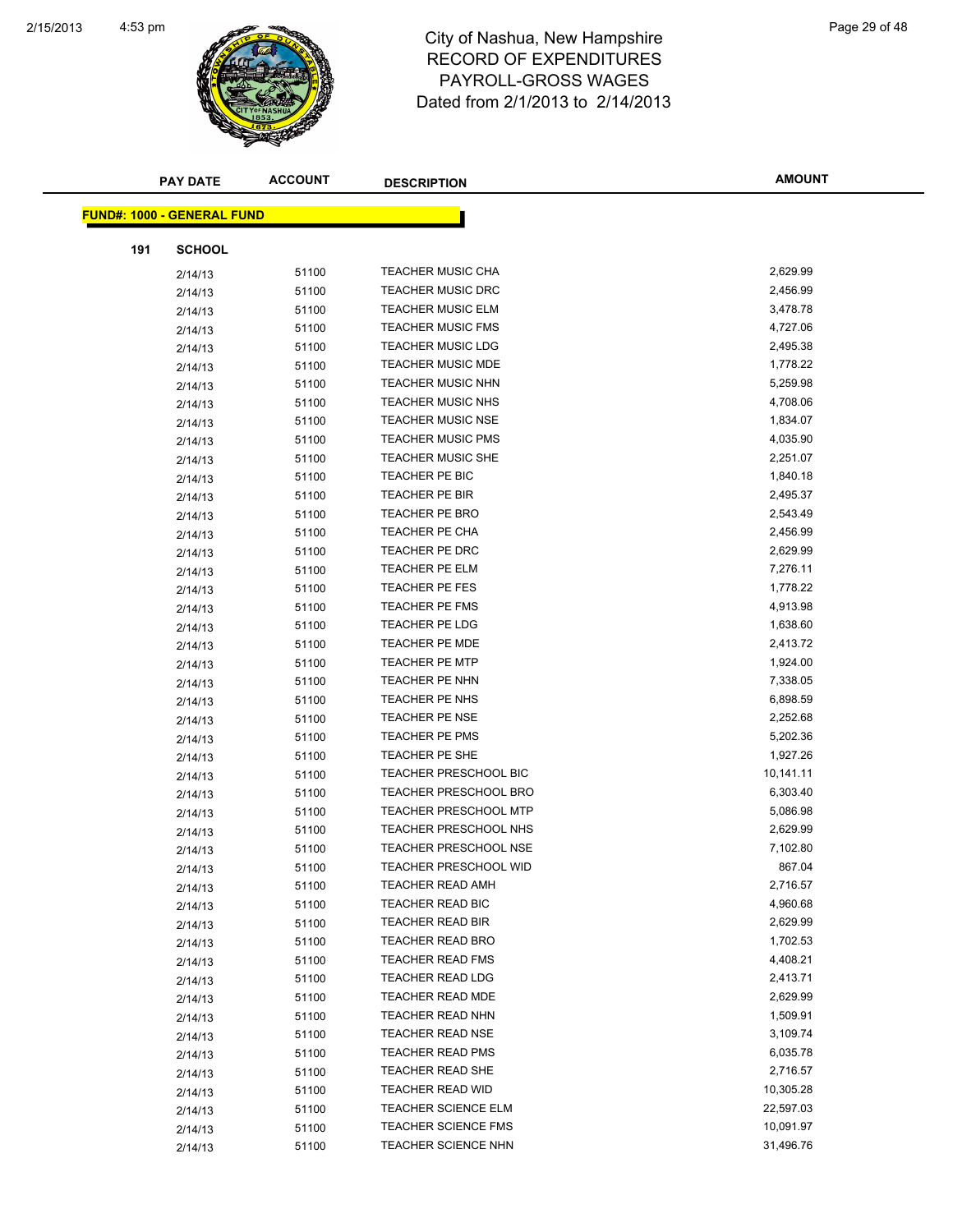

| <b>PAY DATE</b>                   | <b>ACCOUNT</b> | <b>DESCRIPTION</b>                | <b>AMOUNT</b> |
|-----------------------------------|----------------|-----------------------------------|---------------|
| <b>FUND#: 1000 - GENERAL FUND</b> |                |                                   |               |
|                                   |                |                                   |               |
| 191<br><b>SCHOOL</b>              |                |                                   |               |
| 2/14/13                           | 51100          | <b>TEACHER SCIENCE NHS</b>        | 37,698.96     |
| 2/14/13                           | 51100          | <b>TEACHER SCIENCE PMS</b>        | 10,459.51     |
| 2/14/13                           | 51100          | TEACHER SOCIAL STUDIES ELM        | 14,104.49     |
| 2/14/13                           | 51100          | TEACHER SOCIAL STUDIES FMS        | 12,629.03     |
| 2/14/13                           | 51100          | TEACHER SOCIAL STUDIES NHN        | 35,983.21     |
| 2/14/13                           | 51100          | TEACHER SOCIAL STUDIES NHS        | 39,982.52     |
| 2/14/13                           | 51100          | TEACHER SOCIAL STUDIES PMS        | 11,676.64     |
| 2/14/13                           | 51100          | <b>TEACHER SPED AMH</b>           | 3,288.13      |
| 2/14/13                           | 51100          | <b>TEACHER SPED BIC</b>           | 6,708.17      |
| 2/14/13                           | 51100          | <b>TEACHER SPED BIR</b>           | 6,611.60      |
| 2/14/13                           | 51100          | <b>TEACHER SPED BRO</b>           | 5,339.51      |
| 2/14/13                           | 51100          | TEACHER SPED CHA                  | 6,858.14      |
| 2/14/13                           | 51100          | <b>TEACHER SPED DRC</b>           | 5,739.56      |
| 2/14/13                           | 51100          | <b>TEACHER SPED ELM</b>           | 6,067.76      |
| 2/14/13                           | 51100          | <b>TEACHER SPED FES</b>           | 8,438.50      |
| 2/14/13                           | 51100          | <b>TEACHER SPED FMS</b>           | 5,132.18      |
| 2/14/13                           | 51100          | <b>TEACHER SPED LDG</b>           | 7,392.28      |
| 2/14/13                           | 51100          | <b>TEACHER SPED MDE</b>           | 4,680.32      |
| 2/14/13                           | 51100          | <b>TEACHER SPED MTP</b>           | 4,906.92      |
| 2/14/13                           | 51100          | <b>TEACHER SPED NHN</b>           | 13,245.55     |
| 2/14/13                           | 51100          | <b>TEACHER SPED NHS</b>           | 16,893.84     |
| 2/14/13                           | 51100          | <b>TEACHER SPED NSE</b>           | 3,411.64      |
| 2/14/13                           | 51100          | <b>TEACHER SPED PMS</b>           | 11,257.63     |
| 2/14/13                           | 51100          | <b>TEACHER SPED SHE</b>           | 4,871.54      |
| 2/14/13                           | 51100          | <b>TEACHER TECHED ELM</b>         | 7,931.18      |
| 2/14/13                           | 51100          | <b>TEACHER TECHED FMS</b>         | 5,130.29      |
| 2/14/13                           | 51100          | <b>TEACHER TECHED NHN</b>         | 10,475.13     |
| 2/14/13                           | 51100          | <b>TEACHER TECHED NHS</b>         | 4,913.98      |
| 2/14/13                           | 51100          | <b>TEACHER TECHED PMS</b>         | 5,294.61      |
| 2/14/13                           | 51100          | TEACHER TV PROD NHS               | 2,413.72      |
| 2/14/13                           | 51100          | <b>TEACHER VISION WID</b>         | 3,212.05      |
| 2/14/13                           | 51100          | <b>TECH INTERGRATION ASST AMH</b> | 474.31        |
| 2/14/13                           | 51100          | TECH INTERGRATION ASST BIC        | 465.01        |
| 2/14/13                           | 51100          | TECH INTERGRATION ASST CHA        | 474.30        |
| 2/14/13                           | 51100          | TECH INTERGRATION ASST LDG        | 456.11        |
| 2/14/13                           | 51100          | TECH INTERGRATION ASST MDE        | 474.30        |
| 2/14/13                           | 51100          | TECH INTERGRATION ASST NSE        | 447.23        |
| 2/14/13                           | 51100          | TECH INTERGRATION ASST SHE        | 474.30        |
| 2/7/13                            | 51200          | ATHLETIC EQUIPMENT MANAGER NHN    | 50.00         |
| 2/7/13                            | 51200          | ATHLETIC EQUIPMENT MANAGER NHS    | 100.00        |
| 2/7/13                            | 51200          | <b>CLERICAL VOLUNTEER SUP</b>     | 404.13        |
| 2/7/13                            | 51200          | <b>CROSSING GUARD WPO</b>         | 2,188.48      |
| 2/7/13                            | 51200          | <b>CUSTODIAN CHA</b>              | 321.40        |
| 2/7/13                            | 51200          | <b>CUSTODIAN HEAD MTP</b>         | 13.56         |
|                                   | 51200          | FOOD SERVICE ASST PT PMS          | 75.35         |
| 2/7/13                            | 51200          | FOOD SERVICE COOK PMS             | 30.00         |
| 2/7/13                            | 51200          | <b>INSTRUMENTAL MUSIC</b>         | 1,500.00      |
| 2/7/13                            | 51200          | LUNCH MONITOR AMH                 | 504.52        |
| 2/7/13                            |                |                                   |               |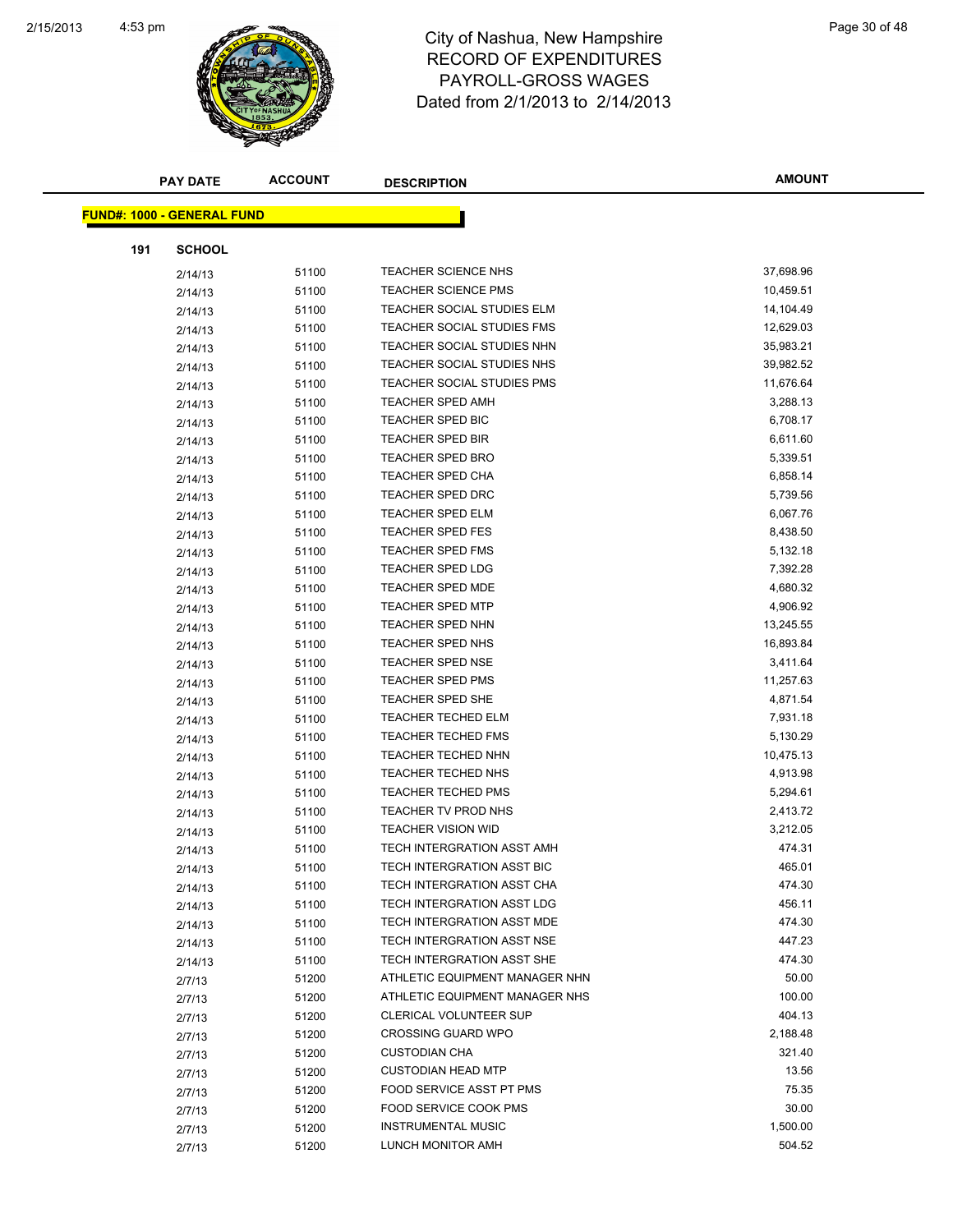

|     | <b>PAY DATE</b>                   | <b>ACCOUNT</b> | <b>DESCRIPTION</b>         | <b>AMOUNT</b> |
|-----|-----------------------------------|----------------|----------------------------|---------------|
|     | <b>FUND#: 1000 - GENERAL FUND</b> |                |                            |               |
|     |                                   |                |                            |               |
| 191 | <b>SCHOOL</b>                     |                |                            |               |
|     | 2/7/13                            | 51200          | LUNCH MONITOR BIC          | 681.86        |
|     | 2/7/13                            | 51200          | LUNCH MONITOR BIR          | 502.68        |
|     | 2/7/13                            | 51200          | LUNCH MONITOR BRO          | 323.40        |
|     | 2/7/13                            | 51200          | LUNCH MONITOR CHA          | 673.75        |
|     | 2/7/13                            | 51200          | LUNCH MONITOR DRC          | 449.26        |
|     | 2/7/13                            | 51200          | LUNCH MONITOR ELM          | 371.21        |
|     | 2/7/13                            | 51200          | LUNCH MONITOR FES          | 565.95        |
|     | 2/7/13                            | 51200          | LUNCH MONITOR FMS          | 208.70        |
|     | 2/7/13                            | 51200          | LUNCH MONITOR LDG          | 818.43        |
|     | 2/7/13                            | 51200          | LUNCH MONITOR MDE          | 642.16        |
|     | 2/7/13                            | 51200          | LUNCH MONITOR MTP          | 326.21        |
|     | 2/7/13                            | 51200          | LUNCH MONITOR NHN          | 323.40        |
|     | 2/7/13                            | 51200          | LUNCH MONITOR NHS          | 350.35        |
|     | 2/7/13                            | 51200          | LUNCH MONITOR NSE          | 431.20        |
|     | 2/7/13                            | 51200          | <b>LUNCH MONITOR PMS</b>   | 269.50        |
|     | 2/7/13                            | 51200          | LUNCH MONITOR SHE          | 647.61        |
|     | 2/7/13                            | 51200          | PARA DW SPEC ED BIR        | 429.87        |
|     | 2/7/13                            | 51200          | PARA DW SPEC ED NHN        | 175.00        |
|     | 2/7/13                            | 51200          | PARA DW SPEC ED PMS        | 80.85         |
|     | 2/7/13                            | 51200          | PARA INST AMH              | 647.78        |
|     | 2/7/13                            | 51200          | PARA INST BIC              | 723.78        |
|     | 2/7/13                            | 51200          | PARA INST FMS              | 252.60        |
|     | 2/7/13                            | 51200          | PARA INST MDP              | 313.02        |
|     | 2/7/13                            | 51200          | PARA INST NHN              | 451.84        |
|     | 2/7/13                            | 51200          | PARA INST NSE              | 324.45        |
|     | 2/7/13                            | 51200          | PARA INST SHE              | 631.93        |
|     | 2/7/13                            | 51200          | PARA LIB PMS               | 194.25        |
|     | 2/7/13                            | 51200          | PARA PRE SCH BIC           | 2,744.61      |
|     | 2/7/13                            | 51200          | PARA PRE SCH BRO           | 2,294.92      |
|     | 2/7/13                            | 51200          | PARA PRE SCH MTP           | 1,852.48      |
|     | 2/7/13                            | 51200          | PARA PRE SCH NSE           | 2,923.32      |
|     | 2/7/13                            | 51200          | PARA SCI NHS               | 220.00        |
|     | 2/7/13                            | 51200          | PARA TECH ELM              | 212.67        |
|     | 2/7/13                            | 51200          | PARA TTI LDG               | 113.71        |
|     | 2/7/13                            | 51200          | PARA TTI NURSERY           | 102.75        |
|     | 2/7/13                            | 51200          | <b>SCOREKEEPER NHN</b>     | 60.00         |
|     | 2/7/13                            | 51200          | SCOREKEEPER NHS            | 60.00         |
|     | 2/7/13                            | 51200          | SPECIAL EDUCATION TUTOR    | 675.00        |
|     | 2/7/13                            | 51200          | SPEECH LANGUAGE ASST       | 639.43        |
|     | 2/7/13                            | 51200          | <b>SUB TEACHER</b>         | 400.00        |
|     | 2/7/13                            | 51200          | SYSTEMS ADMIN FULL YEAR    | 250.00        |
|     | 2/7/13                            | 51200          | <b>TEACHER SCIENCE NHN</b> | (1,652.33)    |
|     | 2/7/13                            | 51200          | <b>TEACHER TTI LDG</b>     | 75.00         |
|     | 2/14/13                           | 51200          | ADVISOR YEARBOOK PMS       | 351.00        |
|     | 2/14/13                           | 51200          | ASSISTANT PRINCIPAL BIR    | 1,544.13      |
|     | 2/14/13                           | 51200          | CLERICAL ACADEMY NHN       | 351.00        |
|     | 2/14/13                           | 51200          | CLERICAL ACADEMY NHS       | 351.00        |
|     | 2/14/13                           | 51200          | CLERICAL VOLUNTEER SUP     | 336.77        |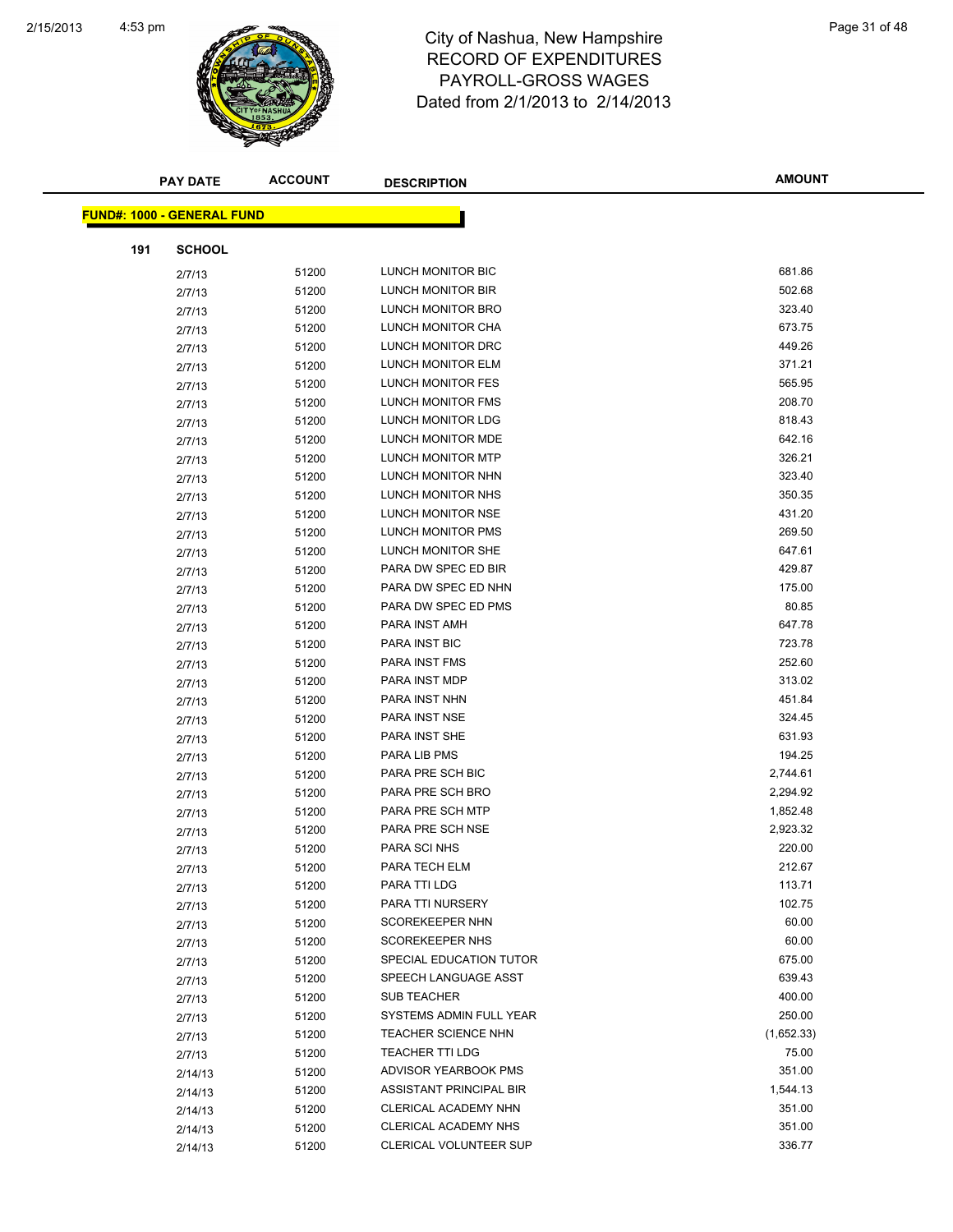

| <b>PAY DATE</b>                   | <b>ACCOUNT</b> | <b>DESCRIPTION</b>            | <b>AMOUNT</b> |
|-----------------------------------|----------------|-------------------------------|---------------|
|                                   |                |                               |               |
| <b>FUND#: 1000 - GENERAL FUND</b> |                |                               |               |
| 191<br><b>SCHOOL</b>              |                |                               |               |
| 2/14/13                           | 51200          | <b>CROSSING GUARD WPO</b>     | 1,940.16      |
| 2/14/13                           | 51200          | <b>CUSTODIAN CHA</b>          | 321.40        |
| 2/14/13                           | 51200          | <b>CUSTODIAN HEAD CHA</b>     | 13.70         |
| 2/14/13                           | 51200          | <b>CUSTODIAN HEAD MTP</b>     | 0.14          |
| 2/14/13                           | 51200          | FOOD SERVICE ASST PT PMS      | 68.50         |
| 2/14/13                           | 51200          | <b>FOOD SERVICE COOK PMS</b>  | 30.00         |
| 2/14/13                           | 51200          | GUIDANCE COUNSELOR NHN        | 40.00         |
| 2/14/13                           | 51200          | <b>GUIDANCE COUNSELOR PMS</b> | 351.00        |
| 2/14/13                           | 51200          | <b>INSTRUMENTAL MUSIC</b>     | 2,737.50      |
| 2/14/13                           | 51200          | <b>LIBRARIAN ELM</b>          | 748.50        |
| 2/14/13                           | 51200          | <b>LIBRARIAN FMS</b>          | 374.50        |
| 2/14/13                           | 51200          | <b>LIBRARIAN PMS</b>          | 381.99        |
| 2/14/13                           | 51200          | LUNCH MONITOR AMH             | 355.09        |
| 2/14/13                           | 51200          | LUNCH MONITOR BIC             | 592.90        |
| 2/14/13                           | 51200          | LUNCH MONITOR BIR             | 377.41        |
| 2/14/13                           | 51200          | LUNCH MONITOR BRO             | 258.72        |
| 2/14/13                           | 51200          | LUNCH MONITOR CHA             | 539.00        |
| 2/14/13                           | 51200          | LUNCH MONITOR DRC             | 269.50        |
| 2/14/13                           | 51200          | LUNCH MONITOR ELM             | 315.99        |
| 2/14/13                           | 51200          | LUNCH MONITOR FES             | 592.90        |
| 2/14/13                           | 51200          | LUNCH MONITOR FMS             | 208.70        |
| 2/14/13                           | 51200          | LUNCH MONITOR LDG             | 661.03        |
| 2/14/13                           | 51200          | LUNCH MONITOR MDE             | 418.80        |
| 2/14/13                           | 51200          | LUNCH MONITOR MTP             | 362.26        |
| 2/14/13                           | 51200          | LUNCH MONITOR NHN             | 296.45        |
| 2/14/13                           | 51200          | LUNCH MONITOR NHS             | 323.40        |
| 2/14/13                           | 51200          | LUNCH MONITOR NSE             | 344.96        |
| 2/14/13                           | 51200          | LUNCH MONITOR PMS             | 145.53        |
| 2/14/13                           | 51200          | LUNCH MONITOR SHE             | 545.91        |
| 2/14/13                           | 51200          | PARA ALT FMS                  | 365.18        |
| 2/14/13                           | 51200          | PARA DW SPEC ED BIR           | 340.32        |
| 2/14/13                           | 51200          | PARA DW SPEC ED NHN           | 175.00        |
| 2/14/13                           | 51200          | PARA DW SPEC ED PMS           | 64.68         |
| 2/14/13                           | 51200          | PARA INST AMH                 | 556.48        |
| 2/14/13                           | 51200          | PARA INST BIC                 | 590.92        |
| 2/14/13                           | 51200          | PARA INST FMS                 | 202.08        |
| 2/14/13                           | 51200          | PARA INST MDP                 | 313.02        |
| 2/14/13                           | 51200          | PARA INST NHN                 | 391.04        |
| 2/14/13                           | 51200          | PARA INST NSE                 | 346.08        |
| 2/14/13                           | 51200          | PARA INST SHE                 | 560.36        |
| 2/14/13                           | 51200          | PARA LIB PMS                  | 142.45        |
| 2/14/13                           | 51200          | PARA PRE SCH BIC              | 2,825.91      |
| 2/14/13                           | 51200          | PARA PRE SCH BRO              | 2,346.35      |
| 2/14/13                           | 51200          | PARA PRE SCH MTP              | 1,987.96      |
| 2/14/13                           | 51200          | PARA PRE SCH NSE              | 3,107.63      |
| 2/14/13                           | 51200          | PARA TECH ELM                 | 112.59        |
| 2/14/13                           | 51200          | PARA TTI LDG                  | 90.97         |
| 2/14/13                           | 51200          | PARA TTI NURSERY              | 82.20         |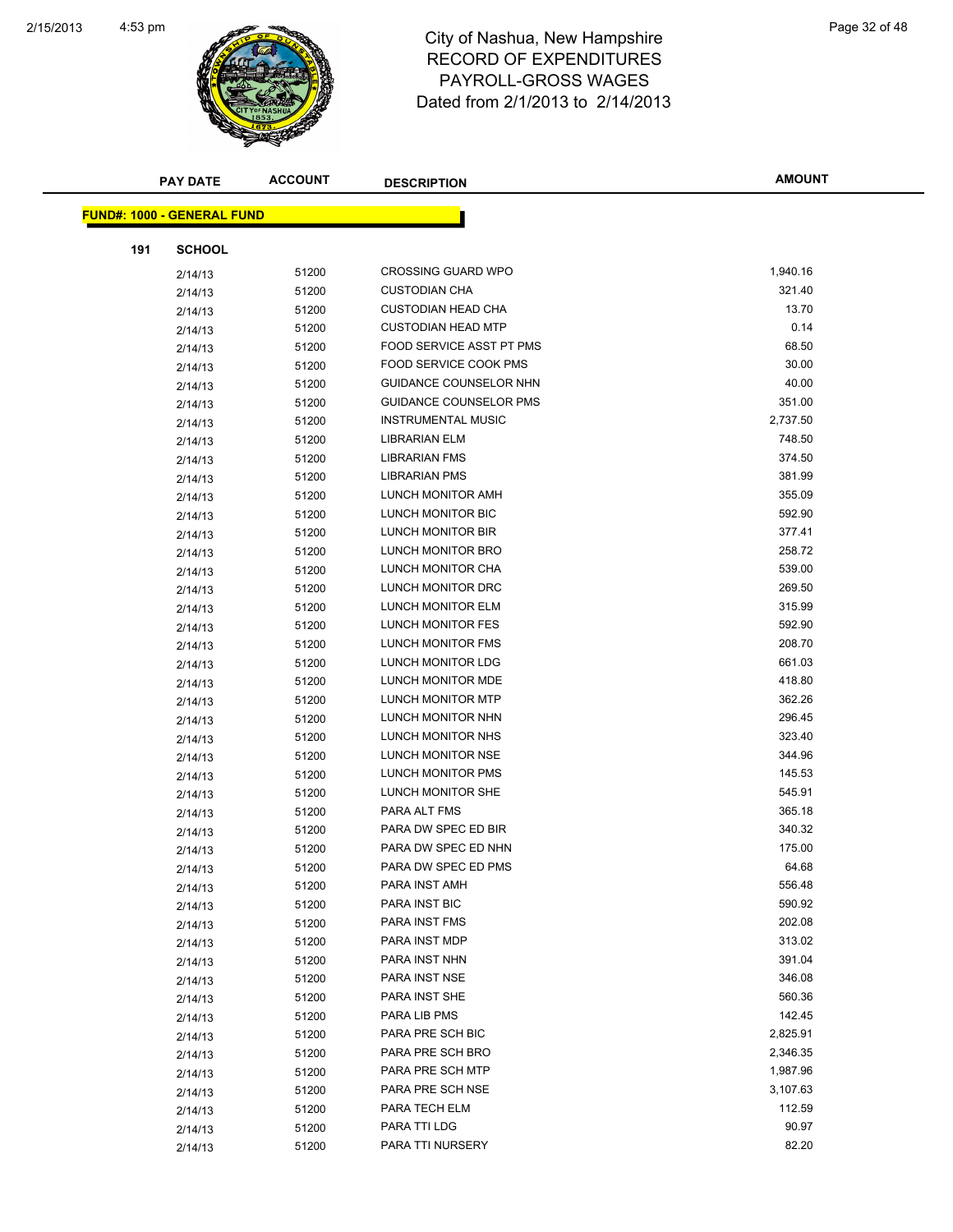

|     | <b>PAY DATE</b>                   | <b>ACCOUNT</b> | <b>DESCRIPTION</b>              | <b>AMOUNT</b> |
|-----|-----------------------------------|----------------|---------------------------------|---------------|
|     | <b>FUND#: 1000 - GENERAL FUND</b> |                |                                 |               |
|     |                                   |                |                                 |               |
| 191 | <b>SCHOOL</b>                     |                |                                 |               |
|     | 2/14/13                           | 51200          | SCHOOL PSYCHOLOGIST WID         | 4,486.69      |
|     | 2/14/13                           | 51200          | SPECIAL EDUCATION TUTOR         | 300.00        |
|     | 2/14/13                           | 51200          | SPEECH LANG PATHOLOGIST WID     | 9,190.16      |
|     | 2/14/13                           | 51200          | SPEECH LANGUAGE ASST            | 541.06        |
|     | 2/14/13                           | 51200          | STUDENT ACTIVITY COORD NHN      | 882.78        |
|     | 2/14/13                           | 51200          | STUDENT ACTIVITY COORD NHS      | 469.50        |
|     | 2/14/13                           | 51200          | <b>SUB TEACHER</b>              | 800.00        |
|     | 2/14/13                           | 51200          | SYSTEMS ADMIN FULL YEAR         | 374.50        |
|     | 2/14/13                           | 51200          | <b>TEACHER ART FMS</b>          | 117.00        |
|     | 2/14/13                           | 51200          | <b>TEACHER ART NHS</b>          | 1,228.49      |
|     | 2/14/13                           | 51200          | <b>TEACHER BIO TEC NHN</b>      | 449.50        |
|     | 2/14/13                           | 51200          | <b>TEACHER BUSINESS NHS</b>     | 449.50        |
|     | 2/14/13                           | 51200          | <b>TEACHER COMPUTER FMS</b>     | 117.00        |
|     | 2/14/13                           | 51200          | <b>TEACHER COMPUTER NHS</b>     | 748.50        |
|     | 2/14/13                           | 51200          | <b>TEACHER ENGINEER NHS</b>     | 883.82        |
|     | 2/14/13                           | 51200          | <b>TEACHER ENGLISH ELM</b>      | 365.04        |
|     | 2/14/13                           | 51200          | <b>TEACHER ENGLISH FMS</b>      | 121.73        |
|     | 2/14/13                           | 51200          | <b>TEACHER ENGLISH NHN</b>      | 4,170.61      |
|     | 2/14/13                           | 51200          | <b>TEACHER ENGLISH NHS</b>      | 4,390.00      |
|     | 2/14/13                           | 51200          | <b>TEACHER FACS FMS</b>         | 182.59        |
|     | 2/14/13                           | 51200          | <b>TEACHER FACS NHN</b>         | 1,017.40      |
|     | 2/14/13                           | 51200          | <b>TEACHER FOREIGN LANG NHN</b> | 3,244.12      |
|     | 2/14/13                           | 51200          | <b>TEACHER GR5 BRO</b>          | 2,063.38      |
|     | 2/14/13                           | 51200          | <b>TEACHER GR6 ELM</b>          | 702.00        |
|     | 2/14/13                           | 51200          | <b>TEACHER HEALTH NHS</b>       | 120.00        |
|     | 2/14/13                           | 51200          | <b>TEACHER HEALTHOC NHS</b>     | 1,044.57      |
|     | 2/14/13                           | 51200          | <b>TEACHER HVAC NHS</b>         | 583.03        |
|     | 2/14/13                           | 51200          | <b>TEACHER KIND BIC</b>         | 1,315.00      |
|     | 2/14/13                           | 51200          | <b>TEACHER KIND BIR</b>         | 825.51        |
|     | 2/14/13                           | 51200          | <b>TEACHER KIND CHA</b>         | 1,315.00      |
|     | 2/14/13                           | 51200          | <b>TEACHER KIND MDE</b>         | 1,161.05      |
|     | 2/14/13                           | 51200          | <b>TEACHER KIND SHE</b>         | 1,228.49      |
|     | 2/14/13                           | 51200          | TEACHER MATH NHN                | 374.25        |
|     | 2/14/13                           | 51200          | <b>TEACHER MATH NHS</b>         | 1,697.74      |
|     | 2/14/13                           | 51200          | <b>TEACHER MUSIC AMH</b>        | 150.00        |
|     | 2/14/13                           | 51200          | <b>TEACHER MUSIC DRC</b>        | 300.00        |
|     | 2/14/13                           | 51200          | <b>TEACHER MUSIC ELM</b>        | 905.95        |
|     | 2/14/13                           | 51200          | <b>TEACHER MUSIC NHN</b>        | 2,970.80      |
|     | 2/14/13                           | 51200          | <b>TEACHER MUSIC NHS</b>        | 1,339.52      |
|     | 2/14/13                           | 51200          | TEACHER PE NHS                  | 469.50        |
|     | 2/14/13                           | 51200          | TEACHER PE SHE                  | 120.00        |
|     | 2/14/13                           | 51200          | TEACHER REACH GIFTED WID        | 420.62        |
|     | 2/14/13                           | 51200          | <b>TEACHER READ PMS</b>         | 150.00        |
|     | 2/14/13                           | 51200          | <b>TEACHER READ WID</b>         | 1,554.87      |
|     | 2/14/13                           | 51200          | <b>TEACHER SCIENCE NHN</b>      | 1,654.03      |
|     | 2/14/13                           | 51200          | <b>TEACHER SCIENCE NHS</b>      | 1,319.00      |
|     | 2/14/13                           | 51200          | TEACHER SOCIAL STUDIES NHN      | 1,699.63      |
|     | 2/14/13                           | 51200          | TEACHER SOCIAL STUDIES NHS      | 874.00        |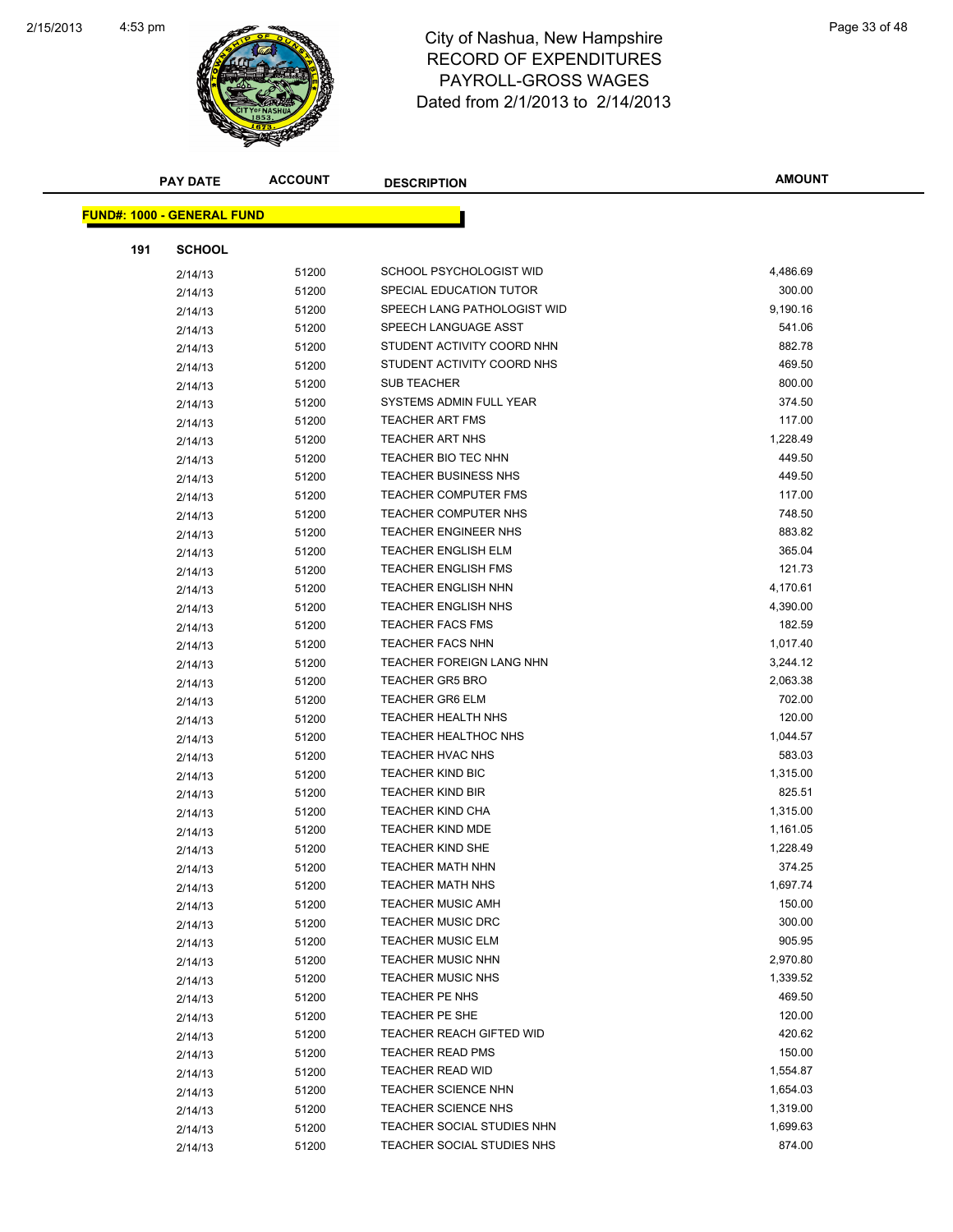

|     | <b>PAY DATE</b>                   | <b>ACCOUNT</b> | <b>DESCRIPTION</b>         | <b>AMOUNT</b>  |
|-----|-----------------------------------|----------------|----------------------------|----------------|
|     | <b>FUND#: 1000 - GENERAL FUND</b> |                |                            |                |
| 191 | <b>SCHOOL</b>                     |                |                            |                |
|     | 2/14/13                           | 51200          | TEACHER SPED ELM           | 691.59         |
|     | 2/14/13                           | 51200          | <b>TEACHER SPED NHN</b>    | 2,207.07       |
|     | 2/14/13                           | 51200          | TEACHER SPED NHS           | 1,604.60       |
|     | 2/14/13                           | 51200          | <b>TEACHER TTI LDG</b>     | (1,003.10)     |
|     | 2/14/13                           | 51200          | <b>TEACHER TTI MTP</b>     | (178.44)       |
|     | 2/14/13                           | 51200          | <b>TEACHER VISION WIDE</b> | 1,315.00       |
|     | 2/7/13                            | 51300          | <b>OVERTIME-REGULAR</b>    | 1,838.49       |
|     | 2/14/13                           | 51300          | OVERTIME-REGULAR           | 7,611.72       |
|     | 2/7/13                            | 51400          | WAGES TEMP-SEASONAL        | 1,121.52       |
|     | 2/14/13                           | 51400          | <b>WAGES TEMP-SEASONAL</b> | 1,121.52       |
|     | 2/7/13                            | 51412          | <b>WAGES PER DIEM</b>      | 37,827.94      |
|     | 2/14/13                           | 51412          | <b>WAGES PER DIEM</b>      | 34,641.35      |
|     | 2/7/13                            | 51600          | <b>LONGEVITY</b>           | 3,154.63       |
|     | 2/14/13                           | 51600          | <b>LONGEVITY</b>           | 5,484.76       |
|     | 2/7/13                            | 51650          | ADDITIONAL HOURS           | 4,782.67       |
|     | 2/14/13                           | 51650          | <b>ADDITIONAL HOURS</b>    | 7,024.95       |
|     | 2/14/13                           | 51700          | <b>STIPENDS</b>            | 7,812.50       |
|     | 2/14/13                           | 51750          | SEVERANCE/SEPARATION PAY   | 9,394.32       |
|     | 2/14/13                           | 52800          | EDUCATIONAL ASSISTANCE     | 2,750.00       |
|     | <b>TOTAL 191 - SCHOOL</b>         |                |                            | \$3,099,339.14 |

**TOTAL FUND 1000 - GENERAL FUND \$4,966,018.76**

| <b>FUND#: 2100 - FOOD SERVICES</b> |       |                              |        |
|------------------------------------|-------|------------------------------|--------|
| 2/7/13                             | 51100 | CLERICAL FOOD SERVICE NHS    | 679.13 |
| 2/7/13                             | 51100 | DELIVERY DRIVER FOOD SERVICE | 720.49 |
| 2/7/13                             | 51100 | <b>FOOD SERVICE COOK AMH</b> | 473.55 |
| 2/7/13                             | 51100 | FOOD SERVICE COOK BIC        | 473.55 |
| 2/7/13                             | 51100 | <b>FOOD SERVICE COOK BIR</b> | 473.55 |
| 2/7/13                             | 51100 | FOOD SERVICE COOK BRO        | 522.90 |
| 2/7/13                             | 51100 | <b>FOOD SERVICE COOK CHA</b> | 473.55 |
| 2/7/13                             | 51100 | FOOD SERVICE COOK DRC        | 456.05 |
| 2/7/13                             | 51100 | FOOD SERVICE COOK ELM        | 967.40 |
| 2/7/13                             | 51100 | FOOD SERVICE COOK FES        | 473.55 |
| 2/7/13                             | 51100 | <b>FOOD SERVICE COOK FMS</b> | 483.70 |
| 2/7/13                             | 51100 | <b>FOOD SERVICE COOK LDG</b> | 456.05 |
| 2/7/13                             | 51100 | <b>FOOD SERVICE COOK MDE</b> | 473.55 |
| 2/7/13                             | 51100 | FOOD SERVICE COOK NHN        | 997.85 |
| 2/7/13                             | 51100 | <b>FOOD SERVICE COOK NHS</b> | 998.20 |
| 2/7/13                             | 51100 | <b>FOOD SERVICE COOK NSE</b> | 453.25 |
| 2/7/13                             | 51100 | <b>FOOD SERVICE COOK PMS</b> | 483.70 |
| 2/7/13                             | 51100 | <b>FOOD SERVICE COOK SHE</b> | 456.05 |
| 2/7/13                             | 51100 | <b>FOOD SERVICECOOK MTP</b>  | 415.80 |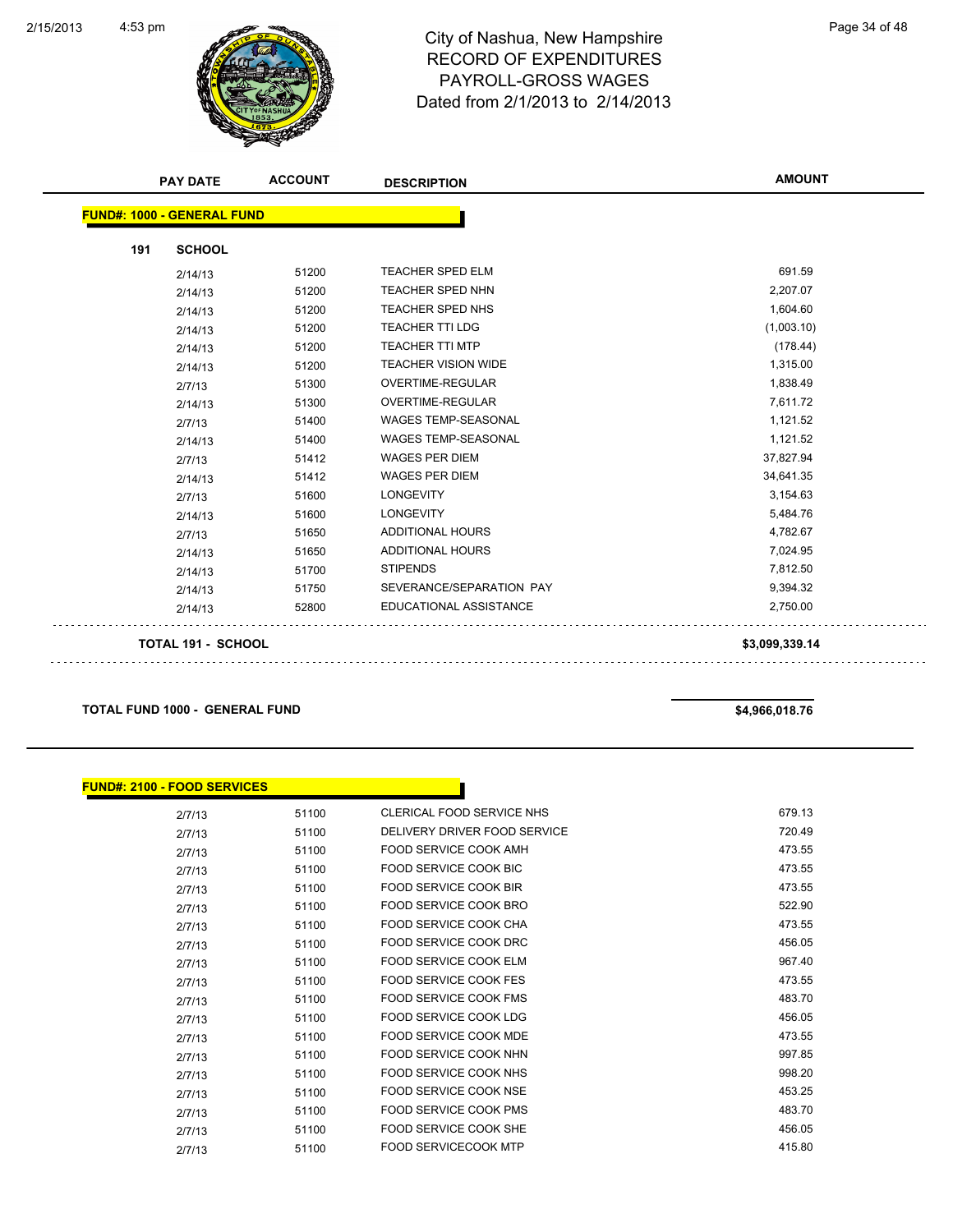

| <b>PAY DATE</b>                    | <b>ACCOUNT</b> | <b>DESCRIPTION</b>            | <b>AMOUNT</b>  |
|------------------------------------|----------------|-------------------------------|----------------|
| <b>FUND#: 2100 - FOOD SERVICES</b> |                |                               |                |
|                                    |                | CLERICAL FOOD SERVICE NHS     | 679.13         |
| 2/14/13                            | 51100          | DELIVERY DRIVER FOOD SERVICE  | 738.96         |
| 2/14/13                            | 51100          |                               |                |
| 2/14/13                            | 51100          | DIRECTOR FOOD SERVICE         | 3,092.64       |
| 2/14/13                            | 51100          | FOOD SERVICE BUSINESS MANAGER | 2,012.58       |
| 2/14/13                            | 51100          | FOOD SERVICE COOK AMH         | 378.84         |
| 2/14/13                            | 51100          | FOOD SERVICE COOK BIC         | 378.84         |
| 2/14/13                            | 51100          | FOOD SERVICE COOK BIR         | 378.84         |
| 2/14/13                            | 51100          | FOOD SERVICE COOK BRO         | 348.60         |
| 2/14/13                            | 51100          | FOOD SERVICE COOK CHA         | 378.84         |
| 2/14/13                            | 51100          | <b>FOOD SERVICE COOK DRC</b>  | 364.84         |
| 2/14/13                            | 51100          | FOOD SERVICE COOK ELM         | 773.92         |
| 2/14/13                            | 51100          | FOOD SERVICE COOK FES         | 378.84         |
| 2/14/13                            | 51100          | <b>FOOD SERVICE COOK FMS</b>  | 386.96         |
| 2/14/13                            | 51100          | <b>FOOD SERVICE COOK LDG</b>  | 364.84         |
| 2/14/13                            | 51100          | FOOD SERVICE COOK MDE         | 378.84         |
| 2/14/13                            | 51100          | FOOD SERVICE COOK NHN         | 798.28         |
| 2/14/13                            | 51100          | FOOD SERVICE COOK NHS         | 811.81         |
| 2/14/13                            | 51100          | FOOD SERVICE COOK NSE         | 362.60         |
| 2/14/13                            | 51100          | FOOD SERVICE COOK PMS         | 386.96         |
| 2/14/13                            | 51100          | FOOD SERVICE COOK SHE         | 364.84         |
| 2/14/13                            | 51100          | <b>FOOD SERVICE SITE CORD</b> | 11,520.68      |
| 2/14/13                            | 51100          | <b>FOOD SERVICECOOK MTP</b>   | 332.64         |
| 2/7/13                             | 51200          | FOOD SERVICE ASST PT AMH      | 515.27         |
| 2/7/13                             | 51200          | FOOD SERVICE ASST PT BIC      | 514.61         |
| 2/7/13                             | 51200          | FOOD SERVICE ASST PT BIR      | 832.20         |
| 2/7/13                             | 51200          | FOOD SERVICE ASST PT BRO      | 333.90         |
| 2/7/13                             | 51200          | FOOD SERVICE ASST PT CHA      | 655.57         |
| 2/7/13                             | 51200          | FOOD SERVICE ASST PT DRC      | 843.41         |
| 2/7/13                             | 51200          | FOOD SERVICE ASST PT ELM      | 2,836.03       |
| 2/7/13                             | 51200          | FOOD SERVICE ASST PT FES      | 1,025.63       |
| 2/7/13                             | 51200          | FOOD SERVICE ASST PT FMS      | 2,420.37       |
| 2/7/13                             | 51200          | FOOD SERVICE ASST PT LDG      | 1,090.43       |
| 2/7/13                             | 51200          | FOOD SERVICE ASST PT MDE      | 668.13         |
| 2/7/13                             | 51200          | FOOD SERVICE ASST PT MTP      | 467.46         |
| 2/7/13                             | 51200          | FOOD SERVICE ASST PT NHN      | 4,647.71       |
| 2/7/13                             | 51200          | FOOD SERVICE ASST PT NHS      | 4,685.41       |
| 2/7/13                             | 51200          | FOOD SERVICE ASST PT NSE      | 281.14         |
| 2/7/13                             | 51200          | FOOD SERVICE ASST PT PMS      | 2,086.08       |
| 2/7/13                             | 51200          | FOOD SERVICE ASST PT SHE      | 481.06         |
| 2/7/13                             | 51200          | LUNCH MONITOR LDG             | 26.58          |
| 2/7/13                             | 51200          | PARA DW SPEC ED BRO           | 17.72          |
| 2/7/13                             | 51200          | PARA ELL FES                  | 17.72          |
| 2/7/13                             | 51200          | PARA INST AMH                 | 44.30          |
| 2/7/13                             | 51200          | PARA INST BIC                 | 35.44          |
| 2/7/13                             | 51200          | PARA INST BIR                 | 44.30          |
| 2/7/13                             | 51200          | PARA INST DRC                 | 44.30          |
| 2/7/13                             | 51200          | PARA INST FES                 | 35.44          |
| 2/7/13                             | 51200          | PARA INST LDG                 | 53.16<br>44.30 |
| 2/7/13                             | 51200          | PARA TTI AMH                  |                |
| 2/7/13                             | 51200          | <b>SUB LUNCH MONITOR</b>      | 26.58          |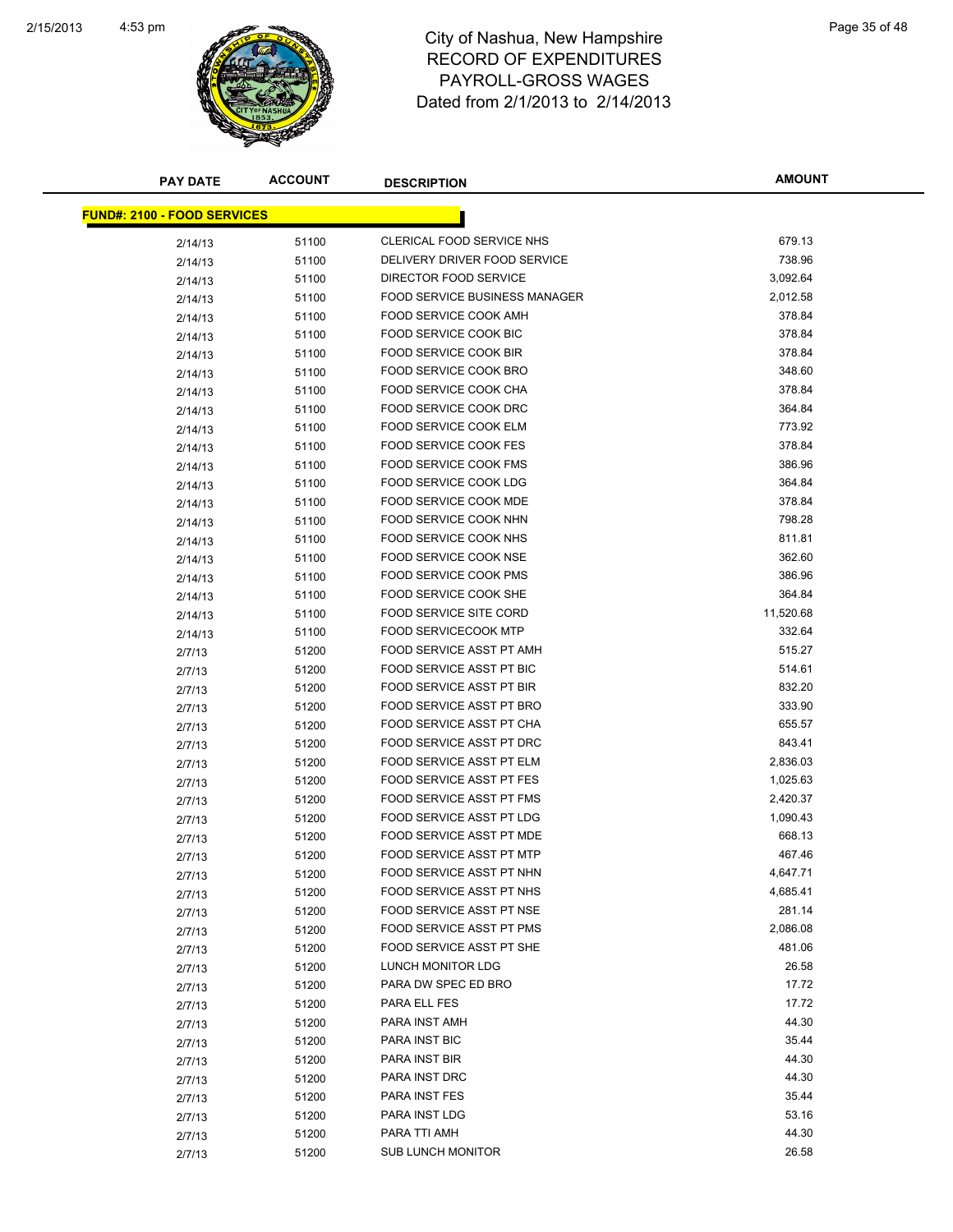

| <b>ACCOUNT</b>                     | <b>DESCRIPTION</b>                     | <b>AMOUNT</b> |
|------------------------------------|----------------------------------------|---------------|
| <b>FUND#: 2100 - FOOD SERVICES</b> |                                        |               |
| 51200                              | FOOD SERVICE ASST PT AMH               | 383.46        |
| 51200                              | FOOD SERVICE ASST PT BIC               | 411.68        |
| 51200                              | FOOD SERVICE ASST PT BIR               | 398.64        |
| 51200                              | FOOD SERVICE ASST PT BRO               | 267.12        |
| 51200                              | FOOD SERVICE ASST PT CHA               | 531.54        |
| 51200                              | FOOD SERVICE ASST PT DRC               | 746.80        |
| 51200                              | FOOD SERVICE ASST PT ELM               | 2,247.40      |
| 51200                              | FOOD SERVICE ASST PT FES               | 820.50        |
| 51200                              | FOOD SERVICE ASST PT FMS               | 1,961.30      |
| 51200                              | <b>FOOD SERVICE ASST PT LDG</b>        | 937.86        |
| 51200                              | FOOD SERVICE ASST PT MDE               | 534.50        |
| 51200                              | FOOD SERVICE ASST PT MTP               | 367.29        |
| 51200                              | FOOD SERVICE ASST PT NHN               | 3,829.55      |
| 51200                              | FOOD SERVICE ASST PT NHS               | 3,482.90      |
| 51200                              | FOOD SERVICE ASST PT NSE               | 232.00        |
| 51200                              | FOOD SERVICE ASST PT PMS               | 1,483.47      |
| 51200                              | <b>FOOD SERVICE ASST PT SHE</b>        | 473.30        |
| 51200                              | LUNCH MONITOR LDG                      | 26.58         |
| 51200                              | PARA DW SPEC ED BRO                    | 17.72         |
| 51200                              | PARA ELL FES                           | 35.44         |
| 51200                              | PARA INST AMH                          | 35.44         |
| 51200                              | PARA INST BIC                          | 35.44         |
| 51200                              | PARA INST BIR                          | 35.44         |
| 51200                              | PARA INST DRC                          | 26.58         |
| 51200                              | <b>PARA INST FES</b>                   | 35.44         |
| 51200                              | <b>PARA INST LDG</b>                   | 53.16         |
| 51200                              | PARA TTI AMH                           | 35.44         |
| 51200                              | <b>SUB LUNCH MONITOR</b>               | 26.58         |
| 51300                              | OVERTIME-REGULAR                       | 31.34         |
| 51300                              | OVERTIME-REGULAR                       | 193.75        |
| 51412                              | <b>WAGES PER DIEM</b>                  | 2,753.42      |
| 51412                              | <b>WAGES PER DIEM</b>                  | 2,572.85      |
| 51600                              | <b>LONGEVITY</b>                       | 500.00        |
|                                    | <b>TOTAL FUND 2100 - FOOD SERVICES</b> |               |

| <b>FUND#: 2201 - DRIVERS EDUCATION</b> |       |                           |        |
|----------------------------------------|-------|---------------------------|--------|
| 2/7/13                                 | 51200 | DRIVER INSTRUCTOR         | 425.00 |
| 2/14/13                                | 51200 | DRIVER INSTRUCTOR         | 350.00 |
| 2/14/13                                | 51200 | TEACHER TECHED ELM        | 400.00 |
| 2/14/13                                | 51200 | <b>TEACHER TECHED FMS</b> | 750.00 |
| 2/14/13                                | 51200 | <b>TEACHER TECHED PMS</b> | 325.00 |
| 2/14/13                                | 51300 | OVERTIME-REGULAR          | 114.06 |
|                                        |       |                           |        |

**TOTAL FUND 2201 - DRIVERS EDUCATION \$2,364.06**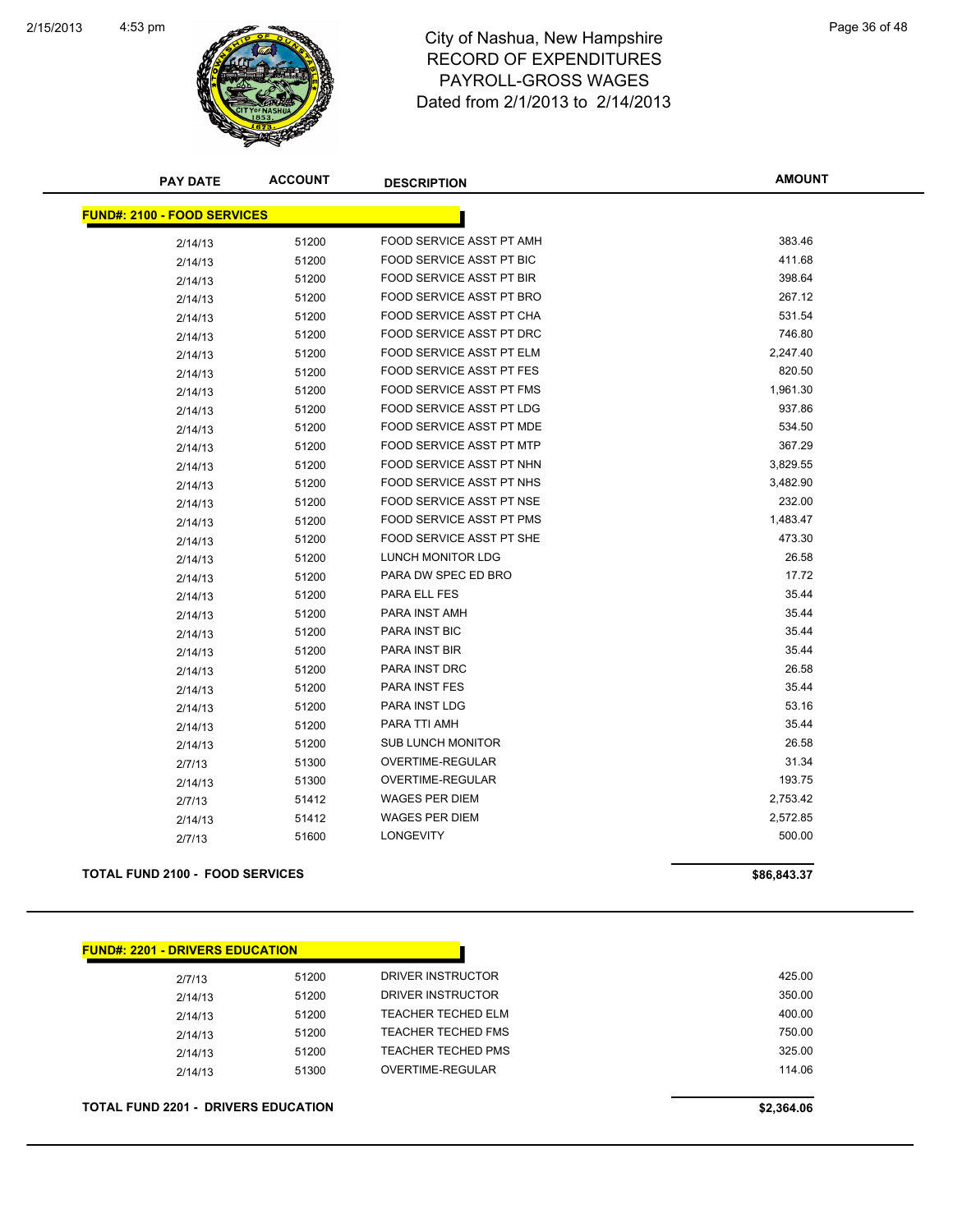

**FUND#: 2222 - AFTER SCHOOL PROGRAM**

## 4:53 pm<br>City of Nashua, New Hampshire<br>City of Nashua, New Hampshire RECORD OF EXPENDITURES PAYROLL-GROSS WAGES Dated from 2/1/2013 to 2/14/2013

| <b>PAY DATE</b>                                 | <b>ACCOUNT</b> | <b>DESCRIPTION</b>            | <b>AMOUNT</b> |
|-------------------------------------------------|----------------|-------------------------------|---------------|
| <b>FUND#: 2207 - ADULT ED/CONTINUING ED</b>     |                |                               |               |
| 2/7/13                                          | 51200          | ADULT ED ENRICHMENT INST      | 75.00         |
| 2/7/13                                          | 51200          | <b>CLERICAL PRINCIPAL NHN</b> | 25.00         |
| 2/14/13                                         | 51200          | ADULT ED ENRICHMENT INST      | 75.00         |
| 2/14/13                                         | 51200          | <b>CLERICAL PRINCIPAL NHN</b> | 25.00         |
| 2/14/13                                         | 51200          | STUDENT INFO COORDINATOR      | 200.00        |
| 2/14/13                                         | 51200          | SUB TEACHER LONG TERM         | 75.00         |
| 2/14/13                                         | 51200          | <b>TEACHER TECHED NHN</b>     | 75.00         |
|                                                 |                |                               |               |
| <b>TOTAL FUND 2207 - ADULT ED/CONTINUING ED</b> |                |                               | \$550.00      |
|                                                 |                |                               |               |

П

| 2/7/13  | 51200 | 21ST CENTURY INSTRUCTOR       | 1,947.22 |
|---------|-------|-------------------------------|----------|
| 2/7/13  | 51200 | FOOD SERVICE COOK LDG         | 73.34    |
| 2/7/13  | 51200 | LUNCH MONITOR DRC             | 397.63   |
| 2/7/13  | 51200 | LUNCH MONITOR SHE             | 87.50    |
| 2/7/13  | 51200 | PARA DW SPEC ED AMH           | 377.84   |
| 2/7/13  | 51200 | PARA DW SPEC ED NHN           | 41.68    |
| 2/7/13  | 51200 | PARA INST DRC                 | 425.95   |
| 2/7/13  | 51200 | PARA INST FES                 | 333.40   |
| 2/7/13  | 51200 | PARA INST LDG                 | 463.39   |
| 2/7/13  | 51200 | PARA INST NHN                 | 103.38   |
| 2/7/13  | 51200 | PARA KIND AMH                 | 105.00   |
| 2/7/13  | 51200 | PARA KIND LDG                 | 83.35    |
| 2/7/13  | 51200 | PARA MEDIA NHN                | 45.01    |
| 2/7/13  | 51200 | PARA PRE SCH MTP              | 175.00   |
| 2/7/13  | 51200 | PARA TTI LDG                  | 171.70   |
| 2/7/13  | 51200 | SUB LUNCH MONITOR             | 131.25   |
| 2/7/13  | 51200 | SUB TEACHER                   | 20.05    |
| 2/7/13  | 51200 | <b>TEACHER ELL LDG</b>        | 75.00    |
| 2/7/13  | 51200 | <b>TEACHER GR1 FES</b>        | 50.00    |
| 2/7/13  | 51200 | <b>TEACHER GR4 DRC</b>        | 35.00    |
| 2/7/13  | 51200 | <b>TEACHER GR4 FES</b>        | 75.00    |
| 2/14/13 | 51200 | 21ST CENTURY INSTRUCTOR       | 1,940.81 |
| 2/14/13 | 51200 | ELL TUTOR                     | 150.00   |
| 2/14/13 | 51200 | <b>FOOD SERVICE COOK LDG</b>  | 35.00    |
| 2/14/13 | 51200 | <b>GUIDANCE COUNSELOR FES</b> | 208.38   |
| 2/14/13 | 51200 | <b>LIBRARIAN LDG</b>          | 35.00    |
| 2/14/13 | 51200 | <b>LIBRARIAN MTP</b>          | 240.03   |
| 2/14/13 | 51200 | LUNCH MONITOR DRC             | 339.27   |
| 2/14/13 | 51200 | LUNCH MONITOR SHE             | 70.00    |
| 2/14/13 | 51200 | PARA DW SPEC ED AMH           | 363.43   |
| 2/14/13 | 51200 | PARA INST DRC                 | 373.46   |
| 2/14/13 | 51200 | PARA INST FES                 | 295.06   |
| 2/14/13 | 51200 | PARA INST LDG                 | 383.38   |
| 2/14/13 | 51200 | PARA INST NHN                 | 206.76   |
| 2/14/13 | 51200 | PARA KIND AMH                 | 96.25    |
| 2/14/13 | 51200 | PARA KIND LDG                 | 83.35    |
|         |       |                               |          |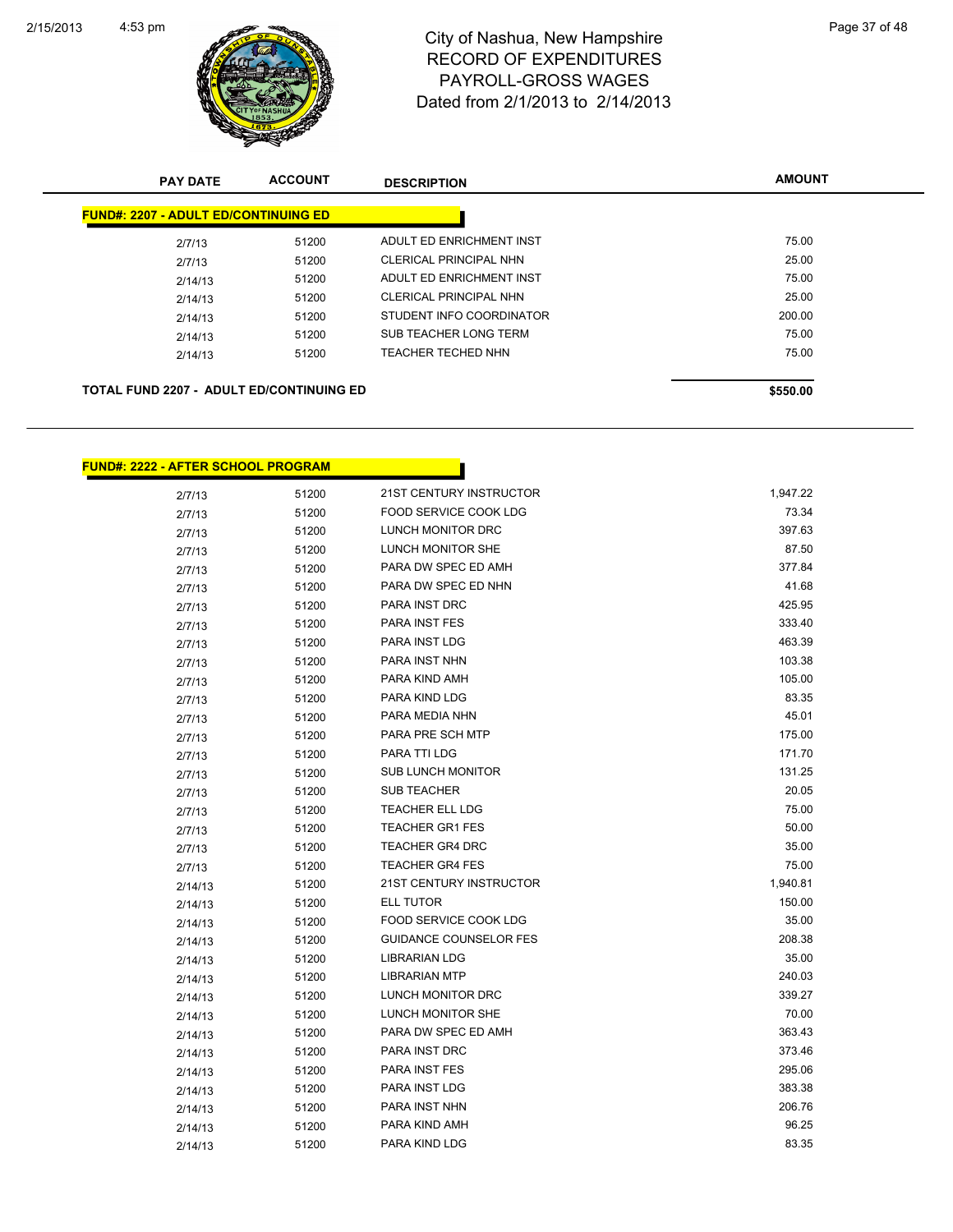

| <b>PAY DATE</b>                               |       | <b>DESCRIPTION</b>                  |             |
|-----------------------------------------------|-------|-------------------------------------|-------------|
| <b>FUND#: 2222 - AFTER SCHOOL PROGRAM</b>     |       |                                     |             |
| 2/14/13                                       | 51200 | PARA MEDIA NHN                      | 45.01       |
| 2/14/13                                       | 51200 | PARA PRE SCH MTP                    | 140.00      |
| 2/14/13                                       | 51200 | PARA TTI LDG                        | 171.70      |
| 2/14/13                                       | 51200 | <b>SUB LUNCH MONITOR</b>            | 105.00      |
| 2/14/13                                       | 51200 | <b>SUB TEACHER</b>                  | 125.03      |
| 2/14/13                                       | 51200 | <b>TEACHER ELL LDG</b>              | 75.00       |
| 2/14/13                                       | 51200 | <b>TEACHER GR1 AMH</b>              | 647.50      |
| 2/14/13                                       | 51200 | <b>TEACHER GR1 DRC</b>              | 350.00      |
| 2/14/13                                       | 51200 | <b>TEACHER GR1 FES</b>              | 187.50      |
| 2/14/13                                       | 51200 | <b>TEACHER GR1 LDG</b>              | 250.00      |
| 2/14/13                                       | 51200 | <b>TEACHER GR2 AMH</b>              | 525.00      |
| 2/14/13                                       | 51200 | <b>TEACHER GR2 DRC</b>              | 100.00      |
| 2/14/13                                       | 51200 | <b>TEACHER GR2 LDG</b>              | 50.00       |
| 2/14/13                                       | 51200 | <b>TEACHER GR2 SHE</b>              | 75.00       |
| 2/14/13                                       | 51200 | <b>TEACHER GR3 AMH</b>              | 600.00      |
| 2/14/13                                       | 51200 | <b>TEACHER GR3 DRC</b>              | 75.00       |
| 2/14/13                                       | 51200 | <b>TEACHER GR3 FES</b>              | 275.00      |
| 2/14/13                                       | 51200 | <b>TEACHER GR3 LDG</b>              | 150.00      |
| 2/14/13                                       | 51200 | <b>TEACHER GR3 MTP</b>              | 52.50       |
| 2/14/13                                       | 51200 | <b>TEACHER GR3 SHE</b>              | 300.00      |
| 2/14/13                                       | 51200 | <b>TEACHER GR4 AMH</b>              | 350.00      |
| 2/14/13                                       | 51200 | <b>TEACHER GR4 DRC</b>              | 35.00       |
| 2/14/13                                       | 51200 | <b>TEACHER GR4 FES</b>              | 250.00      |
| 2/14/13                                       | 51200 | <b>TEACHER GR4 LDG</b>              | 360.00      |
| 2/14/13                                       | 51200 | <b>TEACHER GR5 FES</b>              | 150.00      |
| 2/14/13                                       | 51200 | <b>TEACHER GR5 LDG</b>              | 300.00      |
| 2/14/13                                       | 51200 | <b>TEACHER GR5 MTP</b>              | 305.00      |
| 2/14/13                                       | 51200 | <b>TEACHER KIND AMH</b>             | 300.00      |
| 2/14/13                                       | 51200 | <b>TEACHER KIND FES</b>             | 467.53      |
| 2/14/13                                       | 51200 | <b>TEACHER KIND LDG</b>             | 400.00      |
| 2/14/13                                       | 51200 | <b>TEACHER SPED LDG</b>             | 481.25      |
| 2/14/13                                       | 51200 | <b>TEACHER TEAM FACILITATOR NHS</b> | 262.50      |
| 2/14/13                                       | 51200 | <b>TEACHER TTI AMH</b>              | 112.50      |
| 2/14/13                                       | 51200 | <b>TEACHER TTI FES</b>              | 306.25      |
| 2/14/13                                       | 51200 | TEACHER TTI LDG                     | 275.00      |
| <b>TOTAL FUND 2222 - AFTER SCHOOL PROGRAM</b> |       |                                     | \$18,692.14 |
|                                               |       |                                     |             |
| <b>FUND#: 2252 - DAY CARE</b>                 |       |                                     |             |

2/14/13 51100 PANTHER PRESCHOOL TEACHER 885.53 **TOTAL FUND 2252 - DAY CARE \$885.53**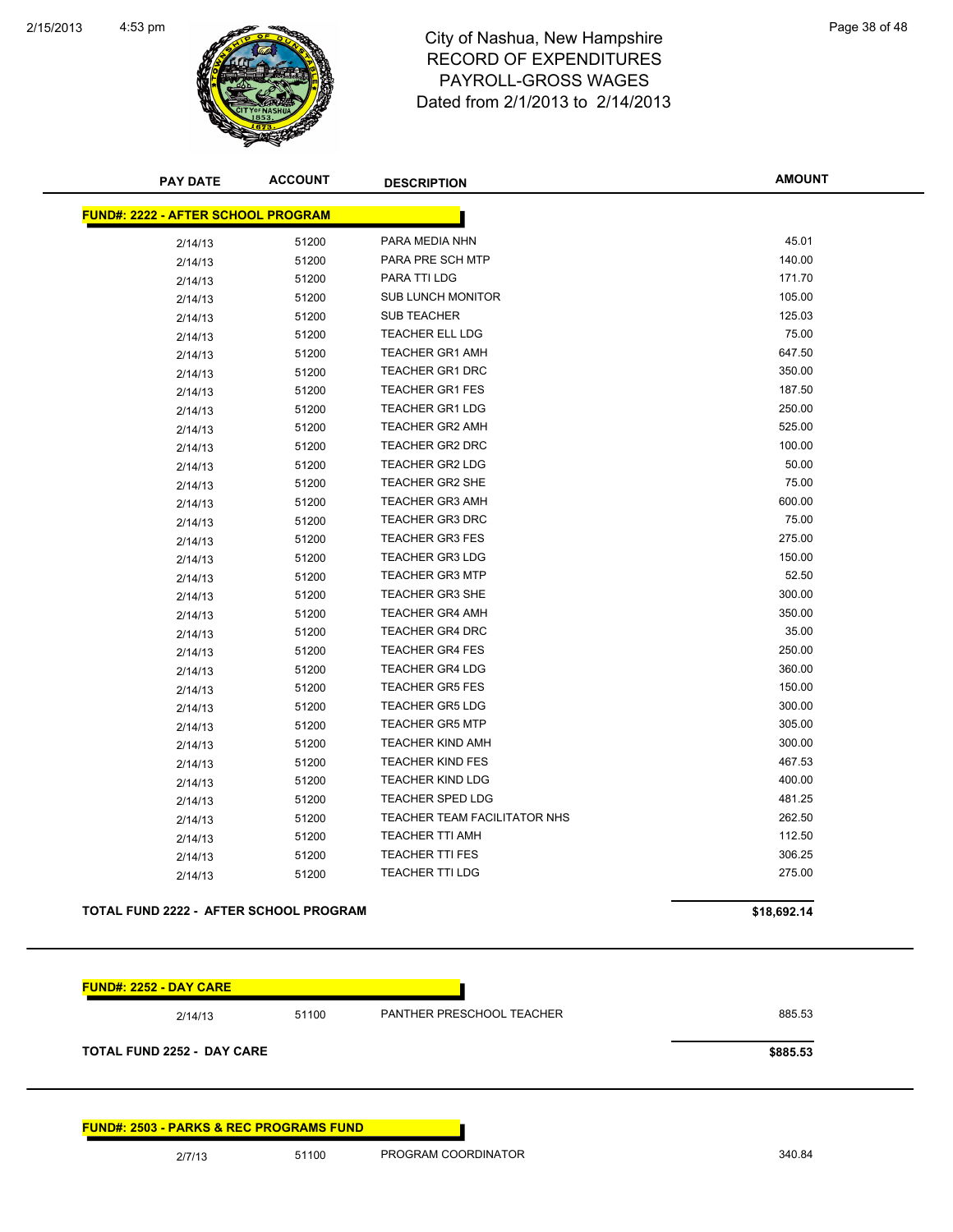

| 2/7/13  | 51100 | BILINGUAL OUTREACH WORKER      | 106.20   |
|---------|-------|--------------------------------|----------|
| 2/7/13  | 51100 | <b>EPIDEMIOLOGIST</b>          | 1.256.05 |
| 2/7/13  | 51100 | <b>HEALTH PROGRAM SPEC</b>     | 451.39   |
| 2/7/13  | 51100 | INTAKE SPECIALIST PROGRAM ASST | 359.30   |
| 2/7/13  | 51100 | PUB HEALTH NURSE               | 128.47   |
| 2/7/13  | 51100 | PUB HEALTH PREPAREDNESS COORD  | 1.044.26 |
| 2/14/13 | 51100 | ADMINISTRATIVE ASSISTANT II    | 135.38   |
| 2/14/13 | 51100 | BILINGUAL OUTREACH WORKER      | 106.20   |
| 2/14/13 | 51100 | <b>EPIDEMIOLOGIST</b>          | 1.256.05 |
| 2/14/13 | 51100 | <b>HEALTH PROGRAM SPEC</b>     | 451.38   |
| 2/14/13 | 51100 | INTAKE SPECIALIST PROGRAM ASST | 359.29   |
|         |       |                                |          |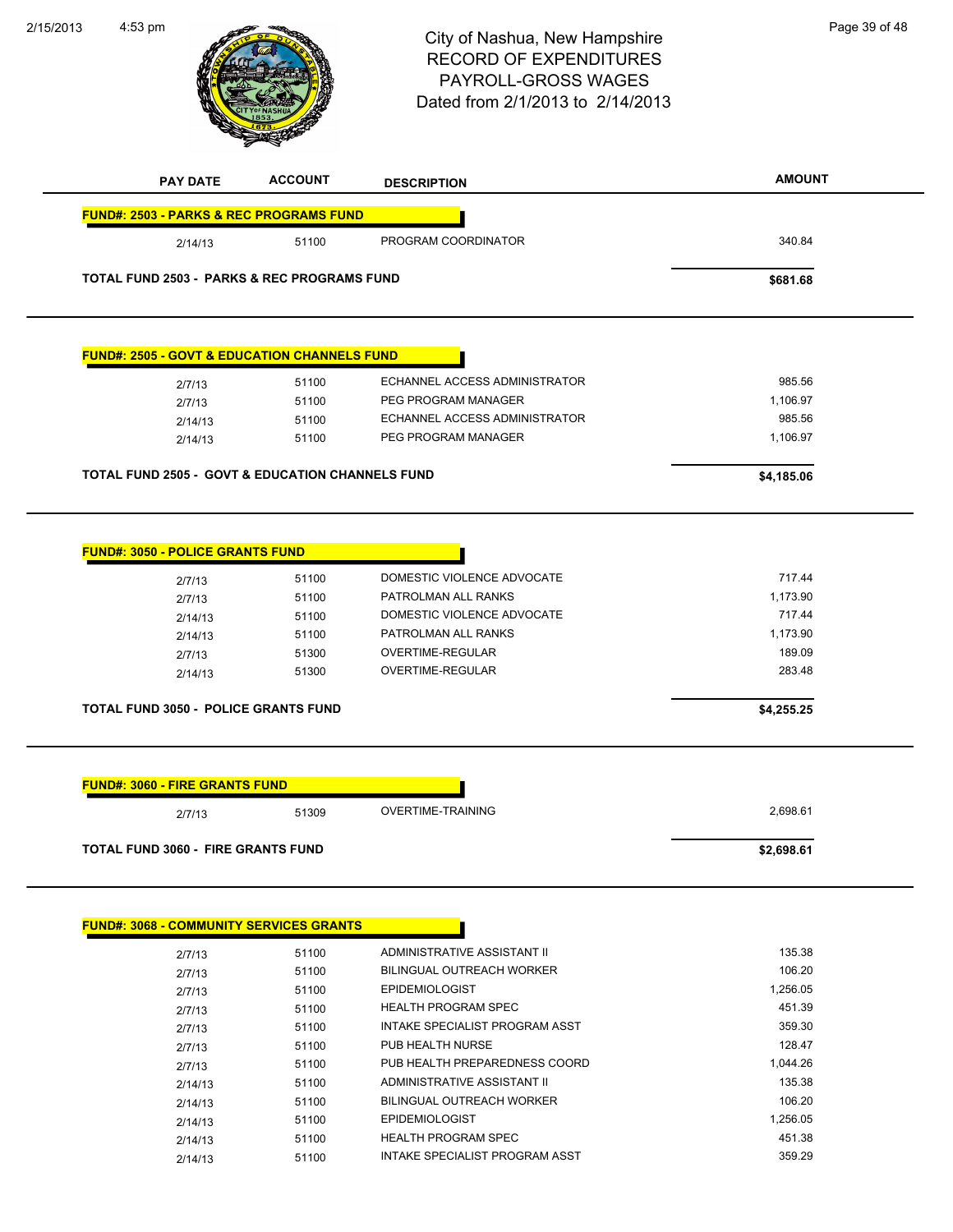

| <b>PAY DATE</b> | <b>ACCOUNT</b>                                 | <b>DESCRIPTION</b>            | <b>AMOUNT</b> |
|-----------------|------------------------------------------------|-------------------------------|---------------|
|                 | <b>FUND#: 3068 - COMMUNITY SERVICES GRANTS</b> |                               |               |
| 2/14/13         | 51100                                          | PUB HEALTH NURSE              | 128.47        |
| 2/14/13         | 51100                                          | PUB HEALTH PREPAREDNESS COORD | 1.044.26      |
| 2/7/13          | 51200                                          | BILINGUAL OUTREACH WORKER     | 141.60        |
| 2/14/13         | 51200                                          | BILINGUAL OUTREACH WORKER     | 141.60        |

| <b>FUND#: 3070 - COMMUNITY HEALTH GRANTS FUND</b> |       |                                  |        |
|---------------------------------------------------|-------|----------------------------------|--------|
| 2/7/13                                            | 51100 | PUB HEALTH NURSE                 | 859.74 |
| 2/14/13                                           | 51100 | PUB HEALTH NURSE                 | 859.73 |
| 2/7/13                                            | 51200 | <b>BILINGUAL OUTREACH WORKER</b> | 460.20 |
| 2/14/13                                           | 51200 | <b>BILINGUAL OUTREACH WORKER</b> | 460.20 |
|                                                   |       |                                  |        |

#### **TOTAL FUND 3070 - COMMUNITY HEALTH GRANTS FUND \$2,639.87**

| <b>FUND#: 3090 - URBAN PROGRAM GRANTS</b> |       |                                |          |
|-------------------------------------------|-------|--------------------------------|----------|
| 2/7/13                                    | 51100 | <b>GRANT MGMT SPECIALIST</b>   | 942.74   |
| 2/7/13                                    | 51100 | INTAKE SPECIALIST PROGRAM ASST | 538.95   |
| 2/7/13                                    | 51100 | MANAGER URBAN PROGRAMS         | 1,025.69 |
| 2/7/13                                    | 51100 | PROGRAM COORDINATOR LP&HH      | 1,052.89 |
| 2/7/13                                    | 51100 | PROJECT ADMINISTRATOR          | 1,139.67 |
| 2/7/13                                    | 51100 | PROJECT ADMINISTRATOR LP&HH    | 980.80   |
| 2/14/13                                   | 51100 | <b>GRANT MGMT SPECIALIST</b>   | 942.75   |
| 2/14/13                                   | 51100 | INTAKE SPECIALIST PROGRAM ASST | 538.95   |
| 2/14/13                                   | 51100 | MANAGER URBAN PROGRAMS         | 1,025.69 |
| 2/14/13                                   | 51100 | PROGRAM COORDINATOR LP&HH      | 1,052.88 |
| 2/14/13                                   | 51100 | PROJECT ADMINISTRATOR          | 1,139.67 |
| 2/14/13                                   | 51100 | PROJECT ADMINISTRATOR LP&HH    | 980.80   |
| 2/7/13                                    | 51200 | CODE ENFORCEMENT OFFICER II    | 546.24   |
| 2/14/13                                   | 51200 | CODE ENFORCEMENT OFFICER II    | 546.26   |

**TOTAL FUND 3090 - URBAN PROGRAM GRANTS \$12,453.98**

**FUND#: 3120 - TRANSIT GRANTS**

| 2/7/13  | 51100 | TRANSIT FINANCE COORDINATOR           | 1,117.29 |
|---------|-------|---------------------------------------|----------|
| 2/7/13  | 51100 | TRANSIT FLEET FACILITIES SUPV         | 942.75   |
| 2/7/13  | 51100 | <b>TRANSIT MECHANICS</b>              | 1,709.82 |
| 2/7/13  | 51100 | TRANSIT OPER MKTG SUPV                | 956.86   |
| 2/7/13  | 51100 | <b>TRANSIT OPERATIONS COORDINATOR</b> | 846.45   |
| 2/7/13  | 51100 | TRANSIT UTILITY SERVICE WORKER        | 629.89   |
| 2/7/13  | 51100 | <b>TRANSPORTATION DEPT MANAGER</b>    | 1.418.41 |
| 2/14/13 | 51100 | TRANSIT FINANCE COORDINATOR           | 1.117.29 |
|         |       |                                       |          |

П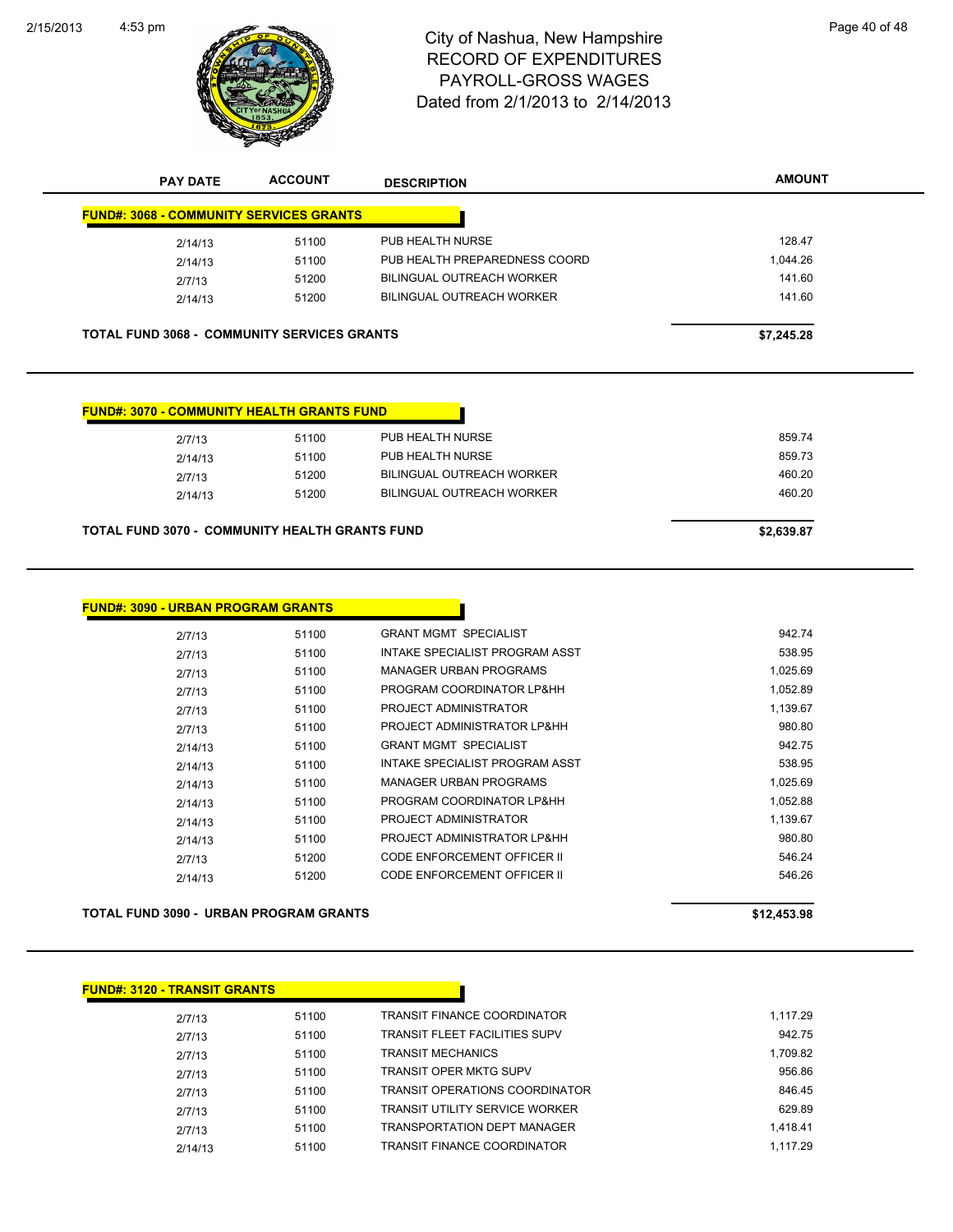

| <b>PAY DATE</b>                         | <b>ACCOUNT</b> | <b>DESCRIPTION</b>                    | <b>AMOUNT</b> |
|-----------------------------------------|----------------|---------------------------------------|---------------|
| <b>FUND#: 3120 - TRANSIT GRANTS</b>     |                |                                       |               |
| 2/14/13                                 | 51100          | <b>TRANSIT FLEET FACILITIES SUPV</b>  | 942.75        |
| 2/14/13                                 | 51100          | <b>TRANSIT MECHANICS</b>              | 1,709.81      |
| 2/14/13                                 | 51100          | <b>TRANSIT OPER MKTG SUPV</b>         | 956.86        |
| 2/14/13                                 | 51100          | <b>TRANSIT OPERATIONS COORDINATOR</b> | 846.45        |
| 2/14/13                                 | 51100          | <b>TRANSIT UTILITY SERVICE WORKER</b> | 629.89        |
| 2/14/13                                 | 51100          | <b>TRANSPORTATION DEPT MANAGER</b>    | 1,418.41      |
| 2/7/13                                  | 51200          | <b>TRANSIT UTILITY SERVICE WORKER</b> | 150.85        |
| 2/14/13                                 | 51200          | <b>TRANSIT UTILITY SERVICE WORKER</b> | 150.85        |
|                                         |                |                                       |               |
| <b>TOTAL FUND 3120 - TRANSIT GRANTS</b> |                |                                       | \$15,544.63   |

T.

#### **FUND#: 3800 - SCHOOL GRANTS FUND**

| 2/7/13  | 51100 | 21ST CENTURY INSTRUCTOR              | 200.00   |
|---------|-------|--------------------------------------|----------|
| 2/7/13  | 51100 | ADULT ED DIPOLMA TEACHER             | 37.50    |
| 2/7/13  | 51100 | ADULT ED ENRICHMENT INST             | 200.00   |
| 2/7/13  | 51100 | ADULT ED INSTRUCTOR                  | 262.50   |
| 2/7/13  | 51100 | CLERICAL 21 CENTURY                  | 712.88   |
| 2/7/13  | 51100 | ELL TUTOR                            | 600.00   |
| 2/7/13  | 51100 | <b>FAMILY LIAISON</b>                | 387.50   |
| 2/7/13  | 51100 | <b>INTERPRETER</b>                   | 262.50   |
| 2/7/13  | 51100 | PARA DW SPEC ED NHN                  | 37.50    |
| 2/7/13  | 51100 | <b>PARA INST BIR</b>                 | 87.50    |
| 2/7/13  | 51100 | <b>PARA INST FMS</b>                 | 200.00   |
| 2/7/13  | 51100 | <b>PARA INST SHE</b>                 | 105.00   |
| 2/7/13  | 51100 | PARA TTI AMH                         | 1,026.90 |
| 2/7/13  | 51100 | <b>PARA TTI DRC</b>                  | 1,040.18 |
| 2/7/13  | 51100 | PARA TTI LDG                         | 2,502.90 |
| 2/7/13  | 51100 | <b>PARA TTI NURSERY</b>              | 1,264.91 |
| 2/7/13  | 51100 | <b>SUB TEACHER</b>                   | 151.25   |
| 2/14/13 | 51100 | 21 CENTURY ELEM MFAM RES COORD       | 5,877.93 |
| 2/14/13 | 51100 | 21 CENTURY MIDL FAM RES COORD        | 3,278.00 |
| 2/14/13 | 51100 | 21ST CENTURY INSTRUCTOR              | 325.00   |
| 2/14/13 | 51100 | ADULT ED DIPOLMA TEACHER             | 112.50   |
| 2/14/13 | 51100 | ADULT ED ENRICHMENT INST             | 550.00   |
| 2/14/13 | 51100 | ADULT ED ENRICHMENT TEACHER          | 75.00    |
| 2/14/13 | 51100 | ADULT ED INSTRUCTOR                  | 712.50   |
| 2/14/13 | 51100 | ASSISTANT PRINCIPAL BRO              | 1,381.31 |
| 2/14/13 | 51100 | ASSISTANT PRINCIPAL MTP              | 1,381.31 |
| 2/14/13 | 51100 | ASSISTANT PRINCIPAL SHE              | 1,436.98 |
| 2/14/13 | 51100 | AYP FACILITATOR FES                  | 2,629.99 |
| 2/14/13 | 51100 | AYP FACILITATOR LDG                  | 3,314.32 |
| 2/14/13 | 51100 | <b>CLERICAL 21 CENTURY</b>           | 646.34   |
| 2/14/13 | 51100 | DEPT OF ED POSITION                  | 2,467.00 |
| 2/14/13 | 51100 | DIRECTOR 21 CENTURY                  | 2,185.90 |
| 2/14/13 | 51100 | ELL TUTOR                            | 400.00   |
| 2/14/13 | 51100 | <b>FAMILY LIAISON</b>                | 400.00   |
| 2/14/13 | 51100 | <b>FOCUS MONITORING DATA ANALYST</b> | 1,181.53 |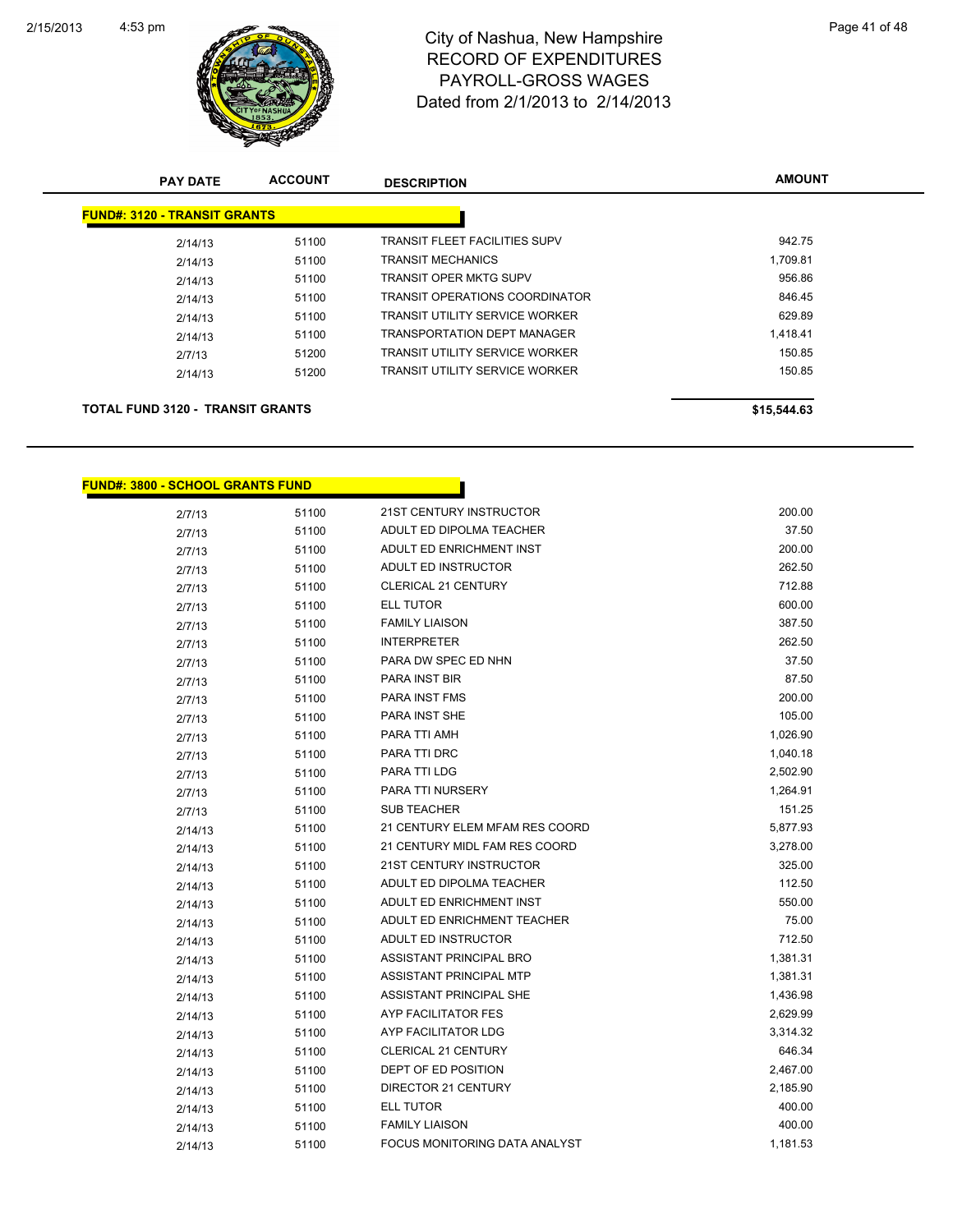

| <b>PAY DATE</b>                         | <b>ACCOUNT</b> | <b>DESCRIPTION</b>                  | <b>AMOUNT</b> |
|-----------------------------------------|----------------|-------------------------------------|---------------|
| <b>FUND#: 3800 - SCHOOL GRANTS FUND</b> |                |                                     |               |
|                                         |                | HOME SCHOOL CORD TTI                | 50.00         |
| 2/14/13                                 | 51100          | <b>INTERPRETER</b>                  | 187.50        |
| 2/14/13                                 | 51100          | <b>LIBRARIAN NHN</b>                | 100.00        |
| 2/14/13                                 | 51100          | <b>LIBRARIAN NHS</b>                | 50.00         |
| 2/14/13                                 | 51100          | PARA DW SPEC ED NHN                 | 112.50        |
| 2/14/13                                 | 51100          | PARA INST BIR                       | 157.50        |
| 2/14/13                                 | 51100          | PARA INST FMS                       | 217.50        |
| 2/14/13                                 | 51100          |                                     | 218.76        |
| 2/14/13                                 | 51100          | PARA INST SHE                       | 821.52        |
| 2/14/13                                 | 51100          | PARA TTI AMH                        |               |
| 2/14/13                                 | 51100          | PARA TTI DRC                        | 1,040.18      |
| 2/14/13                                 | 51100          | PARA TTI LDG                        | 2,502.90      |
| 2/14/13                                 | 51100          | PARA TTI NURSERY                    | 875.70        |
| 2/14/13                                 | 51100          | <b>SLC GRANT DIRECTOR</b>           | 3,319.08      |
| 2/14/13                                 | 51100          | SOCIAL WORKER FMS                   | 112.50        |
| 2/14/13                                 | 51100          | <b>SUB TEACHER</b>                  | 105.63        |
| 2/14/13                                 | 51100          | SYSTEMS ADMIN SCH YEAR              | 2,124.66      |
| 2/14/13                                 | 51100          | <b>TEACHER BUSINESS NHN</b>         | 112.50        |
| 2/14/13                                 | 51100          | <b>TEACHER DWSE ELM</b>             | 8,111.16      |
| 2/14/13                                 | 51100          | <b>TEACHER ELL BIR</b>              | 50.00         |
| 2/14/13                                 | 51100          | <b>TEACHER ELL ELM</b>              | 125.00        |
| 2/14/13                                 | 51100          | <b>TEACHER ELL FES</b>              | 50.00         |
| 2/14/13                                 | 51100          | <b>TEACHER ELL FMS</b>              | 125.00        |
| 2/14/13                                 | 51100          | <b>TEACHER ELL LDG</b>              | 986.32        |
| 2/14/13                                 | 51100          | <b>TEACHER ELL MTP</b>              | 50.00         |
| 2/14/13                                 | 51100          | <b>TEACHER ENGLISH FMS</b>          | 200.00        |
| 2/14/13                                 | 51100          | <b>TEACHER ENGLISH NHS</b>          | 75.00         |
| 2/14/13                                 | 51100          | <b>TEACHER GR1 DRC</b>              | 2,448.83      |
| 2/14/13                                 | 51100          | <b>TEACHER GR2 FES</b>              | 1,529.84      |
| 2/14/13                                 | 51100          | TEACHER GR2 SHE                     | 1,509.91      |
| 2/14/13                                 | 51100          | <b>TEACHER GR4 DRC</b>              | 25.00         |
| 2/14/13                                 | 51100          | <b>TEACHER GR4 LDG</b>              | 1,717.27      |
| 2/14/13                                 | 51100          | TEACHER GR5 BIC                     | 1,488.22      |
| 2/14/13                                 | 51100          | <b>TEACHER GR6 ELM</b>              | 200.00        |
| 2/14/13                                 | 51100          | <b>TEACHER GR6 FMS</b>              | 100.00        |
| 2/14/13                                 | 51100          | TEACHER KIND BIR                    | 112.50        |
| 2/14/13                                 | 51100          | <b>TEACHER MATH NHN</b>             | 112.50        |
| 2/14/13                                 | 51100          | <b>TEACHER MATH NHS</b>             | 200.00        |
| 2/14/13                                 | 51100          | <b>TEACHER PRESCHOOL WID</b>        | 1,842.47      |
| 2/14/13                                 | 51100          | <b>TEACHER SCIENCE ELM</b>          | 50.00         |
| 2/14/13                                 | 51100          | <b>TEACHER SCIENCE NHN</b>          | 187.50        |
| 2/14/13                                 | 51100          | TEACHER SOCIAL STUDIES NHN          | 300.00        |
| 2/14/13                                 | 51100          | TEACHER SOCIAL STUDIES NHS          | 37.50         |
| 2/14/13                                 | 51100          | <b>TEACHER SPED ELM</b>             | 15,722.03     |
| 2/14/13                                 | 51100          | <b>TEACHER SPED FMS</b>             | 5,311.36      |
| 2/14/13                                 | 51100          | TEACHER SPED NHN                    | 12,026.09     |
| 2/14/13                                 | 51100          | <b>TEACHER SPED NHS</b>             | 20,446.67     |
| 2/14/13                                 | 51100          | <b>TEACHER TEAM FACILITATOR MTP</b> | 1,777.04      |
| 2/14/13                                 | 51100          | TEACHER TEAM FACILITATOR NHS        | 2,456.99      |
| 2/14/13                                 | 51100          | <b>TEACHER TTI NURSERY</b>          | 2,526.22      |
| 2/14/13                                 | 51100          | TITLE 1 COORDINATOR TTI             | 2,917.58      |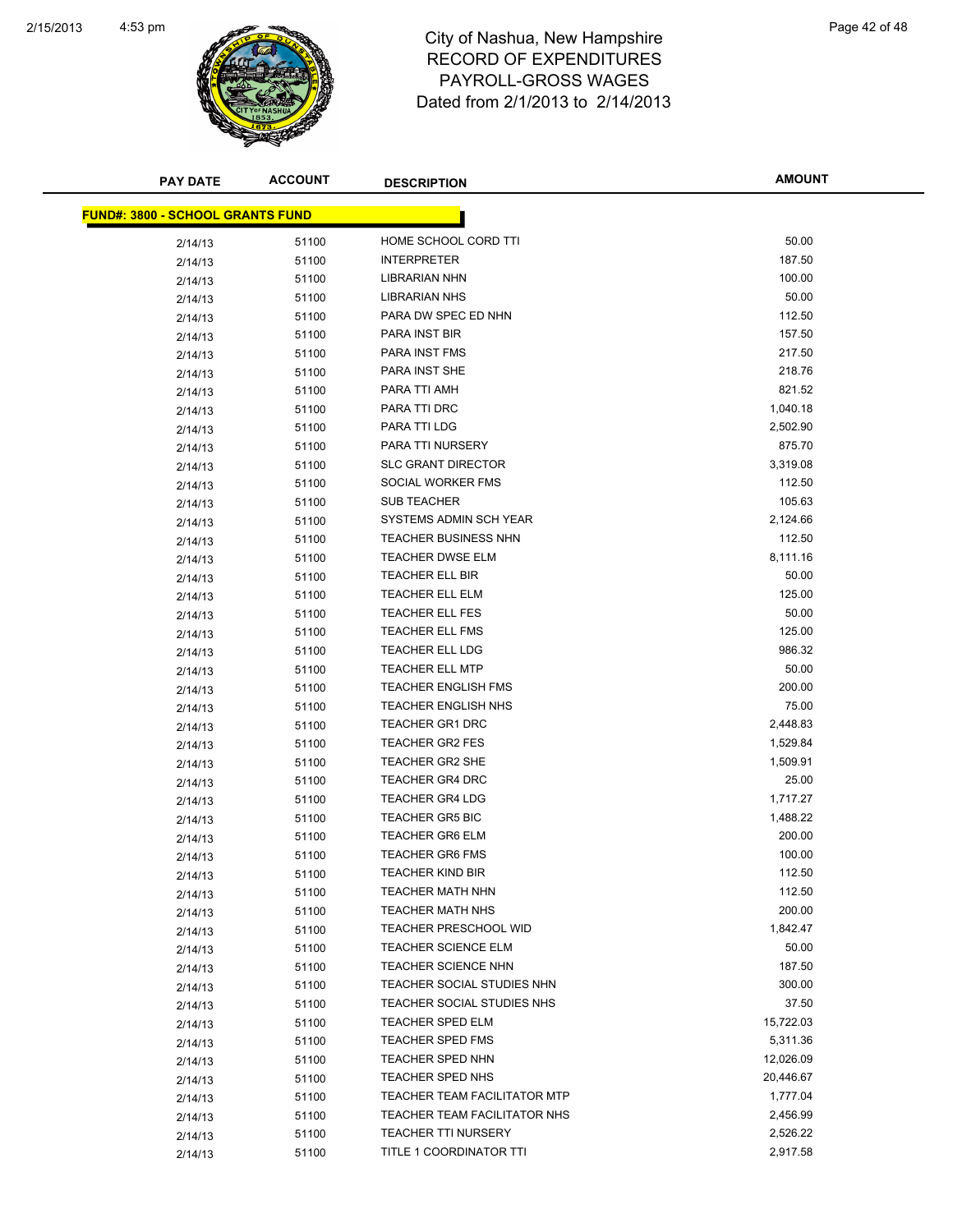

| <b>PAY DATE</b>                         | <b>ACCOUNT</b> | <b>DESCRIPTION</b>           | <b>AMOUNT</b>  |
|-----------------------------------------|----------------|------------------------------|----------------|
| <b>FUND#: 3800 - SCHOOL GRANTS FUND</b> |                |                              |                |
|                                         |                | 21ST CENTURY INSTRUCTOR      | 562.78         |
| 2/7/13                                  | 51200          | <b>CLERICAL TITLE 1 TTI</b>  | 617.83         |
| 2/7/13                                  | 51200          | <b>FAMILY LIAISON</b>        | 375.00         |
| 2/7/13                                  | 51200          | HOME SCHOOL CORD TTI         | 3,367.39       |
| 2/7/13                                  | 51200          | PARA DW SPEC ED NHN          |                |
| 2/7/13                                  | 51200          | PARA DW SPEC ED NHS          | 134.95         |
| 2/7/13                                  | 51200          | PARA DW SPEC ED PMS          | 41.68<br>87.50 |
| 2/7/13                                  | 51200          | PARA DW SPEC ELM             | 174.19         |
| 2/7/13                                  | 51200          | PARA INST ELM                | 59.18          |
| 2/7/13                                  | 51200          | PARA INST FMS                | 118.13         |
| 2/7/13                                  | 51200          | PARA INST PMS                | 52.50          |
| 2/7/13                                  | 51200          | PARA MEDIA NHN               | 78.75          |
| 2/7/13                                  | 51200          | <b>SUB TEACHER</b>           | 170.94         |
| 2/7/13                                  | 51200          | <b>TEACHER TTI AMH</b>       | 1,595.27       |
| 2/7/13                                  | 51200          | <b>TEACHER TTI LDG</b>       | 2,011.94       |
| 2/7/13                                  | 51200          | 21ST CENTURY INSTRUCTOR      | 431.74         |
| 2/14/13                                 | 51200          | <b>CLERICAL TITLE 1 TTI</b>  | 494.26         |
| 2/14/13                                 | 51200<br>51200 | <b>FAMILY LIAISON</b>        | 275.00         |
| 2/14/13                                 | 51200          | GUIDANCE COUNSELOR ELM       | 318.75         |
| 2/14/13                                 | 51200          | GUIDANCE COUNSELOR NHN       | 237.50         |
| 2/14/13                                 | 51200          | HOME SCHOOL CORD TTI         | 2,894.74       |
| 2/14/13                                 | 51200          | LIBRARIAN FMS                | 85.00          |
| 2/14/13                                 | 51200          | PARA ALT FMS                 | 48.13          |
| 2/14/13                                 | 51200          | PARA DW SPEC ED NHN          | 168.41         |
| 2/14/13                                 | 51200          | PARA DW SPEC ED PMS          | 87.50          |
| 2/14/13<br>2/14/13                      | 51200          | PARA DW SPEC ELM             | 177.53         |
| 2/14/13                                 | 51200          | PARA INST ELM                | 50.43          |
| 2/14/13                                 | 51200          | PARA INST FMS                | 118.13         |
| 2/14/13                                 | 51200          | PARA INST PMS                | 87.50          |
| 2/14/13                                 | 51200          | PARA MEDIA NHN               | 78.75          |
| 2/14/13                                 | 51200          | <b>SUB TEACHER</b>           | 110.88         |
| 2/14/13                                 | 51200          | <b>SUB TEACHER LONG TERM</b> | 35.00          |
| 2/14/13                                 | 51200          | <b>TEACHER COMPUTER ELM</b>  | 35.00          |
| 2/14/13                                 | 51200          | <b>TEACHER DEAF WID</b>      | 17.50          |
| 2/14/13                                 | 51200          | TEACHER DWSE ELM             | 168.95         |
| 2/14/13                                 | 51200          | <b>TEACHER ENGLISH PMS</b>   | 50.00          |
| 2/14/13                                 | 51200          | <b>TEACHER FACS ELM</b>      | 50.00          |
| 2/14/13                                 | 51200          | <b>TEACHER GR6 ELM</b>       | 333.75         |
| 2/14/13                                 | 51200          | <b>TEACHER GR6 FMS</b>       | 255.03         |
| 2/14/13                                 | 51200          | <b>TEACHER GR6 PMS</b>       | 180.00         |
| 2/14/13                                 | 51200          | <b>TEACHER MATH PMS</b>      | 75.00          |
| 2/14/13                                 | 51200          | <b>TEACHER SCIENCE FMS</b>   | 35.00          |
| 2/14/13                                 | 51200          | <b>TEACHER SCIENCE PMS</b>   | 137.50         |
| 2/14/13                                 | 51200          | <b>TEACHER SPED ELM</b>      | 122.52         |
| 2/14/13                                 | 51200          | <b>TEACHER SPED FMS</b>      | 453.83         |
| 2/14/13                                 | 51200          | <b>TEACHER SPED PMS</b>      | 52.50          |
| 2/14/13                                 | 51200          | <b>TEACHER TECHED ELM</b>    | 35.00          |
| 2/14/13                                 | 51200          | TEACHER TTI AMH              | 6,845.52       |
| 2/14/13                                 | 51200          | <b>TEACHER TTI FES</b>       | 14,251.30      |
| 2/14/13                                 | 51200          | <b>TEACHER TTI LDG</b>       | 11,160.13      |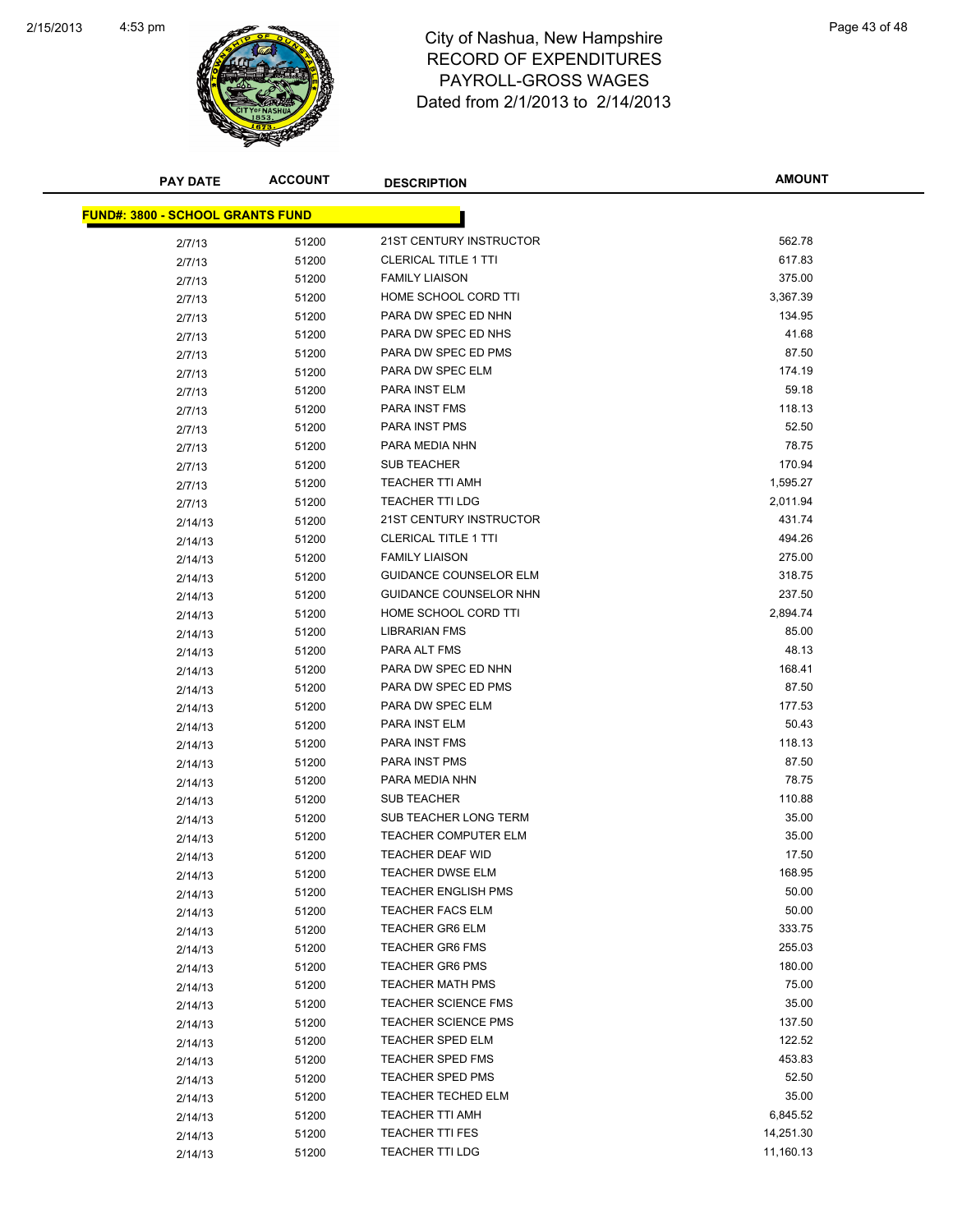

| <b>PAY DATE</b>                               | <b>ACCOUNT</b> | <b>DESCRIPTION</b>         | <b>AMOUNT</b> |
|-----------------------------------------------|----------------|----------------------------|---------------|
| <b>FUND#: 3800 - SCHOOL GRANTS FUND</b>       |                |                            |               |
| 2/14/13                                       | 51200          | <b>TEACHER TTI MTP</b>     | 7,739.39      |
| 2/14/13                                       | 51200          | <b>TEACHER TTI NURSERY</b> | 4,395.02      |
| 2/14/13                                       | 51200          | <b>TEACHER TTIDRC</b>      | 9,865.65      |
| 2/7/13                                        | 51300          | <b>OVERTIME-REGULAR</b>    | 128.87        |
| 2/14/13                                       | 51300          | <b>OVERTIME-REGULAR</b>    | 110.46        |
| 2/7/13                                        | 51412          | <b>WAGES PER DIEM</b>      | 599.76        |
| 2/14/13                                       | 51412          | <b>WAGES PER DIEM</b>      | 695.00        |
| 2/7/13                                        | 51600          | <b>LONGEVITY</b>           | 1,200.00      |
| 2/7/13                                        | 51650          | <b>ADDITIONAL HOURS</b>    | 259.05        |
| 2/14/13                                       | 51650          | ADDITIONAL HOURS           | 3,311.25      |
| 2/7/13                                        | 51700          | <b>STIPENDS</b>            | 666.00        |
| 2/14/13                                       | 51700          | <b>STIPENDS</b>            | 484.05        |
|                                               |                |                            |               |
| <b>TOTAL FUND 3800 - SCHOOL GRANTS FUND</b>   |                |                            | \$213,221.37  |
| <b>FUND#: 3810 - FOOD SERVICE GRANTS FUND</b> |                |                            |               |
| 2/7/13                                        | 51300          | OVERTIME-REGULAR           | 573.72        |
| 2/14/13                                       | 51300          | <b>OVERTIME-REGULAR</b>    | 1,295.15      |

| <b>FUND#: 4005 - TRAFFIC VIOLATIONS FUND</b> |       |                                   |          |
|----------------------------------------------|-------|-----------------------------------|----------|
| 2/7/13                                       | 51100 | <b>COORDINATOR TVB</b>            | 827.49   |
| 2/7/13                                       | 51100 | PARKING ENFORCEMENT SPEC          | 2,257.85 |
| 2/7/13                                       | 51100 | <b>VEHICLE REGISTRATION CLERK</b> | 260.67   |
| 2/14/13                                      | 51100 | <b>COORDINATOR TVB</b>            | 827.49   |
| 2/14/13                                      | 51100 | PARKING ENFORCEMENT SPEC          | 2,257.84 |
| 2/14/13                                      | 51100 | RESOURCE COORDINATOR              | 12.73    |
| 2/14/13                                      | 51100 | <b>VEHICLE REGISTRATION CLERK</b> | 260.67   |
| 2/7/13                                       | 51300 | OVERTIME-REGULAR                  | 179.69   |
| 2/14/13                                      | 51300 | OVERTIME-REGULAR                  | 138.45   |
| 2/7/13                                       | 51330 | OVERTIME-COVERAGE                 | 301.87   |
| 2/14/13                                      | 51330 | OVERTIME-COVERAGE                 | 289.56   |
| 2/14/13                                      | 51600 | <b>LONGEVITY</b>                  | 200.00   |
|                                              |       |                                   |          |

**TOTAL FUND 4005 - TRAFFIC VIOLATIONS FUND EXECUTE 2018 12:00 12:00 12:00 12:00 12:00 12:00 12:00 12:00 12:00 12:00 12:00 12:00 12:00 12:00 12:00 12:00 12:00 12:00 12:00 12:00 12:00 12:00 12:00 12:00 12:00 12:00 12:00 12** 

| <u> FUND#: 4010 - MOTOR VEHICLE ADMIN FUND</u> |       |                                   |        |
|------------------------------------------------|-------|-----------------------------------|--------|
| 2/7/13                                         | 51100 | <b>VEHICLE REGISTRATION CLERK</b> | 260.66 |
| 2/14/13                                        | 51100 | <b>VEHICLE REGISTRATION CLERK</b> | 260.66 |
| 2/7/13                                         | 51300 | OVERTIME-REGULAR                  | 8.98   |
| 2/14/13                                        | 51300 | OVERTIME-REGULAR                  | 6.54   |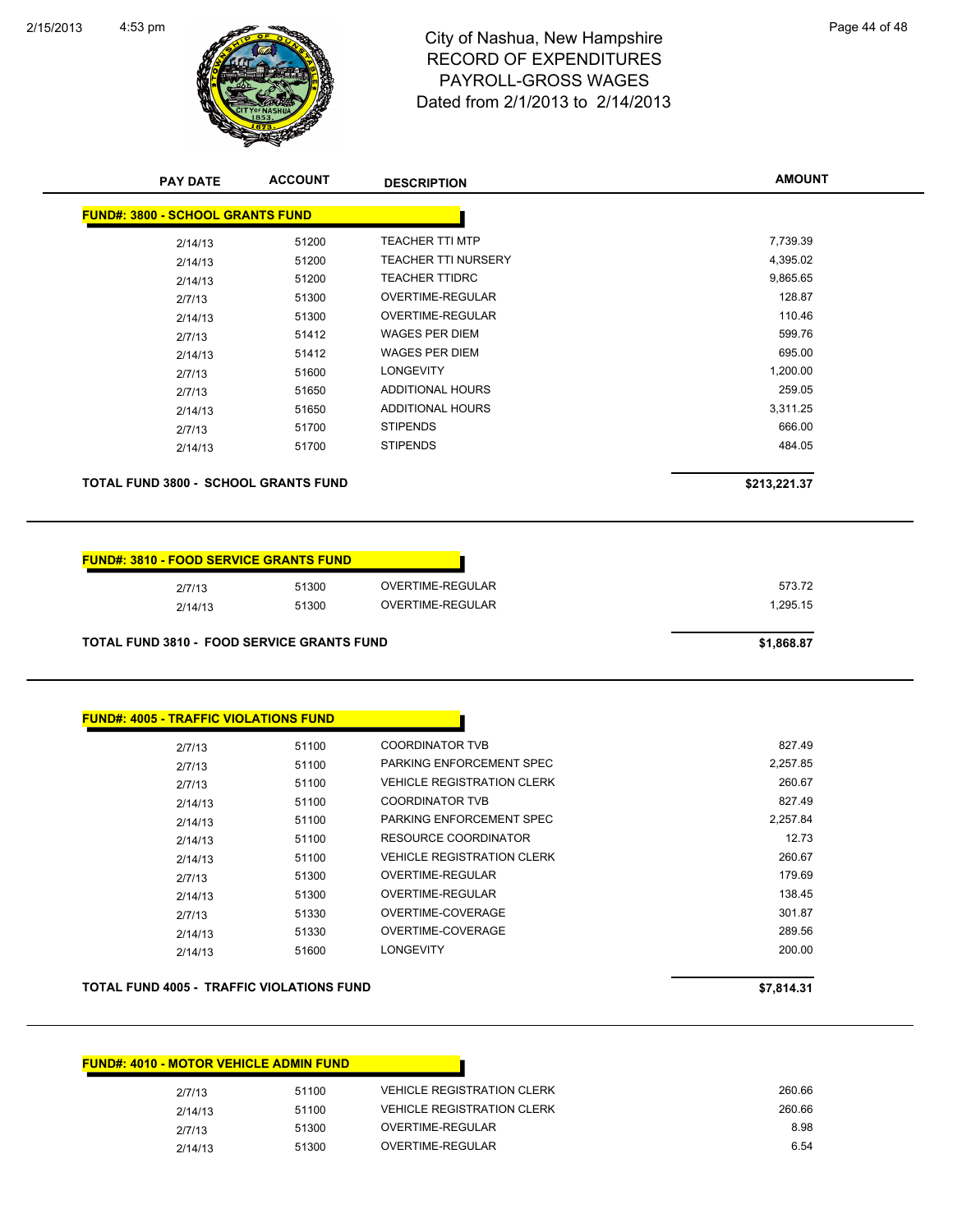| 2/15/2013 | 4:53 pm                                               |                | City of Nashua, New Hampshire<br><b>RECORD OF EXPENDITURES</b><br>PAYROLL-GROSS WAGES<br>Dated from 2/1/2013 to 2/14/2013 | Page 45 of 48 |
|-----------|-------------------------------------------------------|----------------|---------------------------------------------------------------------------------------------------------------------------|---------------|
|           | <b>PAY DATE</b>                                       | <b>ACCOUNT</b> | <b>DESCRIPTION</b>                                                                                                        | <b>AMOUNT</b> |
|           | <b>TOTAL FUND 4010 - MOTOR VEHICLE ADMIN FUND</b>     |                |                                                                                                                           | \$536.84      |
|           | <b>FUND#: 4030 - POLICE SPECIAL DETAILS</b>           |                |                                                                                                                           |               |
|           | 2/7/13                                                | 51200          | <b>OUTSIDE DETAIL SPEC PT</b>                                                                                             | 555.49        |
|           | 2/14/13                                               | 51200          | OUTSIDE DETAIL SPEC PT                                                                                                    | 555.49        |
|           | 2/7/13                                                | 51712          | SPECIAL DETAIL                                                                                                            | 5,594.33      |
|           | 2/14/13                                               | 51712          | SPECIAL DETAIL                                                                                                            | 4,475.64      |
|           | TOTAL FUND 4030 - POLICE SPECIAL DETAILS              |                |                                                                                                                           | \$11,180.95   |
|           | <b>FUND#: 4035 - POLICE OT BILLING</b>                |                |                                                                                                                           |               |
|           | 2/7/13                                                | 51300          | OVERTIME-REGULAR                                                                                                          | 550.36        |
|           | 2/14/13                                               | 51300          | OVERTIME-REGULAR                                                                                                          | 1,098.71      |
|           | TOTAL FUND 4035 - POLICE OT BILLING                   |                |                                                                                                                           | \$1,649.07    |
|           |                                                       |                |                                                                                                                           |               |
|           | <b>FUND#: 4050 - FIRE OT REIMBURSEMENTS</b><br>2/7/13 | 51300          | OVERTIME-REGULAR                                                                                                          | 687.53        |
|           | TOTAL FUND 4050 - FIRE OT REIMBURSEMENTS              |                |                                                                                                                           |               |
|           |                                                       |                |                                                                                                                           | \$687.53      |
|           | <b>FUND#: 5010 - CAP PROJECTS-INFO TECHNOLOGY</b>     |                |                                                                                                                           |               |
|           | 2/14/13                                               | 51400          | WAGES TEMP-SEASONAL                                                                                                       | 2,978.72      |
|           | 2/7/13                                                | 81342          | COMPUTER SOFTWARE & HARDWARE                                                                                              | 1,357.25      |
|           | 2/14/13                                               | 81342          | COMPUTER SOFTWARE & HARDWARE                                                                                              | 1,136.63      |
|           |                                                       |                |                                                                                                                           |               |
|           | TOTAL FUND 5010 - CAP PROJECTS-INFO TECHNOLOGY        |                |                                                                                                                           | \$5,472.60    |

| <b>FUND#: 6000 - SOLID WASTE FUND</b> |       |                                |          |
|---------------------------------------|-------|--------------------------------|----------|
| 2/7/13                                | 51100 | ACCOUNTING COMPLIANCE MGR      | 148.93   |
| 2/7/13                                | 51100 | ADMINISTRATIVE ASSISTANT I     | 617.57   |
| 2/7/13                                | 51100 | ADMINISTRATIVE ASSISTANT II    | 820.59   |
| 2/7/13                                | 51100 | AUTOMATIC COLLECTION EQUIP OPR | 3.564.80 |
| 2/7/13                                | 51100 | <b>CITY ENGINEER</b>           | 289.38   |
| 2/7/13                                | 51100 | COLLECTION EQUIP OPR           | 7.815.04 |
| 2/7/13                                | 51100 | DEP TREASURER TAX COLLECTOR    | 223.96   |
| 2/7/13                                | 51100 | DEPUTY MANAGER OF ENGINEERING  | 72.32    |
| 2/7/13                                | 51100 | DIRECTOR PUBLIC WORKS          | 199.96   |
|                                       |       |                                |          |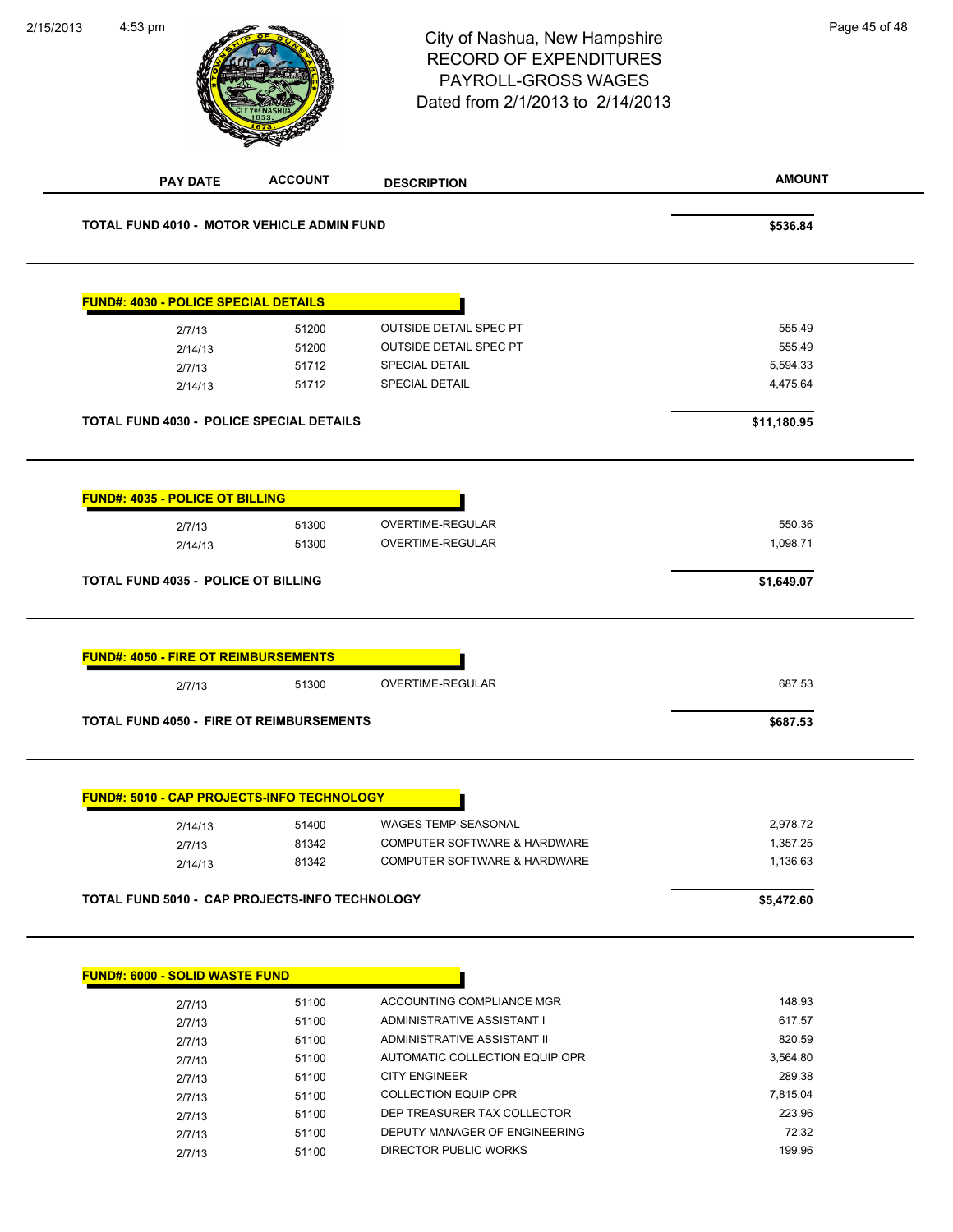

| <b>PAY DATE</b>                           | <b>ACCOUNT</b> | <b>DESCRIPTION</b>             | <b>AMOUNT</b> |
|-------------------------------------------|----------------|--------------------------------|---------------|
| <b>FUND#: 6000 - SOLID WASTE FUND</b>     |                |                                |               |
| 2/7/13                                    | 51100          | DPW BILLING ACCOUNTANT         | 427.78        |
| 2/7/13                                    | 51100          | DPW COLLECTIONS SPEC III       | 355.32        |
| 2/7/13                                    | 51100          | DPW CONTRACT ADMINISTRATOR     | 106.16        |
| 2/7/13                                    | 51100          | <b>ENVIRONMENTAL ENGINEER</b>  | 1,219.71      |
| 2/7/13                                    | 51100          | <b>EQUIPMENT OPR LANDFILL</b>  | 5,896.32      |
| 2/7/13                                    | 51100          | FINANCE AND ADMIN MANAGER      | 361.60        |
| 2/7/13                                    | 51100          | LICENSED SCALE OPERATOR        | 666.33        |
| 2/7/13                                    | 51100          | OPERATIONS MANAGER STREETS     | 166.62        |
| 2/7/13                                    | 51100          | RECYCLING COORDINATOR          | 1,040.86      |
| 2/7/13                                    | 51100          | <b>SOLID WASTE FOREMAN</b>     | 2,262.98      |
| 2/7/13                                    | 51100          | SUPERINTENDENT OF SOLID WASTE  | 1,485.69      |
| 2/14/13                                   | 51100          | ACCOUNTING COMPLIANCE MGR      | 148.93        |
| 2/14/13                                   | 51100          | ADMINISTRATIVE ASSISTANT I     | 617.57        |
| 2/14/13                                   | 51100          | ADMINISTRATIVE ASSISTANT II    | 763.50        |
| 2/14/13                                   | 51100          | AUTOMATIC COLLECTION EQUIP OPR | 3,564.80      |
| 2/14/13                                   | 51100          | <b>CITY ENGINEER</b>           | 289.38        |
| 2/14/13                                   | 51100          | <b>COLLECTION EQUIP OPR</b>    | 8,460.80      |
| 2/14/13                                   | 51100          | DEP TREASURER TAX COLLECTOR    | 223.96        |
| 2/14/13                                   | 51100          | DEPUTY MANAGER OF ENGINEERING  | 72.32         |
| 2/14/13                                   | 51100          | <b>DIRECTOR PUBLIC WORKS</b>   | 199.96        |
| 2/14/13                                   | 51100          | DPW BILLING ACCOUNTANT         | 427.78        |
| 2/14/13                                   | 51100          | DPW COLLECTIONS SPEC III       | 355.32        |
| 2/14/13                                   | 51100          | DPW CONTRACT ADMINISTRATOR     | 106.16        |
| 2/14/13                                   | 51100          | <b>ENVIRONMENTAL ENGINEER</b>  | 1,219.71      |
| 2/14/13                                   | 51100          | <b>EQUIPMENT OPR LANDFILL</b>  | 6,612.48      |
| 2/14/13                                   | 51100          | FINANCE AND ADMIN MANAGER      | 361.60        |
| 2/14/13                                   | 51100          | LICENSED SCALE OPERATOR        | 666.33        |
| 2/14/13                                   | 51100          | OPERATIONS MANAGER STREETS     | 166.62        |
| 2/14/13                                   | 51100          | RECYCLING COORDINATOR          | 1,040.86      |
| 2/14/13                                   | 51100          | SOLID WASTE FOREMAN            | 2,262.98      |
| 2/14/13                                   | 51100          | SUPERINTENDENT OF SOLID WASTE  | 1,485.69      |
| 2/7/13                                    | 51300          | OVERTIME-REGULAR               | 1,765.76      |
| 2/14/13                                   | 51300          | OVERTIME-REGULAR               | 1,763.59      |
|                                           |                |                                |               |
| <b>TOTAL FUND 6000 - SOLID WASTE FUND</b> |                |                                | \$60,318.02   |

# **FUND#: 6200 - WASTEWATER FUND**

| 2/7/13 | 51100 | ACCOUNTING COMPLIANCE MGR        | 297.88   |
|--------|-------|----------------------------------|----------|
| 2/7/13 | 51100 | ADMINISTRATIVE ASSISTANT II      | 791.44   |
| 2/7/13 | 51100 | ANALYTICAL CHEMIST               | 855.63   |
| 2/7/13 | 51100 | <b>CITY ENGINEER</b>             | 675.24   |
| 2/7/13 | 51100 | <b>COLLECTION SYSTEM FOREMAN</b> | 1.100.58 |
| 2/7/13 | 51100 | COLLECTION SYSTEMS OPERATOR      | 3.670.80 |
| 2/7/13 | 51100 | COLLECTION SYSTEMS TECHNICIAN    | 1.912.80 |
| 2/7/13 | 51100 | DEP TREASURER TAX COLLECTOR      | 223.96   |
| 2/7/13 | 51100 | DEPUTY MANAGER OF ENGINEERING    | 723.20   |
| 2/7/13 | 51100 | DIRECTOR PUBLIC WORKS            | 399.94   |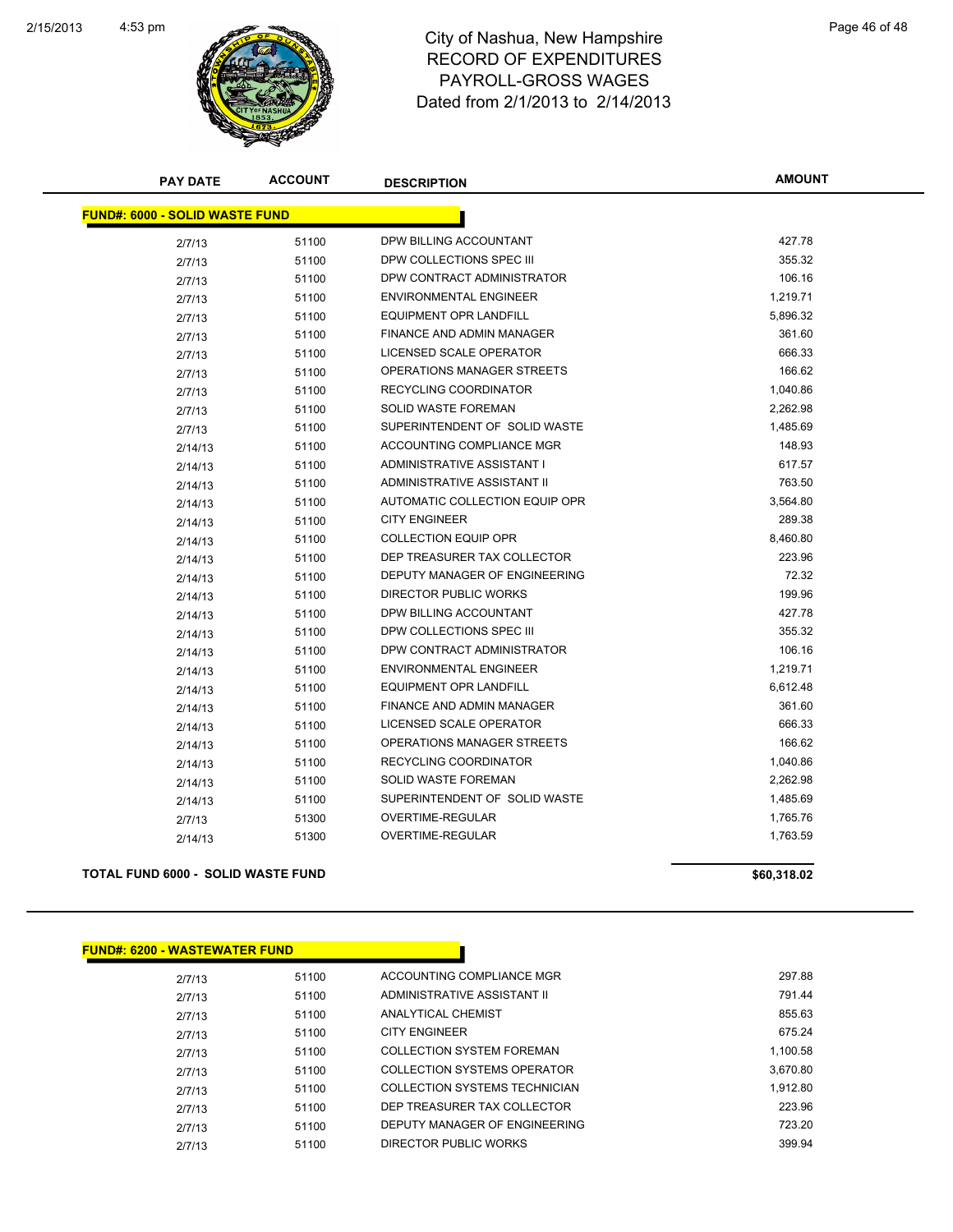

| <b>PAY DATE</b>                      | <b>ACCOUNT</b> | <b>DESCRIPTION</b>                 | AMOUNT   |
|--------------------------------------|----------------|------------------------------------|----------|
| <b>FUND#: 6200 - WASTEWATER FUND</b> |                |                                    |          |
| 2/7/13                               | 51100          | DPW BILLING ACCOUNTANT             | 427.78   |
| 2/7/13                               | 51100          | DPW COLLECTIONS SPEC III           | 355.33   |
| 2/7/13                               | 51100          | DPW CONTRACT ADMINISTRATOR         | 637.02   |
| 2/7/13                               | 51100          | ELECTRICAL DIAGNOSTIC TECH I       | 2,038.40 |
| 2/7/13                               | 51100          | ENGINEERING DESIGNER INSP          | 223.72   |
| 2/7/13                               | 51100          | <b>FINANCE AND ADMIN MANAGER</b>   | 361.60   |
| 2/7/13                               | 51100          | FLEET MANAGER STREET DEPT          | 341.90   |
| 2/7/13                               | 51100          | <b>FOREMAN MAINTENANCE</b>         | 1,131.49 |
| 2/7/13                               | 51100          | INDUSTRIAL PRETREATMENT COORD      | 1,131.52 |
| 2/7/13                               | 51100          | MECHANIC WWTP 1ST CLASS            | 1,963.20 |
| 2/7/13                               | 51100          | OPERATIONS MANAGER STREETS         | 166.61   |
| 2/7/13                               | 51100          | OPERATOR II WWTP                   | 7,860.80 |
| 2/7/13                               | 51100          | <b>OPERATOR III WWTP</b>           | 3,086.00 |
| 2/7/13                               | 51100          | PROCESS CHEMIST                    | 1,052.89 |
| 2/7/13                               | 51100          | SUPERINTENDENT OF WASTEWATER       | 1,670.34 |
| 2/7/13                               | 51100          | <b>SUPV LABORATORY</b>             | 1,131.52 |
| 2/7/13                               | 51100          | <b>WASTEWATER PROJECT ENGINEER</b> | 1,255.87 |
| 2/14/13                              | 51100          | ACCOUNTING COMPLIANCE MGR          | 297.88   |
| 2/14/13                              | 51100          | ADMINISTRATIVE ASSISTANT II        | 791.44   |
| 2/14/13                              | 51100          | ANALYTICAL CHEMIST                 | 855.63   |
| 2/14/13                              | 51100          | <b>CITY ENGINEER</b>               | 675.24   |
| 2/14/13                              | 51100          | <b>COLLECTION SYSTEM FOREMAN</b>   | 1,066.22 |
| 2/14/13                              | 51100          | <b>COLLECTION SYSTEMS OPERATOR</b> | 3,655.20 |
| 2/14/13                              | 51100          | COLLECTION SYSTEMS TECHNICIAN      | 1,912.80 |
| 2/14/13                              | 51100          | DEP TREASURER TAX COLLECTOR        | 223.96   |
| 2/14/13                              | 51100          | DEPUTY MANAGER OF ENGINEERING      | 723.20   |
| 2/14/13                              | 51100          | DIRECTOR PUBLIC WORKS              | 399.94   |
| 2/14/13                              | 51100          | DPW BILLING ACCOUNTANT             | 427.78   |
| 2/14/13                              | 51100          | DPW COLLECTIONS SPEC III           | 355.33   |
| 2/14/13                              | 51100          | DPW CONTRACT ADMINISTRATOR         | 637.02   |
| 2/14/13                              | 51100          | ELECTRICAL DIAGNOSTIC TECH I       | 2,038.40 |
| 2/14/13                              | 51100          | <b>ENGINEERING DESIGNER INSP</b>   | 223.72   |
| 2/14/13                              | 51100          | FINANCE AND ADMIN MANAGER          | 361.60   |
| 2/14/13                              | 51100          | FLEET MANAGER STREET DEPT          | 341.90   |
| 2/14/13                              | 51100          | FOREMAN MAINTENANCE                | 1,131.49 |
| 2/14/13                              | 51100          | INDUSTRIAL PRETREATMENT COORD      | 1,131.51 |
| 2/14/13                              | 51100          | MECHANIC WWTP 1ST CLASS            | 1,963.20 |
| 2/14/13                              | 51100          | OPERATIONS MANAGER STREETS         | 166.61   |
| 2/14/13                              | 51100          | OPERATOR II WWTP                   | 7,860.80 |
| 2/14/13                              | 51100          | OPERATOR III WWTP                  | 3,086.00 |
| 2/14/13                              | 51100          | PROCESS CHEMIST                    | 1,063.65 |
| 2/14/13                              | 51100          | SUPERINTENDENT OF WASTEWATER       | 1,670.34 |
| 2/14/13                              | 51100          | <b>SUPV LABORATORY</b>             | 1,131.51 |
| 2/14/13                              | 51100          | WASTEWATER PROJECT ENGINEER        | 1,255.87 |
| 2/7/13                               | 51300          | OVERTIME-REGULAR                   | 2,768.15 |
| 2/14/13                              | 51300          | OVERTIME-REGULAR                   | 4,092.25 |
|                                      |                |                                    |          |